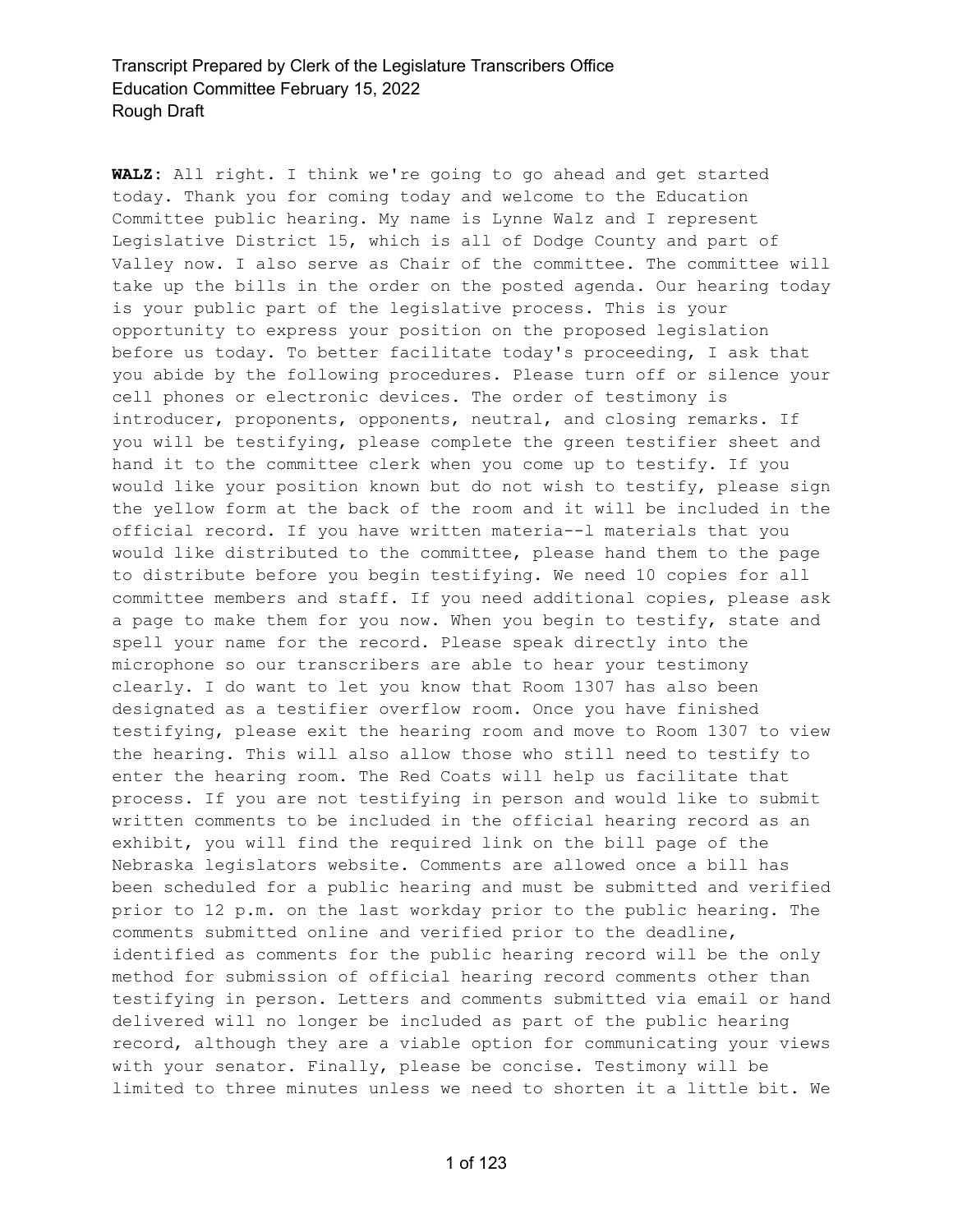will be using the light system. Green means that your time has started and you may begin speaking. Yellow means that you have one minute remaining, and you need to stop your testimony when you see the red light. A reminder that any applause or outburst-- outbursts are not permitted in the hearing room, and it may be cause for you to be asked to leave the hearing. The committee members with us today will introduce themselves beginning at my far right.

**McKINNEY:** Good afternoon. Senator Terrell McKinney. District 11, north Omaha.

**MURMAN:** Hello. I'm Senator Dave Murman and I represent eight counties in the southern part of the state.

**MORFELD:** Adam Morfeld, District 46.

**LINEHAN:** Good afternoon. Lou Ann Linehan, District 39.

**DAY:** Good afternoon. I'm Senator Jen Day, represent Legislative District 49 in Sarpy County.

**SANDERS:** Good afternoon. Senator Rita Sanders representing District 45, which is the Bellevue-Offutt community.

**WALZ:** I'd also like to introduce our committee staff. To my immediate right is research analyst, Nicole Barrett. And to the far right of the table is committee clerk, Noah Boger. And our pages today are Logan Brtek and Rolf Kloch. I got it right. Please remember that senators may come in and go or come and go during our hearing as they may have bills to introduce in other committees. I'd also like to remind the committee members to speak directly into the microphones and limit side conversations and making noise on personal devices. We are an electronics-equipped committee and information is provided electronically as well as in paper. Therefore, you may see committee members referencing information on their electronic devices. Be assured that your presence here today and your testimony are important to us and critical to our state government. And with that, we will open on LB888, Senator Day. Welcome, Senator Day.

**DAY:** Thank you. Good afternoon, Chairwoman Walz and distinguished members of the Education Committee. My name is Jen Day. That's J-e-n D-a-y, and I represent Legislative District 49 in north central Sarpy County, including the areas of Chalco and portions of Gretna and western Papillion and La Vista. I'm here today to introduce LB888, which would add the Holocaust and other acts of genocide to Nebraska's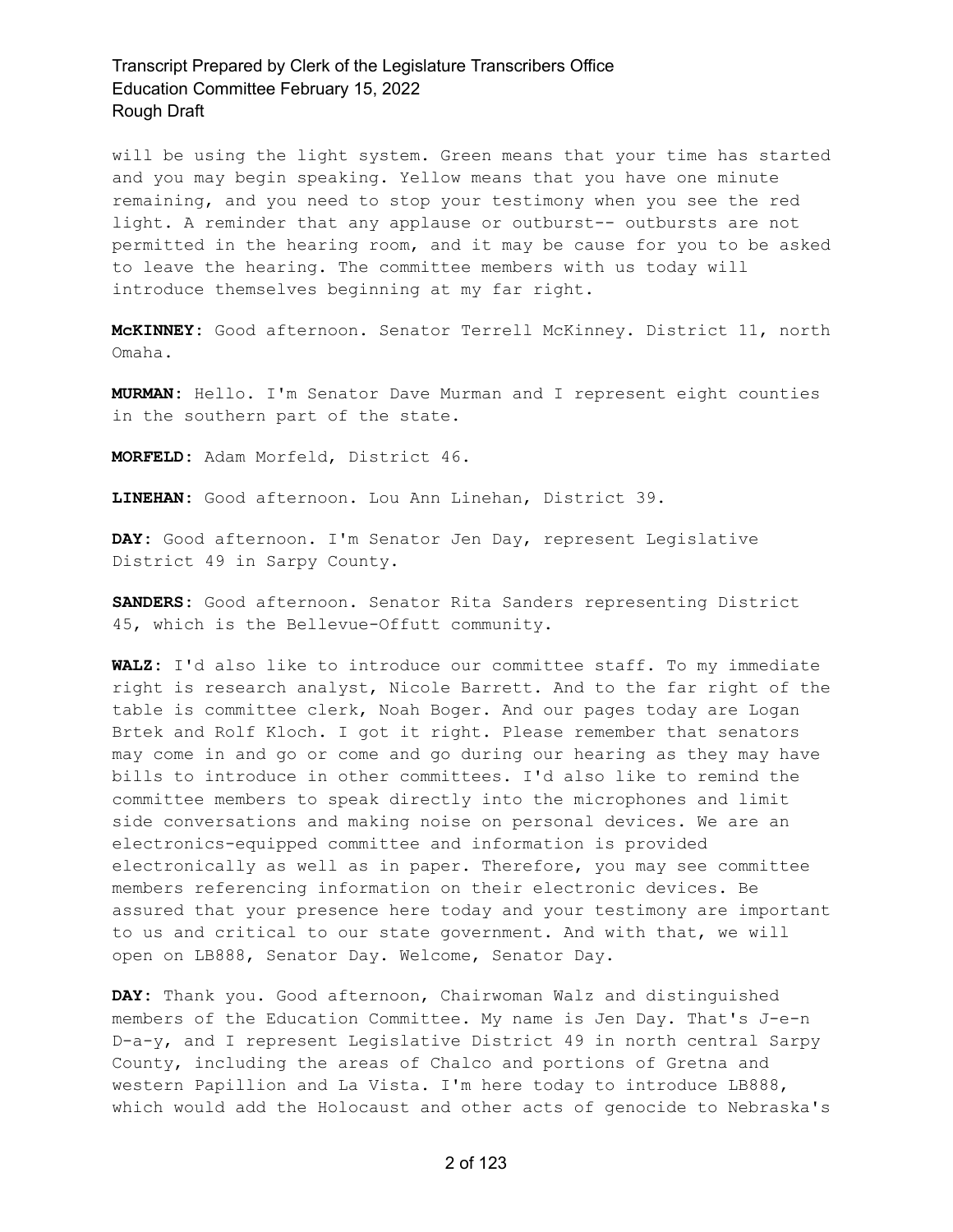already existing multicultural education curriculum. This idea was first brought to the Legislature in 2020 by Senator Sara Howard in LB640, which had a number of cosponsors on both sides of the aisle but stalled in committee. Since the introduction of LV640 in 2020, the need for this legislation has only grown further. Alarmingly, as we become further removed from World War II, knowledge among youth of the Holocaust is declining. In a 2020 survey of millennials and Gen Z, 63 percent of respondents did not know that 6 million Jews were murdered in the Holocaust, and over half of those thought the death toll was fewer than 2 million. In a different 2018 survey, 66 percent of millennials were unable to identify what Auschwitz was. What is particularly shocking and disappointing about this decline in knowledge of the Holocaust is that it is a relatively recent event that happened only 77 years ago. Unfortunately, unless we work to ensure that this event is taught, only a few generate-- generations removed from the Holocaust, ignorance will only increase as it falls further into history. Seventy-seven years removed from these vile atrocities, all but 400,000 survivors of the Holocaust have passed away worldwide. We are losing the most human connection we have with the victims. The remaining survivors have made themselves clear and have urged the world not to forget what happened. The scale of the Holocaust and efforts to wipe its victims from history mean that it is up to us to keep the memory of them alive. Whether we mean to or not, if we do not work to keep the Holocaust as a point of remembrance, we are dishonoring the victims whose deaths came simply because of who they worshiped. Many were even denied the dignity of marked graves. We have the ability to ensure that their memory does not become lost to history. The Holocaust was a unique-- uniquely evil act. However, it did not happen in a vacuum. It is an example of the modern, industrialized bureaucracy being used to exterminate an entire people and culture. Furthermore, as the American Jewish Council points out, it happened in a state that had previously had 14 years of democracy before Hitler's rise to power and was widely viewed as among the most educated, cultured, and developed in the world. The transition from democracy to a totalitarian state and the mass death of the Holocaust can show the roles of historical, social, religious, political and economic factors in the erosion and disintegration of human rights. The same anti-Semitism that has been one of the oldest pathologies of hate in the world still disturbingly exists today. In the 2021 American Jewish Council Survey of American Jews, one in four American Jews have reported being the target of anti-Semitism within the past year, and four in ten have changed their behavior within the past year out of fear over anti-Semitism. According to FBI statistics, nearly 60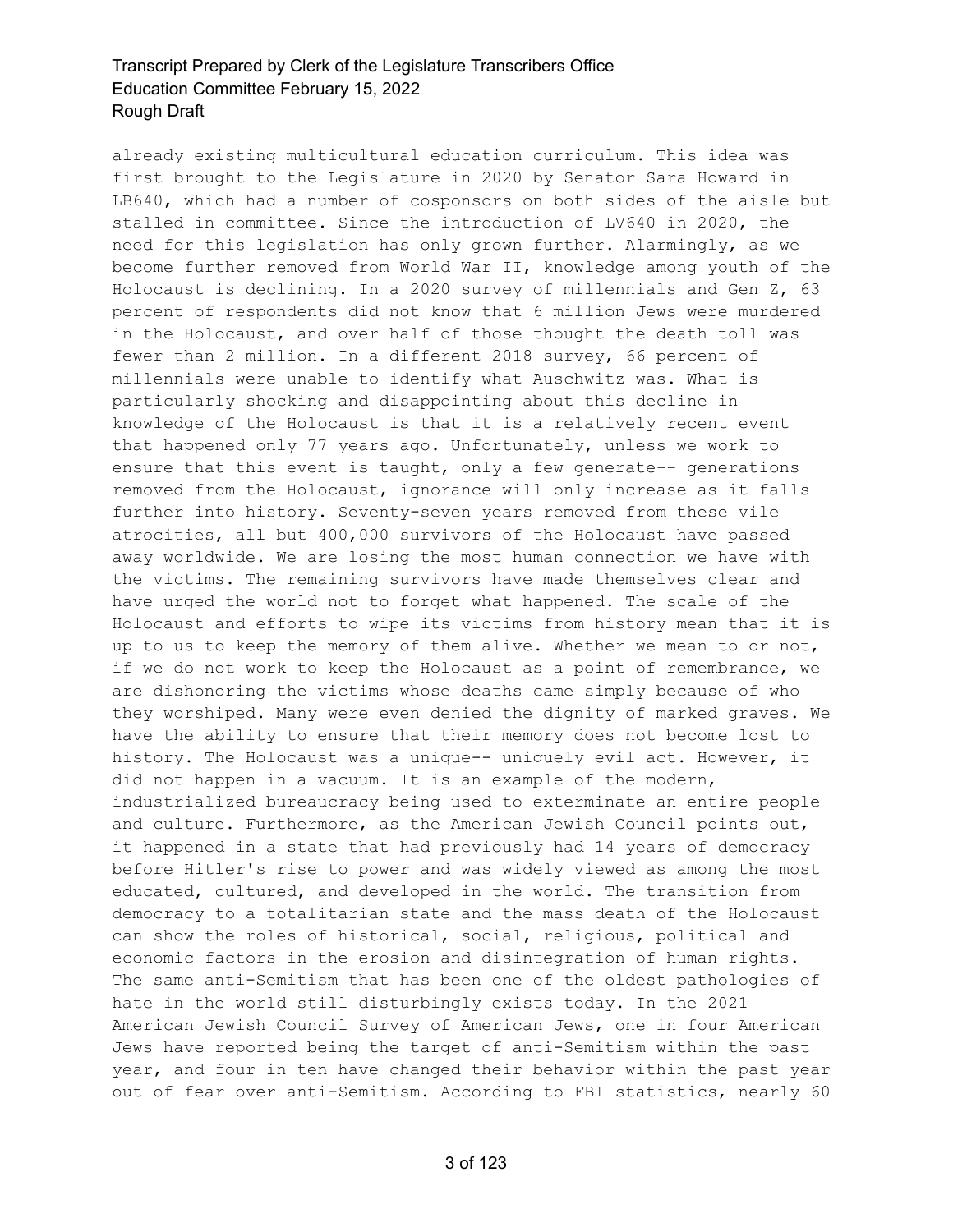percent of all religiously motivated hate crimes are directed at Jews who make up 2 percent of the U.S. population. The increase in anti-Semitism, combined with our youth's fleeting knowledge of the Holocaust, paints a troubling picture and underscores the need to ensure that Nebraska students are aware of the consequences of unchecked hate, ignorance and discrimination. Just two weeks ago, the standoff and hostage situation at Beth Israel Synagogue in Colleyville, Texas, prompted the U.S. Department of Homeland Security to issue a bulletin that highlighted the threats against faith-based organizations. This serves as an unfortunate reminder that anti-Semitism in extreme corners of society makes LB888 even more relevant than ever. Since 1992, Nebraska has had a multi- multicultural education requirement in schools. LB888 would adjust Nebraska's existing efforts in this area to include Holocaust education. Currently, 23 states have a requirement that Holocaust education be taught in schools, the first of which being California in 1985 and most recently Arkansas, which passed a requirement last year. Additionally, the concept of Holocaust education remains strongly supported by the public, with 93 percent of Americans supporting the idea that the Holocaust should be taught in every-- to every school student. As those last remaining victims of the Holocaust pass away, now is the time for Nebraska to adopt a Holocaust education requirement as well. While we are losing our living, breathing link with this event, we can ensure that Nebraska students will continue to be aware of what took place and give them the tools to identify hate in the future. We have a number of testifiers here today, including Mark Dreiling, representing Congressman Don Bacon's office as his chief of staff. You'll be hearing from faith and community leaders about the need for this to appear in our statewide curriculum. LB888 is a chance for us to respect and remember the victims of the Holocaust while equipping Nebraska students with the knowledge necessary to reject hate. And with that, I'm happy to answer any questions.

**WALZ:** Thank you, Senator Day. Questions from the committee? I see none. Are you staying for closing?

**DAY:** Yes.

**WALZ:** All right. First proponent.

**MARK DREILING:** For the record, my name is Mark Dreiling. My first name is spelled with a k. And my last name is spelled D-r-e-i-l-i-n-g. Good? Honorable Senators, first, I want to thank Senator Day for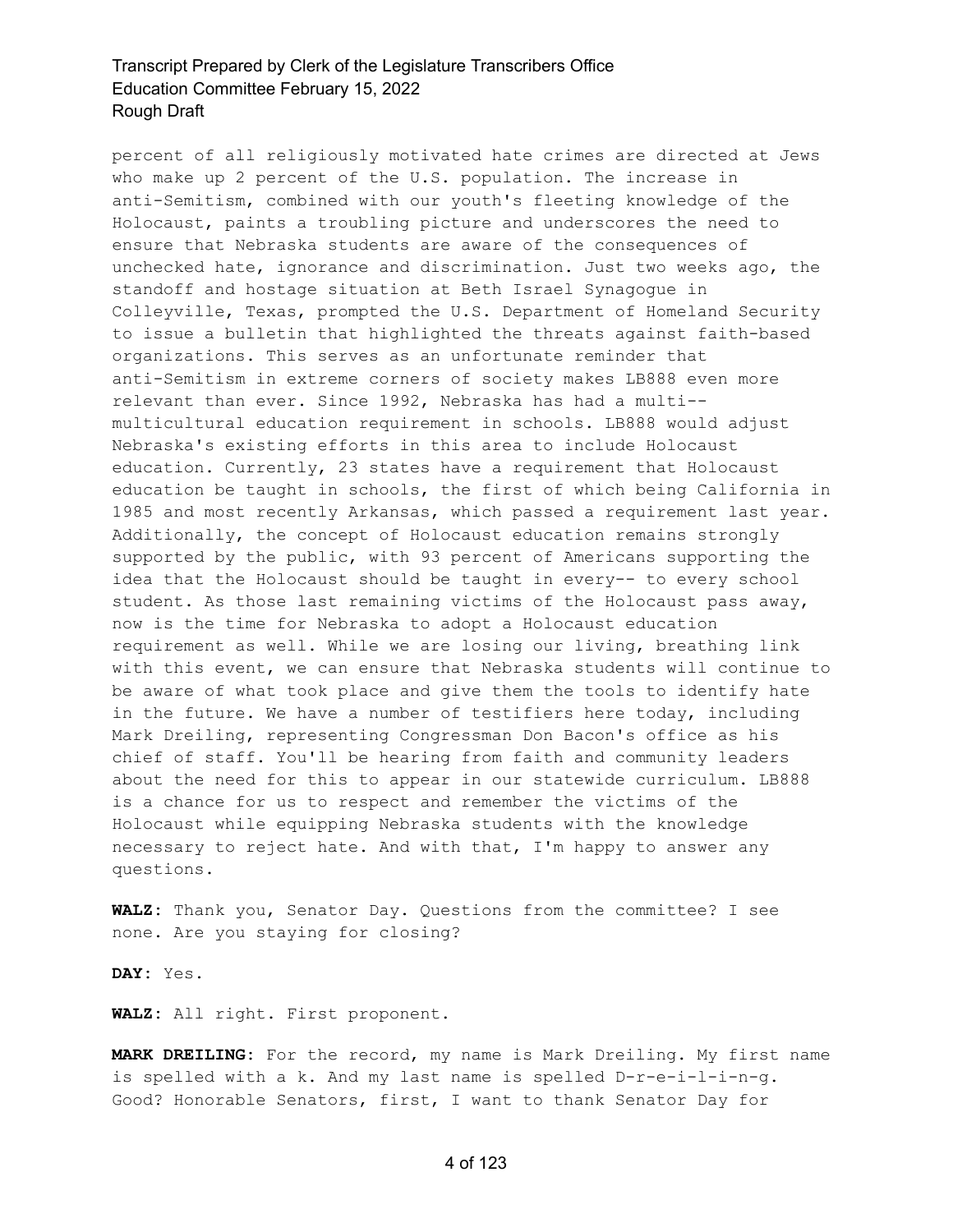introducing this much needed legislation. LB888 is a vital tool in the fight against this insidious virus of anti-Semitism. By passing the bill, you bring remembrance to the victims and you honor the legacy of those who have had the bravery to stand up against one of the most odious regimes in the annals of history. As the chief of staff for Congressman Don Bacon, we have spent several years working on a number of initiatives to fight anti-Semitism. One of the congressman's top priorities in that effort has been Holocaust education, and the congressman was one of the key leaders in the House in 2020 in the effort to pass Never Again Education Act. We see legislation like what Senator Day has brought forth as tangential to our work at the federal level. I am also here today as a retired military officer. It is through this lens that I offer my personal testimony to your committee. We've all seen the growing evidence of anti-Semitism and hate, both in this country and around the world, from our elected officials who play off of age-old pre-digital tropes to young people who flirt with Nazi symbolism. We have witnessed brutal crimes against people in their houses of worship. We have seen growing hatred on our campuses. Even in Nebraska, we have not been spared from such acts, as evidenced by the attacks against the Temple Israel Cemetery in Omaha and the South Street Temple, just two miles south of here. Against this backdrop, we've also witnessed an alarming trend in the terms of a lack of knowledge about the Holocaust. Roughly two years ago, a study conducted by the Conference on Jewish Material Claims Against Germany showed that two thirds of American millennials surveyed were not familiar with Auschwitz, the largest of the Nazi extermination camps. As a military officer, I have always believed that two of the key pillars of American prosperity and the continuation of liberty can be found in our armed forces and our schools. Our military protects the castle walls while our schools help build the foundation the castle stands on. From this perspective, nothing can be more important than what we pass on to our children in our classrooms. The Holocaust is unique in history as it illustrates the ultimate and horrible endpoint of where hatred leads. As Justice Jackson warned at Nuremberg, "If we cannot eliminate the causes and prevent the repetition of these barbaric events, it is not an irresponsible prophecy to say that this twentieth century may yet succeed in bringing the doom of civilization." The passing into the 21st century has not diminished this warning as the firsthand witnesses to these crimes pass away. It becomes incumbent upon us to ensure that they are never forgotten and that their pain and suffering never becomes just a footnote in history. This important legislation is not just about the here and now. It speaks to future generations. It reveals what kind of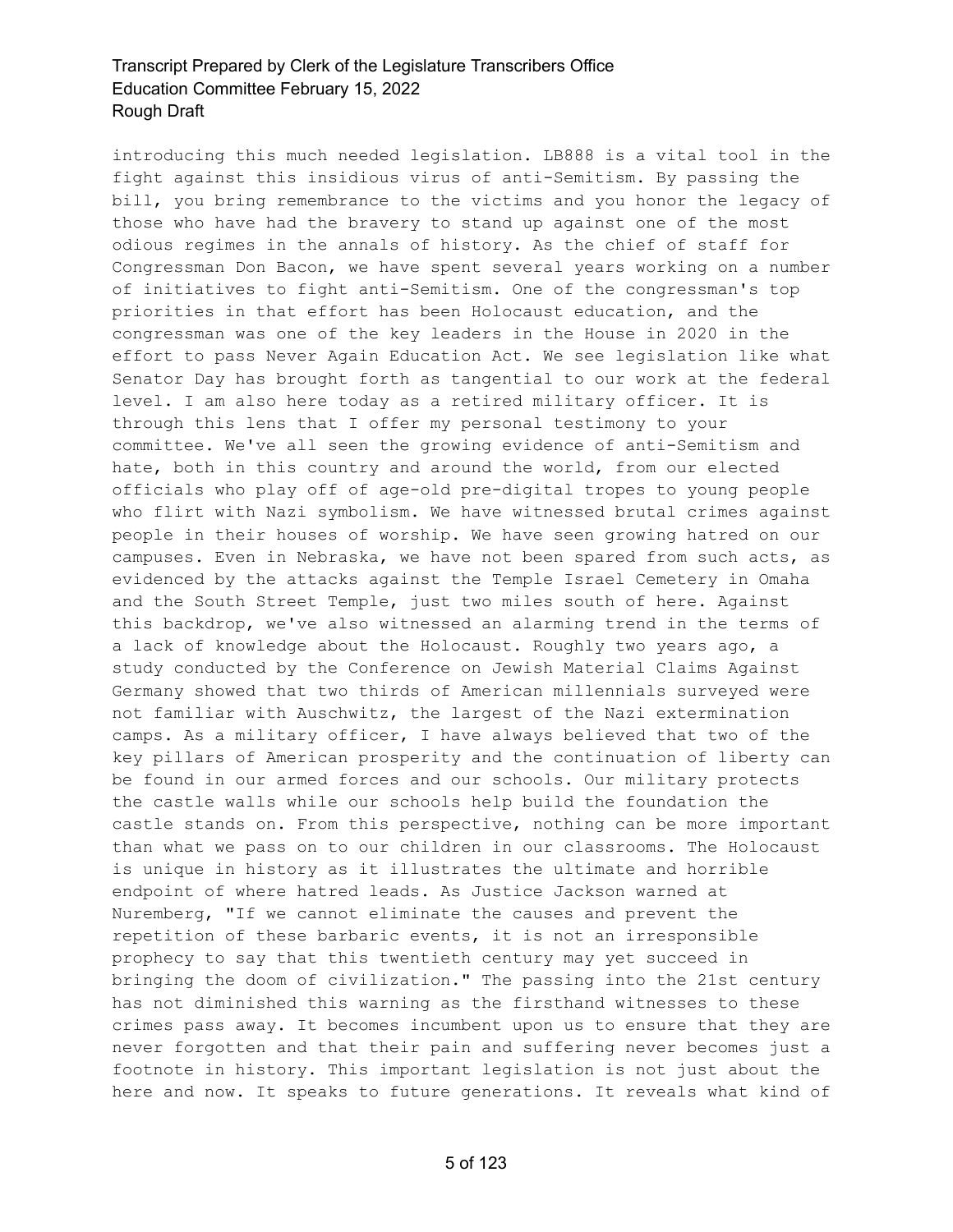people we are and what we intend to be. In a country that did not commit these crimes, some might ask, why is it important that we enact this into our own statues? We must remember that the regime that committed these crimes by all appearances was not a backwards country. The perpetrators were doctors, lawyers, and other professionals. The Nazi regime planned and carried out industrialized mass murder- sorry-- on a scale never before realized. And it was integrated all fat-- into all facets of society. So complete was a diabolical incorporation of this machine into every aspect of daily life that no previous century on record has ever seen murder, cruelty, or inhumanities on such a scale in which no one was spared.

**WALZ:** Sorry.

**MARK DREILING:** Sorry.

**WALZ:** No, that's OK. I appreciate you watching the red light.

**MARK DREILING:** I will send you the rest of my remarks. I had prepared five minute remarks, so I apologize. Again, I thank you for your time for this bill,--

**WALZ:** Thank you.

**MARK DREILING:** --and I will submit those electronically today.

**WALZ:** Thank you. Let's just see if there's any questions.

**MARK DREILING:** Yes, ma'am.

**WALZ:** Any questions from the committee? I don't see any. Thanks for coming today.

**MARK DREILING:** No. Thank you.

**WALZ:** I appreciate you watching the time.

**MARK DREILING:** No. I-- I tried to edit some things when I heard three.

**WALZ:** Next proponent.

**GARY NACHMAN:** Good afternoon. For the record, my name is Gary Nachman, N-a-c-h-m-a-n. I'm the regional director for the Anti-Defamation League Plain States, which includes Nebraska, Iowa, Kansas. My-- my prepared remarks referenced mostly Holocaust education. But I'd be remiss if I didn't make mention that we have seen genocide in six of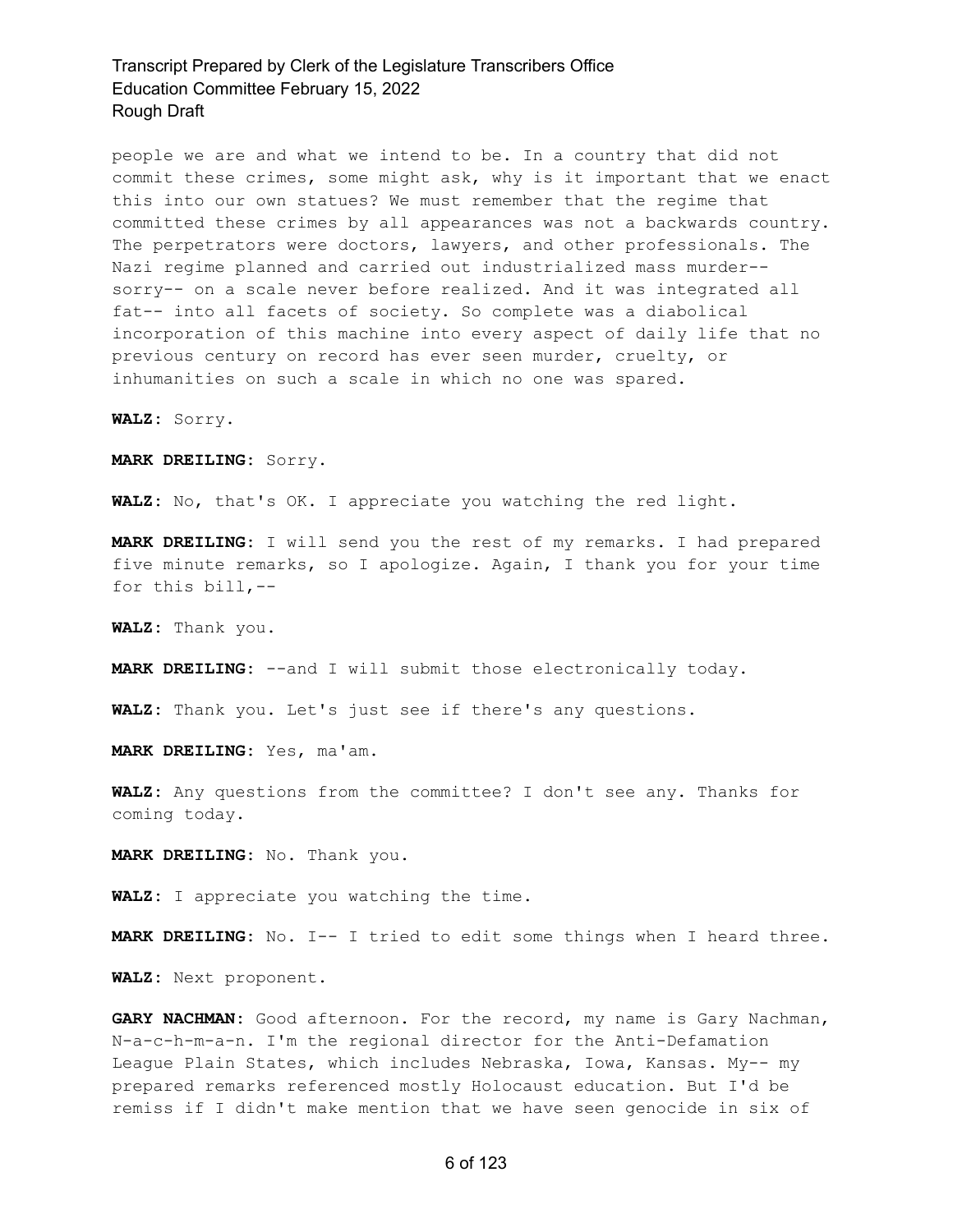the seven continents throughout the world. And it's important that while we study the Holocaust, other genocides are equally important. We monitor anti-Semitic incidences in our region. We've seen over the last 10 years an increase on average about 30 percent of anti-Semitic incidences here in Nebraska. Dear Chair Walz and members of the Education Committee, I'm here on behalf of the ADL, whose mission it is is to fight anti-Semitism and to secure justice and fair treatment to all people, to share a perspective of the importance of Holocaust education for students in Nebraska, understanding the lessons of the Holocaust and genocide so they are not lost. And so we can teach our students to resist hated-- hatred in society that is directed at marginalized or vulnerable communities so that the horrors of the Holocaust are never repeated. One would think that teaching the lessons of the Holocaust in schools would be a given in the United States. After all, it is essential component in learning about world history, the rise of fascism, World War II and genocide, all of which are already part of any respectable high school history curriculum. But recent incidences of students appropriating and abusing Holocaust imagery have served as a reminder and a wake-up call for the need to teach universal lessons of the Holocaust to help ensure that the next generation is getting the fullest understanding possible of the implications of the Nazi genocide of 6 million Jews and millions of others in Europe. The need for Holocaust education, genocide education in our schools could not be more urgent. We've heard from Senator Day about the Pew Research, where two thirds of American millennials do not know what Auschwitz is or that notably, the study revealed that a majority of American teens couldn't answer basic questions about the Holocaust. Not only does the Holocaust and genocide education provide important historical lessons, it can help students grow as responsible individuals as they develop critical thinking, empathy, and social justice skills. Soon, the eyewitnesses to the Holocaust and other genocides will no longer be able to tell their own stories and the responsibility will shift to family members. There are three primary reasons why teaching Holocaust education is so important: respect for differences, understanding where prejudice can lead, and the fragility of democracy. ADL respectfully requests this committee consider the need for and these important outcomes of Holocaust education as you consider LB888. While I believe it is a good start, it is still not complete. Thank you very much.

**WALZ:** Thank you. Thanks for coming today. Let me see if we have any questions.

**GARY NACHMAN:** OK, certainly.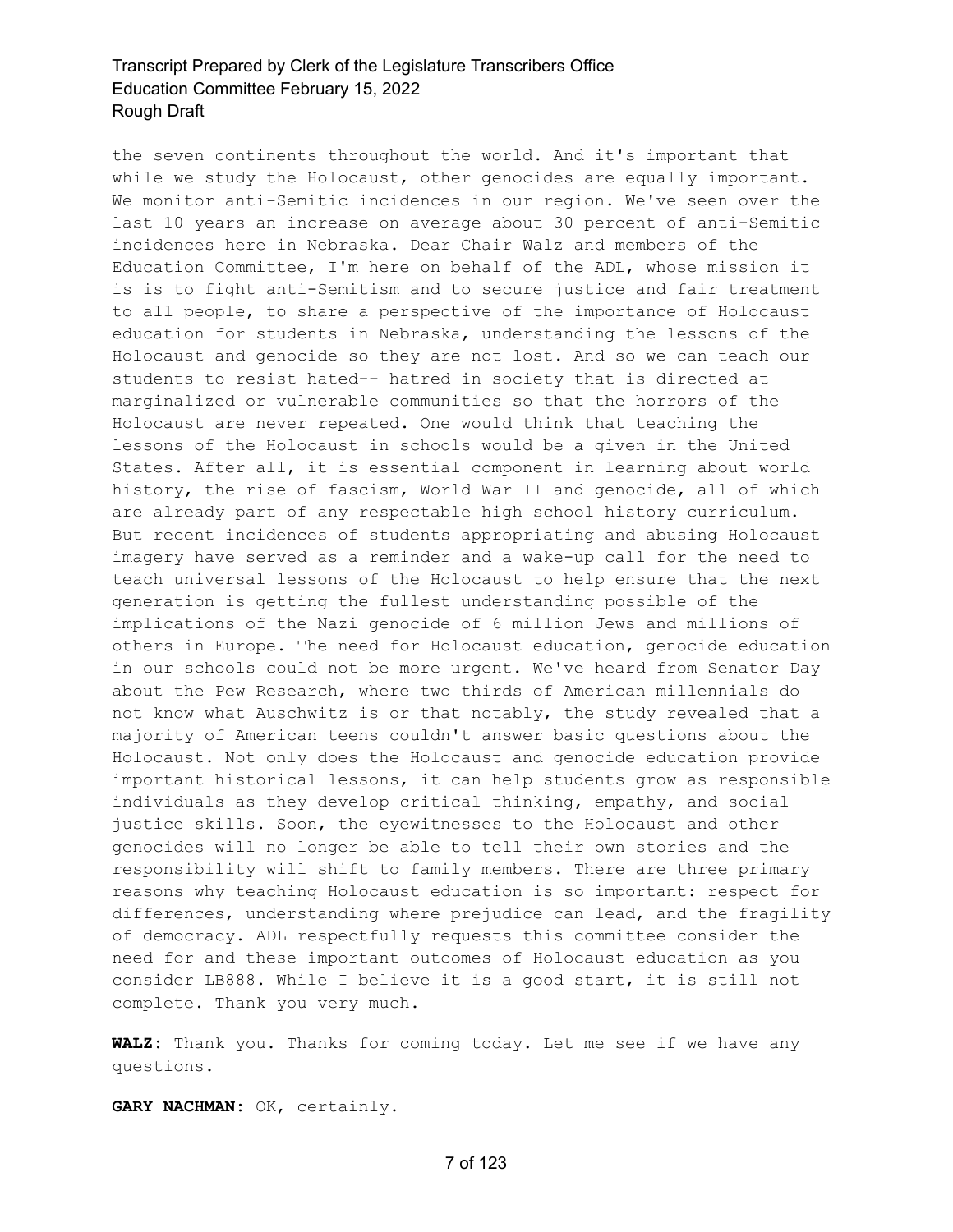**WALZ:** Any questions? I see none. Thank you so much for coming today.

**ELEANOR DUNNING:** Good afternoon. My name is Eleanor Dunning. For the record, E-l-e-a-n-o-r, Dunning, D-u-n-n-i-n-g. I'm here today to testify in support of LB888 because I've seen firsthand some of what happens when our young generations of students lack a basic background in genocide and the Holocaust. This fall, I was surprised and shocked when a sorority sister at my small Nebraska university threw a Nazi salute in the air. When I objected, they refused to apologize or treat it as anything more than a joke. The sorority president reprimanded those who were objecting-- who objected to the Nazi behavior. What followed was neglect from the university conduct board and the president. When we brought our concerns to him, he said that he had students from several deprived backgrounds around the state who needed to be educated. An investigation was done over the course of more than a month, and their conclusion was neither that the, pardon, was neither that the student nor the sorority were at fault. I had two days to appeal. To my knowledge, no education has resulted. This unfortunate series of events highlights our need for Holocaust education for students across our state. What is happening on college campuses around the country, not least of which is happening in Nebraska, is representative of a lack of this topic in our high school curriculum. The point here isn't that the college handled the situation badly. The point is that we have graduates of Nebraska high schools who come to college without, as conceded by that one university president, basic information about unspeakable evil. Without specific education requirements, we're sending a generation of young Nebraskans into a world without basic information to allow them to function in modern society. On my father's side of the family, my great-grandfather fought in the Second World War, as did his brothers and his brothers-in-law. I had a great-uncle who liberated a Nazi concentration camp. On my mother's side of the family, unfortunately, several Jewish family members perished at the hands of the Nazis. That generation knew evil firsthand, but that generation is passing quickly. I've had the privilege in my life to have known survivors of the concentration camps who could testify to the evils of the Nazi regime. Most, unfortunately, are no longer with us to share their stories. Now it's up to you as legislat-- as legislators to make necessary changes. As Americans, it's up to us to honor our soldiers and all others who risked their lives to stop the genocide and fight for freedom. As human beings, it's up to everyone, and most especially our educational system, to honor the 6 million Jews who were murdered.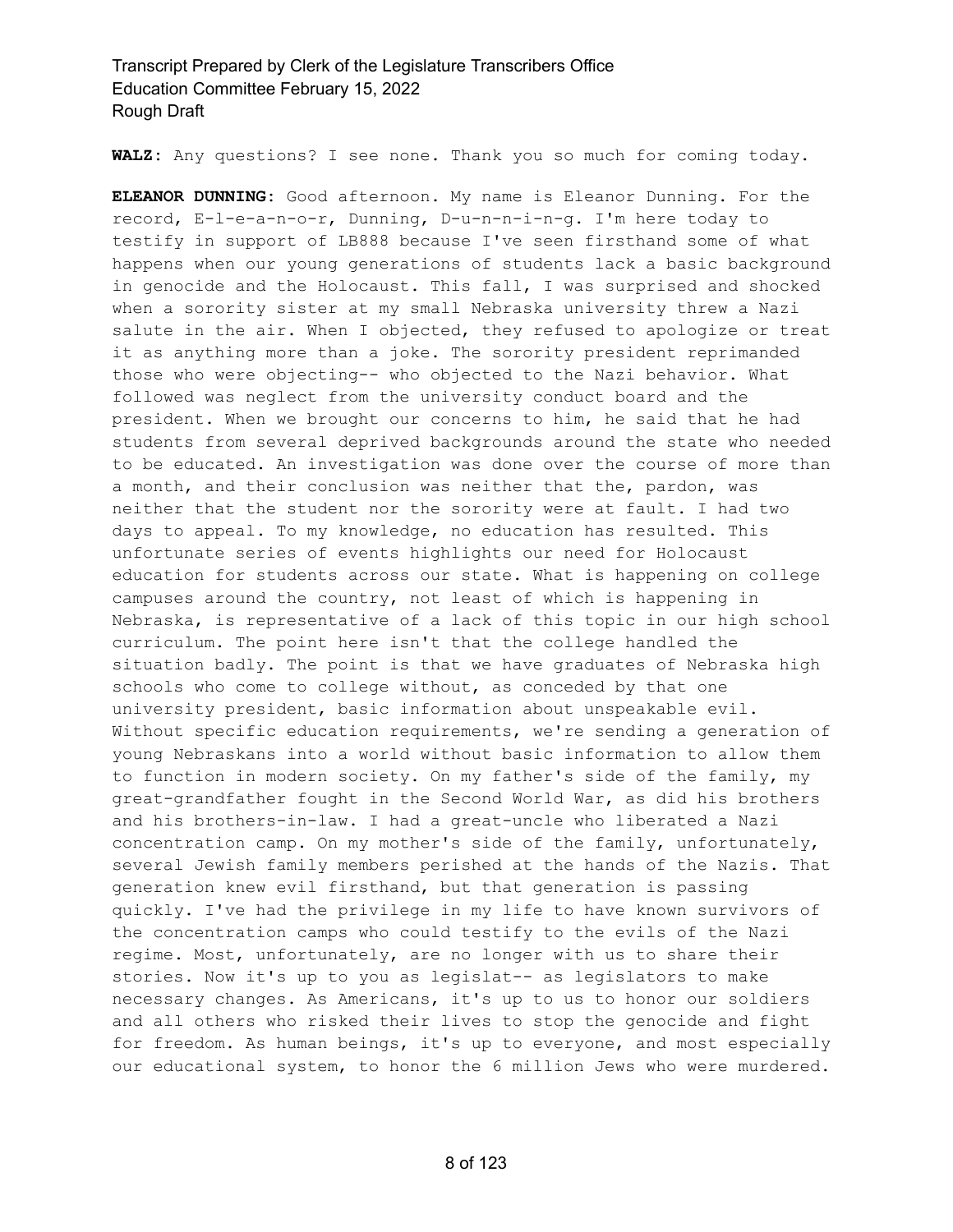Thank you so much for your consideration and for your support of LB888. I appreciate your time.

**WALZ:** Thank you so much for coming today. Questions from the committee? Senator Pansing Brooks.

**PANSING BROOKS:** Thank you. I just want to say thank you for coming, Ms. Dunning. You did a great job. And I know your grandparents would be so proud of you, and it's really important that you came to speak today. Thank you.

**ELEANOR DUNNING:** Thank you. I guess I mostly want to be here because I am tired. I want to be here because I want to make sure that this never happens to another student, ever. Thank you so much.

**PANSING BROOKS:** Thank you.

**WALZ:** Any other questions? I see none. Thanks for coming again.

**ELEANOR DUNNING:** Thank you.

**WALZ:** Next proponent.

**SCOTT LITTKY:** Good afternoon. For the record, my name is Scott Littky, L-i-t-t-k-y, and I am the executive director of the Institute for Holocaust Education located in Omaha. I'm here as a proponent for LB888. We believe very strongly that Holocaust education should be in every state and would be honored to be the 24th state to see this enacted. We believe that through Holocaust education, we can teach understanding, empathy and, in my opinion, more importantly, to teach young people to be upstanders to make a difference. Our mission is to provide educational resources, workshops, survivor testimony, as we know that's coming to a change in how we do that, integrated arts programs to students, educators and to the public. The IHE also currently provides support to the nine remaining survivors in the state of Nebraska. Our goal is to ensure that the tragedy and history of the Holocaust are remembered, that appropriate fact-based instruction and materials are available to students, educators and to the public to enable them to learn the lessons of the Holocaust; and that as a result, we inspire our community to create a more just and equitable society. With this legislation, it enriches our ability to make these changes. We're living in a time of rising anti-Semitism. The statistics have been stated. The misuse of Holocaust education comparisons is daily and incredibly upsetting. Further, we are losing those who provide witness testimony to the tragedies of the Holocaust.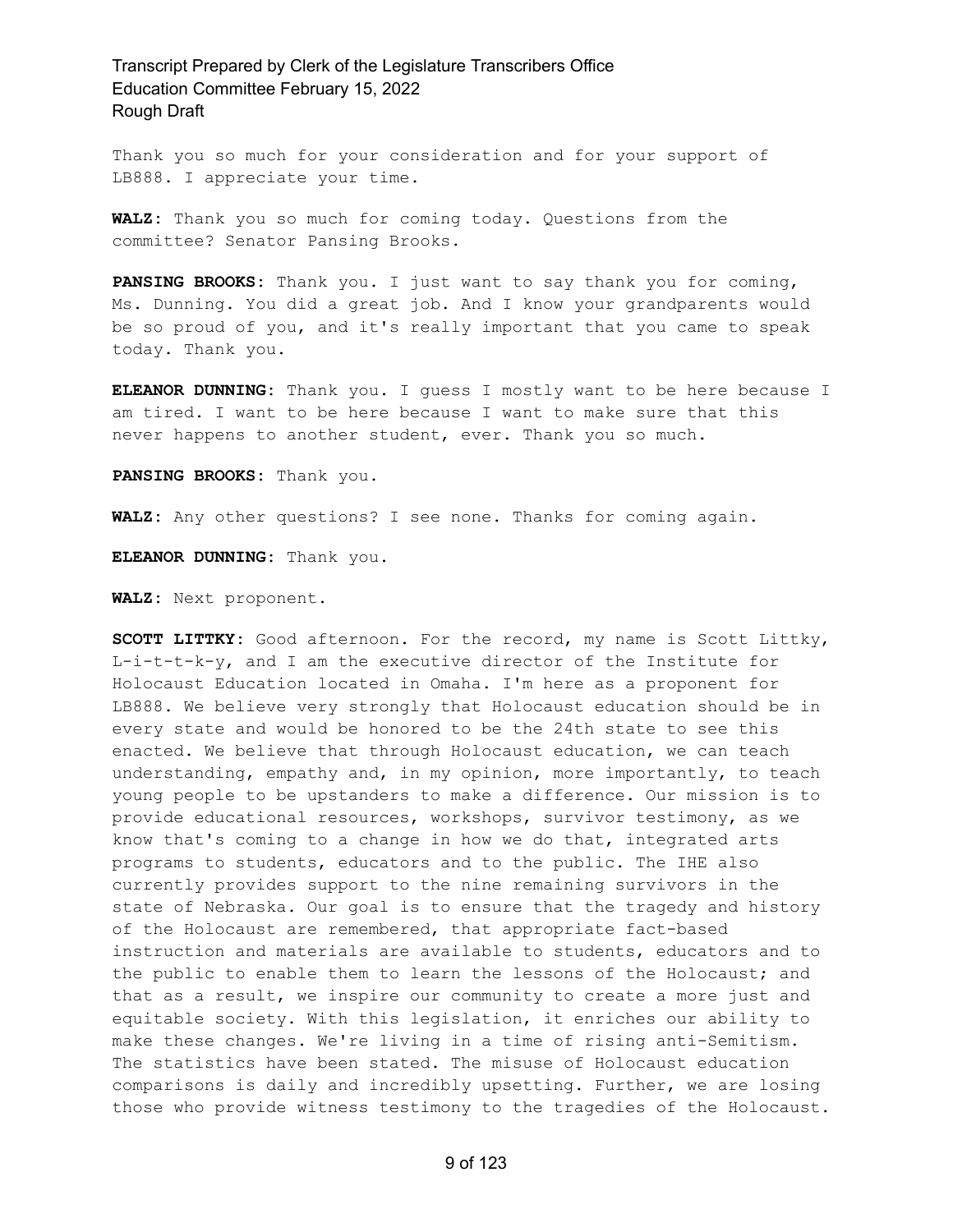It is our obligation to humanity to ensure that our students learn from the Holocaust, as I said, so that they learn empathy, understanding of their fellow person, and to be an upstander when called upon to help another. With this in mind, I again would welcome LB888 to be put into law, and we look forward to being an institution in this state to help make sure that once it is-- it is law that we enact it. Thank you very much.

**WALZ:** Thank you very much. Questions from the committee? I don't see any. Thanks so much for coming today.

**SCOTT LITTKY:** Thank you.

**WALZ:** Next proponent. I just want to give a reminder to spell your first and last names.

**ARI KOHEN:** Good afternoon, Senators. My name is Ari Kohen. It's spelled A-r-i K-o-h-e-n, and I'm testifying today as a member of the governance council of the Institute for Holocaust Education in Omaha. I'm also here as the grandson of two Holocaust survivors. My grandfather, Zalman [PHONETIC] Kohen, was born in 1923 in Romania. My grandmother, Sherry [PHONETIC] Kohen, was born in 1925 in Czechoslovakia. Along with their parents, their siblings, and their extended families, they were deported to Auschwitz in 1944. They were slave laborers at several different camps in different Nazi-occupied countries until they were liberated in 1945. My grandmother and four of her siblings survived. From my grandfather's family, only he and his sister survived. The other members of their family were murdered. I wanted to be sure to testify today in favor of Senator Day's bill, as I believe that Holocaust education is vitally important. There is a lot of research that demonstrates how teaching the Holocaust positively impacts students, reducing xenophobia, and expanding empathy. It's also crucial that students learn about anti-Semitism and the Holocaust today, because it's clear that basic knowledge of these topics is lacking. As you've heard several times, a recent survey showed that 66 percent of American millennials can't say what Auschwitz was. And if one looks at the news locally and nationally, it's very clear that too many people are comfortable minimizing the enormity of the crime of the Holocaust for their own narrow benefit. Even elected officials are now routinely comparing safe and effective vaccinations and simple COVID mitigation efforts to the suffering of the Jews of Europe. When we don't teach the facts about genocide, it is unfortunately more likely that it could be repeated. And sadly, anti-Semitic incidents have surged over the past few years as Jews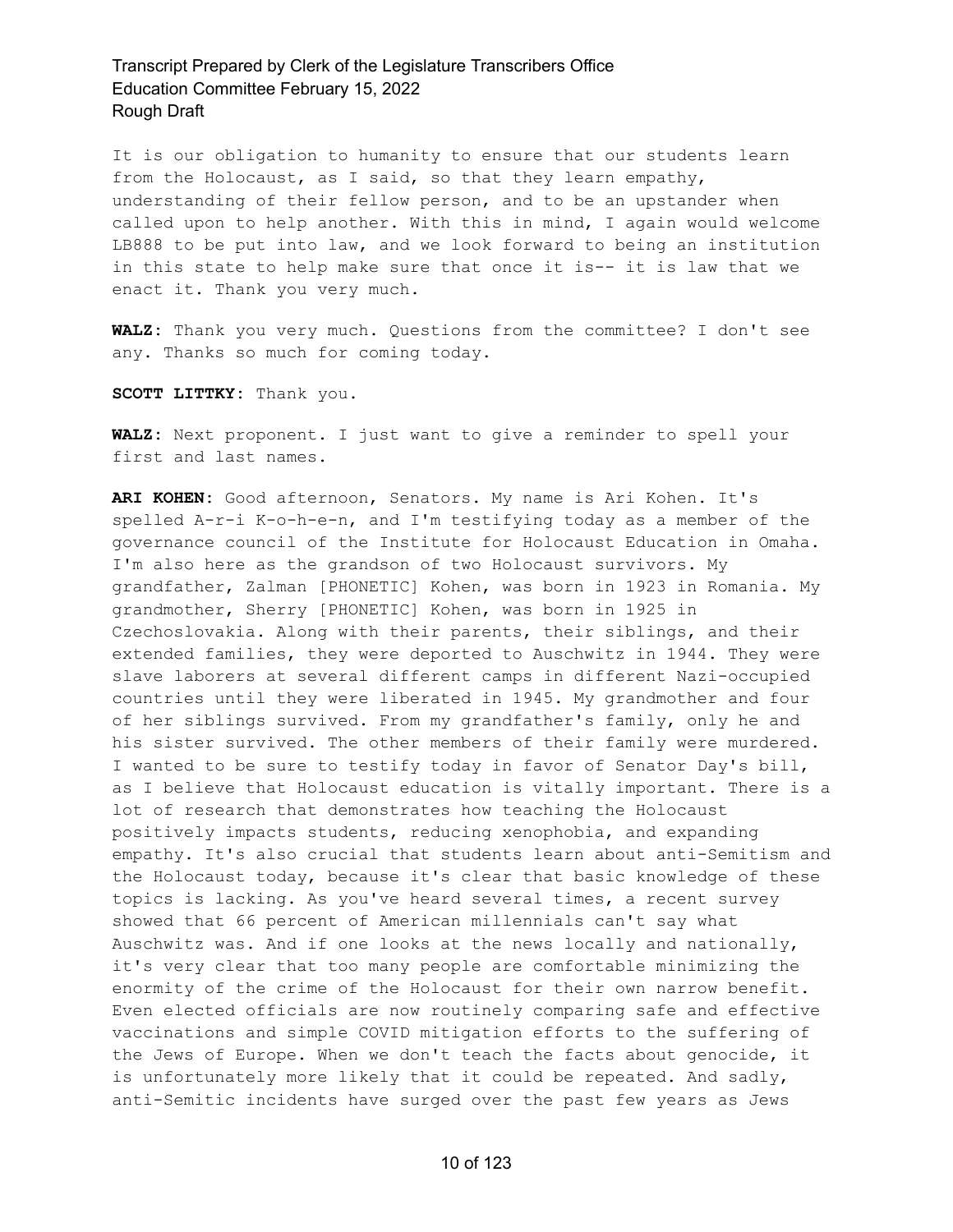have once again found ourselves the targets of terroristic violence and hateful rhetoric in Pennsylvania, New York, California, Texas and, as someone pointed out earlier, even down the street at Lincoln's South Street Temple. If we fail to educate the next generation about the dangers of anti-Semitism, we cannot be at all surprised when it rears its ugly head again. Finally, I also want to note that I believe this bill is a very good first step, but that we should do more. It's vital to add the Holocaust and other genocides to a list of historical events that can be taught in Nebraska schools. But I hope that the Legislature will also think seriously about adding necessary resources for teachers, schools, and school districts so they actually can teach the Holocaust effectively. They'll need to purchase curriculum materials. Teachers will need professional development and-- and training opportunities. Omaha's Institute for Holocaust Education partners with schools and with teachers, helping to train educators in the use of the best curricular materials available on this topic. But teachers and schools have to make the choice to seek these things out. And without resources attached to bills like this one, we won't necessarily see a major increase in-- in the effective teaching of this topic. If we ask educators to include the Holocaust and other genocides in theor are lessons, we should also make sure they have the support to do it and to do it well. Thank you so much.

**WALZ:** Thank you so much for your testimony today. Questions from the committee?

**ARI KOHEN:** Thank you.

**WALZ:** Thanks for coming. Next proponent.

**GARY JAVITCH:** Hi. I am here in support of LB888 and my name is Gary Javitch, G-a-r-y J-a-v-i-t-c-h, Javitch. Beginning in 1933, the German Reich launched a systematic state-sponsored campaign to persecute the people they hated. Those people included communists and gypsies and anyone believed by Hitler to be biologically inferior, like the Jews, the mentally handicapped, and homosexuals. Within concentration camps, the regime gassed, shot, beat, overworked, tortured, and starved their inmates, targeting the Jewish population, in particular for annihilation, killing nearly two out of every three European Jews by the war's end in 1945. The war death toll topped 55 million worldwide. Never before in human history had an event of such enormity occurred. That's why many were shocked when last year NBC News released a nationwide survey that showed a worrying lack of basic Holocaust knowledge among adults under 40, including over one in ten respondents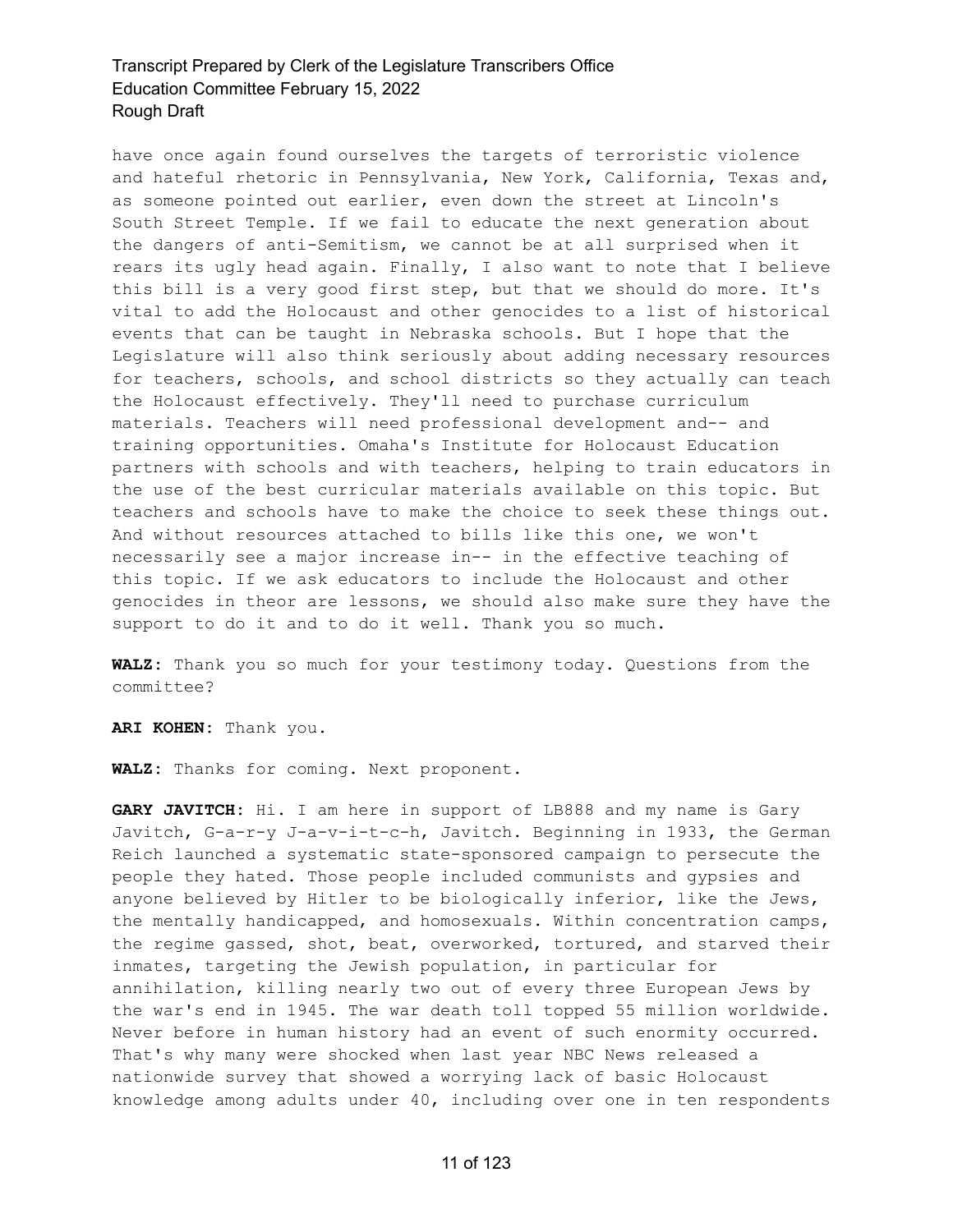who never even heard of the word Holocaust. The report showed many respondents were even unclear about the basic facts of the genocide. Some could not even recite the name of a single concentration camp, despite the fact that many were known for their horrendous activities. While the survivors of the camps and their allies say never again to genocide, a growing number of people are saying nevermind and deny the Holocaust ever took place. Holocaust education permits the examination of warning signs that can indicate the potential for mass atrocity. It also illustrates the dangers of prejudice, discrimination, anti-Semitism, and dehumanization. Holocaust education will also reveal a range of human responses and pressures as people to act as they did or not act at all. Indeed, the spike in anti-Semitism is reason enough to increase support for Holocaust education. That alone, only 23 states have an educational requirement for Holocaust education. Nebraska needs to be the 24th, and the phrase never again needs to be more than just a slogan. Thank you.

**WALZ:** Thank you so much. Questions from the committee? I see none. Thank you for your time too.

**GARY JAVITCH:** Thank you.

**WALZ:** Next proponent.

**BEN UNGERMAN:** Good afternoon. My name is Ben Ungerman, B-e-n U-n-g-e-r-m-a-n, and many of my friends know me as Felix, but it's only coincidence that Felix, as a nickname, happens to be of Hebrew origin. I'm a resident of Bellevue, Nebraska. I'm a descendant of Jewish immigrants who mostly immigrated from Russia, which today is the area of Kiev, Ukraine, and Petrovichi, Poland. Our family, whose names were Achter, [PHONETIC] Katz [PHONETIC] and Ungerman, sought to escape the rising tensions against Jews in Eastern Europe that ultimately manifest decades later in the mass slaughtering of millions of Jews and others deemed inferior by Adolf Hitler in World War II and Joseph Stalin in Russia during the same period. Many were fortunate to have escaped much of what took place during the Holocaust, but some did not. Many of the Katz [PHONETIC] family, my grandmother's family, were unable to escape from Petrovichi, Poland, and today there is a single grave marker for a mass grave for those in the Katz family who were killed by the Russians during World War II. My great-aunt Ilsa Rene Heinemann, [PHONETIC] was a young girl during World War II and during the Holocaust. In the months preceding the start of World War II, Great Britain organized a great effort to sponsor and evacuate Jewish children under a program called the Kindertransport that was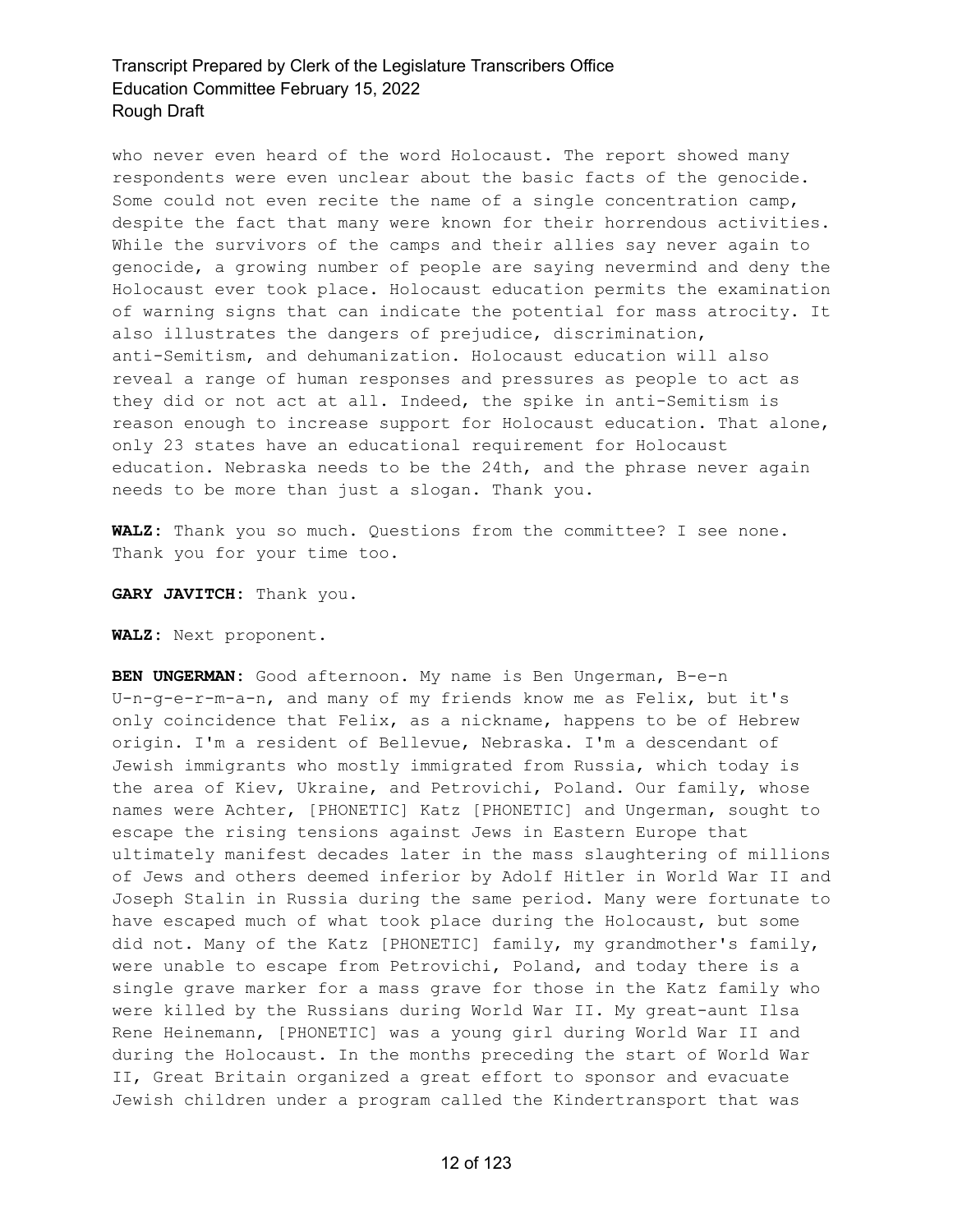able to rescue approximately 10,000 Jewish children from Nazi-controlled Germany, Czechoslovakia, Austria, and Poland before the start of hostilities. Sadly, as was the case for nearly all Kindertransport children, their families were eventually killed in Nazi concentration camps, which include some of my family. My Aunt Rene [PHONETIC] and the Kindertransport children went through an extreme period of trauma through their experiences, from having to say goodbye to their families initially for what they would find out later would be the rest of their lives, to being ostracized and teased in schools and overcoming the boundaries of not speaking English as a native language. Most did not speak English, so they had to deal with those challenges in all of their learning. So as a descendant, I am a descendant of families who perished in the Holocaust, but who-- some who also survived. I was close to my aunt and family members from the Katz family, but none of them would speak of these things. We had to discover them through other means. We have an opportunity with LB888 to ensure that none of our youth in Nebraska failed to learn the horrifying lessons of history. As George Santayana, an Italian philosopher said: Those who fail to learn the lessons of history are doomed to repeat them. As many know, the Holocaust was not the first time Jewish people have suffered mass atrocities in history, persecution, and death. More recently, we have seen through reports that the Jewish community is consistently the most targeted religious community in the United States, with between 600 and 1,200 targeting events per year since recorded history of the FBI in the '90s. Anti-Semitic incidents are also being reported at record levels. So I would say in summary, thank you for your time. I know this will make a big difference. As we've heard from Ronald Reagan famously said: Freedom is never more than one generation away from extinction. It has to be fought for and defended by each generation. We can stop this through education, through making sure that the truth is told, and through a rich history or heritage of education in the state of Nebraska. I'm honored to be here, and I thank you for the time to share this. And remembering the words of Dr. Martin Luther King, Jr., that said that "Hate cannot drive out hate, only love can do that." And Alexis de Tocqueville's comment about how America is great because America is good.

**WALZ:** Thank you.

**BEN UNGERMAN:** But if we cease to educate, we will cease to be good.

**WALZ:** Thank you.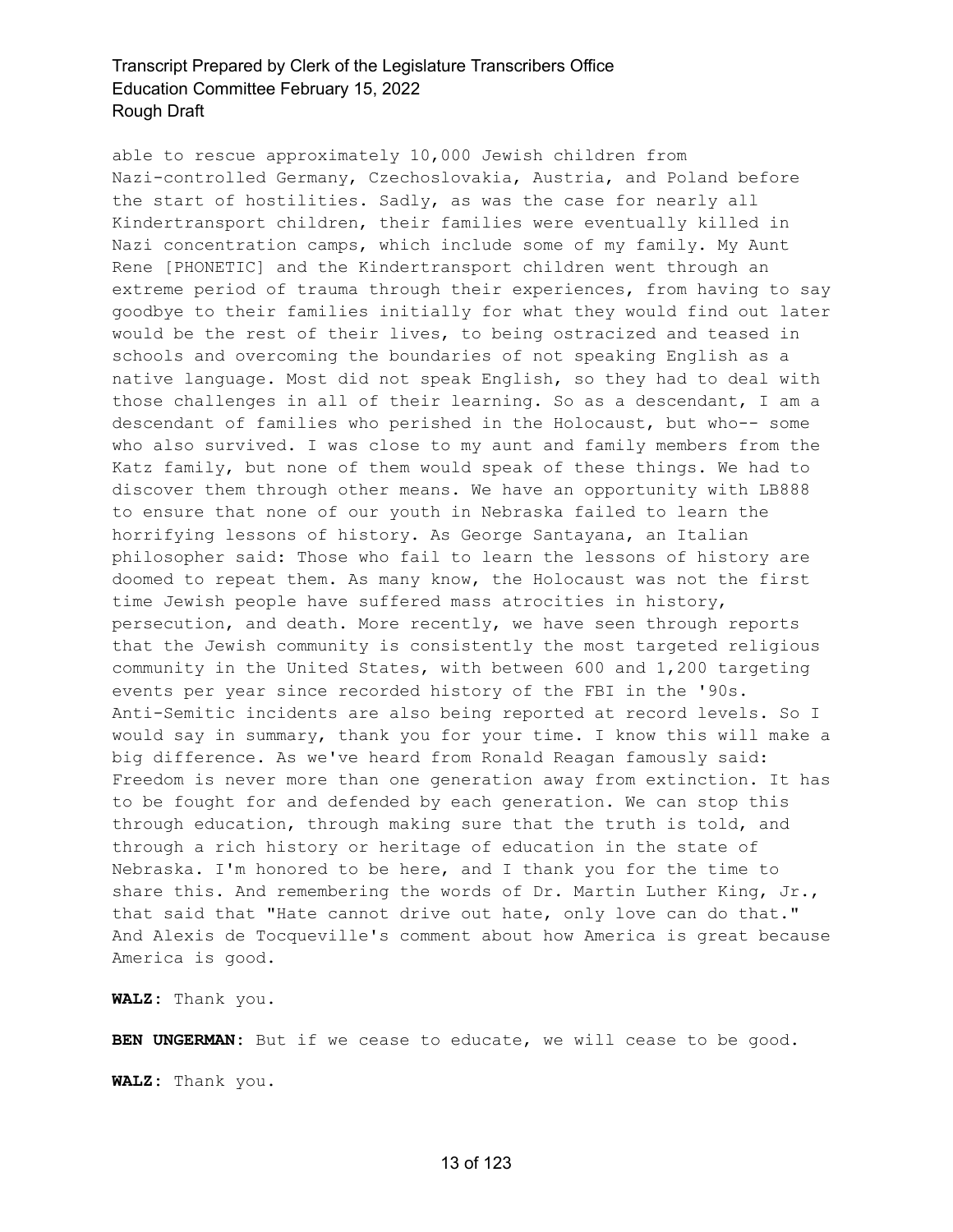**BEN UNGERMAN:** Thank you.

**WALZ:** Questions for the-- do you want to-- let me see if there's any questions? Questions from the committee? No. All right.

**BEN UNGERMAN:** Thanks for your time today.

**WALZ:** Thank you for coming today. Next proponent.

**CHRISTINA ELLISON:** Christina Ellison, C-h-r-i-s-t-i-n-a E-l-l-i-s-o-n. Good afternoon, Senator Walz and Education Committee. My name is Christina Ellison and I am a teacher in Millard Public Schools. I am here to support this bill. There are a lot of words that should not go unnoticed in this bill. There is a lack of blended in this language, but one I am going to focus on in the underlined part is "acts of genocide." Today, my central point will be coming from the Native American perspective because that is part of my identity. Up to the mid-19th century, Native American acts were just like those of yours and mine: brushing our hair, getting dressed, speaking to loved ones at any time, and possibly even daily prayer in their unsolicited own way. All habitual. Then came in the Indian boarding schools. I once was a sixth grade reading teacher. We had a book in our curriculum about Bayard Rustin, the man behind Martin Luther King. I wanted a nonfiction piece for a text-to-text connection and found a Scholastic article "Would You Be Killed?" It was about the history of the Carlisle Boarding Schools. It was wonderfully written. The photos were captivating. But in contrast, the disturbing and authoritative quote by Captain Richard Henry Pratt, "Kill the Indian, save the man" that our nation was trying to invoke shot out. It was raw, it was real, and it was fact. Now fast forward five years. I taught an intervention class and wanted to use this same article. However, it was at a higher level. Fortunately, Scholastic makes another magazine for striving readers and printed it. What I came to find when reading it with my students is the act of removing the quote, "Kill the Indian, save the man." This comes directly from Captain Richard Henry Pratt, not the author, but they did leave the photo that portrays it, and that's what's attached to what I just gave you. This was bothersome. I reached out to Scholastic's editor. After an exchange of emails and conference calls, the final declaration was: We ran out of room. This was a difficult concept to process. The quote was only six words. I do not feel it was a malicious intent on Scholastic's end. It was just an uneducated edit. To them, it was just some quote by some guy in the Army. Two articles, almost verbatim, and six words made one more powerful than the other. I knew the difference, but another teacher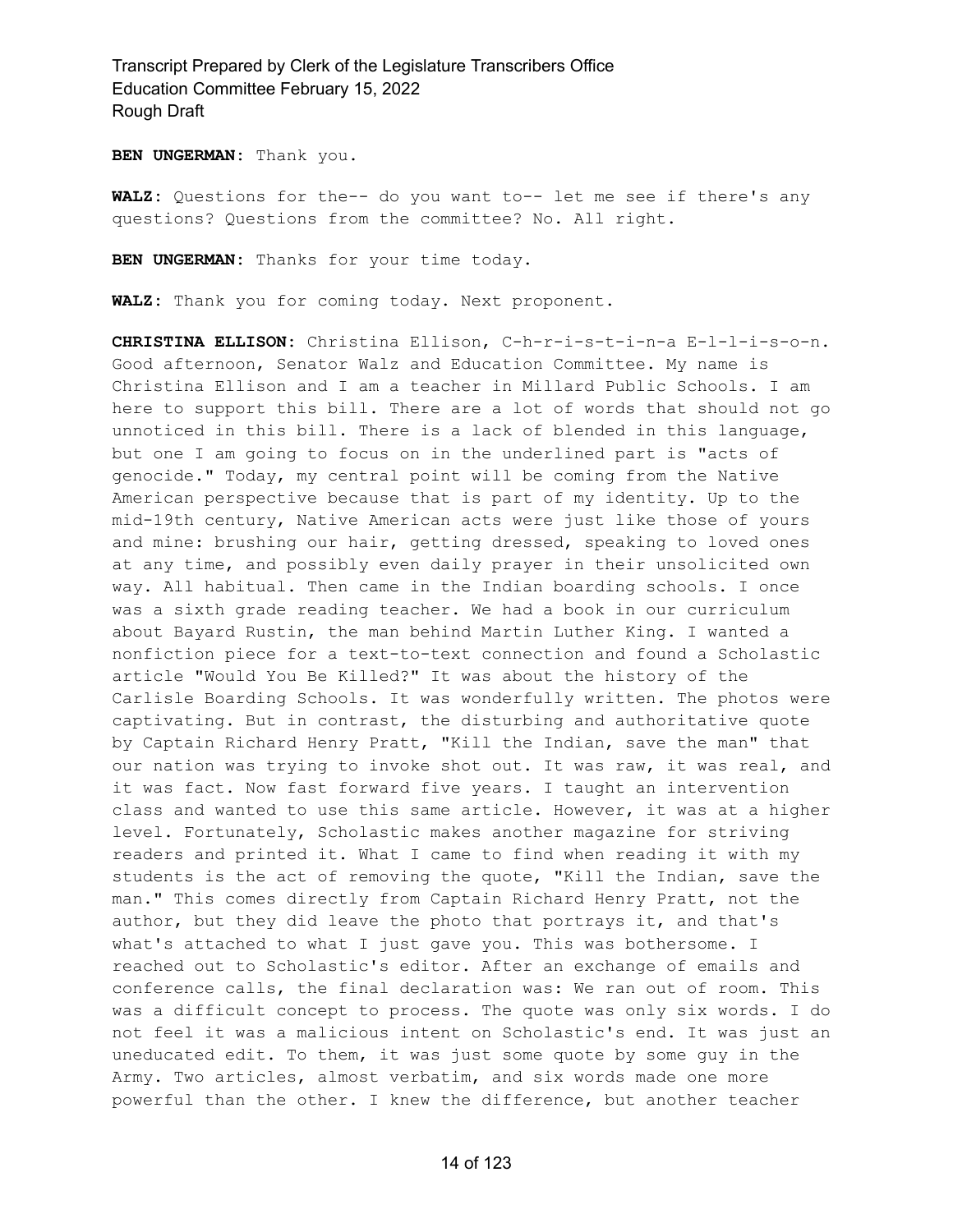probably wouldn't. Nebraska social studies standards were revised and approved in November 8, 2019. However, there have been dramatic changes since then. Indigenous People History Day was recognized on October 11, 2021. The South Omaha Mural Project: Ancestral Voices is now on 23rd and N Street here in Omaha. It represents all the four tribes here in Nebraska. The Washington Redskins football team has changed after 83 years now to the Commanders. And then we know that there's the tragic boarding schools, and we have the largest one here in Genoa that they have revealed 86 remains. A school district cannot rewrite the textbook of these atrocities in our nation's history, but it can offer courses. It can offer human relations class. It can offer something that teaches us about the Holocaust, about the Indian boarding schools, slavery, but it can bring those races together. It can do something such as this service learning project that teaches empathy--

**WALZ:** Your red light's been on for a little bit.

#### **CHRISTINA ELLISON:** I'm sorry.

**WALZ:** So if we could just make sure that we're paying attention to the light system--

#### **CHRISTINA ELLISON:** OK.

**WALZ:** --as well as we're coming up to speak. Does anybody-- thank you, first of all,--

#### **CHRISTINA ELLISON:** Yes.

**WALZ:** --for coming. Have any questions? I see none. Thank you.

**CHRISTINA ELLISON:** OK, thank you.

**WALZ:** Any other proponents?

**JENNI BENSON:** Oops! Dropped it. Good afternoon, Senator Walz and the Education Committee. For the record, I am Jenni Benson, J-e-n-n-i B-e-n-s-o-n, and I am the president of the Nebraska State Education Association. Thank you, Senator Day, for bringing this bill forward, which NSEA is pleased to support. NSEA adopts resolutions, our belief statements, to support many ideas, issues, and topics important to our students and our educators' success. The studies of diverse cultures is one of our resolutions. The NSEA believes that cultural heritage of all persons should contribute to their positive self-image. It is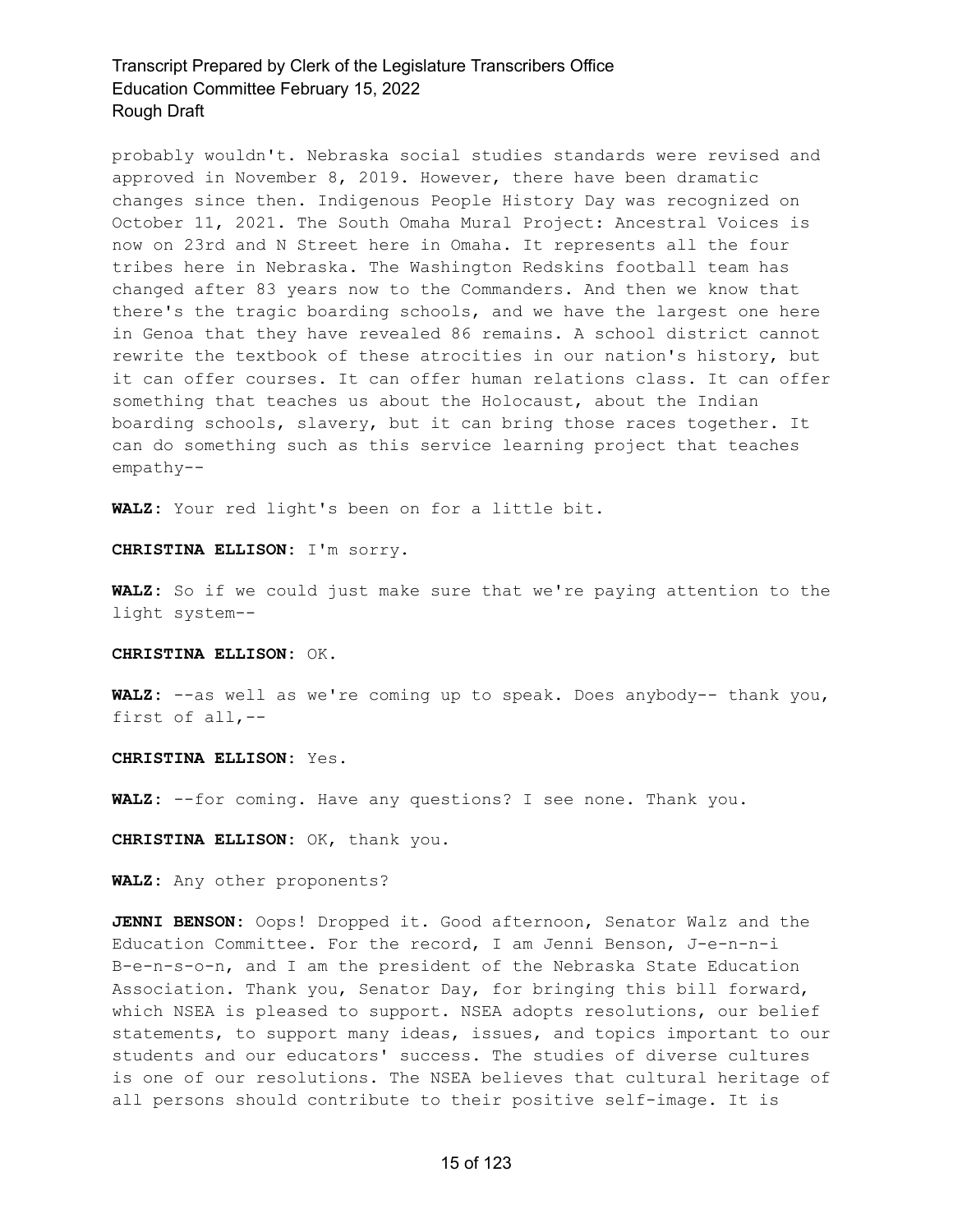important to the study of diverse cultures and their important contributions to humankind be included in the curriculum of Nebraska schools to promote mutual respect and understanding of diversity. These cultures shall be presented in such a manner that persons with that cultural heritage can feel self-worth from the curriculum. The additions to LB888 increase the belief in teaching a diverse perspective and actual history. This bill enhances the continued need to make sure the studies in this statute continue despite other bills that are being introduced this session designed to censor honesty in education. Teachers must continue to ensure their students learn the complete and honest history so that they have the skills to better understand our society and develop collective solutions to those problems. All students, no matter their race, background, or zip code, deserve an education that is honest about our past and present and imparts a sense of integrity and the courage to do what is right. Thank you.

**WALZ:** Thank you so much. Any questions from the committee? I see none. Thank you.

**JENNI BENSON:** Thanks.

**WALZ:** Next proponent. Are there any opponents that would like to speak today? Anybody in the neutral capacity that would like to speak? Senator Day, you're welcome to close.

**DAY:** Thank you, Chairwoman Walz and members of the committee for your attentiveness this afternoon. I know it's going to be a long afternoon, but I just want to quickly mention a couple of things that were mentioned by testifiers. I think one really important point was that there's only nine Nebraskans left who are survivors of the Holocaust. I think that's really important to note. Again, we're really missing those human-to-human stories when we lose people who are survivors. And that, I think, underscores the importance of making sure that this is being taught going forward. I did want to point out just one thing. I posted this on social media this morning, and it started some really wild conversations about the text of this bill. So I just want to make sure that we all know what the bill looks like. If you look on page 2 of the bill, lines 3-8 show what is an already existing statute related to multicultural education. We are not changing anything about that other than adding the underlined part which says "and the Holocaust and other acts of genocide." As related to multicultural education, that is a statute that already exists in state law, and we are not doing anything to change that other than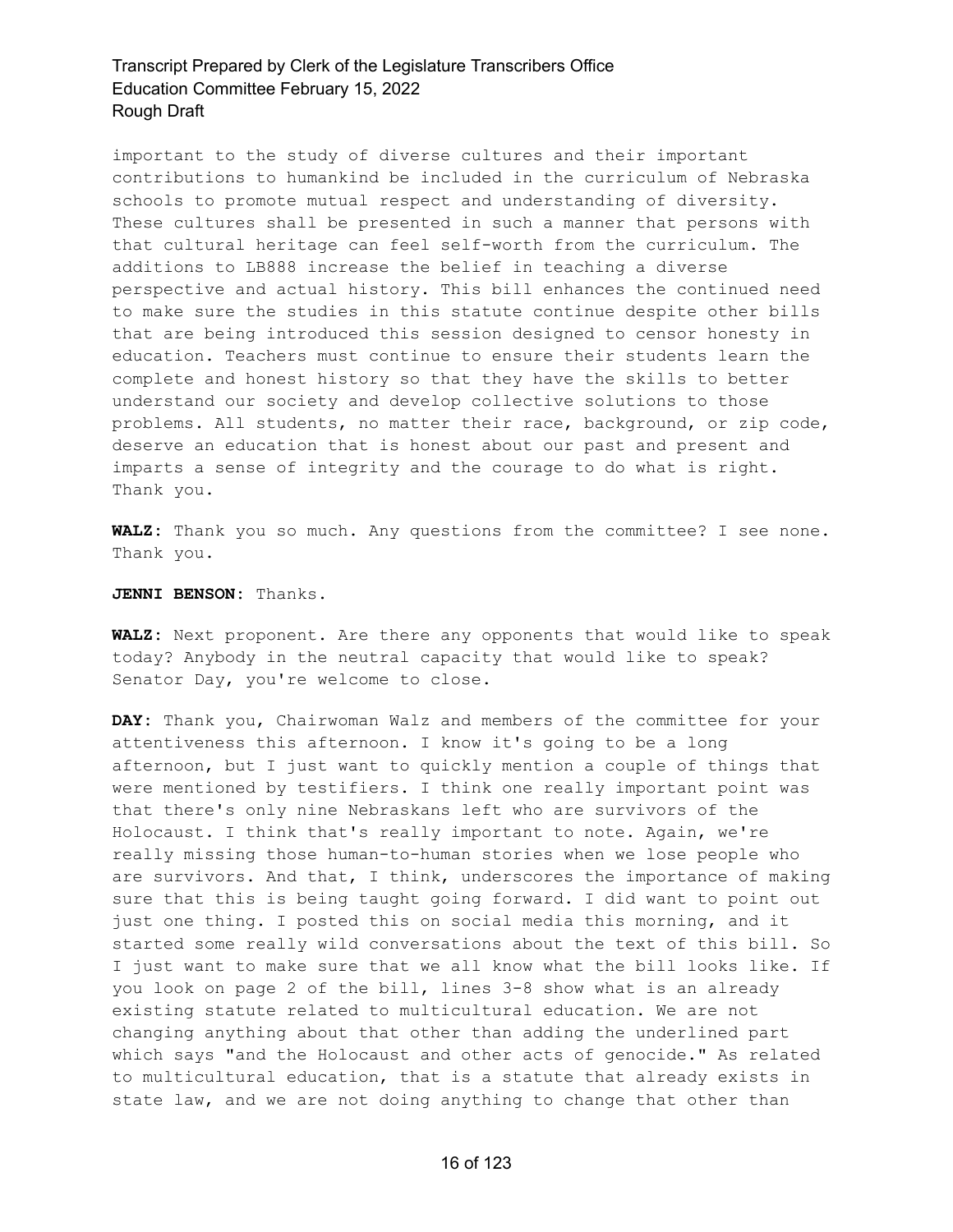adding the Holocaust in there. So I just wanted to clarify that for the record. And then the last thing that I wanted to mention, too, was, you know, I had a few questions about why is this important? Aren't schools already teaching this? Yes, there are schools in Nebraska that are teaching this already, and this is not necessarily for those schools. I think that's wonderful that they're teaching it. But we know that there are schools that are not. And we even received one email this morning, and I'm going to have that district email all of you so you understand where they're coming from. A large district in the Omaha area emailed us and said that they have attempted to implement some of teaching the Holocaust, and they have received a lot of pushback in the form of anti-Semitism. So they would really like it if we could put this into statute so that they would, it would then be clarified for the district. So with that, I'm happy to answer-- answer any other questions you may have.

**WALZ:** Thank you, Senator Day. Questions?Senator Pansing Brooks.

**PANSING BROOKS:** So you're going to get us a copy of that email.

**DAY:** Yes, we will have them email you.

**PANSING BROOKS:** OK.

**DAY:** Yeah.

**PANSING BROOKS:** Because that is just despicable and shows the needs for this bill.

**DAY:** Right. Right.

**PANSING BROOKS:** So I was thinking back to my kids and the government politics. I know that they were taught this. But I can imagine that there are areas that do not teach it. And yeah, it's--

**DAY:** And other places that are maybe afraid to teach it because of the pushback that they get about--

**PANSING BROOKS:** Yes, exactly.

**DAY:** --teaching it.

**PANSING BROOKS:** And especially with some of the hate that's going on it's critical.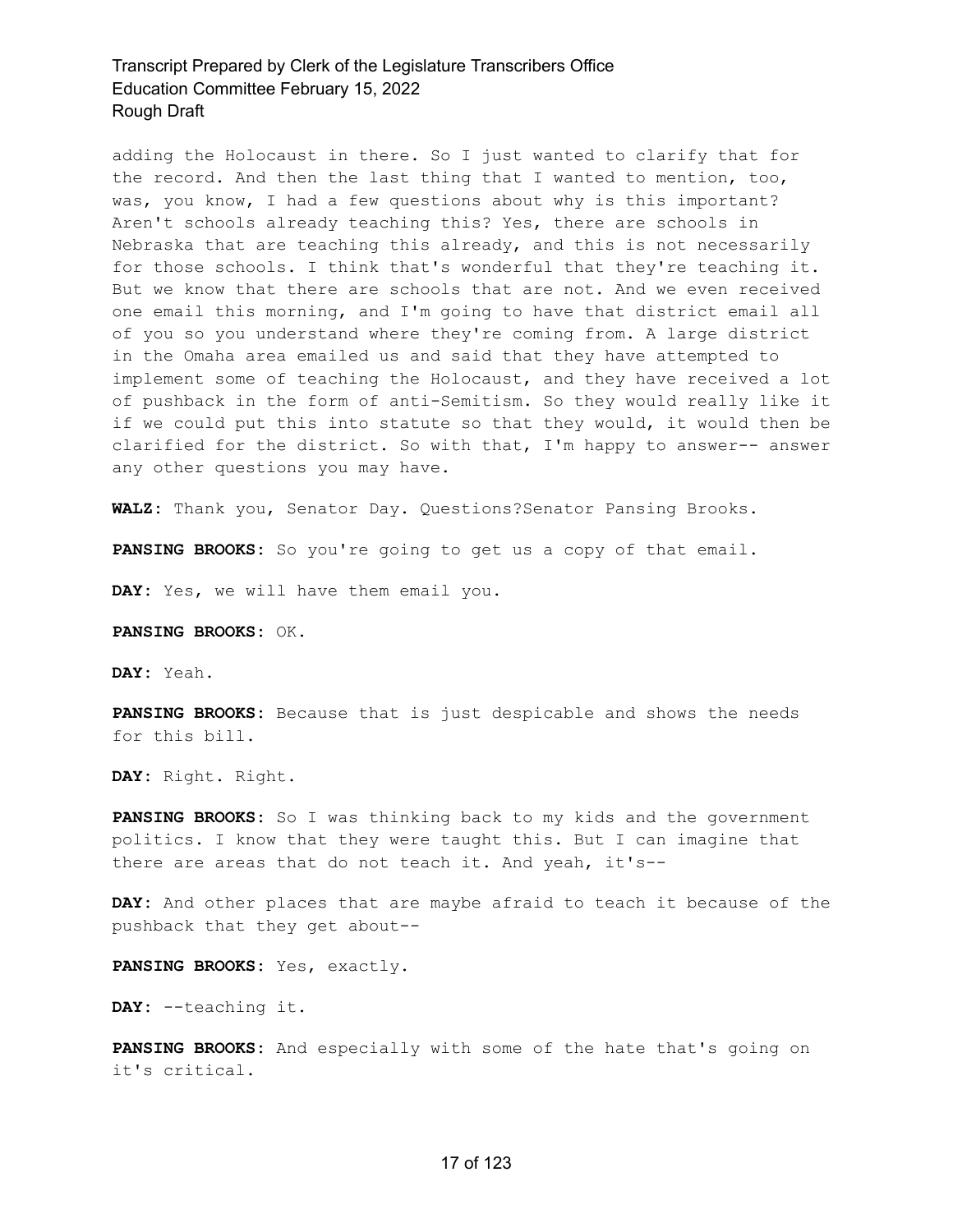**DAY:** Exactly. I think it shows the state of politics today that there is even any pushback about teaching the Holocaust in schools so.

**PANSING BROOKS:** I agree. And-- and America's part in helping to stop that hate.

**DAY:** Exactly.

**PANSING BROOKS:** So I don't know how people could be opposed to something like that, but thank you all for coming and thank you for bringing this bill.

**DAY:** Yes, thank you.

**WALZ:** Any other questions? Senator Sanders.

**SANDERS:** Thank you, Senator Walz. Senator Day, thank you for bringing this bill forward. As a granddaughter on my mother's side, my grandfather was killed by the Nazis, assuming he was Jew, a Jewish descent. But I thank you for bringing this forward. As someone said here, never again.

**DAY:** Absolutely. Absolutely.

**WALZ:** Any other questions? Thank you so much, Senator Day.

**DAY:** Thank you.

**WALZ:** That closes our hearing on LB888, and it will open our hearing on LB1112. Senator McKinney. All right. Welcome, Senator McKinney.

**McKINNEY:** Good afternoon, Chair Walz and members of the Education Committee. My name is Terrell McKinney, T-e-r-r-e-l-l M-c-K-i-n-n-e-y, and I represent District 11 in Omaha, which is North Omaha. And I'm here to introduce LB1112, which would create the Computer Science and Technology Act. Before I begin, I would like to thank my cosponsor of this bill, Senator Slama, for partnering with me again on this important proposal. You might remember that she and I worked together last session with help of all of you to pass the Financial Literacy Act to ensure that Nebraska students were equipped with the skills needed to manage their own finances and make responsible choices involving money and investment. That bill, LB452, passed in law 49-0. My hope is that this proposal, which deals with perhaps the most critical skill we can teach our students, technology, will also be passed as well. You will hear today from members of the business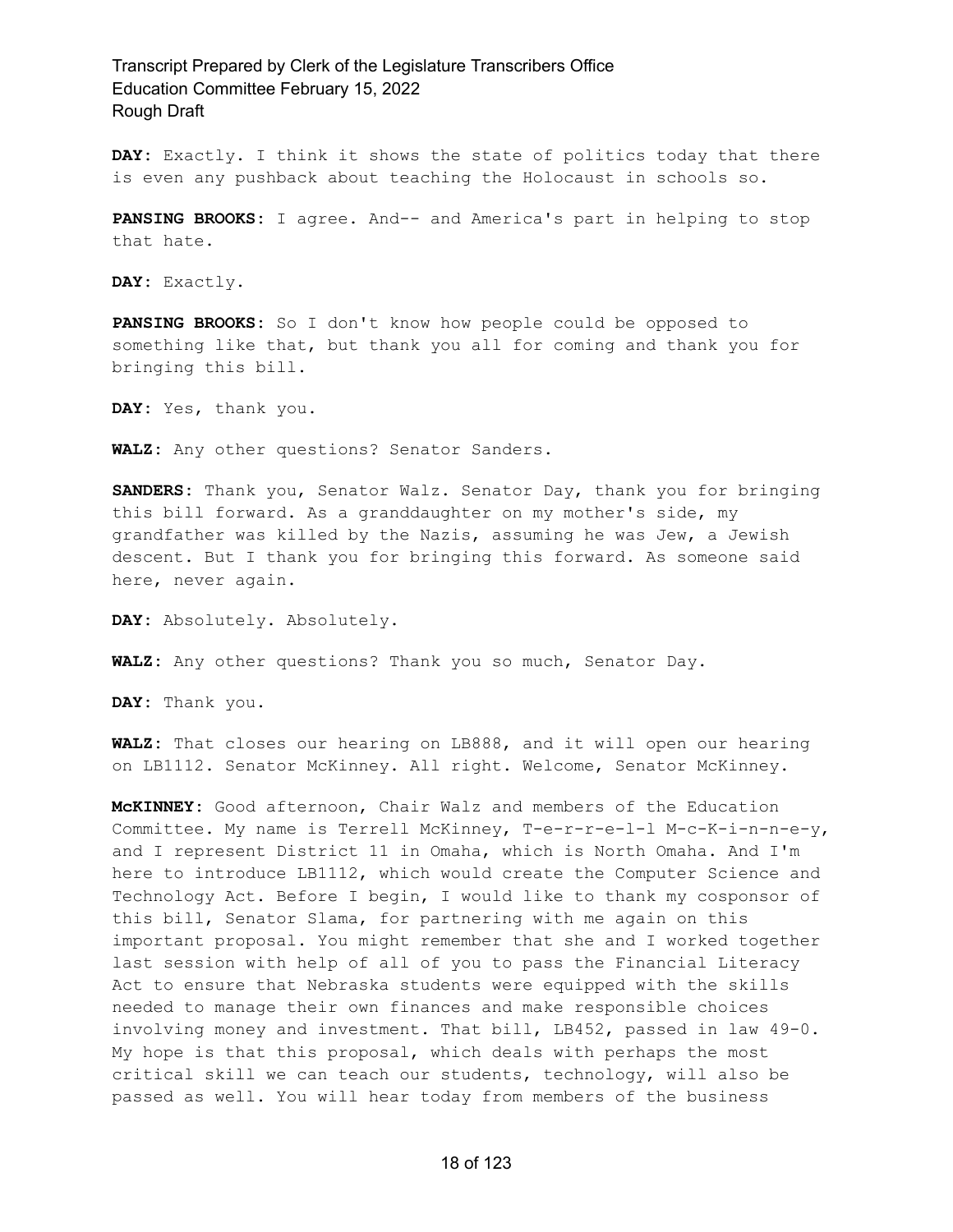community, which is a group of stakeholders that came to me prior to session about this proposal. They will talk about the challenges they face as employers because of the shortages of workforce for tech jobs. They will talk about the crisis employers are experiencing as they want to expand their footprint in our state, but have to go elsewhere because we don't have enough students with technology skills they need to employ. But they will also talk about how LB1112 can change that trajectory and how this will help ensure our students are prepared and educated in the skills needed to succeed in a 21st century workforce. Technology and computer science is no longer limited, just as a coding class, a small handful of students take as an elective. Instead, technology and digital literacy is embedded in every industry our students choose to work in. LB1112 is an important opportunity to increase students' education in technology. In states that have chosen to implement similar proposals, their results, particularly for students of color and females, have been eye-opening. Senator Murman, right here in Nebraska, some of the biggest advancements in technology are happening in agriculture in our rural communities. In Bellevue, Senator Sanders, major investments in cybersecurity are happening because of the Strategic Air Command Center and the NC3 project. And two Lincoln companies that have grown using technology as their backbone, employing hundreds of Nebraskans, Hudl and Nelnet, will share with you why LB1112 is critical for the future workforce. Between bill introduction in January and now, I have been approached by the Department of Education and the Catholic Conference to work on some clarifying language, more so to make sure that we clarify that this is not a mandate on private-- and private schools. It's just- it's for public schools. And also for NDE, the change on page 2, which adds "or career technical education" to allow for flexibility for districts more so in western Nebraska that don't necessarily have the-- the workforce and the staff so just to create some flexibility. Because in December, the Department of Education updated their standards for a career and technical education to include coursework in computer science and technology, and this change would allow teachers accredited to teach CT to also teach computer science and related technology classes. My hope is that with these changes agreed upon in front of you, this committee will work with me to advance this bill as soon as possible as my goal was to move L.B1112 this session. After hearing from the proponents today, I hope you will agree with me that we can't afford to wait any longer. I would be happy to answer any questions you may have, but have a group of experts behind me that can lend to some more credibility why LB1112 is so important. And with that, I'll finish.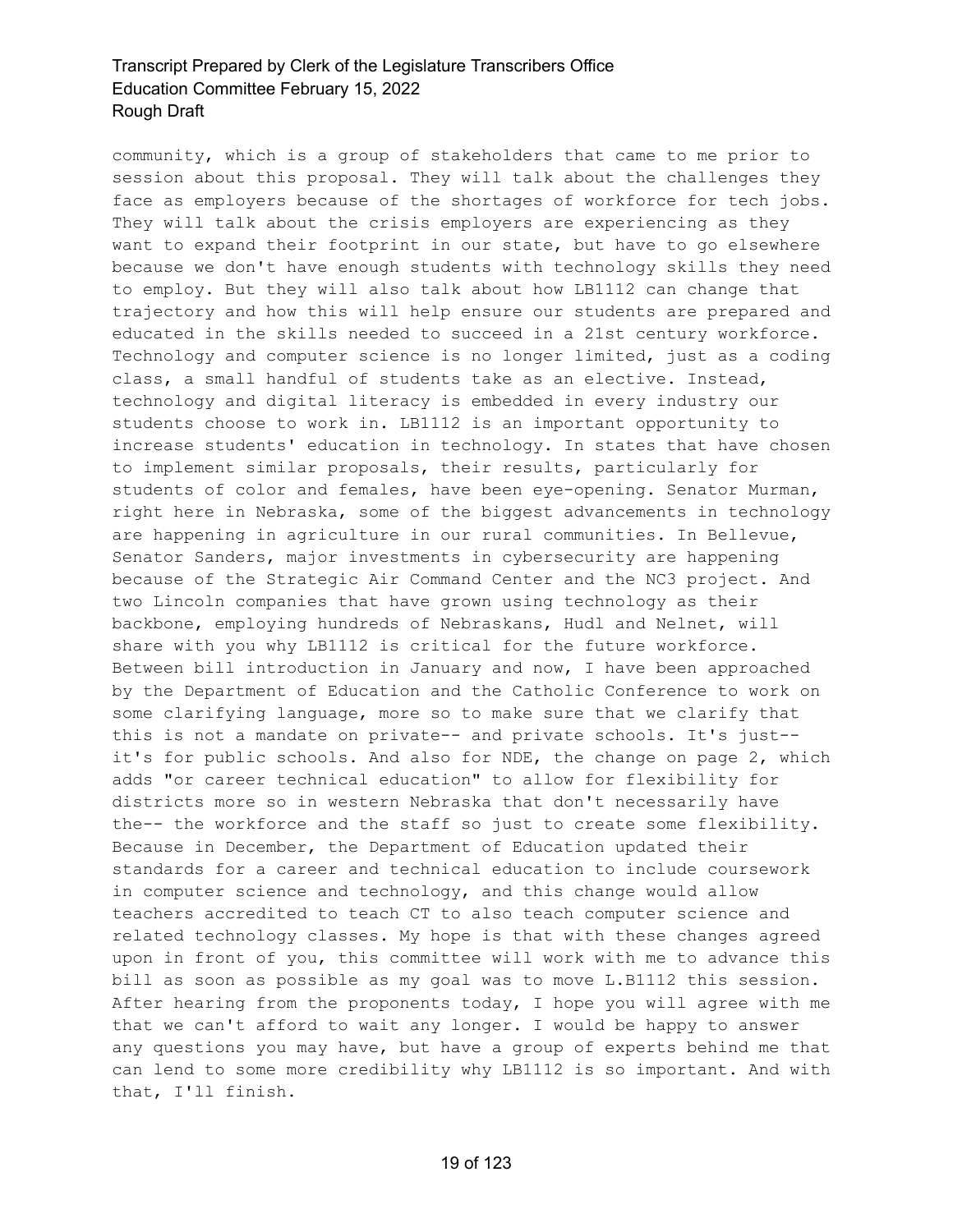**WALZ:** Thank you, Senator McKinney. Questions from the committee? I don't see any--

**McKINNEY:** Thank you.

**WALZ:** --yet. First proponent.

**MIKE CASSLING:** Good afternoon, Chairperson Walz and the Exec-- Education Committee. I'm Mike Cassling, M-i-k-e C-a-s-s-l-i-n-g. I'm here to speak in favor of LB1112, along with the Omaha Chamber, Lincoln Chamber, and State Chamber. Thank you, Senator McKinney, for sponsoring this bill. I'm CEO of CQuence Health Group, a health tech company founded in 1984 by my father. I'm also governor of Aksarben and the chair of the Nebraska Tech Collaborative, which is a Aksarben workforce initiative. The NTC, Nebraska Tech Collaborative, was founded in 2018 as a business-led organization with one really North Star focus: 10,000 new tech jobs by 2024. Of those 10,000 new tech jobs, 40 percent would be women, 25 percent underrepresented groups. There is no secret we have a crisis in this state that needs urgent focus. Our biggest issue facing the state in 2022 is talent and workforce. Simply put, we have an unemployment rate of 2 percent and there's not enough workers to-- to do the job. Specifically in tech, today we have 4,300 open jobs. In four years, we guess that will be north of 10,000. And just so you know, the average salary is \$80,000. In 2019, we only graduated 595 students in computer science. Senators, we have a crisis. And keep in mind, tech is a lot more than sitting behind a computer coding. We need people that can develop design systems along with maintaining and protecting them. It's about cloud platforms, user interfaces, cyber, AI, AR, data science, also new low code technologies, as well as project management. The great thing about this segment is that not only-- you can do it in a four-year degree. You can do it a two-year degree. You can go to a coding school. You can get a certificate. This is truly for every kid in the state of Nebraska. This bill was based on the huge success of Governor Hutchinson in Arkansas, where he made it a priority in 2015. He took that state from 1,100 kids in computer science to 13,000; 294 women to 3,900; 600 people of color to 5,200; 20 computer science teachers to over 600. Just think what we could do in the state with those types of numbers. We work closely at NTC with the Department of Education from the beginning of our foundation, and they've been critical in-- an integral part of our work. Similar discussions have been around computer science, professional development; and our leaders and partners have worked closely with them to create implementation guides, technical proficiencies for every student to achieve at every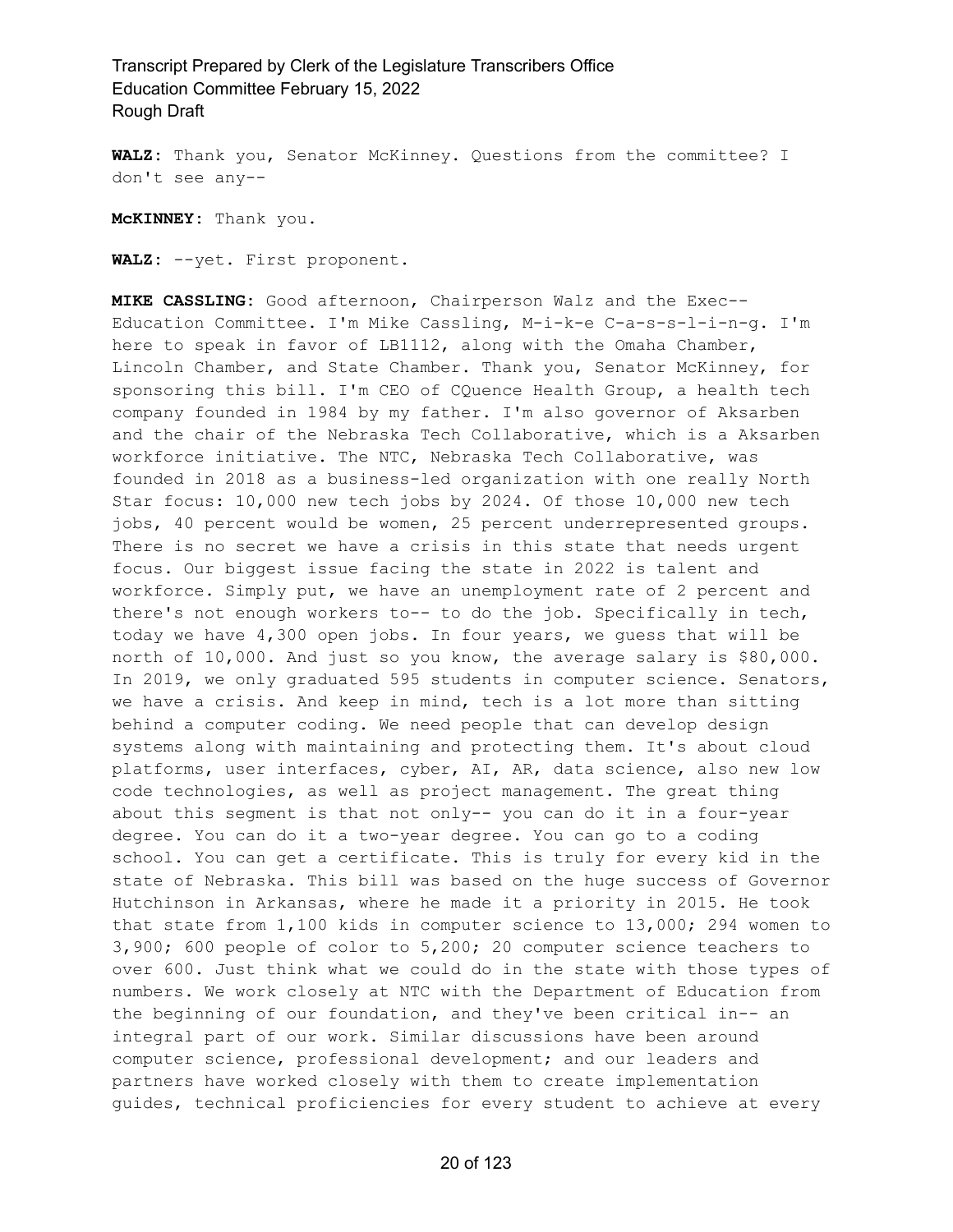grade level. We built a lot of flexibility in this bill and we think the department can do this. Whether it's hybrid classroom online, the business community, higher ed, and nonprofits are all finding ways to help them to make sure this is a success. If COVID taught us nothing, we can connect with anybody across the state. I hope you support this key bill for the state. This bill will help send a powerful message to those who are making major decisions now. It sends the message that Nebraska is serious about addressing this issue. There's no question Nebraska can be a leader and thank you for your support. Sorry, I had five minutes. I cut it to four, then it was three so.

**WALZ:** Thank you. Thanks a lot.

**MIKE CASSLING:** I rushed through that.

**WALZ:** I appreciate you doing that. Any questions from the committee? Senator Linehan.

**LINEHAN:** Thank you, Chairwoman Walz. Welcome, Mr. Cassling. You said you could do a four-year degree, a two-year degree, or just coding school. Do we have coding schools in Nebraska?

**MIKE CASSLING:** We do.

**LINEHAN:** OK.

**MIKE CASSLING:** We have coding schools and the newest thing is certificates, where you can actually get a certificate, build on those. So that's in the works with the university system and other systems. So that's the newest level that you can get to.

**LINEHAN:** But to get any of them-- to get access to any of those programs, you'd have to have a college degree-- a college-- a high school degree?

**MIKE CASSLING:** High school degree.

**LINEHAN:** OK, thank you.

**MIKE CASSLING:** Actually, one of the people speaking today, they're taking kids and a lot of the companies, Hudl, will take them right out of high school and actually move them along. But the key here, this is truly, you know, if a kid can't make it in a four-year college, which a lot can't, which is great, they can go to a Metro or the community college, state colleges. But coding schools, which is some of them are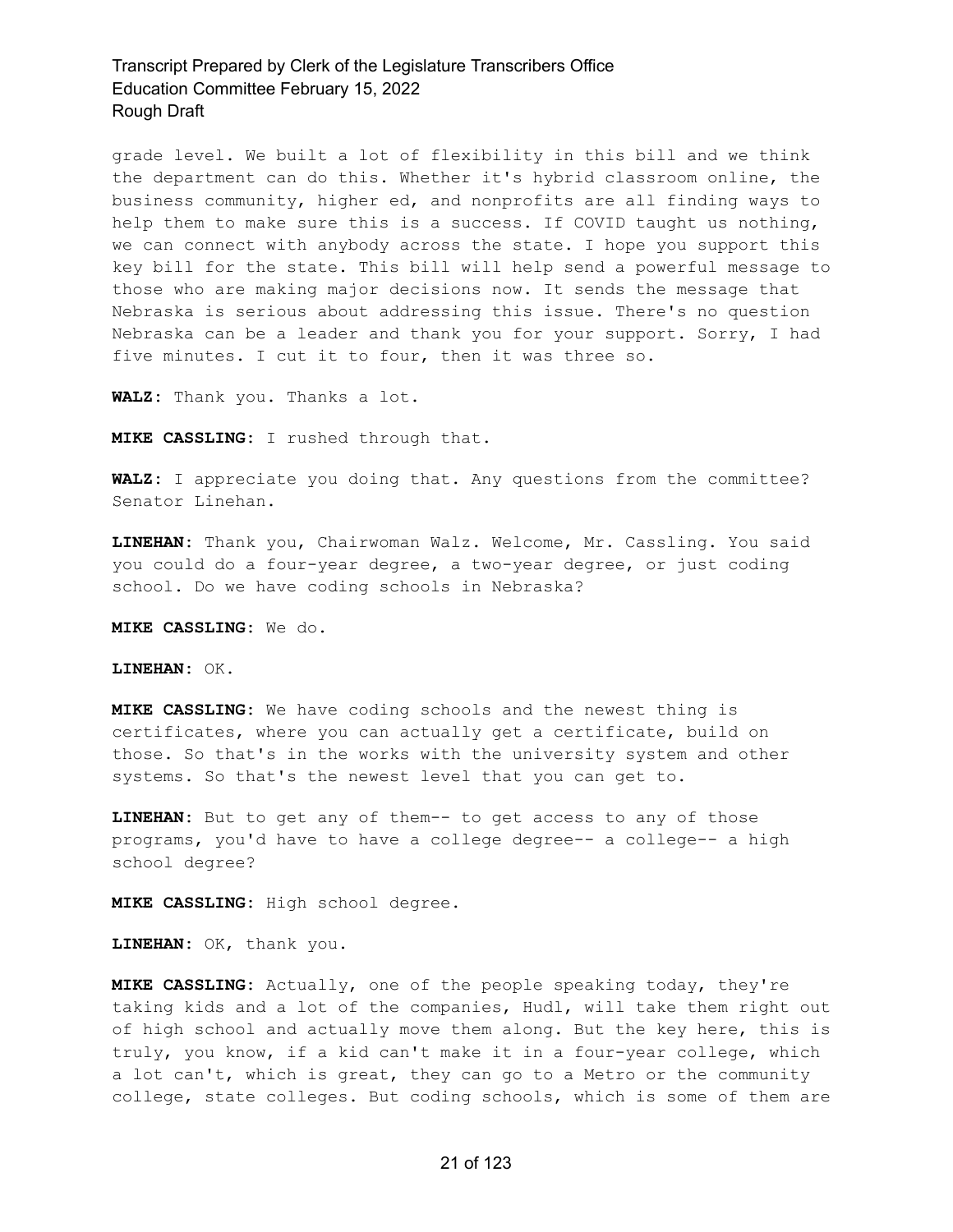12-week programs, it truly is-- makes it acceptable and allows any kid in the state of any socioeconomic class to be able to be in this technology world.

**LINEHAN:** Thank you very much for being here.

**WALZ:** Any other questions? I see none. Thanks for coming today.

**MIKE CASSLING:** Thank you.

**WALZ:** Next proponent.

**ITZEL LOPEZ:** Good afternoon. Buenos aires. My name is Itzel Lopez, I-t-z-e-l L-o-p-e-z. I am the vice president of advancement and community relations at the AIM Institute. We're an [INAUDIBLE] not-for-profit community in downtown Omaha, with a mission to grow a strong and diverse tech community. I am also currently participating in [INAUDIBLE] Opportunity Corps Women in STEAM, a ten-month education and professional development program designed for women working in industry of the science, technology, engineering, and the arts, obviously men as well, to help women overcome barriers facing STEAM industries by Bio Nebraska and the UNeTech Institute. I am here today to support LB1112, the Computer Science and Technology Education Act, as you guys heard, because of the organization that I work for that I'm very passionate about. So through education, career development, and outreach, our organization has fostered the growth of Omaha's tech sector for more than 25 years. Our vision at the AIM Institute is to create a thriving community where everybody can pursue a rewarding tech career. As someone who was once undocumented, I know what it's like to be facing enormous challenges and discrimination. I also know that having access to outstanding technology education can do to remove barriers and change people's lives. It changed my life, and it can change others. I have also seen how tech education can end the cycle of poverty. Every day in our programs, where we serve over 6,000 participants per year, I know what this bill will impact. It will impact the entire community. AIM promotes diversity, equity, and inclusion in the tech sector by making these opportunities available to everyone. We provide career training accessible-- that's very accessible, meaning free of charge, to people from elementary school all the way to adulthood. We understand that a more diverse and inclusive tech workforce will improve the sector for all of us, for all of us. That's why we help all the people that are underprivileged BIPOC, especially. We help them enter the tech workforce. But you heard all of that from Mr. Cassling. Right now there are many unfilled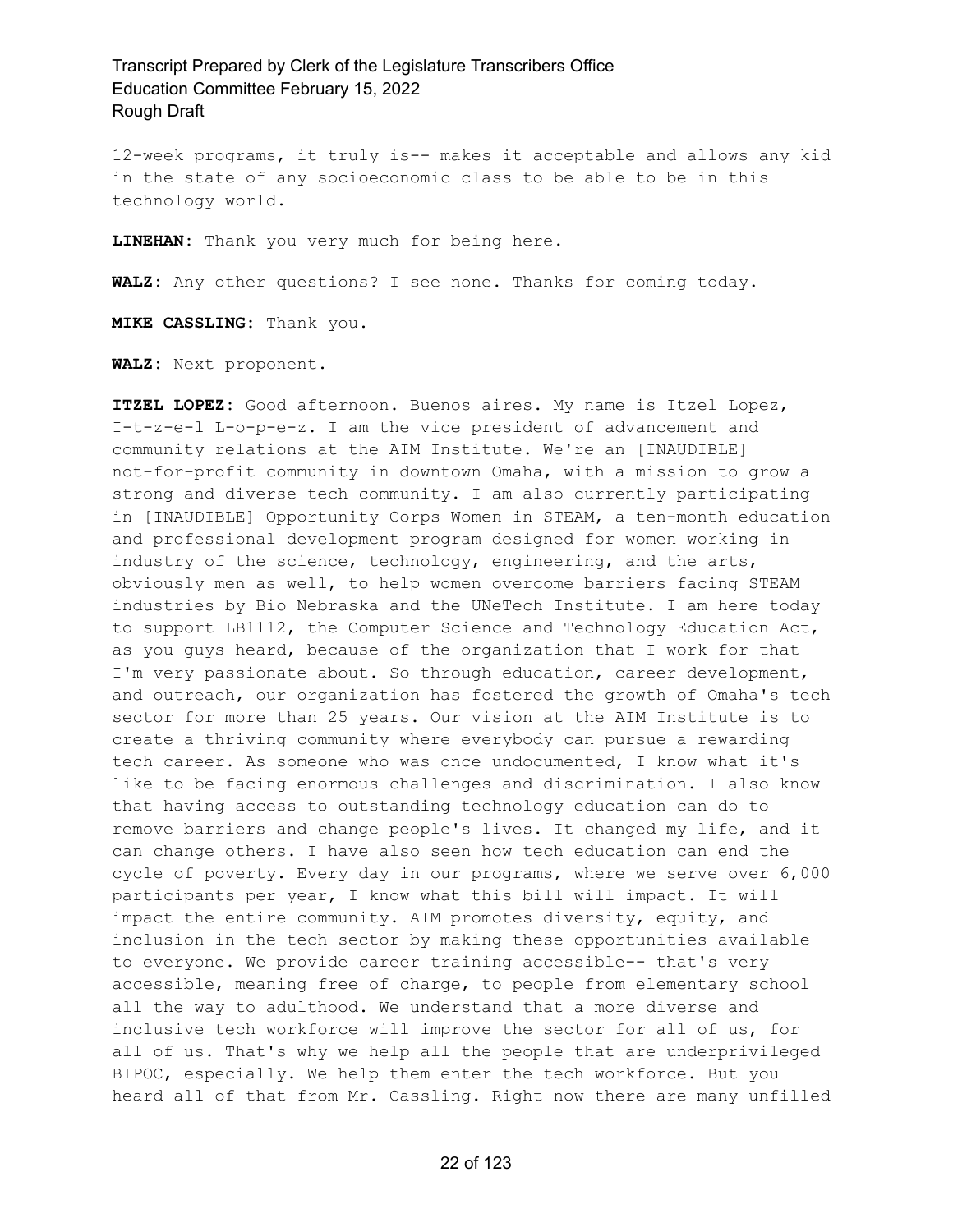tech jobs in our area-- in this area. And now the rest of the country has woken up to the overall shortage of these workers. But what is also a concern, and it's surprising the high unemployment and the underemployment in certain areas among historically excluded populations. We're trying to close this gap. Through this bill though, we can connect a tremendous opportunity to the untapped talent that is waiting to be discovered. When we make this systematic change as this bill will do, we can start to build a strong tech workforce that will help economic development and improve the larger community that we all share. I am a child of immigrants, so I have devoted my entire career to helping children and teens become the first members of their families to attend college and specifically getting people into the College of Information Technology and Science at UNO. I have passion for volunteer work, whether that's mentoring other undocumented people, art, so I will stop right there.

**WALZ:** Thank you.

**ITZEL LOPEZ:** Thank you.

**WALZ:** Thank you for being so respectful of the time. Questions from the committee? I don't see any. Thank you so much for your testimony today.

**ITZEL LOPEZ:** You bet.

**GUY TRAININ:** Good afternoon, distinguished members of the Education Committee. My name is Guy Trainin, G-u-y T-r-a-i-n-i-n, and I'm a professor of education and a teacher educator at the University of Nebraska-Lincoln. I also lead the regional partnership between UNL and Code.org, a not-for-profit organization dedicated to computer science education. I'm appearing today as a private citizen in support of LB1112. I would like to thank Senator McKinney for the initiative and the committee members for their consideration in this area that is critical for the future of Nebraska's students, the economy of the state, and the ability of students to fully participate in society. I believe in the importance of computer science. Computer science has the power to completely change an individual's future. Computer science is everywhere and an understanding of it is necessary for citizenship and professional success outside of high tech. The future of the states is intertwined with its ability to build and sustain a high tech workforce. The Nebraska data collected by Code.org paints a very uneven map of access to computer science across Nebraska. The data reveals that while not perfect, 95 percent of urban and 100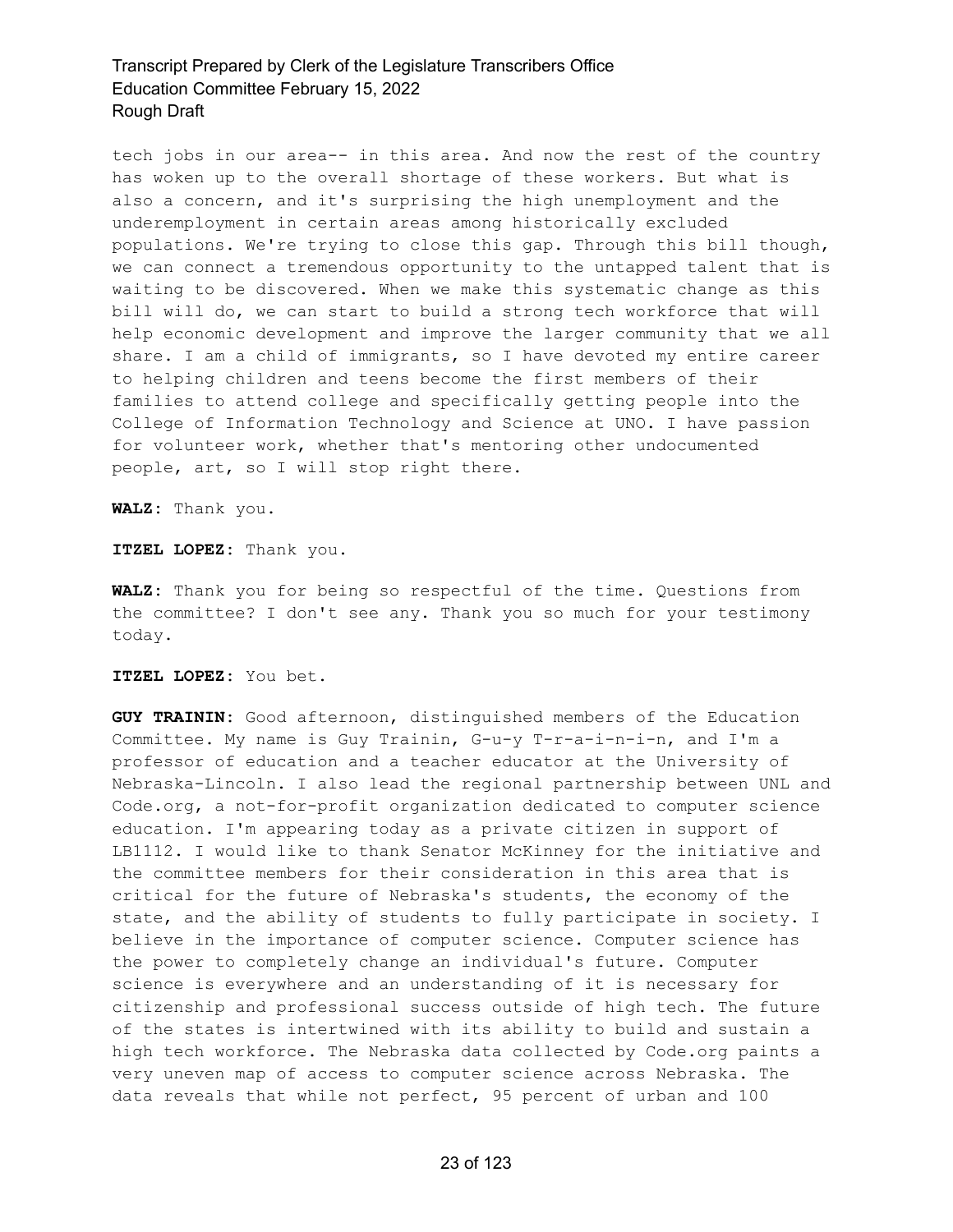percent of suburban students are in schools that provide access to computer science education. However, only 67 percent of schools in towns and 35 percent of schools in rural settings provide access to these courses. From my experience working with my colleagues at UNL and other campuses and the Nebraska Department of Education, we have an excellent infrastructure to prepare teachers to teach computer science well. We even offer training free for teachers and schools with the generous support of the National Science Foundation and Code.org. While districts have their choice of curriculum, Code.org does offer a high-quality curriculum at no cost to schools. In fact in 2020, just before the pandemic erupted, over 10,000 Nebraska middle and high school students were engaged in the Code.org curriculum. My son is a senior. He's taking computer science class this year with a motivated teacher. And since he has had this experience, he has changed the way he sees his career path. While he still is dreaming of going to med school, he sees computer science as a complementary skill in a growing digital world. He believes that computer science opens more opportunities. Finally, my experience and the productive relationship with the Nebraska Department of Education shows that teachers need incentives to learn and to teach computer science and schools need an incentive to offer it. As I have mentioned, even offering free from pay professional development only attracts the more motivated teachers. It is a problem of equity leaving rural students, including Native American students, behind. I would like to thank you-- to thank NDE for partnering with higher education on this issue. We sometimes disagree about strategy, but we agree on our goal to serve Nebraska students well. I would also like to again thank Senator McKinney and the committee for taking on this critical issue.

**WALZ:** Thank you. Thank you so much. Questions from the committee? Senator Linehan.

**LINEHAN:** Thank you, Chairwoman Walz. So thank you very much for being here, sir. I-- where am I here? OK. Bottom of page 1, the last paragraph,--

**GUY TRAININ:** Yes.

**LINEHAN:** --"Nebraska data collected by Code.org." So you're saying that-- so the bigger schools, urban and suburban,--

**GUY TRAININ:** Um-hum.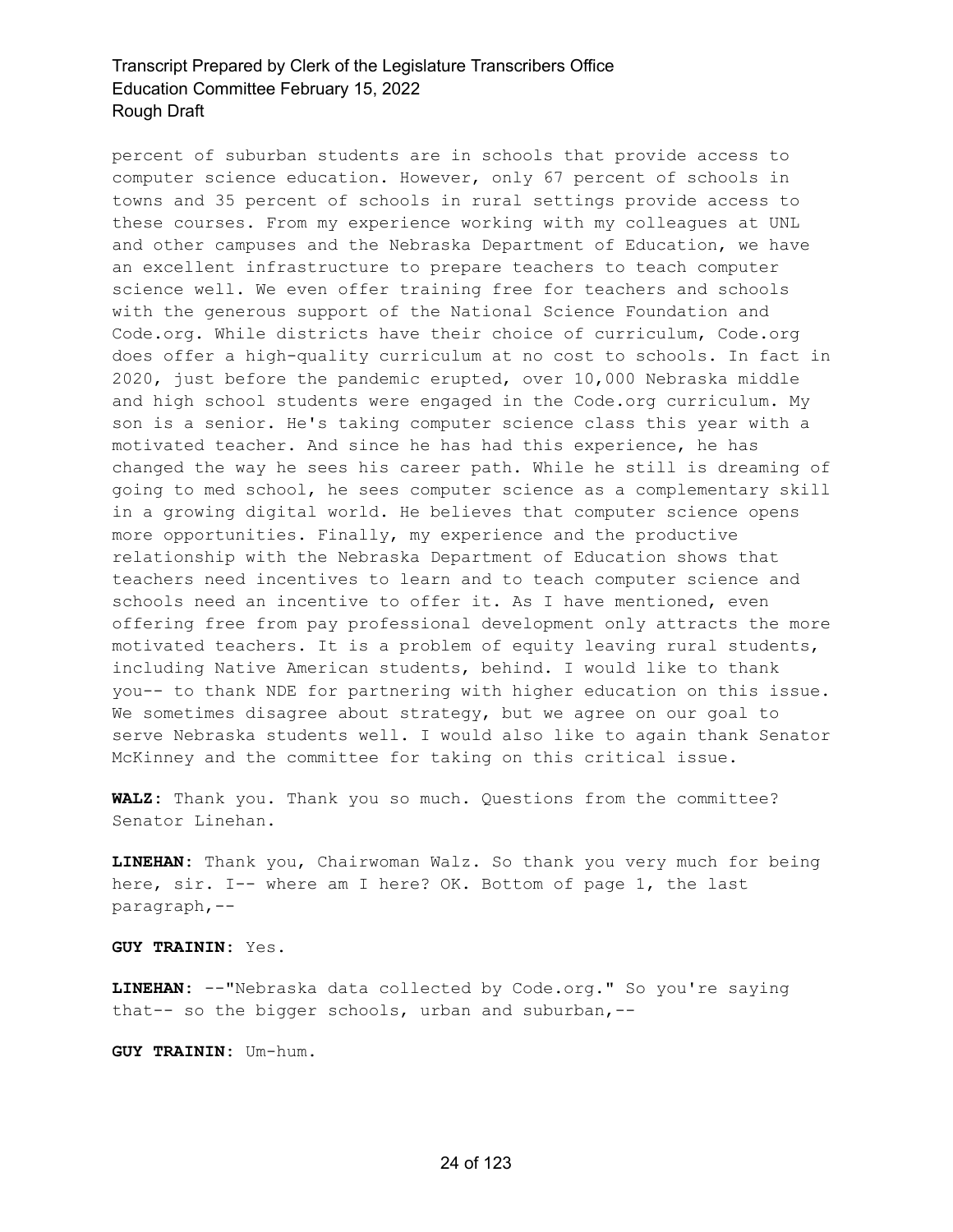**LINEHAN:** --are making the cut. But however, when you say towns, you're talking about

**GUY TRAININ:** The Grand Island, the Kearney.

**LINEHAN:** And then when you're talking about rural, you're talking--

**GUY TRAININ:** The smaller schools.

**LINEHAN:** OK, thank you very much.

**WALZ:** Senator Pansing Brooks.

**PANSING BROOKS:** Thank you. Thank you for being here. I'm-- I guess I'm interested. Do you believe-- and maybe we'll ask somebody else that's following-- but are-- do the schools all have computers for the-- for the students?

**GUY TRAININ:** Yes. Across the state, yes.

**PANSING BROOKS:** Across the state they--

**GUY TRAININ:** Bandwidth is a problem--

**PANSING BROOKS:** Yes.

**GUY TRAININ:** --that I know is being addressed statewide.

**PANSING BROOKS:** Yes.

**GUY TRAININ:** But there are-- so I want to add two things to that with bandwidth. There is the ability to work without bandwidth. You do not need to it and you do not have to be connected to the Internet to work on computer science. And actually, there are significant chunks that happen without any electronics at all, and you're just learning the principles and you can practice in many ways.

**PANSING BROOKS:** OK. And then my other question is, let's see. I'm just trying to-- so could there be clou-- do they have to be classes in computer science or could an art class have a computer course? Is it- this is beyond just a computer science course--

**GUY TRAININ:** Yes.

**PANSING BROOKS:** --or a coding course.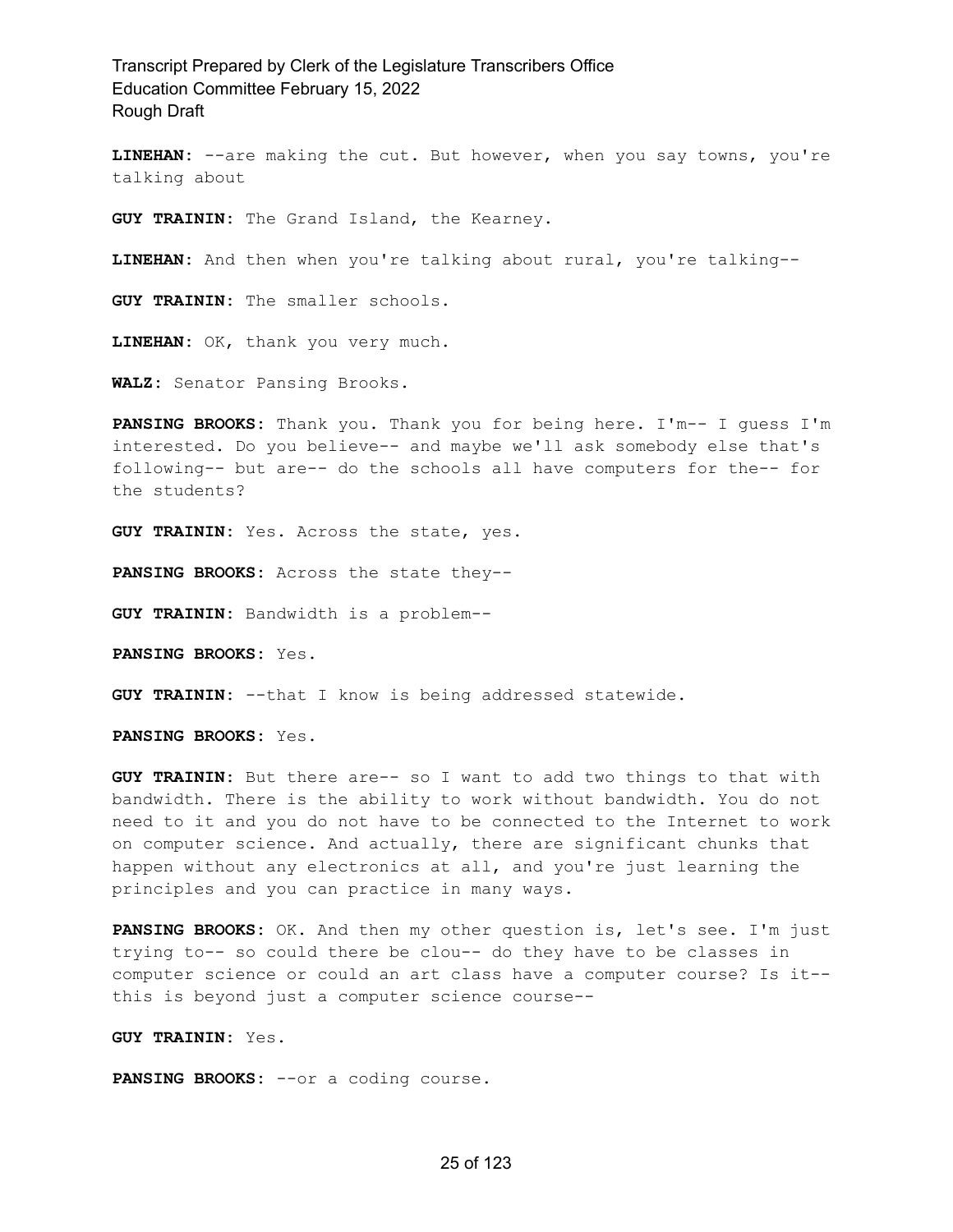**GUY TRAININ:** And exactly. So this does not have to be a separate class that teaches only computer science. It can be integrated. For example, emerging media arts and the University of Nebraska has a center for emerging media arts, and all the students there take coding that is connected to their creation of art, not as future high tech workers.

#### **PANSING BROOKS:** So--

**GUY TRAININ:** They are very-- there are variations on that theme that can be incorporated, for example, into other areas in career and technical education. Manufacturing, for example, everything is now done on computers, and kids need to know how to program these machines.

**PANSING BROOKS:** OK. Because I don't see that exactly in this bill, but maybe I'll talk to Senator McKinney later, because it seems really more hyperfocused on taking computer science and technology courses and not expanded to the point that it could include other courses as well. So-- but that's your intent. And are you finding the kids that are coming to the university are-- I mean, what percentage do you feel are computer illiterate?

**GUY TRAININ:** And as far as coding, many, many are computer literate skills,

**PANSING BROOKS:** OK.

**GUY TRAININ:** So they have a basic understanding or a-- those who are motivated, so those who are right now choosing to go into these classes come with knowledge. The ones who are not choosing because it's not a requirement are coming with very low knowledge and therefore they're very unlikely to pursue not just high tech paths, but even other paths which require a computer science as part of the deal, but not as the main deal.

**PANSING BROOKS:** OK, so I may have misunderstood. So you really do want the school, the high schools to be teaching coding.

**GUY TRAININ:** Not necessarily coding. But if you asked me about what do we see in higher education?

#### **PANSING BROOKS:** OK.

**GUY TRAININ:** So what we can clearly see in higher education is around that pathway.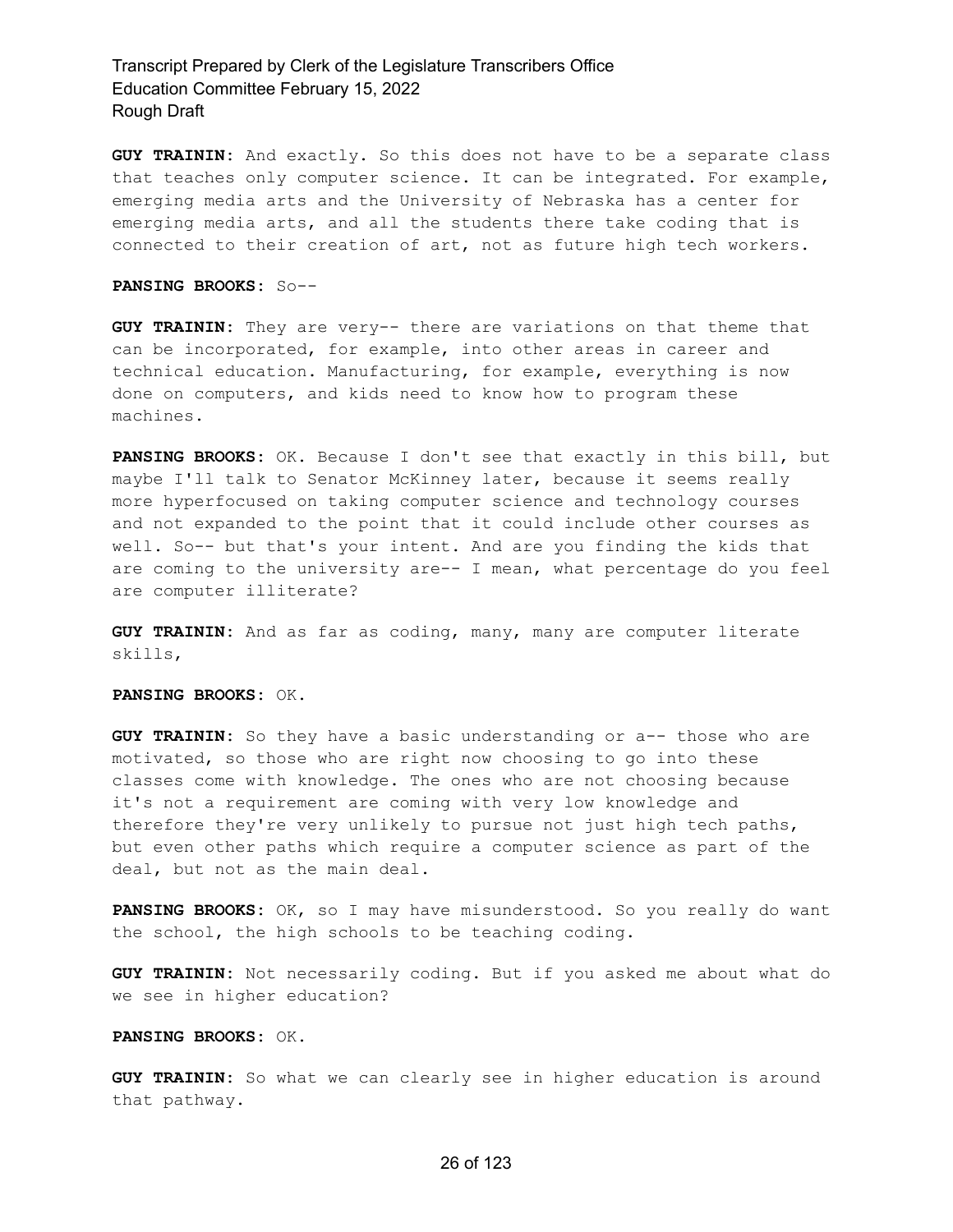**PANSING BROOKS:** Having at one point considered being a computer science major, I know how hard that can be. So-- and think how long ago that was. That was Fortran, all those things. But I agree. It's very important for our students. So thank you for being here today.

**WALZ:** Thank you.

**GUY TRAININ:** Thank you.

**MATT MUELLER:** Good afternoon, Chairperson Walz and members of the Education Committee. My name is Matt Mueller, spelled M-a-t-t M-u-e-l-l-e-r, and I'm here today representing Hudl in support of LB1112. I want to thank Senator McKinney for bringing this legislation forward. I'm currently chief operating officer at Hudl, and I have been with the company since 2007. I received my bachelor's degree in computer science from what is now named the Raikes School of Computer Science and Management at the University of Nebraska-Lincoln. Throughout my career at Hudl, my computer science education has paid great dividends, especially as a business leader in a nontechnical role. My foundation in computer science gave me the language to understand the challenges and opportunities that our product and engineering teams encounter, and it helps me communicate with them daily. Even though I'm not coding or working in machine learning algorithms every day, I need to understand how those things work so I can help lead our business and guide us through things, through the different challenges. And I expect those same understandings from each of the business leaders across our team, across the multiple different functions, including finance, sales, marketing, and human relations. This is not just a tech-only expertise. The unified understanding of computer science principles has created this common language that we can work from and allows us to work very efficiently around the same goals. When students ask me for advice, I often recommend that they develop a solid understanding of computer science, no matter their career aspirations, because I believe it is the minimum to be successful in any software technology company today. I believe so strongly in the value of computer science that I'm encouraging my own middle school-aged son, Braylon, to find extra classes at his school to reach computer science proficiency. Students need this education to compete in today's workforce, and Hudl needs more talented people. This bill would provide students the skills and competencies to not only help them secure high-skill, high- wage jobs, but it would also help other Nebraska-based companies flourish. Hudl is proud to be named among some of the successful and growing businesses in Nebraska. And while organizational missions may differ between these companies,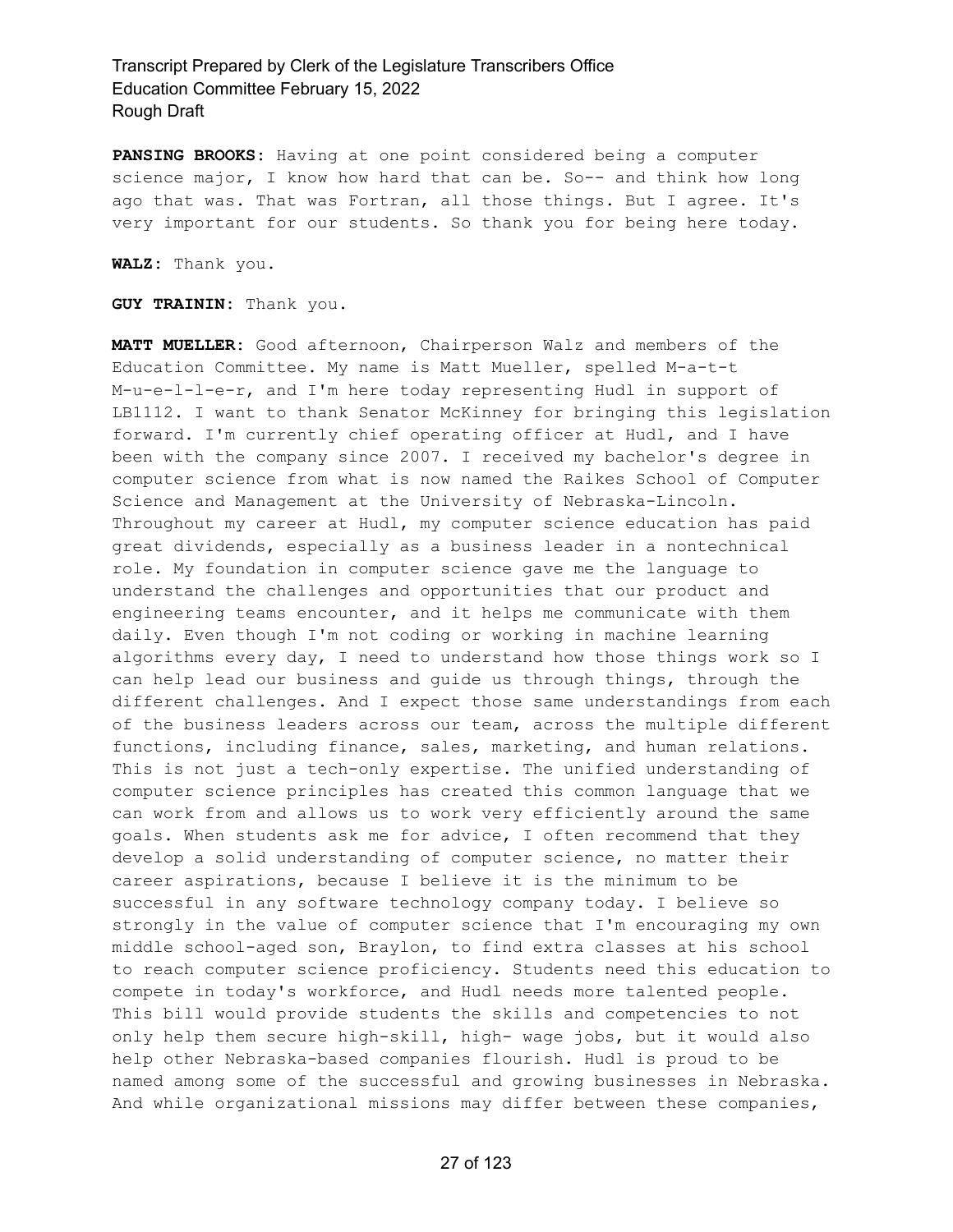we share a common need to hire amazing talent. There's no doubt that the competitive landscape pushes us to be better employers, but the fact that we're competing for a very small pool of qualified candidates and demand for this-- and the demand for this talent in Nebraska currently outstrips supply is very tough. If we can increase the size of the Nebraska talent pool, all of us will win. I'll end by stating that Nebraska has-- Hudl has called Nebraska home since 2006. We are focused on building a great internship program that provides students with real-world experience. This is an important talent pipeline for us as well. We're proud to hire many former interns and young people who start and build their careers at Hudl. We have grown to a team of more than 3,000 "Hudlies" spread across 19 countries. Our continued growth will be propelled by the talented developers, data scientists, and other IT professionals we can bring onto our team. We chose to build our global headquarters right here in Lincoln because we believe in the talented people in our home state and we believe in creating job opportunities both here in Nebraska and worldwide. We're excited to continue investing in our community and this industry and thus fully support this bill. Thank you for your time, and I'm happy to answer any questions the committee may have.

**WALZ:** Thank you so much. Questions from the committee?

**LINEHAN:** Thank you, Chair Walz. Could you explain how your-- give us some idea of how your intern program works?

**MATT MUELLER:** Sure. So we will take a variety of students starting from freshman year of college all the way through to seniors in college. And then we will place them internally and we place them with an internal mentor on our team that that helps coach them and guide them based on their skill level. So if it's someone who is a technical major, we would pair them with someone who is an engineer on our team and help them based on the skill level. And then they will function in real-world projects for us. We put them on the front lines and like to have them build things that-- that our users end up using. And I can tell you that a football coach on a Saturday or Friday night, they want it to work. So-- so it's a real good learning experience for our team right away.

**LINEHAN:** How many interns do you try to have?

**MATT MUELLER:** Our goal this year is to have around 200 interns, this aspirational target, and we'll try to get there. But-- but it really requires dedication across our entire team. To handle that many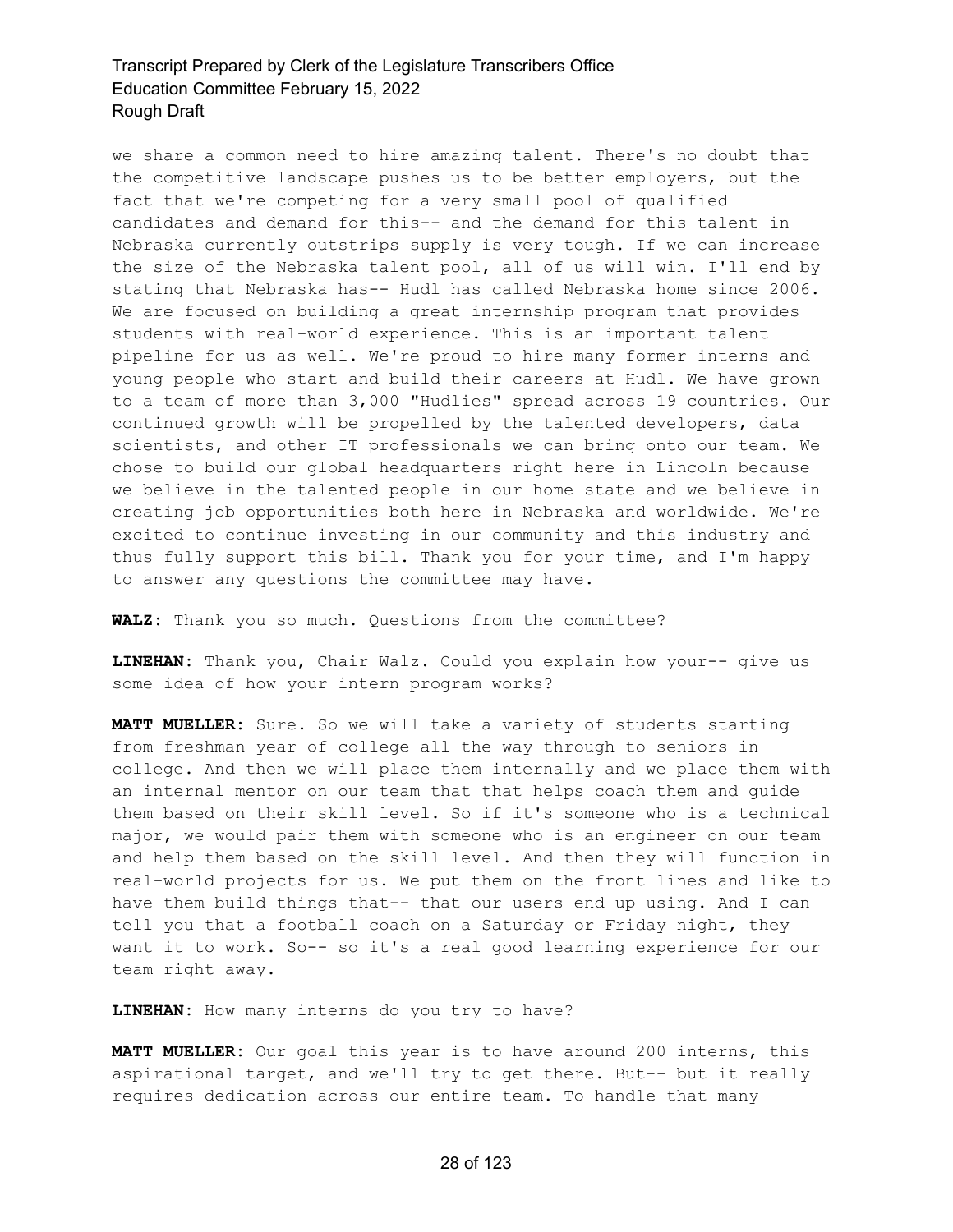interns requires a really solid planning and education process, but we're fortunate to have really talented people at Hudl that are excited about that.

**LINEHAN:** And are you mostly reaching back to your home base, the University of Nebraska?

**MATT MUELLER:** You know, the University of Nebraska is great. You know, being here in Lincoln, it's about a 10-minute walk, so it's very convenient for a lot of those students. But-- but we are open to internships from anywhere. We do have some remote internship opportunities, so we have not just limited ourselves to Lincoln, Nebraska. And obviously, COVID has made us more comfortable with handling remote work. But as a-- as a global company with employees all over the world, we were fairly comfortable with that to begin with. But we have, you know, students from-- interning for us from California, from Texas and Washington. So it's not just-- not just Lincoln, although we find that Nebraska universities tend to be our strongest pool of interns.

**LINEHAN:** Thank you very much for being here.

**MATT MUELLER:** Sure.

**WALZ:** Senator Hansing Brooke.

**PANSING BROOKS:** Thank you. Thank you for being here, Mr. Mueller.

**MATT MUELLER:** Thank you.

**PANSING BROOKS:** We're also thrilled that you're in Lincoln and grateful for your great work. I guess I've heard some mumbling prior to today from people saying, well, I-- I'm terrible at computers. I can't imagine forcing kids to have to know computers. And as somebody who like-- who likes to dabble in all that and sort of is semi adept at it, I just wish you could talk a little bit about your thoughts about how there are kids that are not necessarily great at some of the computer science areas. So can you speak to that so that we aren't setting some kids up for failure?

**MATT MUELLER:** Sure. I appreciate that. The way I think about-- about technical education is that there's a spectrum of skill sets that are required. Some people need to be great coders. Some people need to be great testers. Some people need to be great designers. Some people just need to understand what was built and how to go communicate that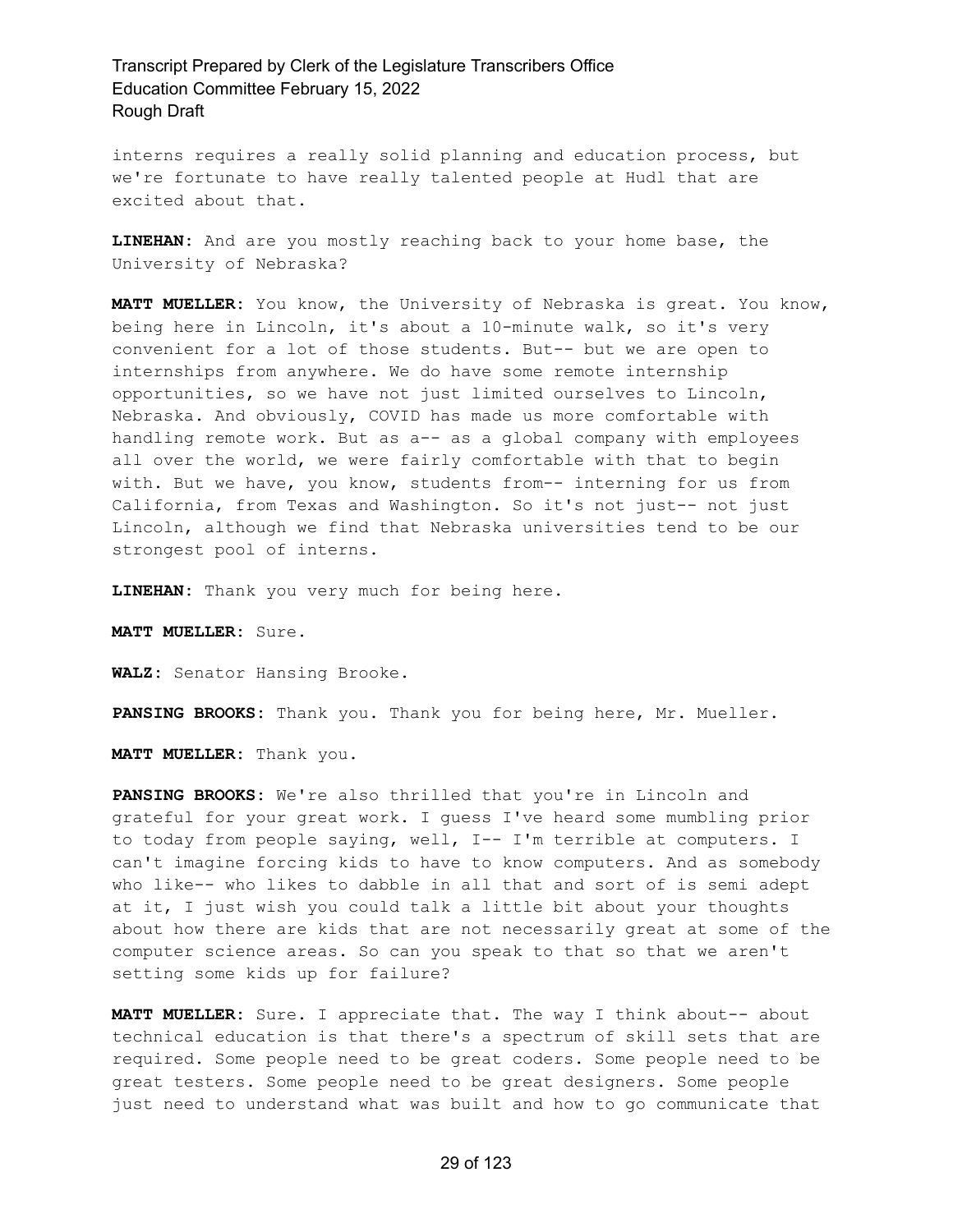effectively into the market. And so you don't necessarily need to be a very skilled computer programmer to be valued in the tech business. Where we find the gap of right now we are missing a lot of engineers. I think that is when you-- when you hear what this bill is and it's why you're asking a lot of questions around computer science earlier, you're seeing that there just aren't as many people, you know, with that skill set to come in and fill that gap for us. But-- but overall, when you hear someone say, you know, I just don't know about computers, I'm nervous about it. I think what we-- we try to find is a way that it connects with that person, like, what is something you would do every day on a computer? What is something you do every day on your phone and how can we help you simplify that process? Let's look at ways that technology can actually make your life more efficient. And by-- by homing in on something that meaningfully connects with them, that's how we think about this, right? And so what we are trying to do is and what excites me about this, what we do at Hudl to try to help everyone is how can we help connect with you in a different way to help you learn and see what's available for you and then maybe find that spark that does unlock, you know, that deep level of technical engineering expertise that-- that can make you a pretty valuable skill to have.

**PANSING BROOKS:** You've thought outside the box to make that connection with sports. So it's the same kind, I mean, each field has an opportunity, I believe, right?

**MATT MUELLER:** For sure. We spend a lot of time with education actually around inner city youth that we actually educate into to what jobs exist in sports. Many people don't realize that in sports there are a lot of other jobs other than athlete and coach. And-- and so when- when we actually go in and we talk to these-- these classrooms, we'll stop and say, like, look, there's-- there's an immense amount of value you can bring to a sports team without being LeBron James, without being, you know-- you know, some-- the top-level athlete that you're in love with. Like, let's-- let's talk about how you can go impact that. Yeah. Hey, Scott Frost, right? And so let's think about what that means for you and different ways to do that. And then we often show our tools and use that as a way to-- to spark and say, here's how you-- here's why you should get excited about math and statistics and actually engineering and programming because there are hundreds of jobs, you know, across the U.S., thousands of jobs across the U.S. that are impacting teams from a technical level that use our tools every day. And so we use this as an entrance into them. But that's one way, and it helps, in fact, sports people. But there are people who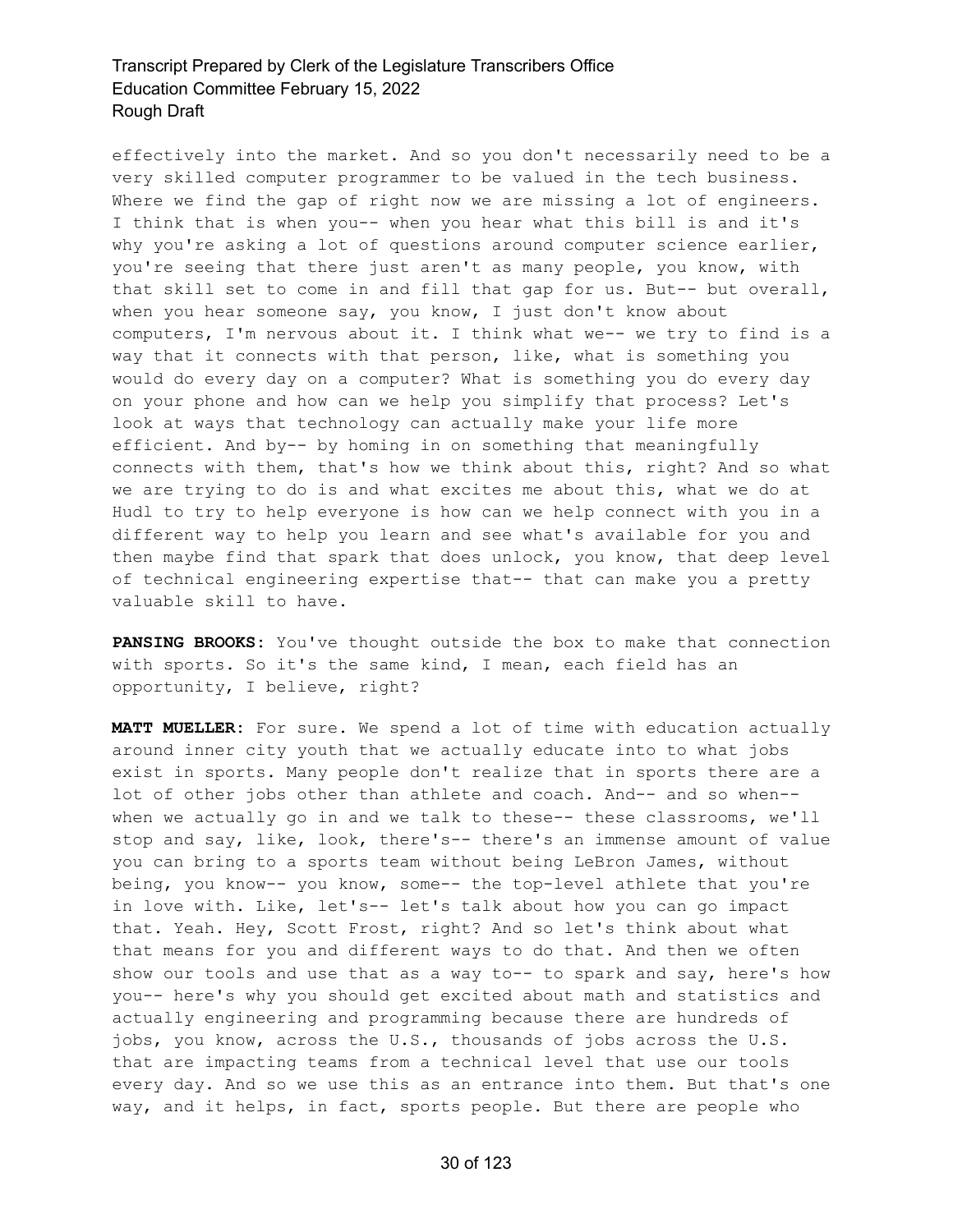maybe don't want to be involved in sports organizations. And so what's so important about a bill like this is that it actually allows us to reach every student and unlock that spark and hopefully find a way to connect with them around, you know, what could-- what could be a meaningful change in their direction of their life.

**PANSING BROOKS:** Thank you.

**MATT MUELLER:** You bet.

**WALZ:** Any other questions? I see none. Thanks a lot for coming today.

**MATT MUELLER:** Thanks so much for your time.

**WALZ:** Next proponent.

**TIFFANY GAMBLE:** Good afternoon, Senator Walz and the Education Committee. My name is Tiffany Gamble, spelled T-i-f-f-a-n-y G-a-m-b-l-e,and I am the founder of Emerging Ladies Academy. We empower black girls in technology. We provide skills, education, mentorship, and a safe place for black girls interested in pursuing a leadership role in the fields of science, technology, engineering, arts, and math. I'll be discussing six topics to advance the bill. LB1112, Computer Science Technology Act. First of all, computer science can improve problem solving skills. It will teach kids how to approach problems critically and be economical in their solutions. Critical thinking skills are essential to the workforce in the 21st century. We have to be "viligant" in preparing the next generation to be able to solve complex problems, providing balanced STEAM participation. Large gaps within-- large gaps exist in the United States when it comes to STEAM careers. Women and minorities, such as blacks and Hispanics, make a large chunk of the workforce, and yet only a fraction are employed in STEAM-related jobs. These gaps echo similar discrepancies when it comes to STEM education. The notion that computer science and technology is only for males is outdated. We have to disrupt this notion by requiring that all students partake in computer science classes. This bill can make that happen. It provides better career opportunities. This country has a deficit of skilled workers. Up to 2 million jobs are available right now in America, and they are unfulfilled. In Nebraska, the number is hovering over 4,300 unfulfilled jobs. What will this number look like within the next five years? This bill would provide youth with the chance to learn computer science, foundational skills to build-- to build upon when they graduate. They will also be prepared to compete in computer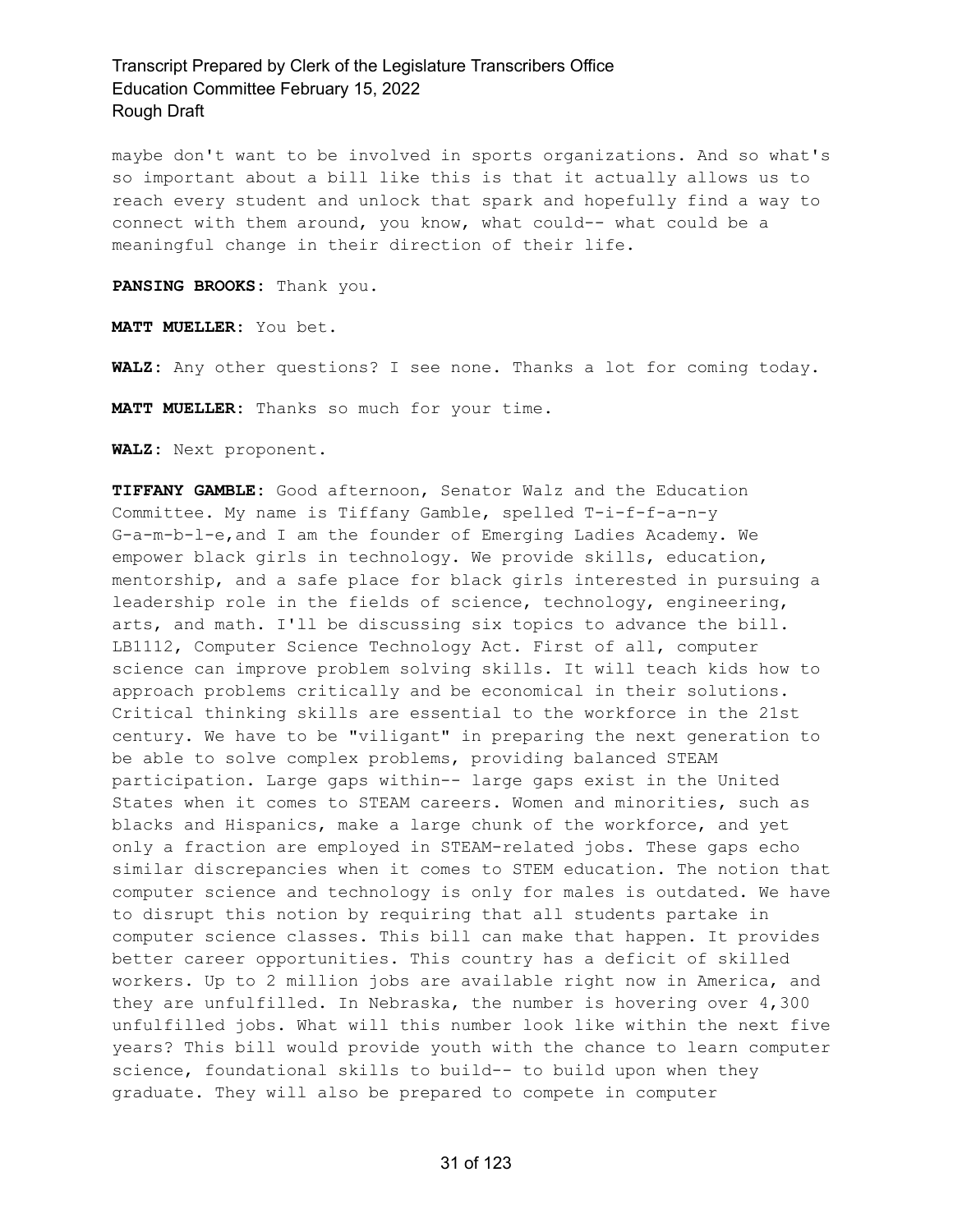science-related careers. They'll also be able to compete globally. Several countries around the world are-- already require computer science classes in their grade schools or are working on implementing this requirement. Countries like England now require some form of coding to be taught to children age 5 to 16. We have a responsibility to prepare our youth to complete-- compete on a global level. Right now, we are not educationally preparing them. They can also earn- have greater earning potential. Computer science majors can earn around \$60,000 right out of college, and the average salary across the field is \$103,000. This gives students with computer science backgrounds great opportunities. The medium salary in Nebraska is \$61,000. Early access to computer science education can put students on target to earn this much and more early in their career. We can also close the gap in gender and diversity. In the technology pipeline. Specifically, the double buy for women and girls of color begins early in access and participation. I'm done [INAUDIBLE].

**WALZ:** OK. I don't know what happened to our red light, but apparently it's not.

**\_\_\_\_\_\_\_\_\_\_\_\_\_\_\_:** Oh, sorry.

**WALZ:** It burned out. I thought maybe the bulb burnt out or something. Thank you. Thank you for watching the time. I appreciate that very much. Do we have questions from the committee? I do have a question. What-- and I'm sorry. I'm one of the people that Senator Pansing Brooks was talking about. I couldn't even like-- I couldn't hardly pass typewriting.

**PANSING BROOKS:** I didn't throw you under the bus.

**WALZ:** But what defines a computer science class?

**TIFFANY GAMBLE:** In my opinion, it's a broad view of the fundamentals of computer science. Coding is a big one, right; learning how to create a web page; learning how to create a website; learning how to work with tools on your phone. I look at the future of technology, so I want to see what the future will look like, or I want to show the youth what the future will look like. We have to prepare them. Within the next five years, we are going to be struggling. You know, we already struggle. So I just want to give fundamental computer science education to our youth.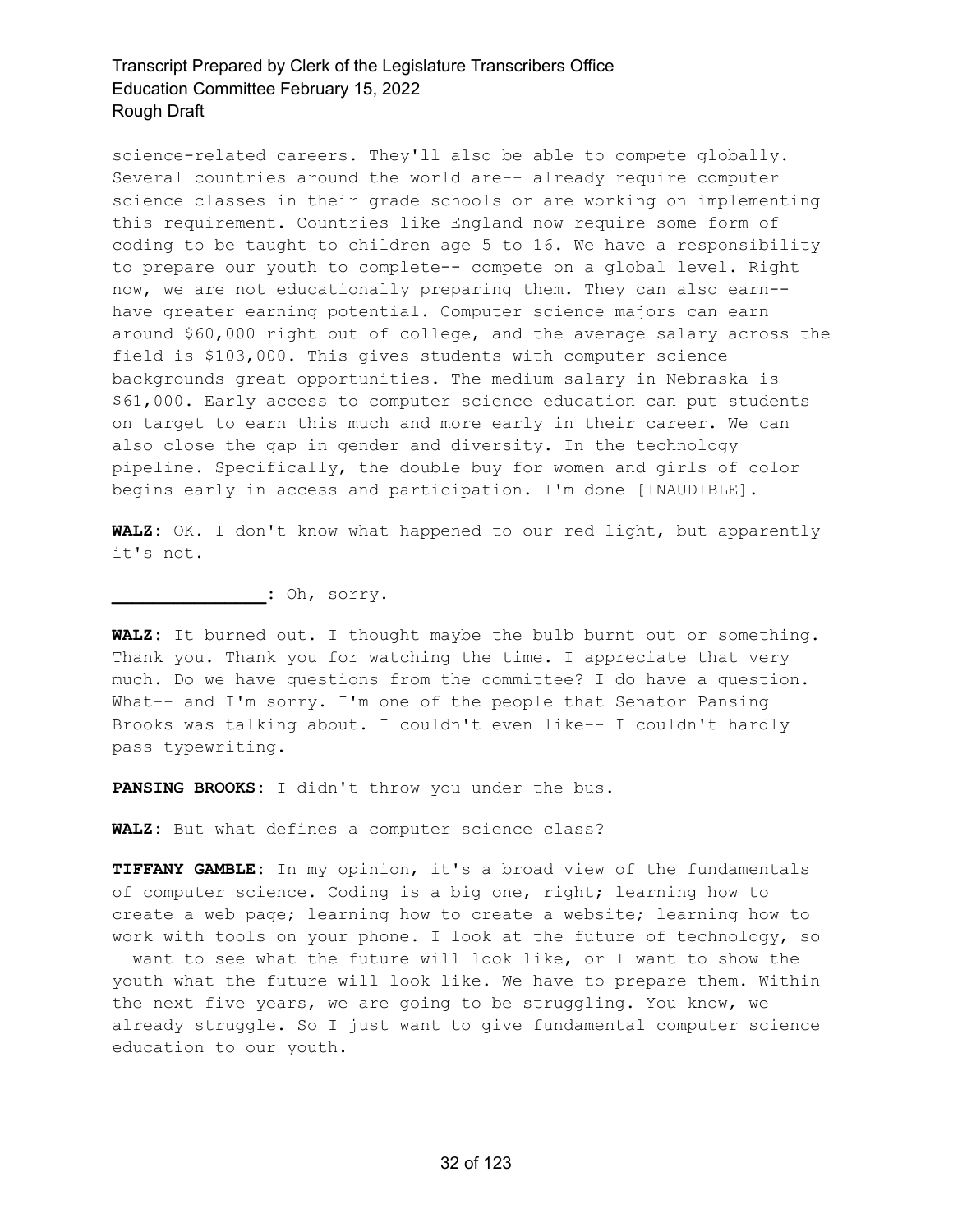**WALZ:** OK. All right. I appreciate your feedback on that. Thank you. Any other questions? I don't see any. Thanks so much for coming today.

**TIFFANY GAMBLE:** Thank you.

**WALZ:** Next proponent.

**TAYLOR KORENSKY:** Thank you for your time and for sponsoring this important bill, Senator McKinney, and in advance of computer science and technology education in Nebraska. My name is Taylor Korensky, T-a-y-l-o-r K-o-r-e-n-s-k-y, and I'm the founder and CEO of Appsky in Omaha. Our team specializes in designing and developing custom mobile apps and web apps, using cloud technology for startups, organizations, and businesses in Nebraska and across the country. We have been in business for a little over five years and have a team of close to 20 individuals. However, only six of them are based in Nebraska and only one of them is a full-time software developer. In order to deliver the services we offer and continue to grow, Appsky and other companies like us across the state rely on being able to hire local individuals with advanced technical skills, as well as the many roles that support these types of developments. If local talent is not available or qualified for the work, organizations are being forced to look elsewhere around the country and even in other countries. My peers and competitors are all experiencing an unprecedented situation. Through many conversations and by being an active participant in workforce development through the Nebraska Tech Collaborative, the Greater Omaha Chamber, and sitting on the board of Tech Omaha, I hear the same conversations repeated year after year about the lack of available software developers and technical talent needed to support their operations. In addition to that, we have seen a high rate of turnover since the COVID-19 pandemic began, and there are no signs of that stopping unless we create a place where technical positions are supported and encouraged throughout the various stages of education. Parents and teachers are desperately trying to provide their student, their kids and students with STEM based experiences as they are seeing the need to understand even the basics in their own workplaces. There is a pilot after-school program that is being offered this school year at Fort Calhoun Middle School that focuses on providing STEM experiences, including computer science, each week. They had an overwhelming interest and over 150 families applied when only they were accepting 60 into the program this year. The main situation I can contribute to my overall interest and drive to pursue programming and software development as a career was taking the AP computer science course my senior year of high school, which happened to be the only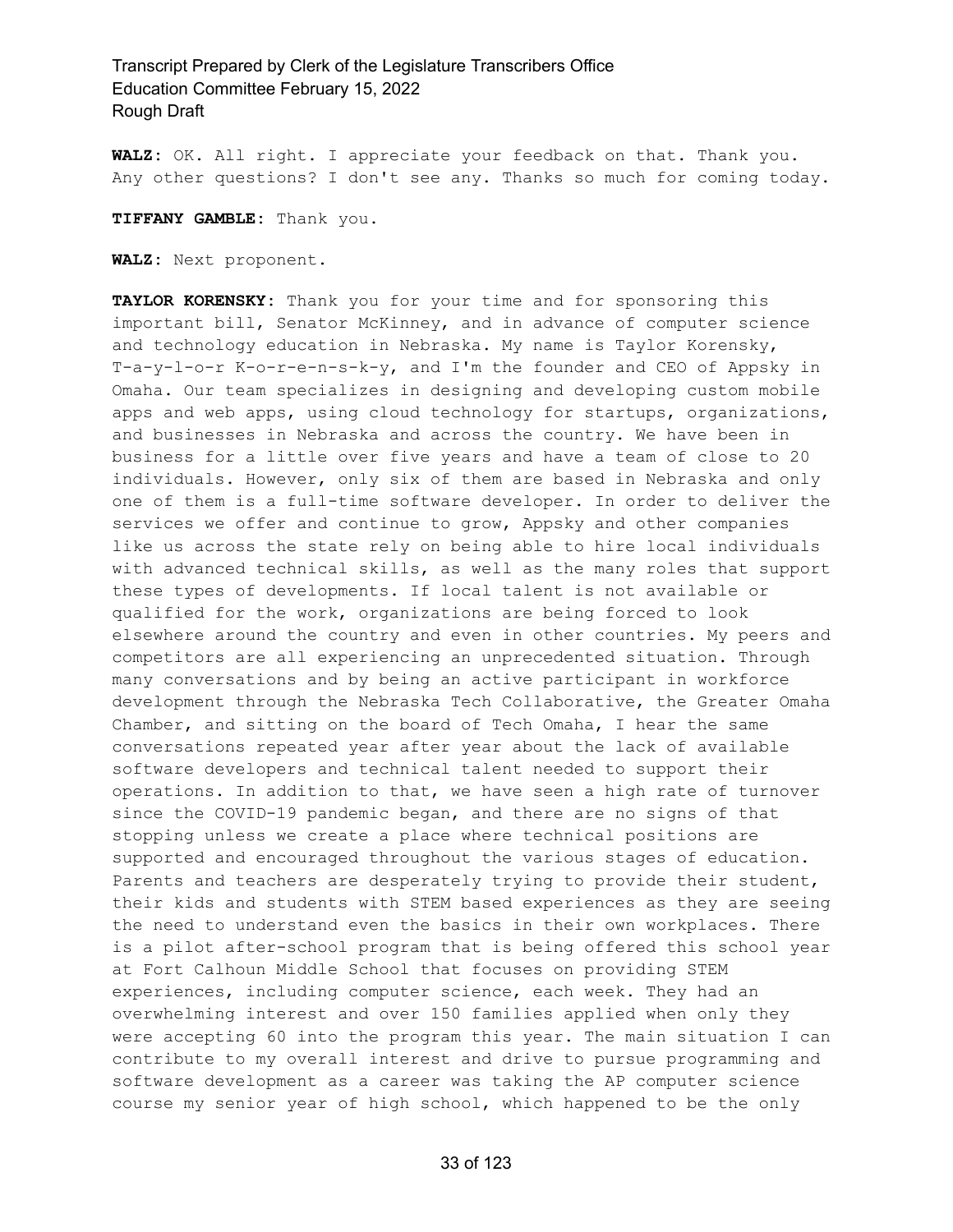year that they offered it at Mount Michael. With confidence, I can say that if I wasn't lucky enough to graduate in the year that they offered computer science classes, I would not be running a growing software development company in Nebraska today. We need to set a standard for providing kids exposure to computer science and technology early on in their educations. In addition, it will be important to show them real-world implications and examples of how technology will be applied in many ways across dozens of career path options. Passing this bill would make Nebraska a leader in setting this example. Companies and organizations like Appsky are willing to step up and to provide what is needed to support successful implementation of this bill, as many are seeing the long-term positive effects that it could have on the Nebraska ecosystem. Thank you for your time and the opportunity to present today.

**WALZ:** Thank you so much. Questions from the committee? I don't see any. Thanks for coming today.

**TAYLOR KORENSKY:** Thank you.

**WALZ:** Next proponent.

**ART BROWN:** Good afternoon, committee, Senator McKinney. My name is Art Brown, that's spelled A-r-t B-r-o-w-n. OK. I'm here today to provide supporting testimony for LB1112 on behalf of Metropolitan Community College, where I currently serve as dean of information technology. I would like to begin by sharing that the information technology, our academic fosee, excuse me, academic focus area at Metro has a well-established and highly successful track record of serving and supporting our K-12 educational partners in our four-county region, which includes Dodge, Douglas, Sarpy, and Washington Counties. This four-county region is also home to 7 of Nebraska's 12 largest K-12 districts, which the MCC IT academic focus area already supports by providing a variety of early college-- early college experiences for students in these districts. After a thorough review of the proposed LB1112 draft legislation, I'm highly confident that MCC is well positioned to provide ongoing support and expanded support for all K-12 partners in our four-county region. As referenced in Section 2 of this act, the MCC IT academic focus area has worked diligently over the last five years to rebrand and establish our various programs as well respected, well first-training solutions. Additionally, we continue to work hard to position ourselves as an-- as an institution of first choice for sourcing options for several top tier IT employers in the Omaha metro area. Because of our successful ongoing efforts to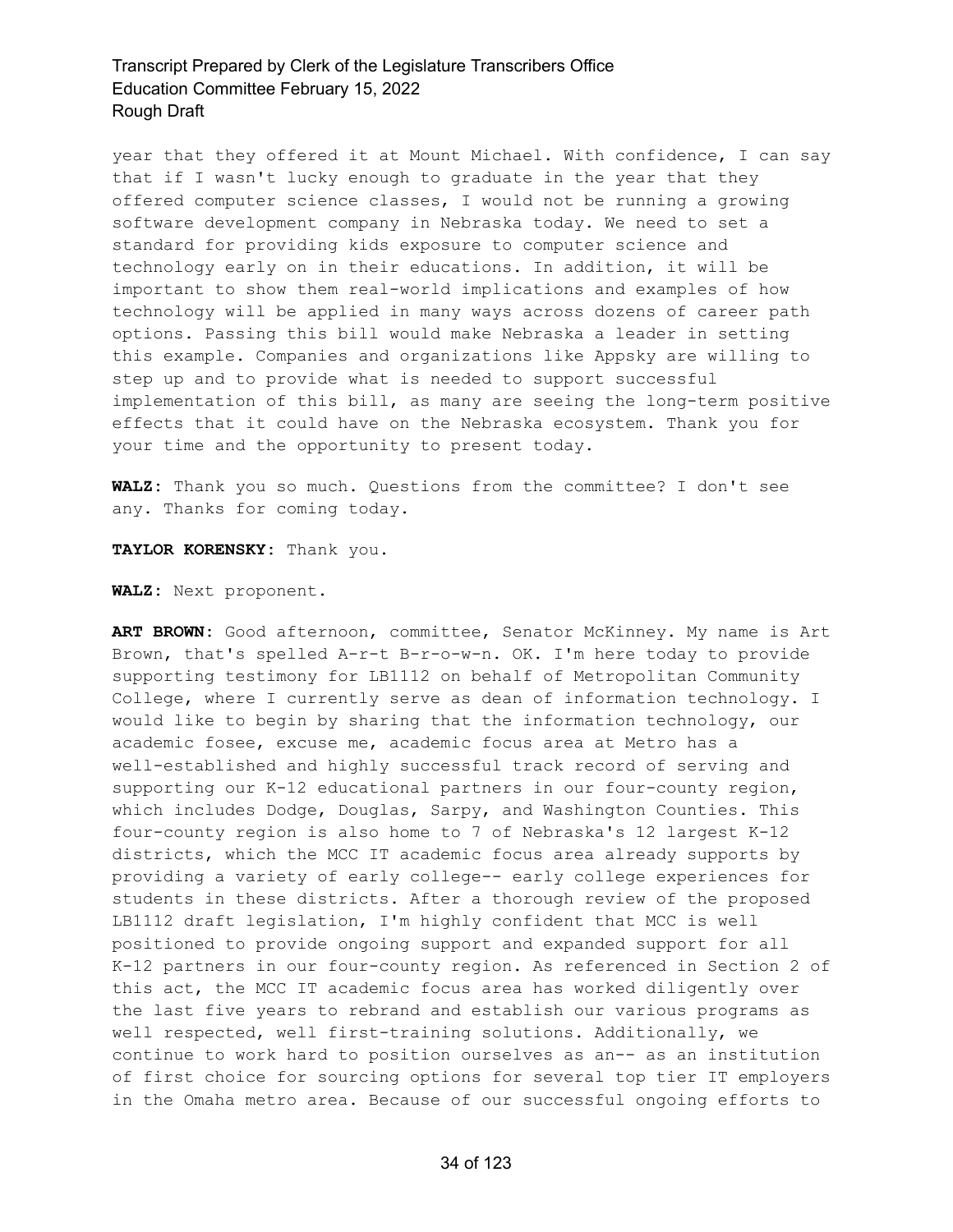establish and maintain partnerships with several local employers, we are able to provide and share first-rate curriculum with our K-12 partners. This collaborative effort further can help ensure that K-12 students are receiving the most relevant and in-demand technology skill needs to enter this competitive 21st century IT workforce. As referenced in Section 3 of this proposed legislation, the MCC IT academic focus area has also developed and successfully deployed several high-quality courses in all of the initially identified areas of this bill. All of these courses are currently being offered by both traditional MCC and concurrent enrollment student populations. Our proven track record of developing high-quality curriculum in these various IT pathways is further evidence that MCC can continue to be an invaluable resource to all K-12 districts in our four-county service area to help support this proposed mandate. Finally, as referenced in Section 5 of this proposed legislation, the MCC IT academic focus area has already taken early steps to validate that all various-- all of our various IT options in computer science and technology courses meet and/or exceed nationally recognized ISTE standards for students. This past fall, we began a process of conducting course audits and developing course outcome maps to ensure all of our courses and programs accurately and collectively map to these nationally recognized STEM curriculum standards. Our defined goal is to complete this curriculum mapping process by the fall of 2024. This timetable would coincide with the anticipated implementation of this legislation. Our hope and expectation is that this exercise will provide an added layer of confidence for the Nebraska State Department of Education that MCC can and should continue to be a trusted curriculum provider/training partner to our local K-12 partners. Further, the fact that our MCC IT academic focus area is highly proficient-- is highly proficient at developing and delivering courses-- I will pause here out of respect for time and defer to any questions that you may have.

**WALZ:** I really appreciate that very much. Questions from the committee? Senator Sanders.

**SANDERS:** Thank you, Senator Waltz. Dean Brown, thank you for being here. At Metro Community College, Is there room for the Baby Boomers that are leaving the workforce? Are we still trainable? I mean, I can't work my iPhone but, I mean, there is going to be a large group of people that aren't working.

**ART BROWN:** Right. I would say yes. You know, frankly, the concurrent enrollment high school students that we serve now are very talented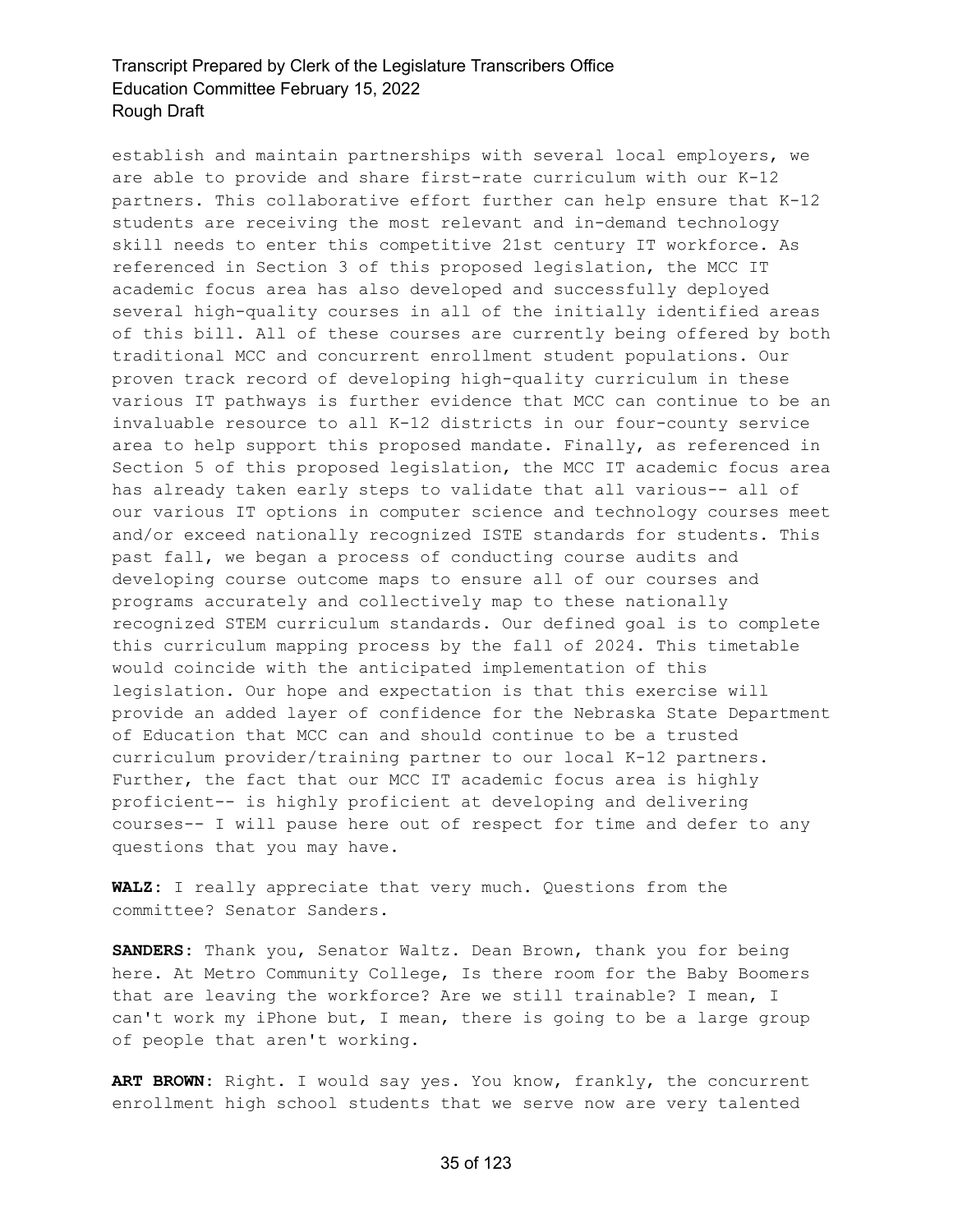students. I think we have-- we're working on capacity. I see great promise with that population of students so I would say yes to that question.

**SANDERS:** Thank you.

**ART BROWN:** Yeah.

**WALZ:** Senator Linehan.

**LINEHAN:** Thank you, Chair Walz. How many students do you have? I don't know how to ask the question. You-- Metro is providing this to multiple schools.

**ART BROWN:** Correct.

**LINEHAN:** So do you have an idea on the number of students [INAUDIBLE] total students?

**ART BROWN:** Yes, I did check. Currently, I mean as of 2020, our last data report, 2021, I'm sorry, we were approaching 200 actively enrolled students in this particular focus study area.

**LINEHAN:** And do they come to Metro or do they stay at their own schools?

**ART BROWN:** It's a wide variety. So we go to some schools, students come to us, and we do remote delivery as well. So it's all over the board.

**LINEHAN:** OK. Thank you very much for being here.

**ART BROWN:** You're welcome.

**LINEHAN:** Appreciate it.

**WALZ:** Thank you. Any other questions? I don't see any. Thank you so much.

**ART BROWN:** Thank you.

**WALZ:** Next proponent.

**MAGGIE GLENNON:** Hi, good afternoon, chair, members of the committee. My name is Maggie Glen and that's Maggie Galli. And I join you here today from Code.org. We are a nonprofit dedicated to expanding access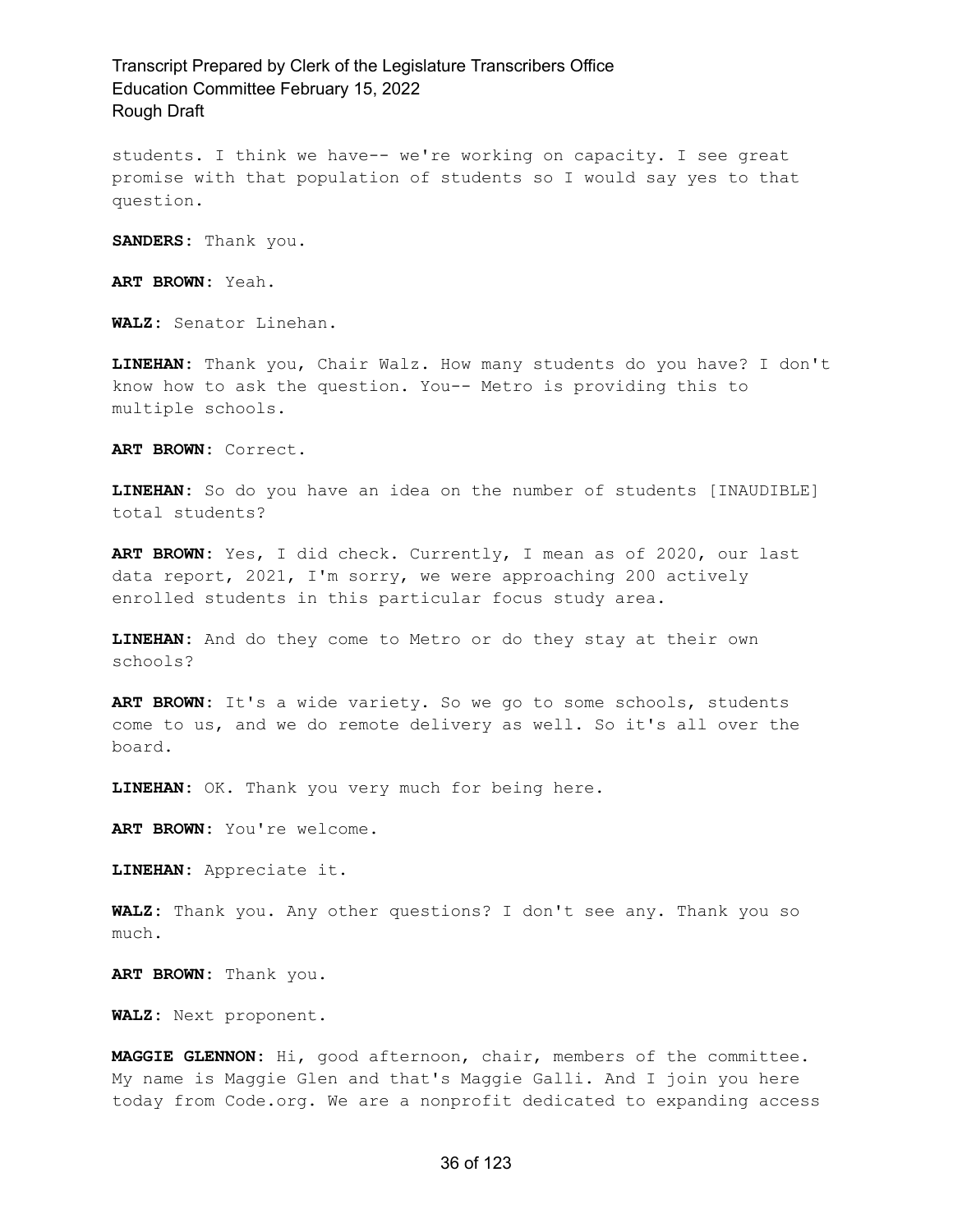to computer science and increasing participation by young women and other students who are underrepresented. We do this through a variety of ways through providing free curriculum to K-12 schools and partnering with local institutions like UNL to provide professional learning to any teacher who wants it. And we're here today in support of LB1112, which would expand access to foundational computer science for all students. Computer science courses are a critical step in preparing Nebraska students for success in their education and as citizens of the 21st century. While Nebraska has made significant strides and progress in ensuring high-quality computer science instruction for all students without targeted policies and resources to further implementation of these courses, students who are currently underrepresented will likely continue to be underrepresented, just like rural students. As you've heard quite a few times today, it's nearly impossible to find an industry or field of study that's not being transformed, disrupted, or reimagined using software and computer science. But at its core, computer science is a foundational skill for K-12 students and helps develop skills like logic, critical thinking, and creativity. Every student in every school should have the opportunity to engage in foundational computer science throughout their education. Six different studies show that children who study computer science performed better in math and science, excel at problem solving, and are 17 percent more likely to attend college. Just as we teach students how to dissect a frog or how electricity works, it's important for every student to understand and learn the building blocks of the technology that surrounds us. Thank you for your consideration of this legislation.

**WALZ:** Thank you so much. Questions from the committee? I don't see any. Thank you for testifying today.

**MAGGIE GLENNON:** Thank you.

**WALZ:** Next proponent.

**SCOTT HENDERSON:** Good afternoon. My name is Scott Henderson, S-c-o-t-t H-e-n-d-e-r-s-o-n, and I'm representing NMotion startup accelerator and Gener8tor, also a startup accelerator nationally. The number I want to put in your head is, I think everyone who's spoken so far has really hit all of the right notes. But I want to share one specific is \$250 million; \$250 million was invested in Nebraska startups in the last year alone, all of which were code-based companies. That's going to fuel hundreds and then eventually thousands of jobs, high-paying jobs here in the state of Nebraska, all because of people who are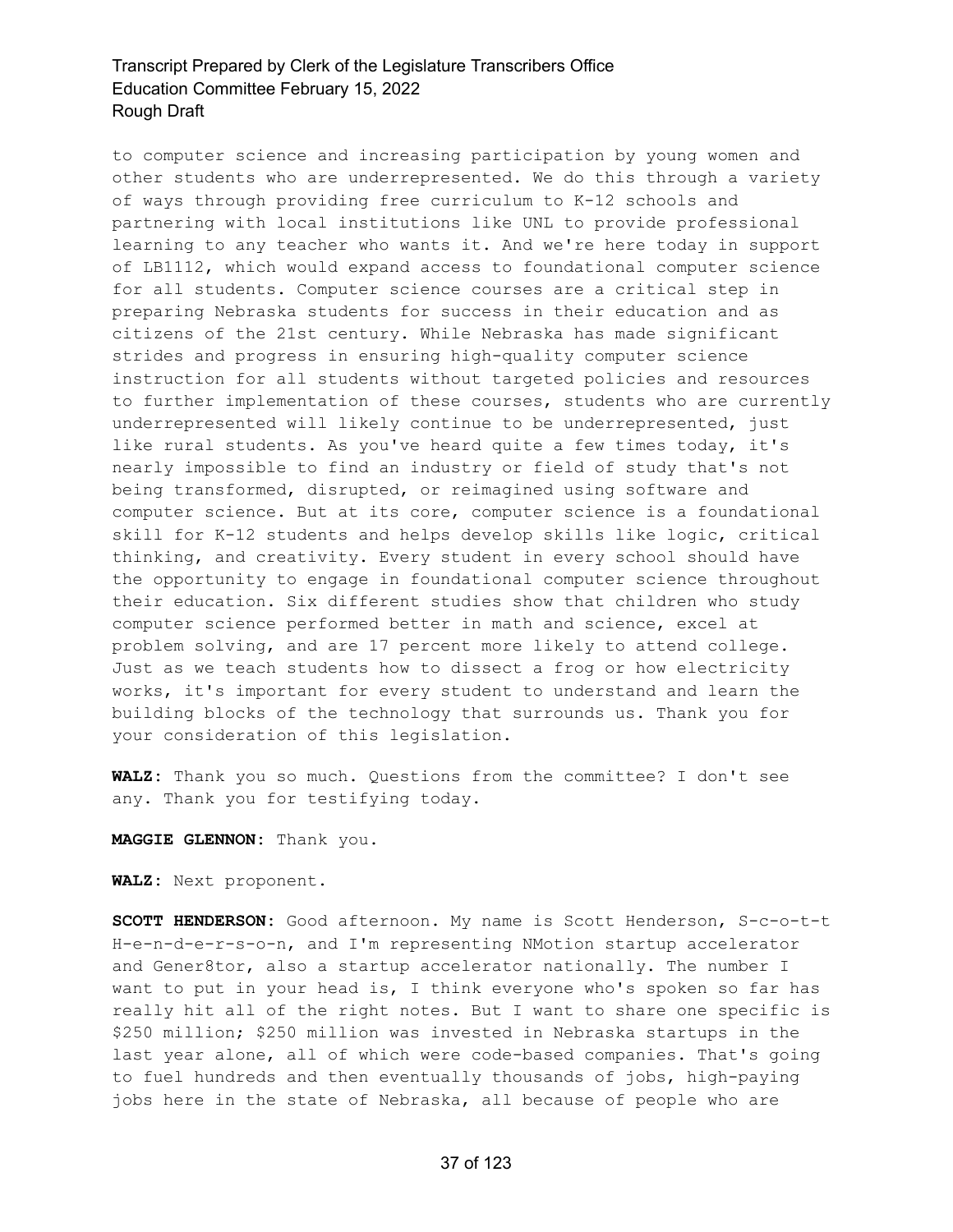familiar what was possible with computer science. I spent my career 20 years away from the state of Nebraska in Atlanta, in Pittsburgh, in Boston, Louisiana. I can tell you the single greatest constraint on every high-growth startup community is software engineers. They need more software engineers. Second greatest constraint is software adjacencies. Senator Brooks, you mentioning things of, you know, does everyone have to be a computer scientist? No. You have to be aware it's possible. In the last two years alone, we've invested a million dollars in ten new companies, half of which came from Invest Nebraska, which the state helped seed. But the money came from the proceeds of a guy named Vishal Singh, who's a designer, small town Nebraskan who's created Fitbit for cattle. And he worked with computer sciences to do that, sold it for a lot of money to Merck Animal Health Science and helped not only create wealth for those who were there, but now helped seed ten new companies, which is exciting. And I mentioned that because in the next two years we're raising money from the private sector to be able to create ten new companies, as well as accelerate and invest in ten other companies that will be Nebraska based, as well as help ten other companies without investing, all of which are going to need computer science and computer aware entrepreneurs. I just think about myself in high school taking typing classes and how typing was a simple thing. And I think at this level of computer science education, it's like typing. It's just what's possible and what can I do? So it's a matter of getting the tools in the hands. And I'm going to finish with three names: Keith Fix, he's just raised \$3 million retail aware. He's a registered member of the Ponca Tribe. Because of computer education, he's able to create company that's creating hundreds of jobs. Liz Whitaker, [PHONETIC] she's created a company, just raised \$300,000. She is aware of what's possible with computer science. And then I already mentioned Michelle, but I'm going to just mention Dusty Birge, Benkelman, Nebraska. He's just raising \$700,000 because he's not a computer scientist, but he's aware of it because he had a fundamental skill and he could create a company that's going out there and changing the world. So I submit these ideas for you for your consideration. But I want to show that this is fundamental to the high growth startup ecosystem and absolutely, we are highly in favor of this legislation. Thank you, Senator McKinley. Any questions?

**WALZ:** Thank you. Questions from the committee? Senator Linehan.

**LINEHAN:** Thank you, Chair Walz. Were you here previously last year?

**SCOTT HENDERSON:** You saw me at-- I was previously at another committee that you, yes, exactly.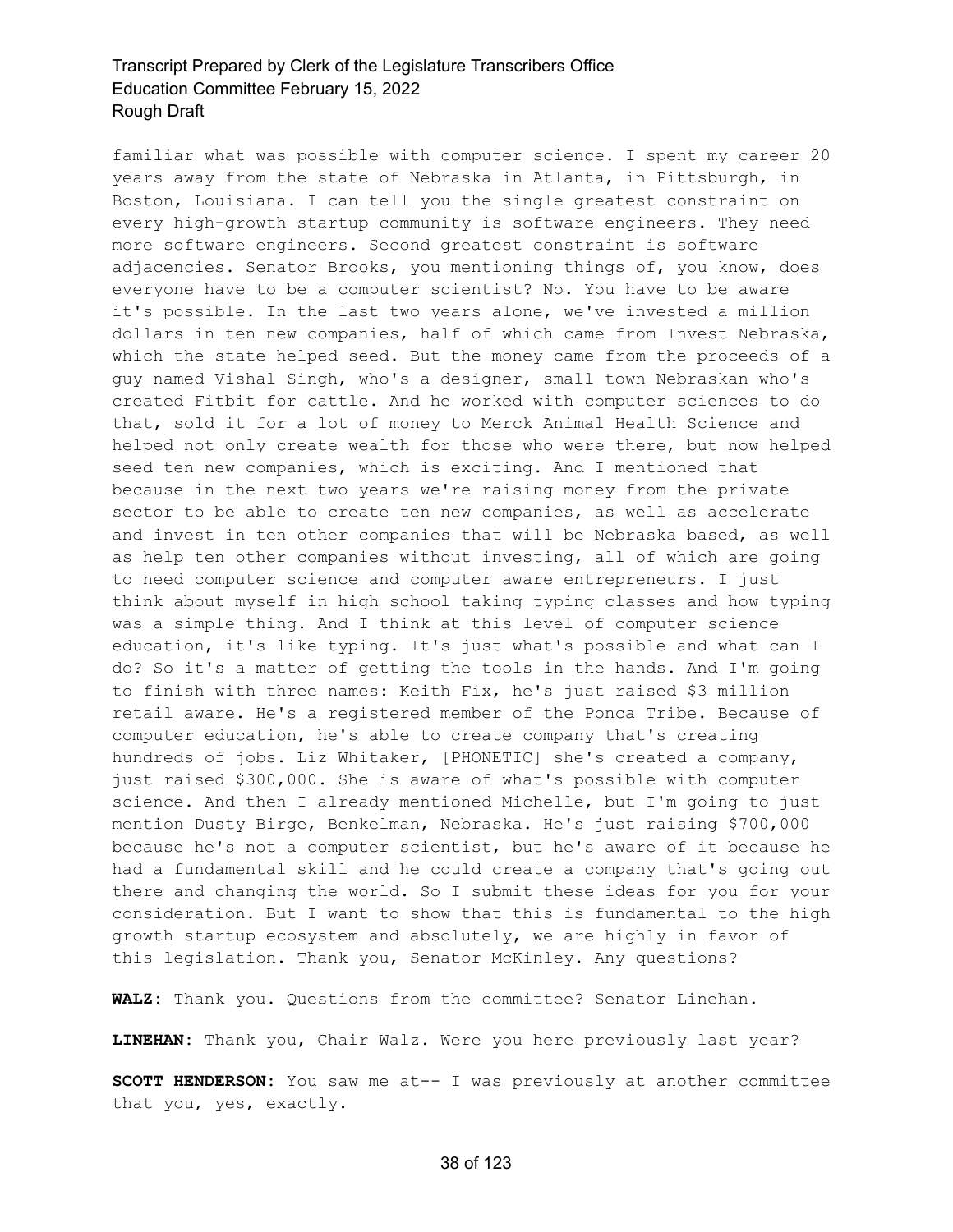**LINEHAN:** With the North Omaha.

**SCOTT HENDERSON:** This was, yes, this-- well, this is my fourth appearance in front of a committee because there's a lot of high-growth startup activities. But yes, I was in-- I was there for the North Omaha. It was actually for the prototype grant. Yes. Yes.

**LINEHAN:** Thank you very much for being here.

**SCOTT HENDERSON:** Yes, absolutely.

**WALZ:** Senator Pansing Brooks.

**PANSING BROOKS:** Thank you for being here, Mr Henderson. I love "software adjacencies." I've learned a new phrase--

**SCOTT HENDERSON:** There you go.

**PANSING BROOKS:** --so that's good. And that fits exactly with what we have been talking about, that it would be opportunity for in a lot of different fields and areas. So that really helps explain it, too, and supplementing the previous testimony.

**SCOTT HENDERSON:** You're welcome.

**PANSING BROOKS:** Thank you for coming today.

**SCOTT HENDERSON:** You're welcome. Thank you.

**WALZ:** Any other questions? I don't see any. Thanks so much for your testimony today.

**SCOTT HENDERSON:** All right. Thank you.

**WALZ:** Next proponent.

**STAN ODENTHAL:** Good afternoon and happy Tuesday. My name is Stan Odenthal, S-t-a-n O-d-e-n-t-h-a-l, think I'd be able to spell that right by now. I am the director of business relations for Heartland Workforce Solutions. We support LB1 12 and what it means for the future of Nebraska's business and workforce. Heartland Workforce Solutions is the designated local area recipient for federal workforce development funds under the Workforce Innovation and Opportunity Act, receiving funding for the three-county area of Douglas, Sarpy, and Washington Counties. In our role, we actively try to bring partners together to build talent pipelines and connect job seekers with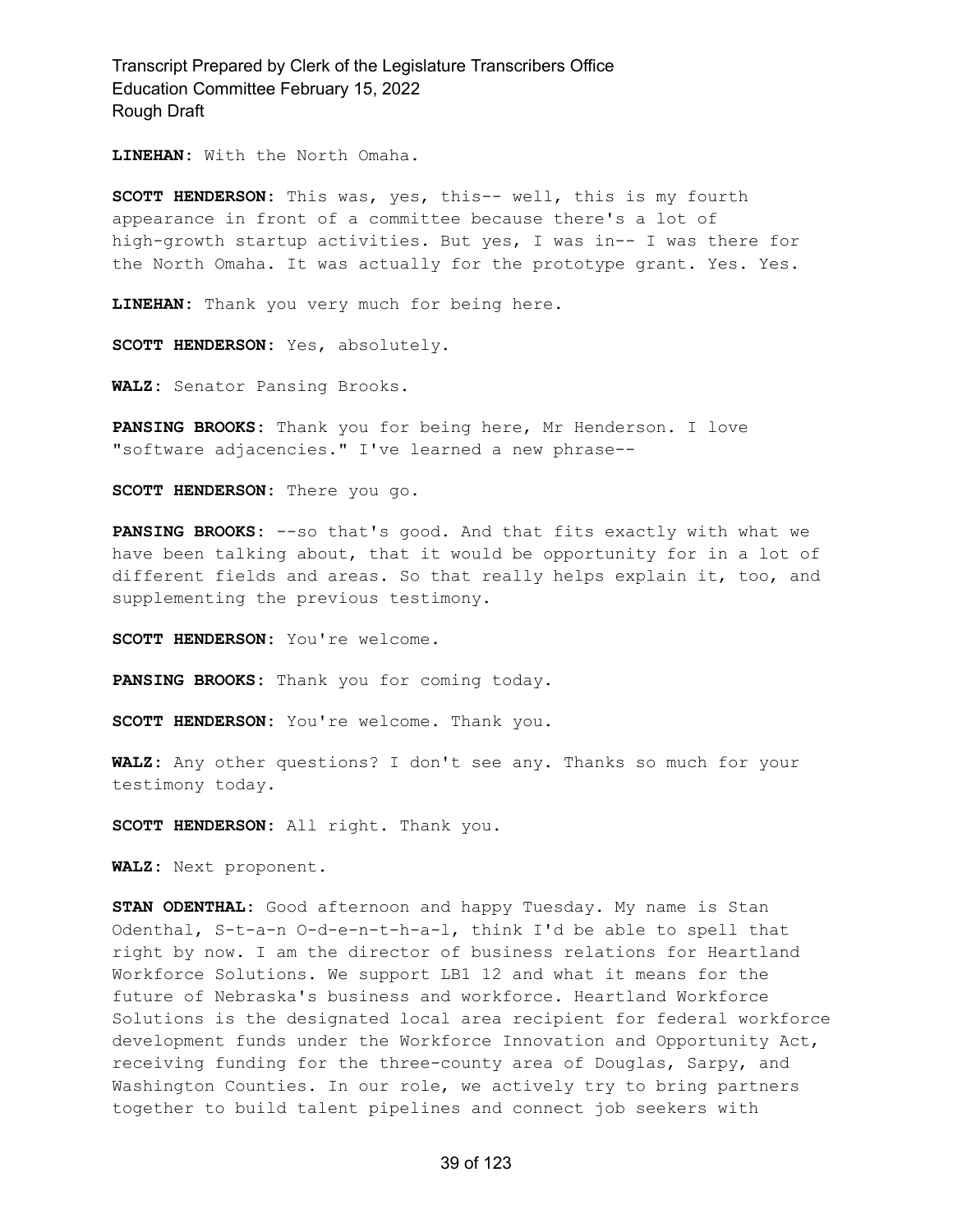available jobs. Unfortunately, many of the businesses I work with on a daily basis are not finding the skilled and trained workers they need. This is especially common among employers looking for IT talent. There are not enough available skilled workers with the competencies needed to fill the needs of Nebraska employers. IT occupations are unique. They are not industry-specific occupations, but can be found in every single industry and are vital to the success of all industries, from healthcare to manufacturing to transportation to government, and everything you can think of. It's not just the tech companies. Businesses are seeking skilled IT employees through a number of mechanisms, including great partnerships with Nebraska's public and private colleges and with the workforce system. We regularly host hiring events with many companies looking for IT employees. Businesses are also actively using the H-1B system to bring highly skilled foreign labor for these positions. Nationwide, six out of the top 10 H-1B occupations are IT specific. In Nebraska, it's common that the top five are all IT specific occupations that are being certified. These methods are great, but due to a lack of sufficient IT focus college graduates, a lack of training programs in general, and a cap on the H-1B system that inhibits employers from actually being able to fill all of-- all of their needs in this area. We need that spark that people have been talking about. We need to get more students interested in this at a younger age. On a regular basis, we see upwards of over 100 people walking through our doors on a daily basis to look for employment, and very few of those individuals have IT skills, even though that's what employers are asking for. Nebraska businesses need more IT talent in order to grow and in order to stay competitive. LB1112 will get-- will help get more people interested in this important and high-paying career pathway and will have a lasting effect on Nebraska's economic growth. We raise our voice in support of this bill. And with that, are there any questions for me?

**WALZ:** Any questions from the committee? I see none. Thanks so much for your testimony today. Next proponent. Any opponents? Anybody who would like to speak in a neutral capacity? Oh, oh.

**SARAH CENTINEO:** I'm sorry.

**WALZ:** OK. You can go ahead.

**SARAH CENTINEO:** My name is Sarah Centineo, S-a-r-a-h C-e-n-t-i-n-e-o. I'm here on behalf of the NASB. I am also a board member for Bellevue Public Schools and on behalf of NRCSA. Today we are opposing LB1158, I'm sorry, LB1112. Did I get that-- I got the [INAUDIBLE] I apologize,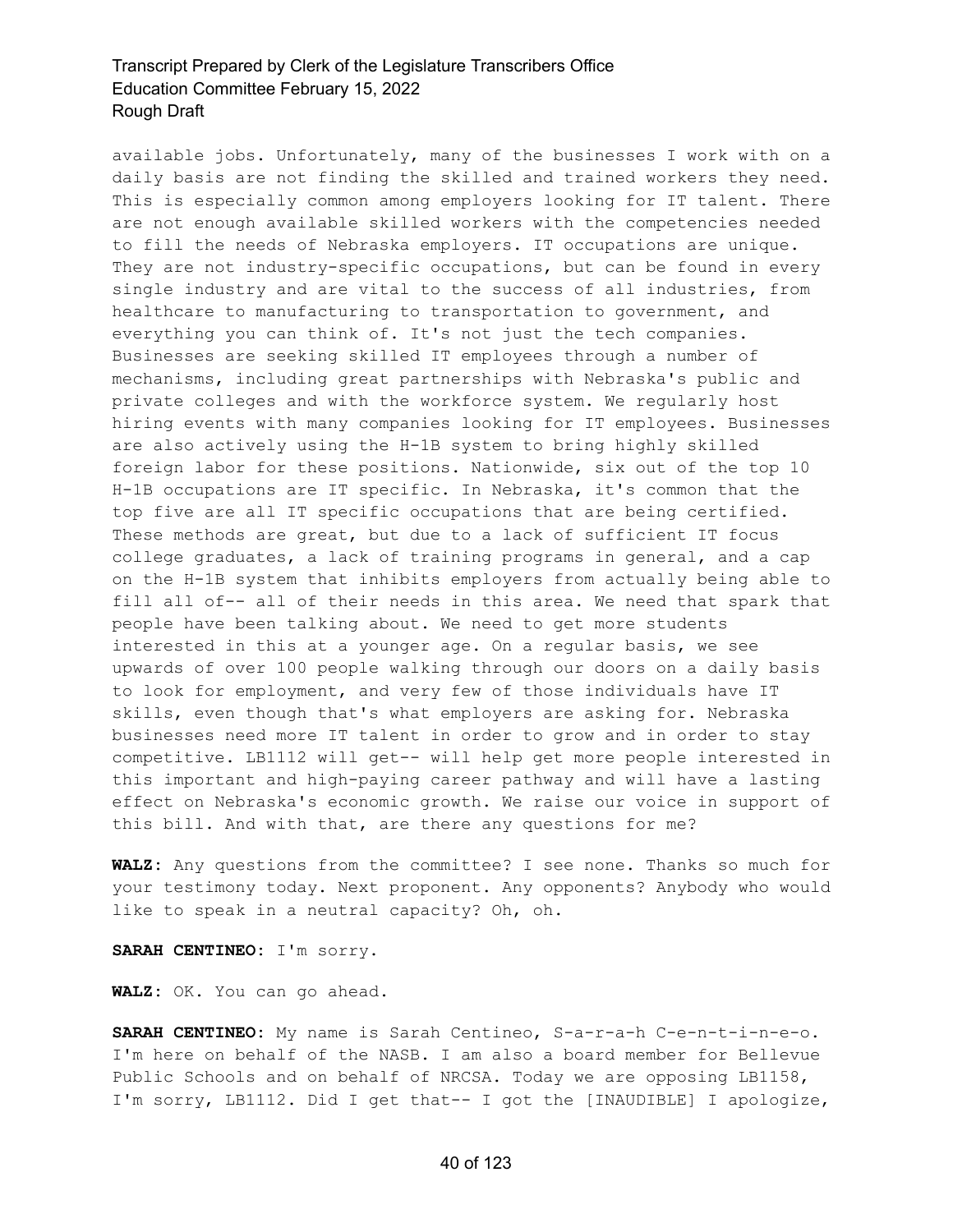LB1112. One of our standing positions at the NASB is to not support unfunded mandates. And this bill is similar to Senator McKinney's previous bill for the personal finance. And I would like to make the committee aware of how that has actually impacted our districts, especially some of our rural districts. What has happened is that there has now been-- and a requirement because personal finance used to be rolled into business classes and was rolled into-- in Bellevue, it was actually rolled into our social studies curriculum. Because it's now a graduation requirement with its own curriculum, we actually have to pull that all out and repackage it in order to have a standardized graduation curriculum. Along with that, much like the personal finance bill, this bill requires, I believe it's by '23-24. What-- the way the bill works, it would require our current freshmen to incorporate a graduation requirement for computer science and computer literacy. What that means to those kids, and I have a sophomore in high school, is that he would have to-- they have to realign their credits in order to meet that graduation requirement, even if they were on pathways, whether it was an AP pathway, whether it was automotive. In Bellevue we have this amazing career technical center where we also have healthcare and we are implementing an education system. All of those things make it very difficult for our students. I also would mention that this is a huge burden on our rural schools. As much as these computer science majors make coming out of school, they don't make it teaching computer science; and finding and retaining those teachers is exceptionally difficult. I had the opportunity to talk to my assistant superintendent and we are already short computer science teachers in Bellevue, and that's in the metro area. There are-- I have so many things, but I want to be respectful of the time. These mandatory requirements for kids who are not particularly interested in computer science mean they can't pursue other things that would be their electives, whether that's career prep or technology specific things like I mentioned with the automotive, with the automotive programs. Computer science and coding isn't for everyone, but nobody graduates from high school computer illiterate because it's part of all of our curriculums. It's required, especially with COVID in our implementations. It's just a part of everything that we do. So I have a lot more, but I will be respectful of time, but I would be happy to take any questions. And we would be happy to work with Senator McKinney to do this. And these-- these, and I-- and I'm sorry to go on, but this is a separate graduation requirement as the bill is written. It is not incorporated into other existing curriculums or programs.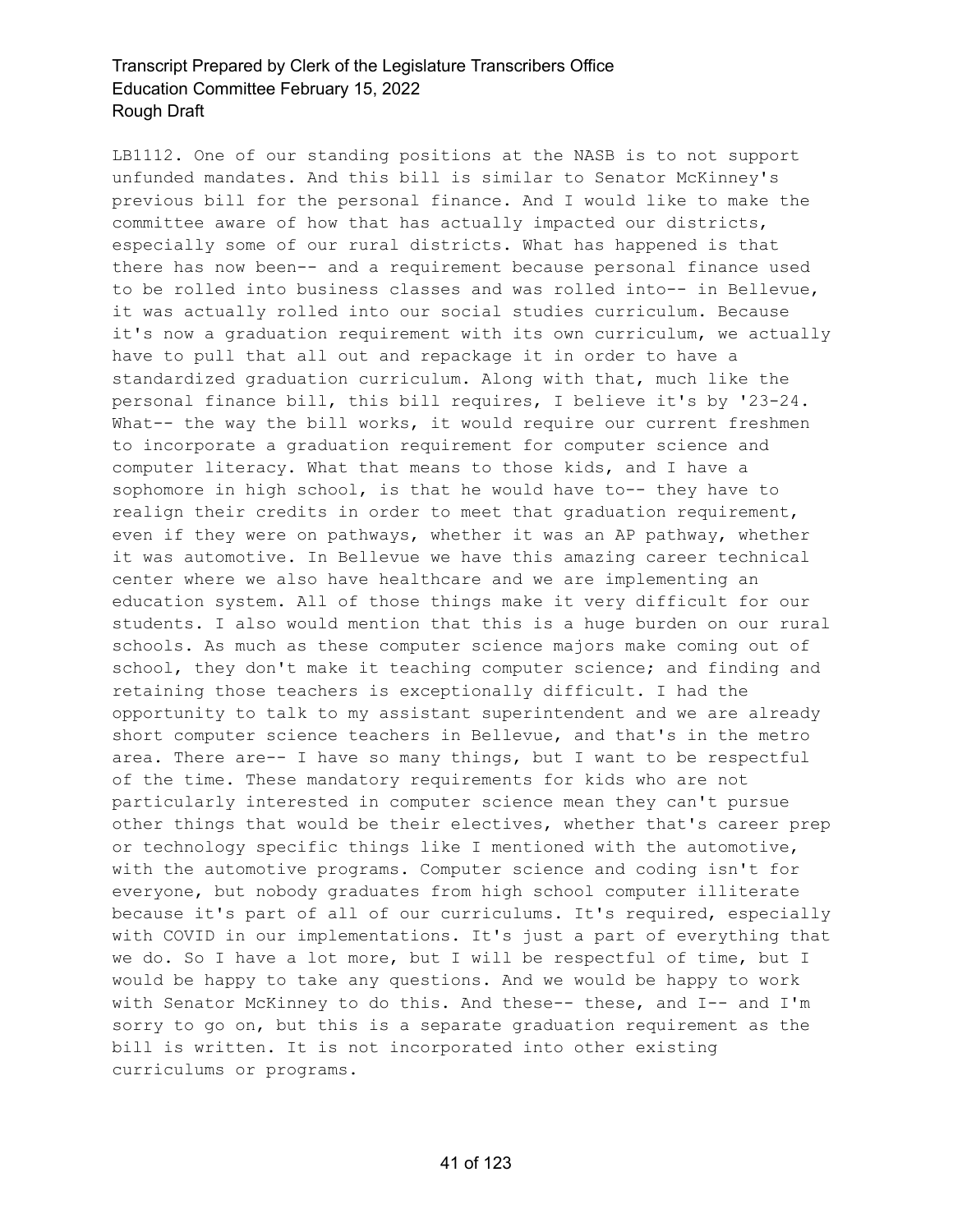**WALZ:** OK. All right. Thank you. I appreciate that. Questions from the committee? Senator Murman.

**MURMAN:** Thank you, Senator Wal. And thank you, Miss-- Mrs. Centineo,-- Miss Centineo, for testifying. You say it is in all your curriculum now and the way this bill is written, it would require five credit hours. So in other words, it is an unfunded mandate to have another instructor or more to teach those five credit hours.

**SARAH CENTINEO:** It would require similar to what we had to do with personal finance, which is-- and so we wouldn't want to have redundant curriculum, right? So if you have a computer aspect in let's say media, let's say marketing or something like that and you have this computer science technology part. If we had a computer, a separate computer science requirement, we wouldn't want the redundancy of forcing our kids to-- because that is going to be a graduation requirement, to also include that into the elective requirement. But that means that we can't have that same-- same teacher teaching both. Right? So you can't offer all of those same things. Eventually, it would require us to limit the electives we can actually offer because we don't have-- there's-- everything's finite. All resources are finite so.

**MURMAN:** So there is other curriculum available that is more specified or specific for IT that you could be teaching--

**SARAH CENTINEO:** Yeah, we are--

**MURMAN:** --if you had the funding to do it I guess.

**SARAH CENTINEO:** There's already through the NDE and that's in my-- in the-- in the letter, it is included that we have computer science requirements, our computer literacy requirements that are actually allowed to be rolled in with the flexibility into our curriculum. So as things change, right, so health, one of-- in Bellevue is our health sciences. So as health sciences have improved and electronic medical records and all those things, we incorporate all of those changes so that our students are career ready when they leave high school. Pulling this out separate, it's-- it's quite burdensome for-- for us as a bigger district. And it's, frankly, I don't know how small districts would be able to-- to handle that requirement much less- not to mention there was a mention this band-- broadband issues. Just accessibility is an issue in rural communities so.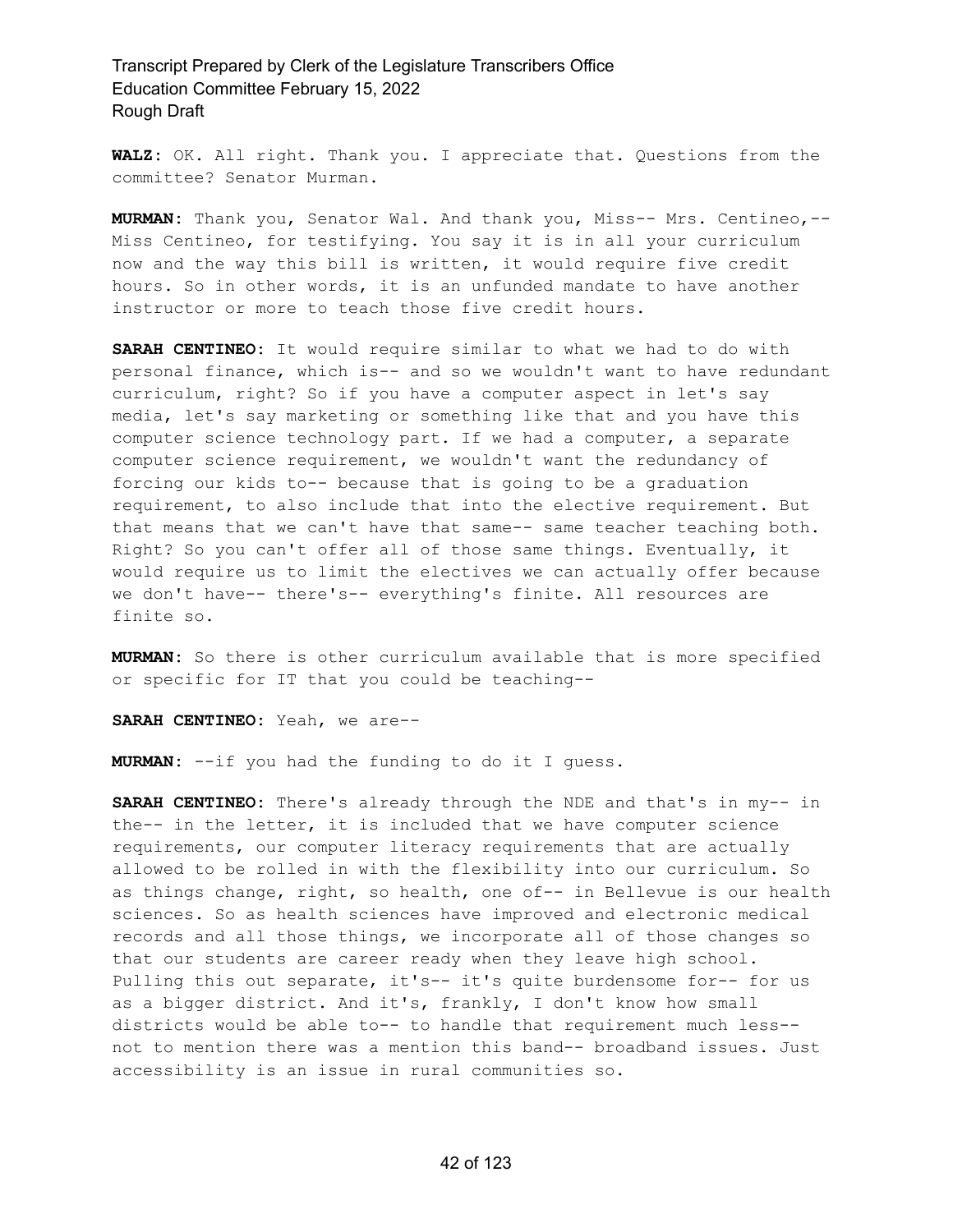**MURMAN:** In rural communities, schools, I assume it would be through the ESUs or some type of distance learning programming in many of the schools anyway.

**SARAH CENTINEO:** Yeah, and they would have to-- so and they again would have-- would see the same issues we see in urban schools, which those kids have to-- there's only so many hours in a school day. They would have to give up some other either elective or some other something in order to incorporate this requirement. My-- my suggestion would be to have legislation where districts are required to have access to science instead of a graduation requirement. That would be something that would free up resources, but would maybe meet the spirit of this legislation.

**MURMAN:** Thank you.

**WALZ:** Senator Pansing Brooks.

**PANSING BROOKS:** Thank you. Thank you for coming today, Ms, Centineo.

**SARAH CENTINEO:** It's Centineo. It's fine. I answer to anything. It's all right.

**PANSING BROOKS:** Sorry, I'm very sorry. So in Senator McKinney's bill, he talks about that the computer science and technology courses could be offered in traditional classroom, a blended learning, or online-based programming. So I don't understand quite why-- and why that would cause an extra problem, because they did talk about the fact that it could be even offline, that it be a program within the computer itself offered to the kids.

**SARAH CENTINEO:** Sure. And that, the difference, I would say, is between accessibility and implementation. Them being accessible is different from them implementing it. So you would still have to have the time requirements. You would still have to have instructors. You would still, those things would still exist so.

**PANSING BROOKS:** I guess what I'm wondering about is sometimes writing requirements are fulfilled in social studies courses or I mean, they're a way to get multiple requirements done in different kinds of courses. Isn't that true?

**SARAH CENTINEO:** Yeah, I think the flexibility piece is very important. But the fight, the way the bill exists, at least the way I wrote [SIC] it, and I would be happy to be corrected if I misinterpreted, but it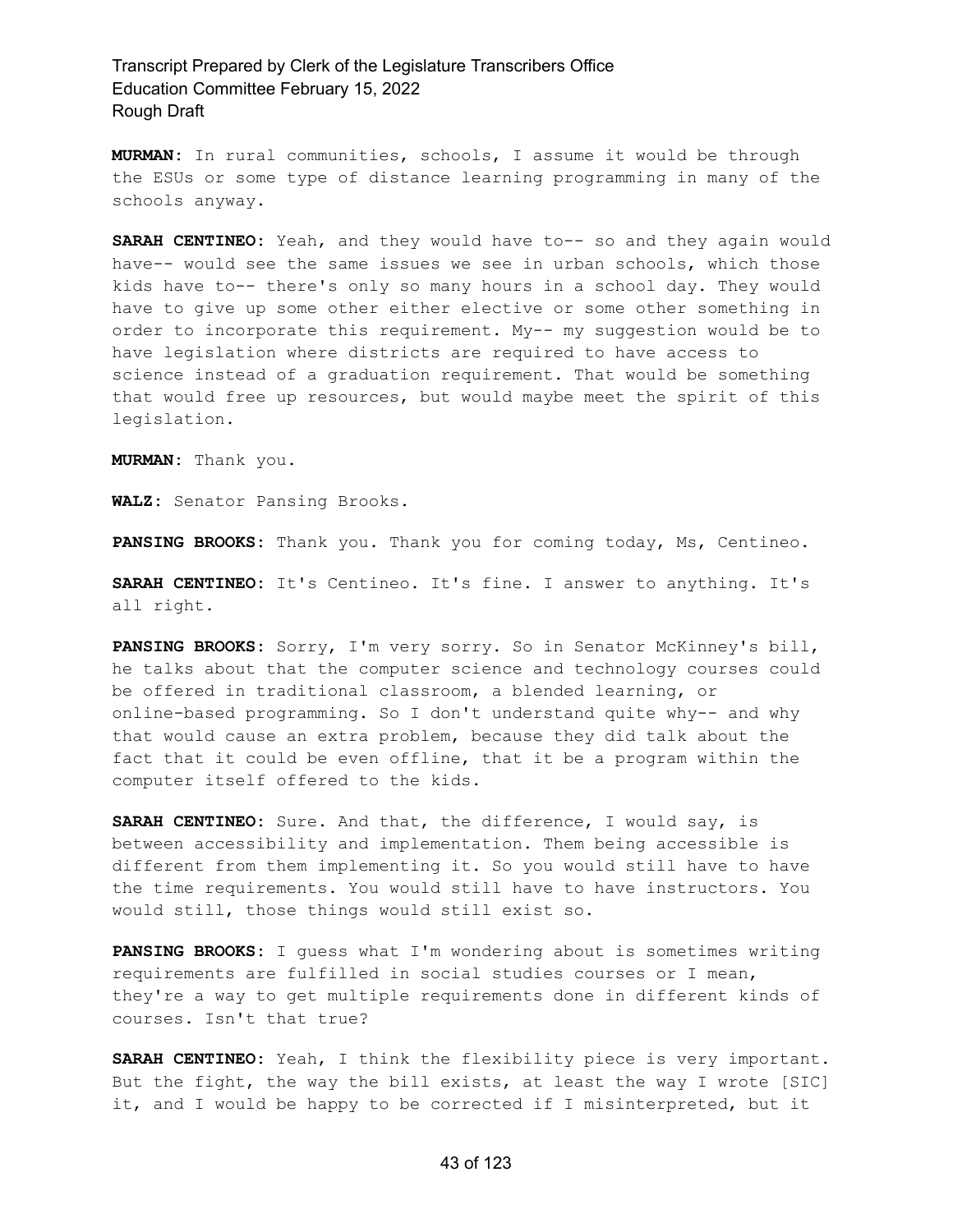doesn't-- it doesn't provide much flexibility for incorporating the computer science, which I-- truly not exactly sure exactly what that means, whether it's coding, whether it's something else or-- or some kind of hybrid situation. It's a little unclear to me. But-- because it is different in healthcare, it's different in different education, it's different in automotive, it's different in every profession. There's going to be some fundamentals that are same, but it really is different in application.

**PANSING BROOKS:** So have you talked to Senator McKinney's office about this?

**SARAH CENTINEO:** I have not had the opportunity. I know that his office has been, I-- before this testimony, I spoke with some of my colleagues on OPS and I know that I am under the impression they have had communication with him, so.

**PANSING BROOKS:** OK. Well, I'm sure he's willing to work through whatever it is. So thank you.

**WALZ:** Senator Linehan.

**LINEHAN:** Thank you, Chair Walz. Does Bell-- you're at Bellevue, right?

**SARAH CENTINEO:** I am. Yes.

**LINEHAN:** So do you work with the Metro Community College on their program? Is that accessible to your students?

**SARAH CENTINEO:** We have-- we have our own freestanding automotive program. So I think we partner with them in some other areas, and I just can't tell you what their-- we-- we explore partnerships also with the base, but with all of our community partners to be able to give our kids every-- truly as many options as we can so.

**LINEHAN:** But you're not sure if you work with them on this computer.

**SARAH CENTINEO:** I just don't know off the top of my head.

**LINEHAN:** That's fine. All right. Thank you very much for being here.

**WALZ:** Any other questions? I don't see any. Thanks so much for coming today.

**SARAH CENTINEO:** Thank you.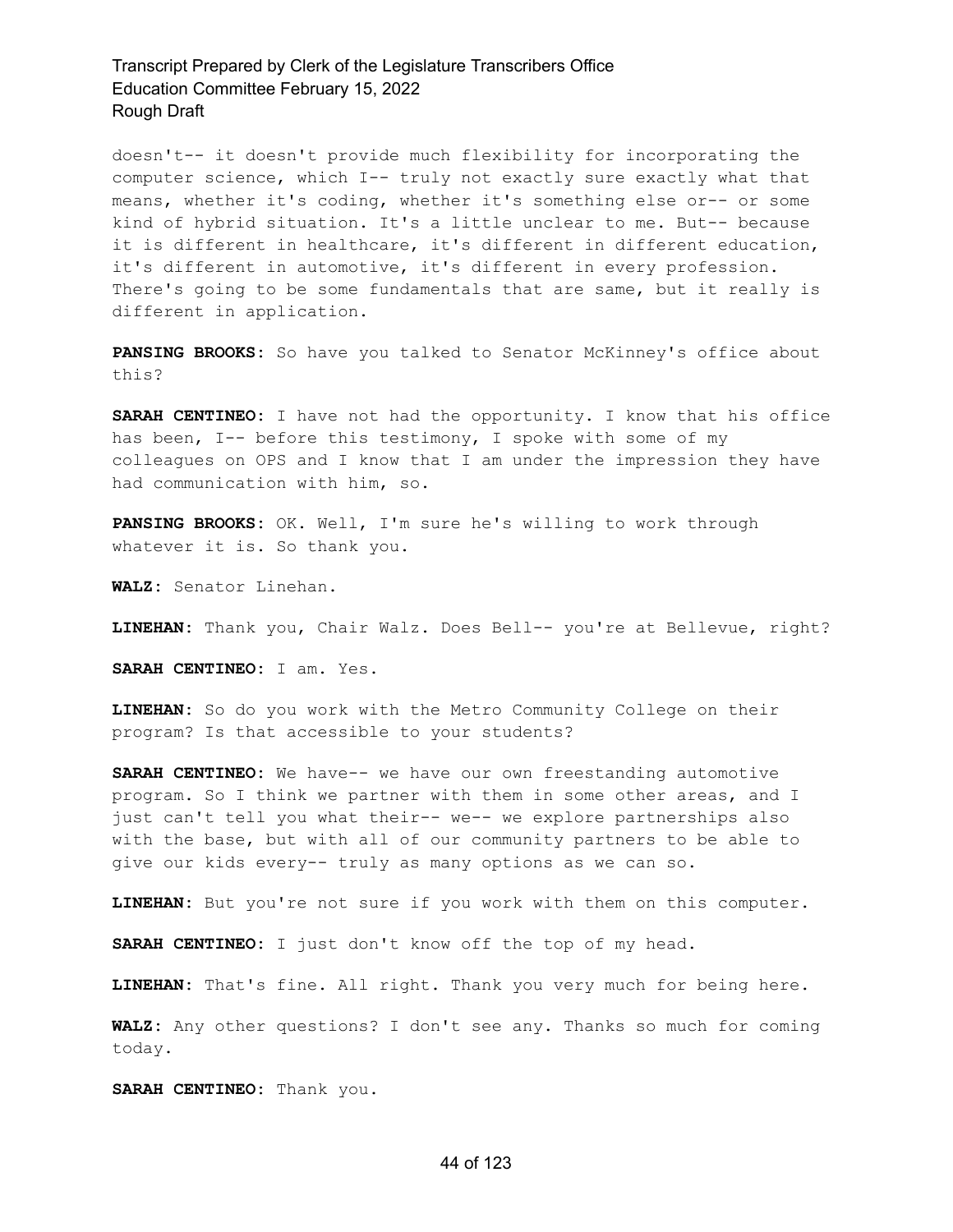**WALZ:** Any other opponents? Anybody who would like to testify in a neutral capacity? Senator McKinney.

**McKINNEY:** Thank you. Thank you to everyone who came to testify. Whether a proponent or opponent, I think that good dialogue is always helpful. I just want to say that, you know, I believe our state is at a crossroads of are we going to continue to be stuck to the path or are we going to work to innovate our state for the future? And to do so, I think we have to do things like LB1112 to prepare our kids for the future. Because if we don't, we're going to be stuck with a labor shortage and nobody to hire, and we're going to have to go outside the state to hire a lot of individuals. So that's why this is important. To the opposition, you know, I mean, if it's already a part of what you're doing, then I don't see how it would be so difficult to implement. In the bill when you look at Section 4, line 19: Such computer science and technology education course offered by school district may be available in a traditional classroom setting, a blended learning environment, or online-based or other technology-based format that is tailored to meet the needs of participating from the students. I don't see how that is difficult. You could take an online course without an instructor. There are five-year-olds that know more about computers and phones than me. Believe me, I work with kids. [LAUGHTER] They are already way ahead of me and I'M-- I consider myself a millennial. And that's the heart of this. How is our state going to handle a labor shortage in ten years when we don't prepare ourselves for that workforce? We're already being left behind. And if we continue to just say no to say no, then I don't know what we're going to do. This is designed to give districts and the department latitude. It's broad because it's beyond just technical coding and traditional sitting on a computer and typing a bunch of language I don't even understand. It-- it's not forcing kids to use computers, in my opinion. We are-- we are-- we are exposing our students to-- to technology because the future is technology. When you look at the auto industry, what is it, GM is going all EV? When you look at the future and what crypto and all these other things, if we just say no, because no is the answer all the time, then I don't know what we're going to do. We have to motivate our kids and spark their minds. And my goal is to spark those minds to set them up for success. It's not to burden [INAUDIBLE] districts. I actually haven't talked to any school districts. I briefly talked to somebody from, I think, NSB, but I haven't talked to any other school districts as well. And, you know, some background information that I have, one second: 77 percent of Nebraska high school students attend a school that offers computer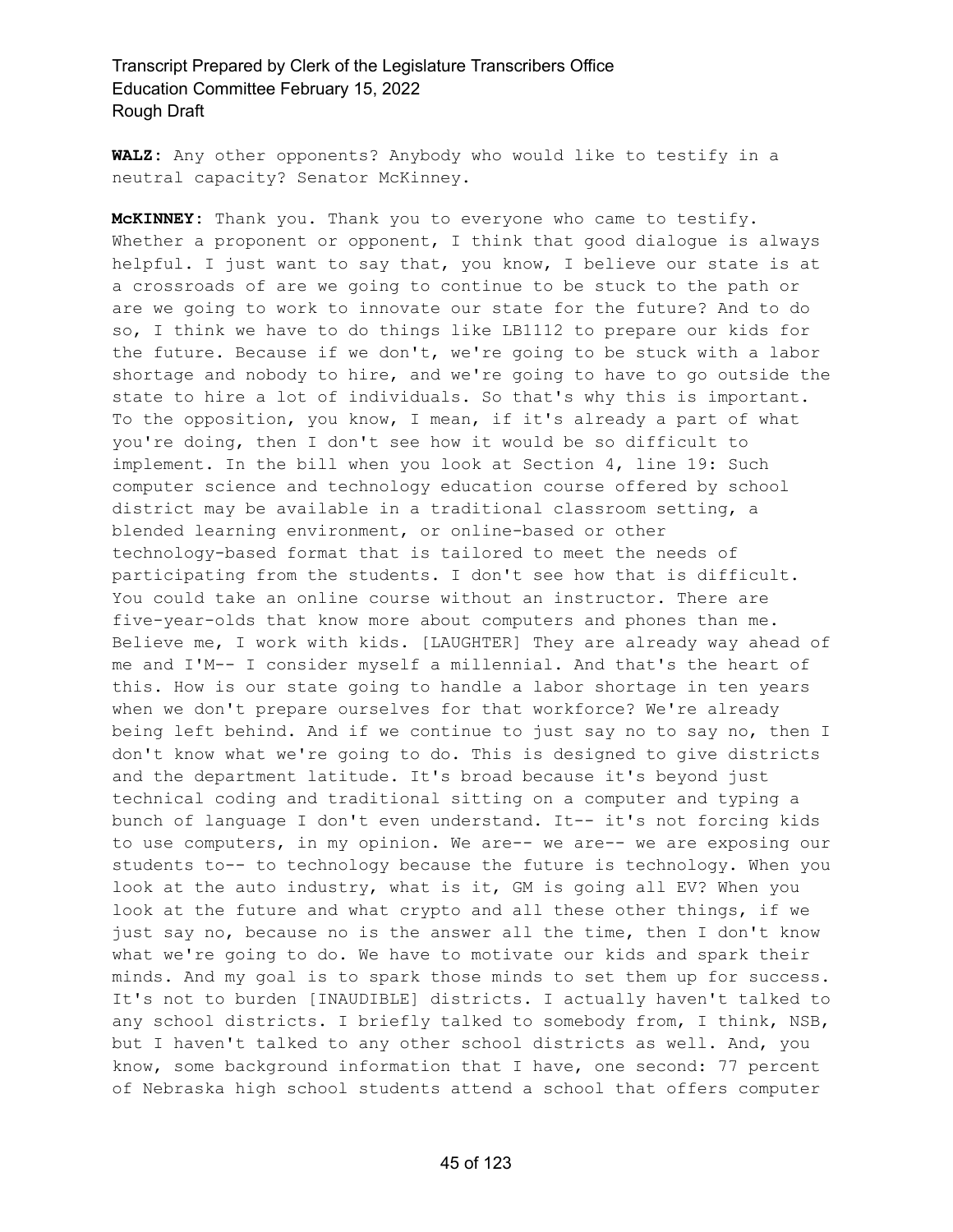science, but only 2.6 percent of those students are enrolled in foundational computer science courses; 20 percent-- 22 percent of students enrolled in computer science courses are female. Black, African-American, Hispanic, Latino, Latina, Latinx, and Native American students are half as likely as their white and Asian peers to enroll in computer science. Only one Native Hawaiian Pacific Islander student enrolled in computer science and technology. When you look at the demographic breakdown, that's the issue. It's already an issue in tech when you talk about females and individuals from minority populations that there's already a barrier and it's a gap that we have to close. And I just think LB1112 helps us get closer to closing that gap. And I'll just leave you with a quote from, you know, Nebraska native Malcolm X: The future belongs to those who prepare for it today. Thank you.

**WALZ:** Thank you, Senator McKinney. Questions from the committee? Senator Linehan.

**LINEHAN:** Thank you, Chairman Walz. Can you run by that statistic again? 77 percent of the students, it was like--

**McKINNEY:** The statistic. It says 77 percent of Nebraska high school students attend a school that offers computer science, but only 2.6 percent of those students are enrolled in foundational computer science courses.

**LINEHAN:** It'd be interesting to know if those are advanced classes.

**McKINNEY:** And I remember when I was in high school, I took a digital, some-- some type of digital course at North, where we, you know, played with shooting video like recording videos and music and all type of stuff in high school. And also, when I got to college, I took some digital marketing classes too. But it's-- it's, I've-- I've taken those courses and it wasn't coding. That's the thing. I didn't have to sit in front of a computer and type a bunch of letters and words that make no sense to me. It was flexible graphic design, and those type of things could count.

**LINEHAN:** Thank you.

**McKINNEY:** No problem.

**WALZ:** Other questions? OK. I have a question. You and I have had a lot of discussion about this. So I guess, you know, on one hand, I hear that there are already fundamental skills being taught. And in the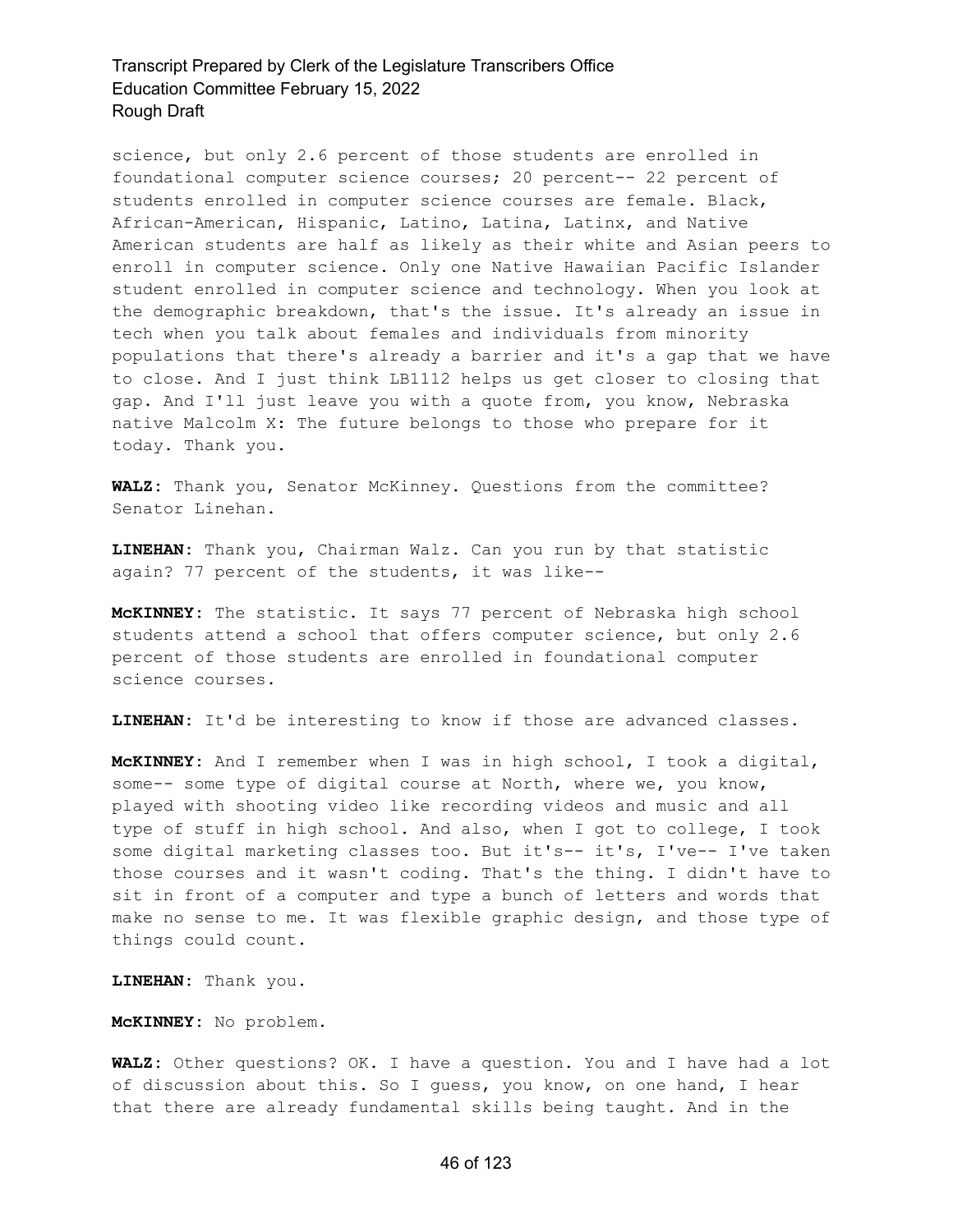bill, it says that it requires each student to complete at least one five-credit-- at least one five-credit high school course in computer science or technology prior to education [SIC]. So my question is, is it your intention to have this a separate class that teaches, I don't know, some computer science coding something? Or is it your intention to have the experiences that you have with computers in business or health or automotive to be part of that five-credit as opposed to one class that everybody has to take?

**McKINNEY:** No. I wanted it, like, that's why we put "blended" in here, because it could be blended into the learning environment, so it doesn't have to be just one separate class--

**WALZ:** OK.

**McKINNEY:** --the way I read this.

**WALZ:** OK. All right.

**McKINNEY:** Yeah.

**WALZ:** All right. I just wanted to make sure that that's what your intentions were.

**McKINNEY:** No problem.

**WALZ:** Thank you so much, Senator McKinney. Senator Sanders.

**SANDERS:** Thank you, Senator Walz. Senator McKinney, thank you for bringing this bill forward. So when I served as mayor for the city of Bellevue, there were so many programs that I was invited to-- to see. So let me just: robotics program, STEM programs. How would they integrate that or be part of getting credits for being in those classes already?

**McKINNEY:** I mean, if they already have taken the courses whenever this gets implemented, I just think when you go back to how we're grading courses, that checks the box. I took robotics or I took the graphic design course, so I don't even have to think about it. When we really think about it, a lot of the students are already taking what would be required. It's just putting it into statute.

**SANDERS:** Thank you.

**McKINNEY:** No problem.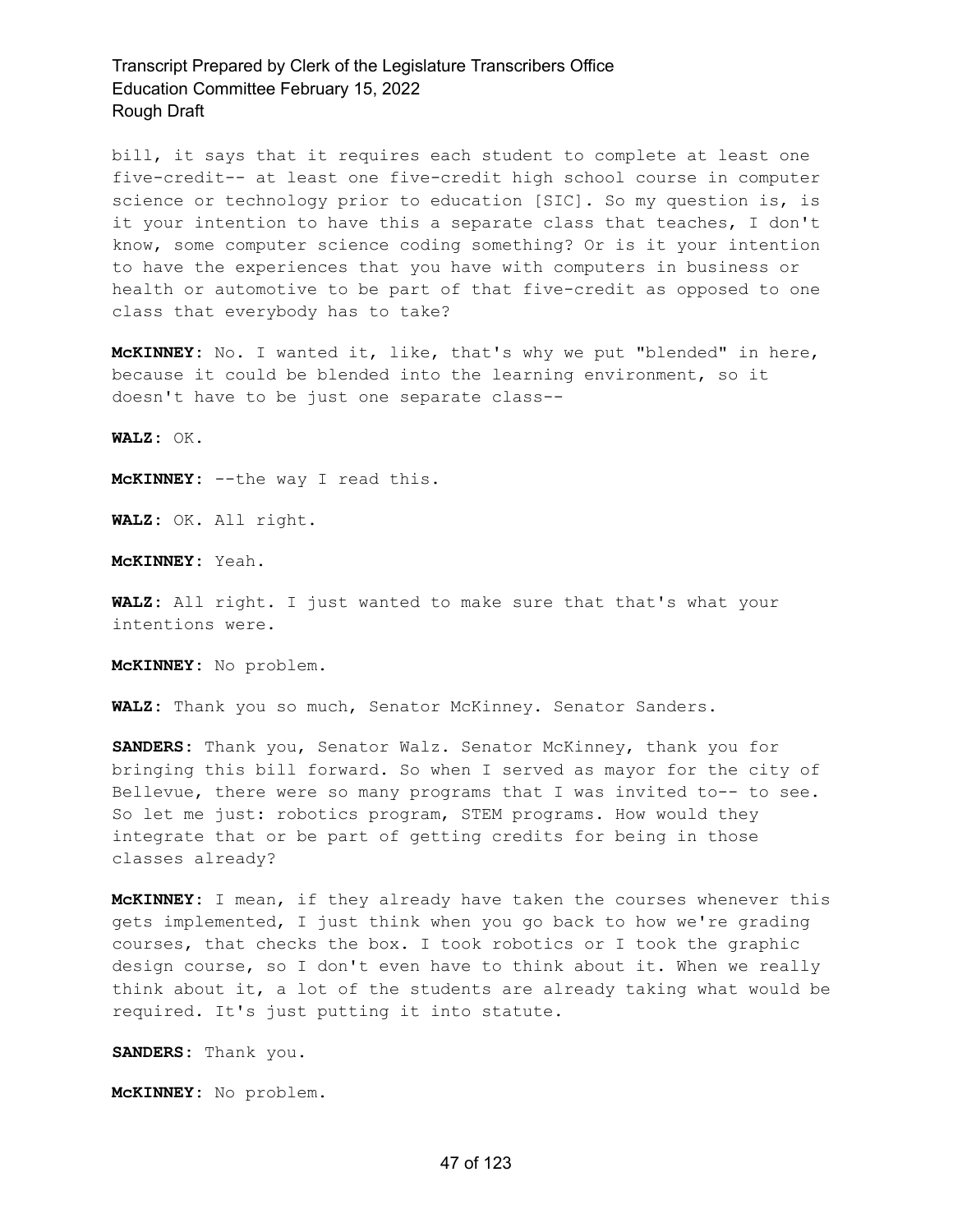**WALZ:** Any other questions? I don't see any. Thanks, Senator McKinney.

**McKINNEY:** Thank you.

**WALZ:** Appreciate it. All right, we did have 10 proponents position comments for hearing record and one opponent. So with that, we will close on LB1112. And we will open on LB1158. Hold on a minute. If I could ask how many people are here to testify on LB1158, can you raise your hands? All right. Thank you. Senator Sanders, welcome.

**SANDERS:** Good afternoon, Chairman Walz and fellow committee members. I am Rita Sanders, R-i-t-a S-a-n-d-e-r-s, and I represent District 45, which includes much of the Bellevue-Offutt community in eastern Sarpy County. Today, I'm introducing my priority bill, LB1158, to update our parental involvement and academic transparency law. The proposal was developed with input from Nebraska Association of School Boards, the Nebraska Council of School Administrators, the Nebraska Student Educators Association, the Nebraska Rural Community Schools Association, and the State Department of Education. LB1158 upstate- updates a 30-year old statute for clarity and recognition. Recognize the role that technology plays in our classroom today. We have taken this bill in a very different direction from where we started. First, I'll tell you. [INAUDIBLE] past few months, then I'll explain why it's timely and needed. The first draft of this bill was admittedly too demanding. It created a new process where teachers and administrators kept a running list for parents to access online. The list included learning materials, training materials, and more. After discussions with education stakeholders, we identified a different way forward that was more agreeable for everyone involved. Together with groups, my office spent weeks tweaking language and running each and every change by the rest of the group. This is what led to the product you have in front of you today. I am proud of the work we did arrive at this point. Let me summarize the law we already have. Chapter 79, Sections 53-- 530 through 533 provides that school districts must create a policy that addresses specific issues. Those issues are related to parental involvement and academic transparency. In the spirit of the original law, LB1158 is focused on local control. The districts will still decide the content of their policies. There has been some misinformation about this bill, so I want to clarify something before I continue. This bill does not require schools to post their curriculum online. This is, this is not in this bill. Schools will have to post links-- wait-- schools-- it's getting late. Schools will have to post links to their school and district policies. Again, I emphasize, this has nothing to do with curriculum. This bill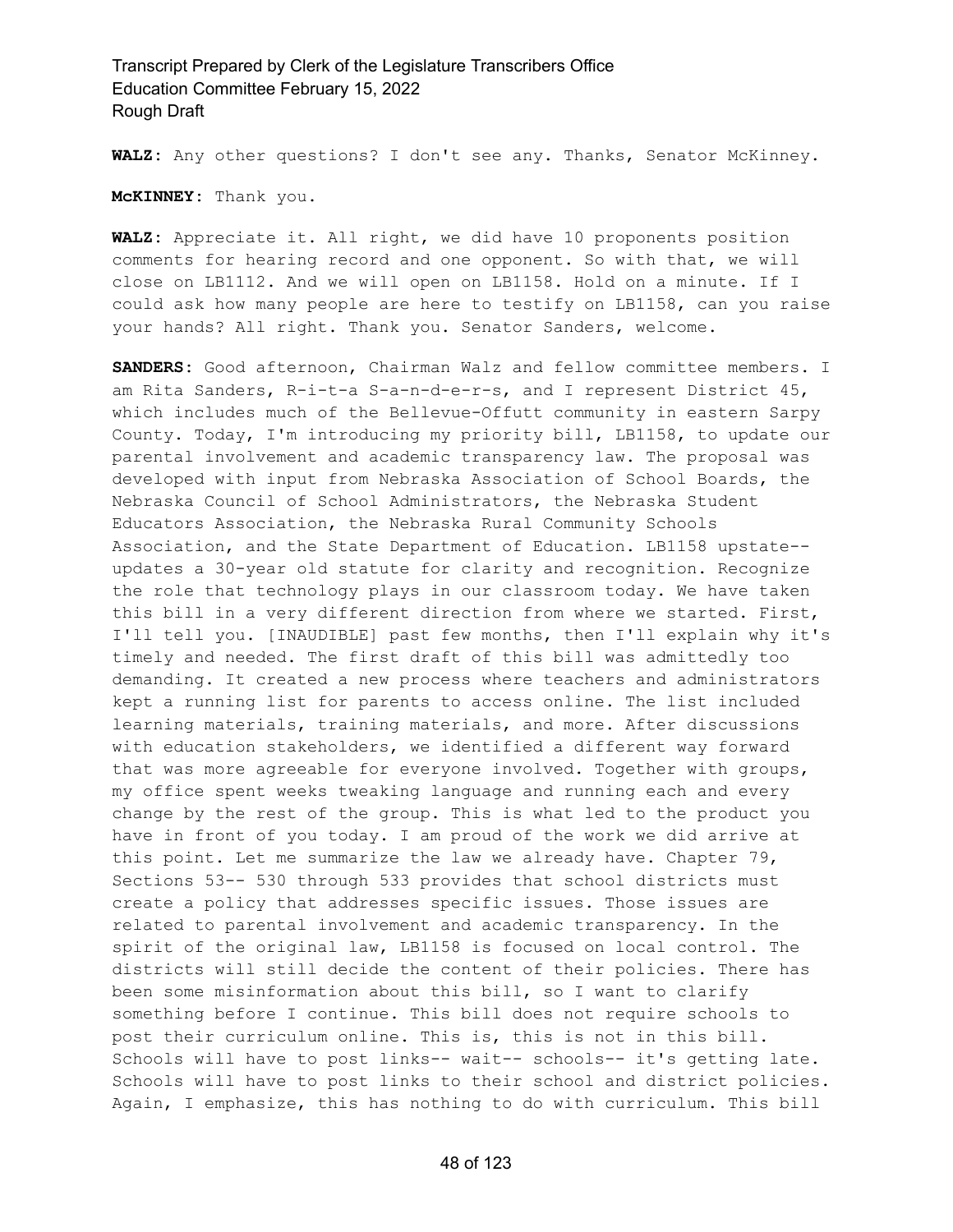is a reasonable update to a 30-year-old statute. Educational technology and communication has come a long way since the brick cell phone. LB1158 would ask districts to address digital materials and other materials in their policies. Again, the local school district decides what that policy is. It also contains cleanup and clarity language such as including the word guardian. The bill also clarifies that any public hearing, as described near the bottom of page 3, must include an opportunity for public comment. LB1158 requires that every school must publish a link on their website to their school and district policies so that they are easily accessible to parents. Finally, the bill includes a familiar accountability mechanism that is similar to be found, one found in the Superintendent Pay Transparency Act. This bill is also a moderate, down-the-middle approach towards transparency. In other states, we see proposals like cameras in the classroom or reporting sites to report teachers. LB1158 is a reasonable, smart, thorough, and timely update that clarifies and strengthens the essential bond between the parent, the child, and the school. I want to close by saying, last summer, Commissioner Blomstedt described, and I quote: A crisis of confidence in our system had the health standards debate last year. Now this bill is, is not in response to the health standard draft, nor does it deal with criminal race theory. But LB1158 will play a part in restoring that trust. I am proud of the work we did with education organizations to get to this point, and I'm so thankful to the over 150 parents and citizens who commented on the Legislature's website in favor of this proposal. I ask the committee to pass LB1158 to General File. And at this time, I will welcome any questions you may have.

**WALZ:** Thank you, Senator Sanders. Questions from the committee?

**PANSING BROOKS:** I have a couple. Yes?

**WALZ:** Yes. Go ahead.

**PANSING BROOKS:** OK. Thank you for bringing this bill, Senator Sanders. I just have a couple of questions. As you know, truancy has been one of my big pushes, and I had a bill this past year that did not surpass the filibuster. So I guess I'm concerned here that if a, if a child is removed by their parents from a class and it could be for ten days during some subject matter and what happens to that child, then they're sick ten days then they get a, a letter from the county attorney and they're sent-- I, I presume that was not your goal.

**SANDERS:** No, truancy is not addressed in this.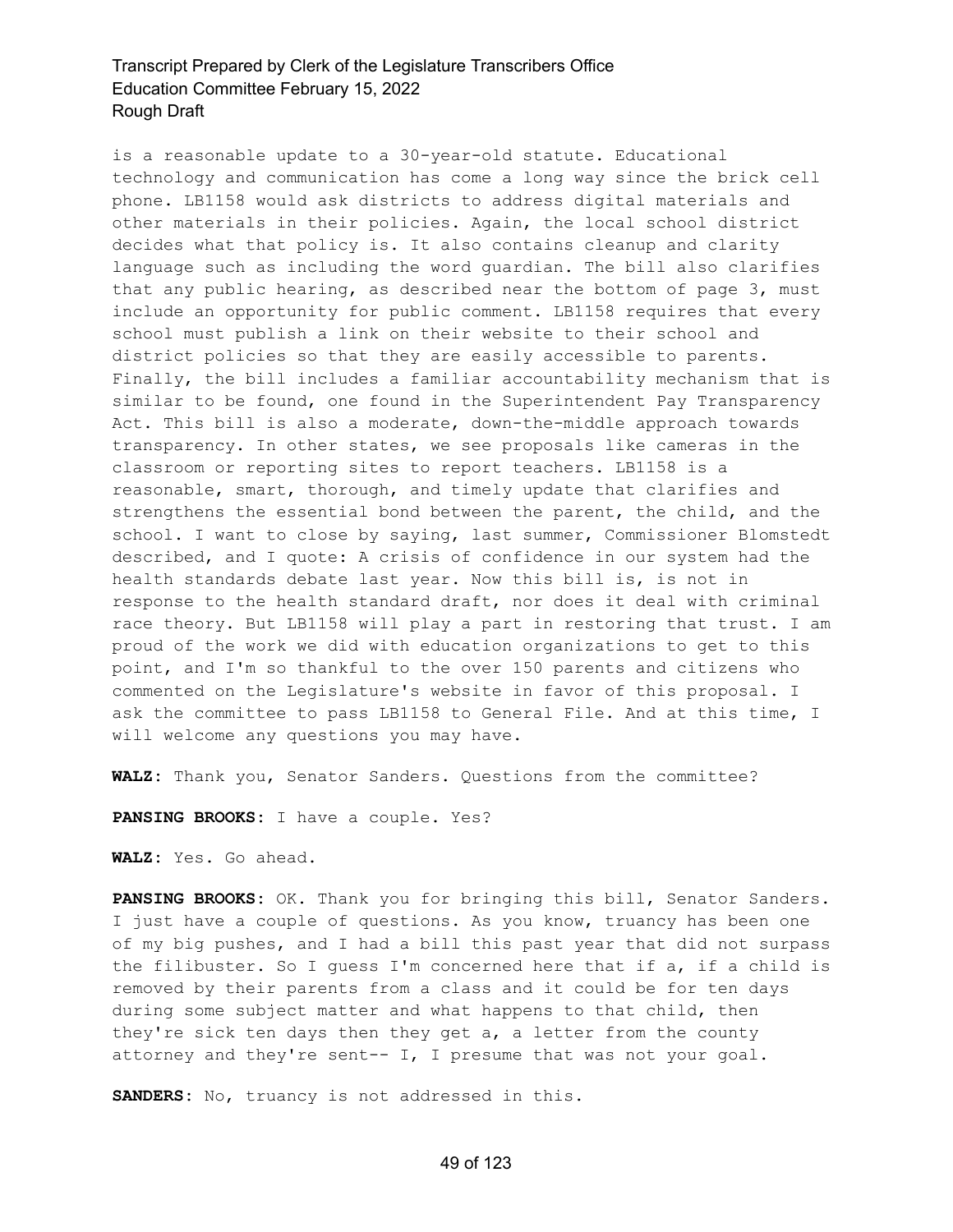**PANSING BROOKS:** Yeah.

**SANDERS:** What's addressed is the policy of the school, so that district makes that policy and posts that.

**PANSING BROOKS:** OK, but do you see what I'm saying?

**SANDERS:** I do.

**PANSING BROOKS:** They could be gone ten days because they don't like some policy that's being taught in whatever class. And under the law, compulsory education, it says that only school authorities have the authority to, to give permission to be absent. So I don't know if we can maybe talk about that and work on this.

**SANDERS:** Absolutely, that is something we can certainly--

**PANSING BROOKS:** Pardon me?

**SANDERS:** Absolutely, that is something we can discuss.

**PANSING BROOKS:** OK, and then we just heard a bill-- the other question that I have is that we just had-- heard a bill on the Holocaust, and some people might object to that teaching because of CRT or whatever it could be. So my concern is then should those children not attend that and not learn about the Holocaust then if somebody thinks it's, it's too much about critical race theory?

**SANDERS:** So that is for each school board to decide, it's the district's decision to make that policy and to post that policy. This does not say they should or shouldn't. But this, this bill is to say this is a policy--

**PANSING BROOKS:** Oh, OK, so-- but if the policy is--

**SANDERS:** --needs to be posted.

**PANSING BROOKS:** --to teach that-- if they decide to teach the Holocaust and we pass this bill, or even if we don't pass the bill on Holocaust, they decide to teach it, then parents can remove their kids from that course.

**SANDERS:** But I think this will bring parents closer because we'll be transparent about it. If a policy is passed, say, in Bellevue Public School and they are going to teach it, I think, I think most parents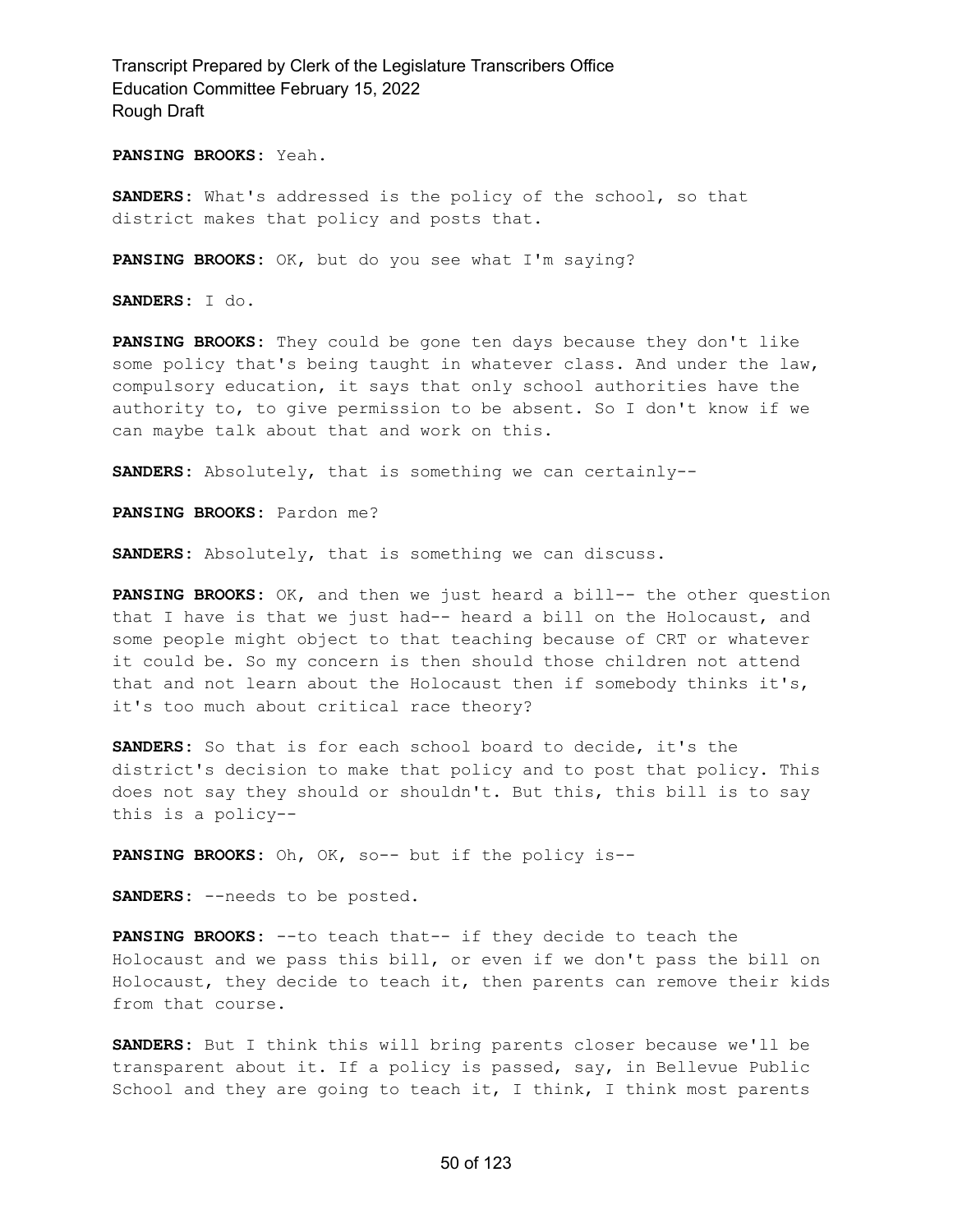will see that's a good idea and it's posted and that opens a conversation.

**PANSING BROOKS:** OK. I hope so. It just concerns me, but I don't know. Thank you very much for bringing this.

**SANDERS:** Thank you.

**PANSING BROOKS:** Appreciate it.

**WALZ:** Any other questions from the committee? I see none.

**SANDERS:** Thank you.

**WALZ:** Thank you, Senator Sanders. First proponent.

**MORFELD:** Welcome.

**DOUG KAGAN:** Good afternoon. Doug Kagan, D-o-u-g K-a-g-a-n, 416 South 130th Street, Omaha, representing Nebraska Taxpayers for Freedom in support of this bill. We currently are witnessing in our state a momentous amount of scrutiny given public school policies, curricula, and materials by taxpayers, particularly parent taxpayers. We perceive the problem in terms of some school districts either not publicizing to parents and taxpayers the process for purchasing and ordering staff training or curriculum materials or lack of transparency about how the public can access this information either in person or online. Procedures for individuals to examine and approve such material should be convenient, public hearings publicized. Granted, some school districts, and I cite the Millard School District particularly, already are very transparent in the curriculum adoption process, whereby policies and expenditures of all kinds are easily accessible online and open for personal inspection at reasonable times. Once their curriculum teams make recommendations for instructional materials, including books, the district seeks community input through community review nights with additional times for review if necessary. Following a review, final recommendation is made to the school board. This should and could serve as a template. However, other school districts like OPS do not oblige parents or taxpayers by easily making their materials subject to open public inspection, evaluation, and comment before purchase. OPS spent over \$5 million, some of it wasteful spending for elementary-level books that we consider pure indoctrination. I cannot imagine why a little boy or girl would want to read about social justice, the romantic relationship of a Mexican communist, or a "Kid's Guide to Gender Identity." This situation has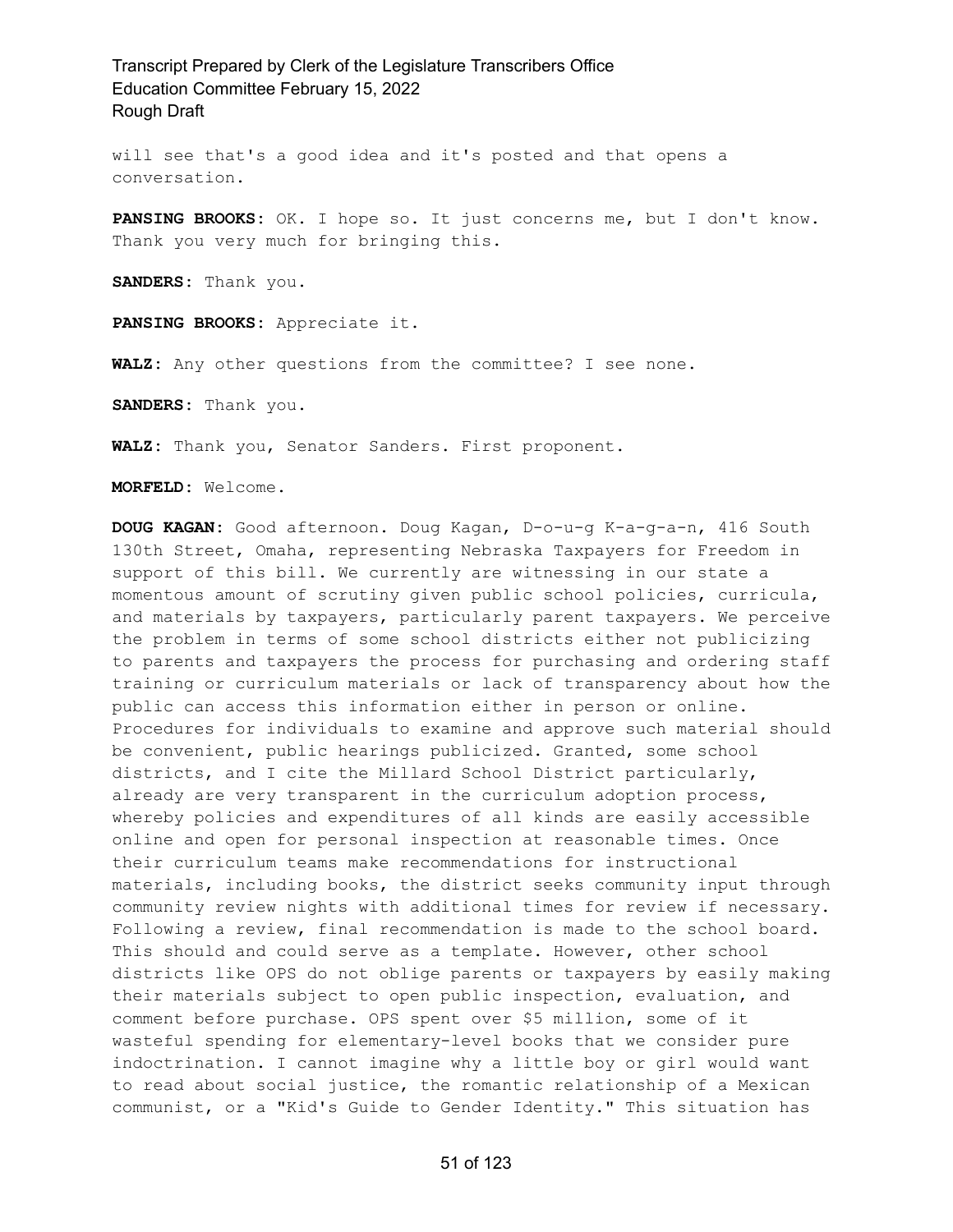bred and breeds a climate of public distrust. Therefore, we view LB1158 a solution-- as a solution by requiring every school district to uphold the same standards for public examination of policy and material comment. We believe it would cultivate a solid working relationship between parents/taxpayers and public school districts. Thank you.

**MORFELD:** Thank you, Mr. Kagan. Any questions for Mr. Kagan? Senator McKinney.

**McKINNEY:** Thank you, Senator Morfeld. And thank you, Mr. Kagan, for your testimony. Quick question. So we should just pretend that social injustice is not happening in our, in our communities and haven't happened in our history of this nation?

**DOUG KAGAN:** No, it shouldn't be ignored, but we don't think little boys or girls are mature enough to understand it.

**McKINNEY:** When are they mature enough to know?

**DOUG KAGAN:** Well, I don't know, Junior High, High School. It's, it's just the age level we're concerned about.

**McKINNEY:** What is age appropriate?

**DOUG KAGAN:** I don't know, you can pick an age, teenage, adult.

**McKINNEY:** Is there never an age to say to a young little boy that it's, it's not OK to call somebody from another race or somebody with a different identity, a bad name or something like that? So we just don't teach those fundamentals as a community and just wait till they turn 12 or 16 and start teaching those type of fundamentals?

**DOUG KAGAN:** Well, it'd depend upon the family doing that.

**McKINNEY:** All right, thank you.

**MORFELD:** Any other questions for Mr. Kagan? OK, thank you. Next proponent testifier. Welcome.

**DENNIS SCHLEIS:** Hi. Greetings. My name is Dennis Schleis, that's D-e-n-n-i-s, last name is S-c-h-l-e-i-s, and I live in Omaha. I support LB1158 for this reason. My wife and I homeschooled our three children. The reason we did this is because even years ago, we did not like what we heard about in the local school curriculum. I wanted to

#### 52 of 123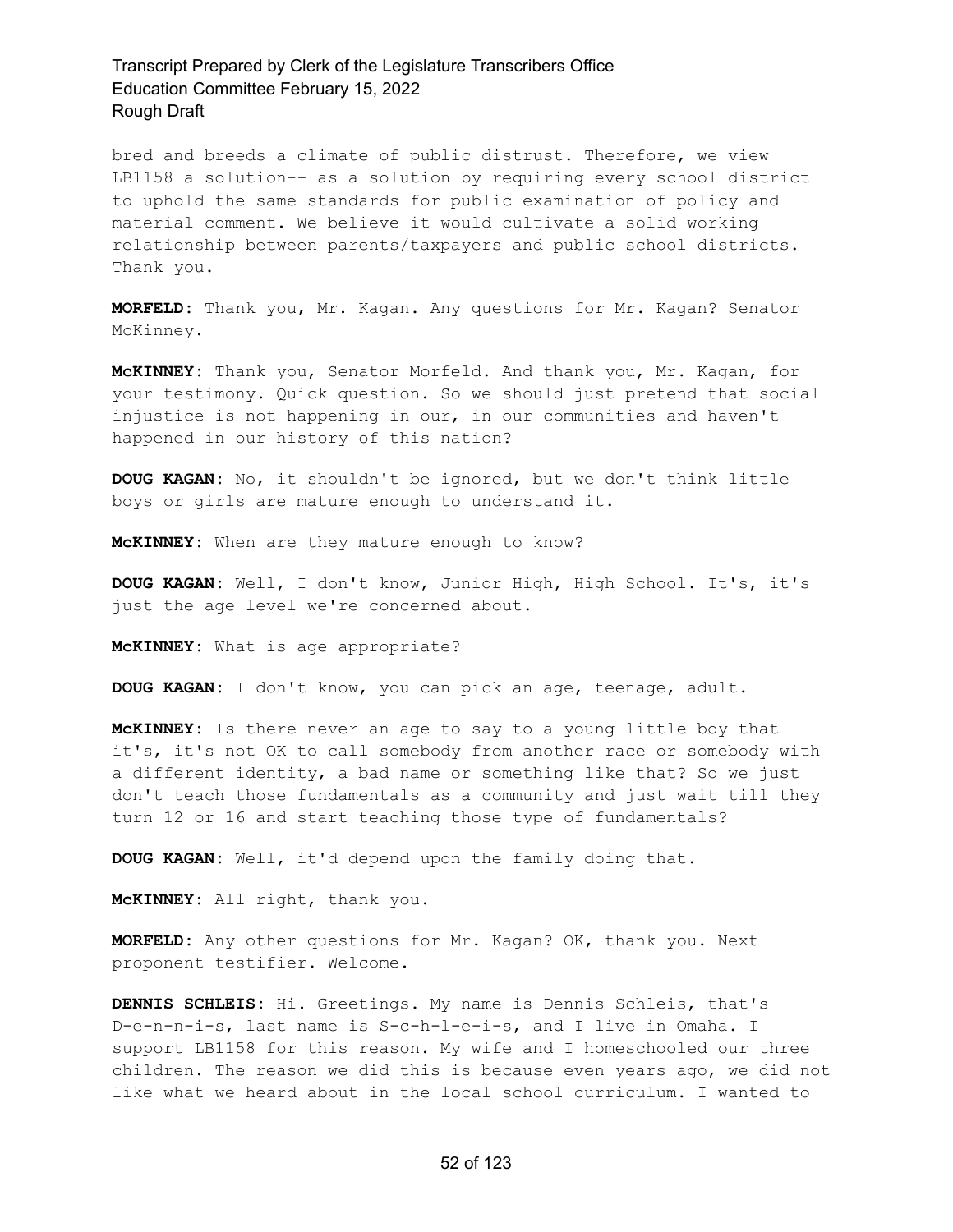know who made the decisions about what books the children read, textbooks and other items used in the classroom. Back then, there was nothing online, of course, or nothing out in hard copy by the school district telling us who made these decisions and what criteria they used to buy all the classroom materials. When I called the school head office, I was grilled about why I wanted to look at these materials and what group I was working with. That was none of their business. I pay a lot of property taxes that go to my school district and I don't think that I should have been looked upon with suspicion. All my wife and I wanted to know is what classroom textbooks our children would be learning from. If I had known that we would actually have a voice in what our children learn from and the right to voice our objections, we might have sent our children to public school. Thank you.

**MORFELD:** Thank you, Mr. Schleis. Any questions? OK, seeing none, thank you for your testimony. Next proponent testifier. Welcome.

**JEANNE GREISEN:** Good afternoon. I wasn't really prepared to talk to this one-- about this one. I'm talking about the next one, but I do want to address this one.

**MORFELD:** Ma'am, can you tell us your name and spell it, please.

**JEANNE GREISEN:** Jeanne Greisen. It's J-e-a-n-n-e G-r-e-i-s-e-n. I support this bill, and I ask that you support this bill because the local control is where education needs to go. And just listening to you, Senator Pansing Brooks, that you think that it would be inappropriate for a parent to take their child out of a class. Parents have control over their kids. The government doesn't own our kids. And so I talked to a lot of people lately, and they're all homeschooling and their kids are thriving. And so that should tell something that something is-- tell us all that something is failing. And so for the government to think they control our kids is completely wrong. The parents are in charge of their kids, their parents are in charge of teaching them. If they stay home, they might learn more than what they could learn in education. I see that with my own kids, they're learning on working on cars. They're learning-- working on some engineering kind of stuff that they're not getting in schools. So it needs to go back to the schools. What's done in rural Nebraska doesn't necessarily fit what's in Lincoln, Nebraska. And these kids are thriving. And let's look at the education where we are, we've looked at the statistics coming out, Lincoln across the state actually is failing these kids. Fifty percent is not proficient in education in basic classes: science, math, English. Failing. So to say that you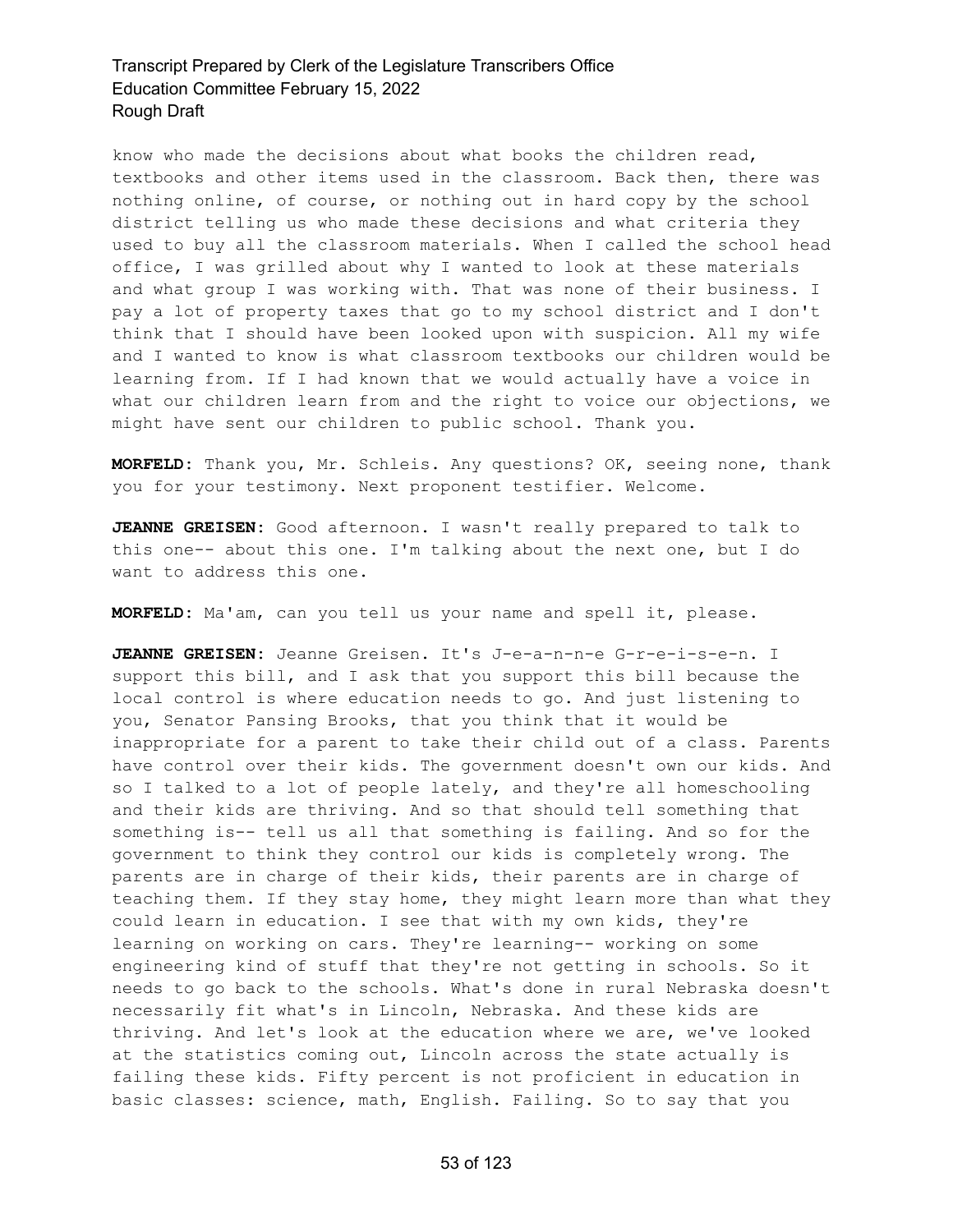guys want to have control and not let it go to the local control is a misconception. So let the local parents, let the local school boards decide what they want to focus on with their kids. It's a government of the people, for the people, by the people, and that's how you give the control back to the people. That's all I have.

**MORFELD:** Thank you, Mrs. Greisen. Any questions? Senator Pansing Brooks.

**PANSING BROOKS:** Thank you. Thank you for coming, Ms. Greisen, Greisen?

**JEANNE GREISEN:** Um-hum.

**PANSING BROOKS:** I'm sorry if you misunderstood what I was saying. What I was saying is that what I'm concerned about is that kids are getting charged with truancy if they miss school for 20 days or more. And so it's setting them into the school-to-prison pipeline because they get charged. So I'm concerned about the fact about whether or not with pulling the kids out of school. Since the law says that only the schools can excuse a child, then theoretically, if a parent-- I'm not saying that the parents shouldn't have control, and I also believe in local control. So I'm with you on that. So I'm sorry if I misspoke or you misunderstood me. But my goal is not to have those kids placed in the juvenile justice system precipitously. If, if the parents pull them out, there has to be some way to protect those kids from getting charged with truancy because they've also been sick ten more days. So that's what I'm concerned about. Thank you.

**JEANNE GREISEN:** So can I respond to that? So I've had that happen with my kids that I get letters saying, oh, they've missed this many days--

**PANSING BROOKS:** So have I, yeah.

**JEANNE GREISEN:** --of school. But guess what? We're out learning in real life.

**PANSING BROOKS:** Exactly.

**JEANNE GREISEN:** And so maybe that law needs to be looked at saying--

**PANSING BROOKS:** That's what I tried to do.

**MORFELD:** Yeah, we tried that.

**PANSING BROOKS:** Exactly what I tried.

#### 54 of 123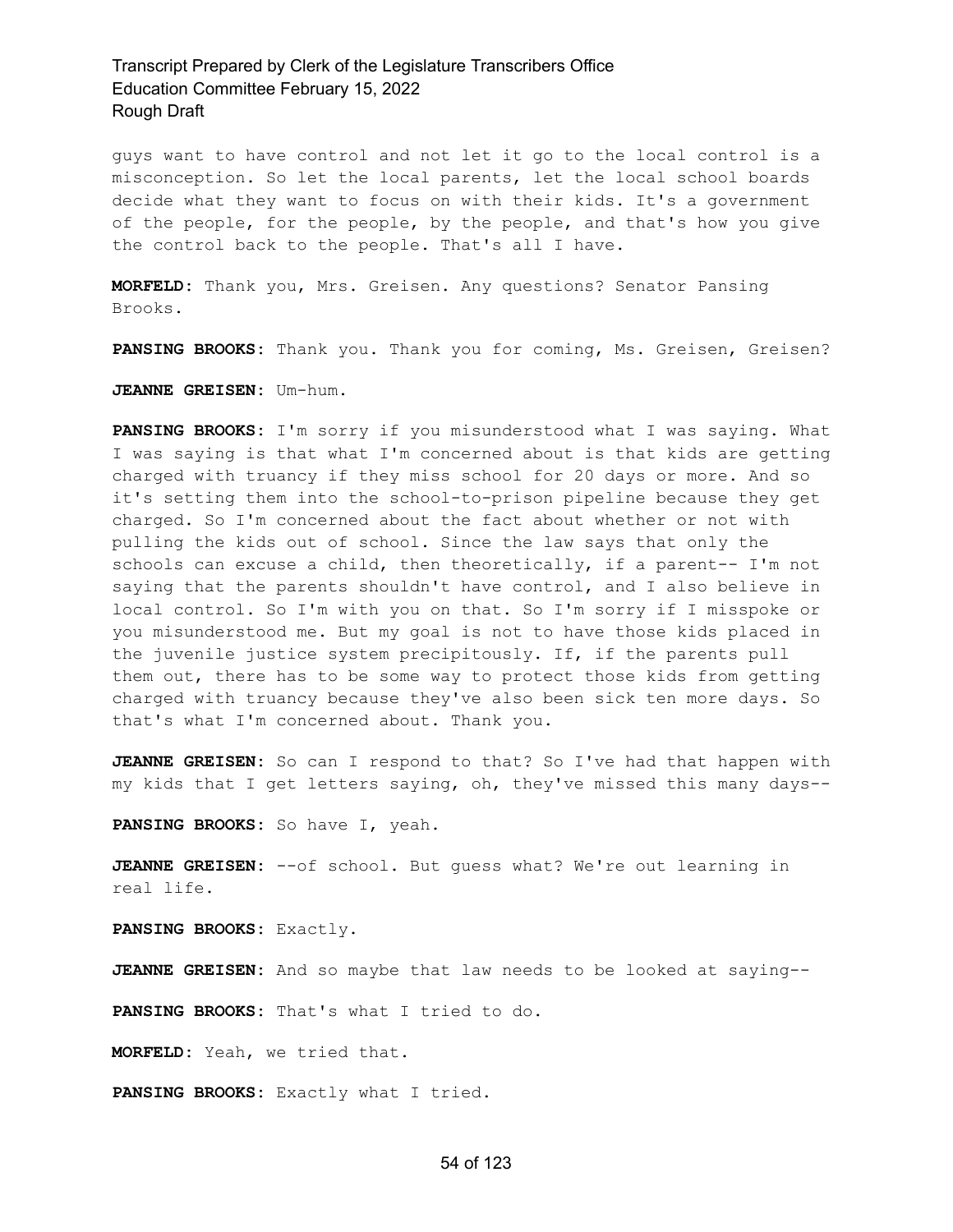**JEANNE GREISEN:** I mean, seriously,--

**PANSING BROOKS:** I wish you came in on my--

**JEANNE GREISEN:** --let's let parents start educating their children, like, maybe we went on a trip somewhere. Maybe we went--

**PANSING BROOKS:** Exactly.

**JEANNE GREISEN:** --out and actually went to the farming community to the farm and actually did farming for the week that we're harvesting. Can you tell me what they might learn?

**PANSING BROOKS:** So please listen for the truancy bill that I'm sure will come up again next year.

**JEANNE GREISEN:** Perfect.

**PANSING BROOKS:** It was filibustered and I agree parents may be taking their kids to do something else that's educational. So thank you. That's all [INAUDIBLE].

**JEANNE GREISEN:** Awesome. I'll show up and testify for that one, too.

**MORFELD:** Thank you, Ms. Greisen. OK, next, next testifier, proponent testifier.

**JUDY KARMAZIN:** Good afternoon.

**MORFELD:** Welcome.

**JUDY KARMAZIN:** I'm sorry I wrote good morning on the paper. My name is Judy Karmazin, K-a-r-m-a-z-i-n. I'm from Gibbon, Nebraska. I'm speaking today as a mother and grandmother. I am retired senior litigation paralegal. I specialized in black mold. My pro bono work in L.A. and Orange Counties in California consisted of working with women and children, both boys and girls who had been raped or molested. I prepared them to testify in court. It was difficult, especially with the young ones to understand it was not their fault. When California passed the Common Core bill, which contained CSE teaching, it became more difficult when their teachers were teaching them graphic explanations of body parts, acts, role playing, and videos taught as normal. God gave them the ability to know right from wrong, not the government. Children did and do not need to know explicit body parts or positions to know it is right to testify in court or to stop the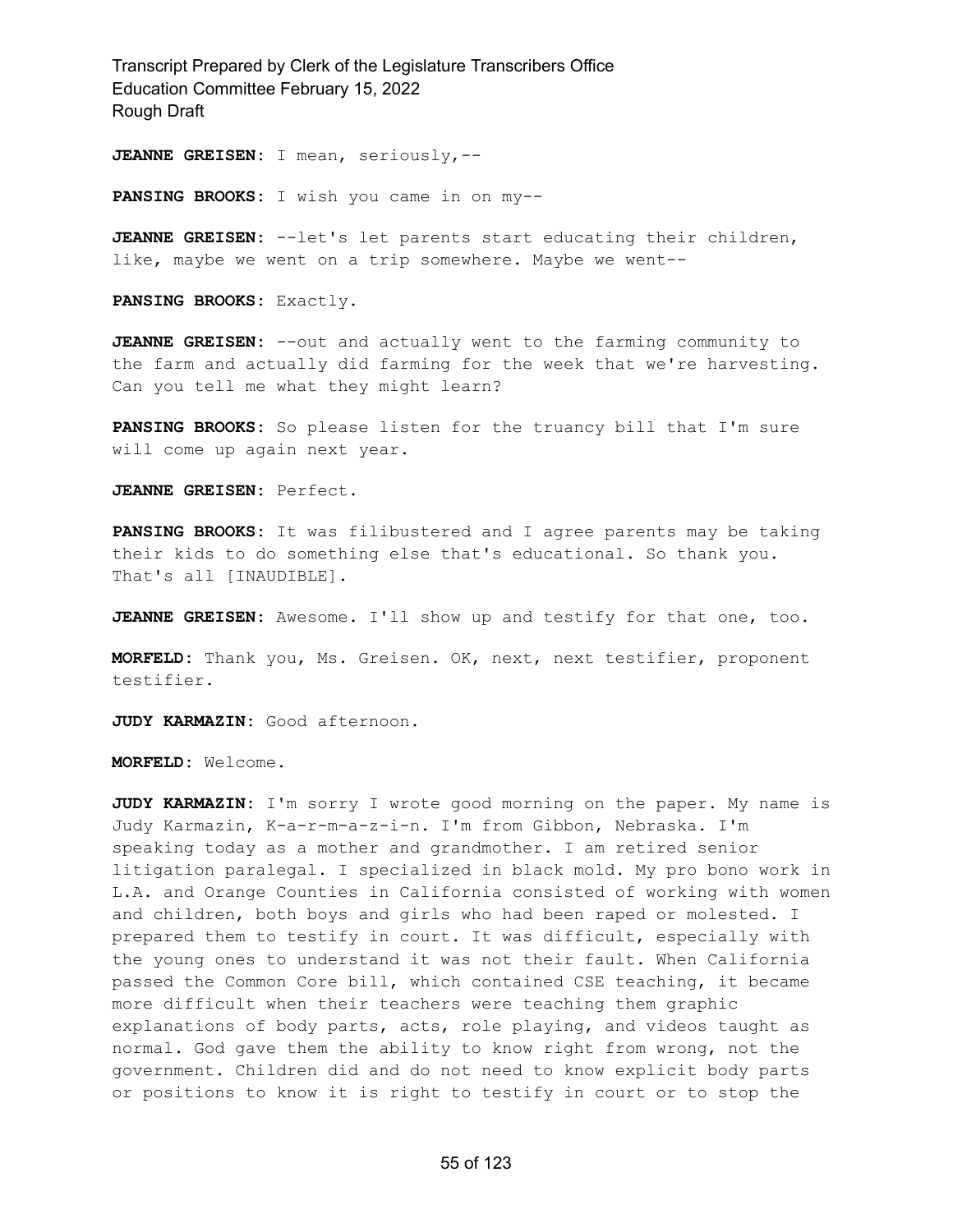abuse. My biological father sexually abused my older sister. I was a witness to this abuse at age five. My sister was too scared to tell our mother. I was not. I did not need the correct terminology of what I saw to tell her it was wrong. My innocence as a child ended at five. Please stop this vile information from robbing our children of their innocence. Romans 2:18: For the wrath of God is revealed from heaven against an unholiness and unrighteousness of men who hold the truth in unrighteousness. Our Nebraska children are born with God-given rights and ability to succeed or fail on their own accomplishments. CRT only teaches them racism. Adults have the moral obligation to stop abuse or bullying of any kind. Thank you. Any questions?

**MORFELD:** Thank you very much, Ms. Karmazin. Any questions? OK, seeing none, thank you.

**JUDY KARMAZIN:** Thank you.

**MORFELD:** Next proponent testifier, please.

**KATHY ADAMS:** Good afternoon, Senators, and all. I am Kathy Adams, and I come before you this afternoon in support of LB1158. LB1158 gives the parents and guardians their rights back as the primary caretakers of their children. It gives the parents/guardians their rightful place as the primary educators of their children in the home and direct how their schooling goes according to their values, morals, traditions, and faith or lack thereof. I am very thankful that this is giving parents/guardians the right to know exactly what is being taught by being able to see the curricula and all resources and media that are used, what teachers have been taught, what are on the library shelves, as well as collections within the classrooms. Giving the parents the right and ability to go into the schools their children are attending, sit in on classes, be in assemblies and hear the guest speakers is huge and opens pathways of communication between parents and guardians and their children, as well as teachers and paras. It also gives more eyes within the classrooms, hallways, lunch rooms, etcetera, to help with the shortages of teachers and other staff. It gives parents and guardians even more chances to become better acquainted with other families and staff, all while being there for their children, as well as giving the teachers better opportunity to get better acquainted with them. LB1158 can bring about better teamwork between all as opposed to it being parents versus the teachers. Teachers and parents/guardians collaborating together is way better for the children and a plus for all. Thank you for the opportunity to stand with you in support of LB1158.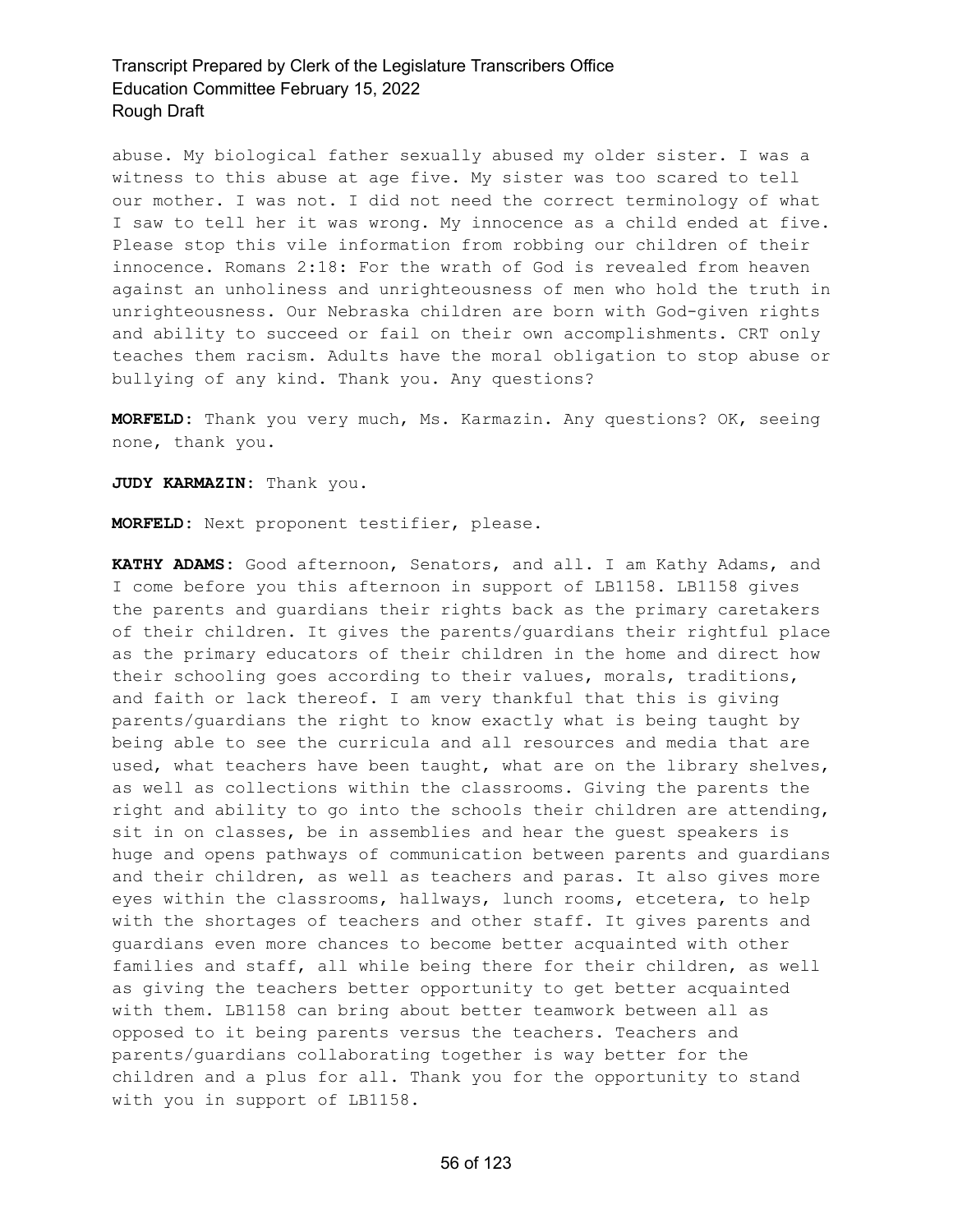**WALZ:** Thank you. Let me see if we have any questions. Any questions from the committee? I see none. Thank you.

**KATHY ADAMS:** Thank you.

**WALZ:** Next proponent.

**LAURA RAUSCHER:** Hello, I'm Laura Rauscher, that's L-a-u-r-a R-a-u-s-c-h-e-r, and I'm speaking on both of the bills being proposed today, LB1158 and LB768, and just combine them. I began school in a different world. We always said the Pledge of Allegiance at the beginning of our day. I felt safe at school because I was safe in my entire neighborhood, neighborhood. After morning chores, I was able to roam the neighborhood here in Lincoln, Nebraska, until evening dinnertime. If I was hungry or thirsty, it was assumed that wherever I was, I would be offered what I needed. After all, my mother did the same for my friends. We were cautioned to avoid strangers and knew who they were because we did know our neighbors and who we could trust. There was a general acknowledgment that the Ten Commandments were right and to be obeyed both at home, in the neighborhood and at school. As a quick refresher, the first two commands-- commandments highlight our central task of worshiping only the Lord putting no idols in his place of authority in our life. Driven home was not taking God's name in vain. Bar soap was sometimes administered to such a mouth. Keep the sabbath day holy. Those were the days that all retail stores closed on Sunday, and only open doors were to churches or homes. Honor your father and mother with the reward of having a long life or disobey and wait until dad got home. Do not steal as you would be taken back and made to repay. Do not murder, commit adultery, steal, or bear false witness, lie against your neighbor, neighbor. Like I said, a different world. The Kinsey books, printed in 1948 and 1953, took some time to filter into our school systems, but filter they have. If you watch what many of your constituents have, the eye-opening documentary called "Mind Polluters," you will then understand why so many are up in arms. We want the right to go into our children and grandchildren's schools and to check the library content. We want to be able to enforce the individual teachers to alert us to outside influences who want to come into our schools and preschools and push an agenda that would not line up with our standards or even trying to, to get-- convince our children to change their sex without parents' acknowledgment. I get it. These bills will not guarantee safety to our children, will not stop CRT, social/emotional learning, or grossly handled sex education that appear to be the global goals of remolding our life. I publicly ask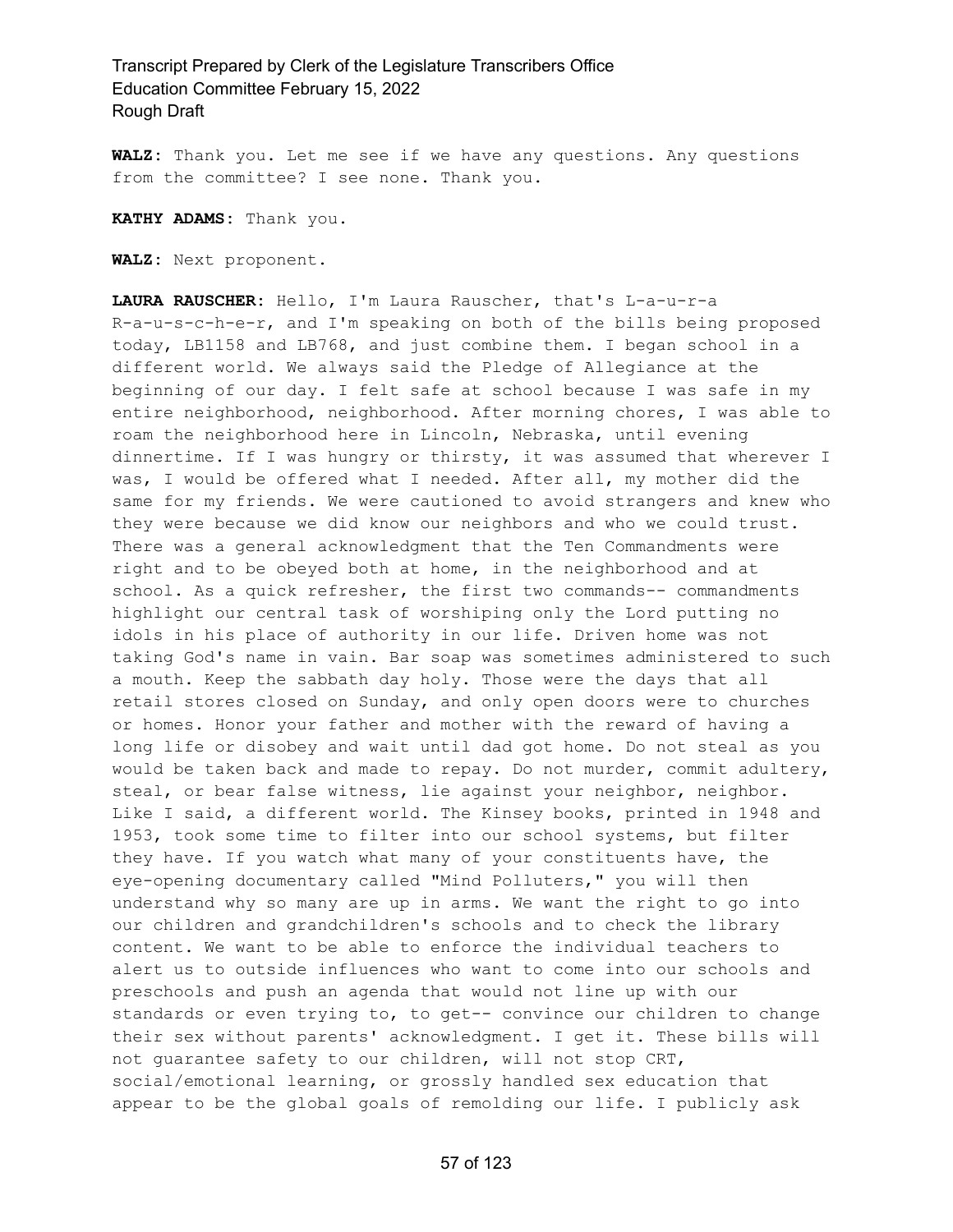that any parent listening today to make all sacrifices needed to take your children home from public school. There are so many great and viable options, and it really is a pleasure to be with your own children. However, for those dear children who will be left behind, I again ask you to vote yes for both LB1158 and LB768 and refresh yourself on Ten Commandments found in Exodus 20 in your Bibles. Thank you.

**WALZ:** Thank you. And thank you for being "mindly" of the--

**JUDY KARMAZIN:** Yeah.

**WALZ:** --or being mindful of the time. I appreciate that. Any questions from the committee? I don't see any. Thank you.

**JUDY KARMAZIN:** Thank you.

**WALZ:** Next proponent.

**JILL GREENQUIST:** I assume you'll be OK if there's two of us here. I also will follow the lead of the woman before me, and I will combine the two bills, so I know that you'll be patient with me as I-- you'll hear me going between the two. My name is Jill Greenquist. I am in Omaha, Nebraska. I need you to know I'm actually not from Nebraska because everyone loves to say--

**WALZ:** Can you just spell your name.

**JILL GREENQUIST:** Oh, yes,--

**WALZ:** I'm sorry.

**JILL GREENQUIST:** --thank you for reminding me. No, thank you. And am I speaking loud enough? I know that was an issue in the room that I was in previously.

**WALZ:** Yeah, you are.

**JILL GREENQUIST:** Good. Jill, J-i-l-l, Greenquist, Green light the color -q-u-i-s-t. I'm in Omaha, Nebraska, around the midtown area. I'm speaking to you as a mother, biological and bonus. I'm speaking to you as a wife, and I'm also speaking to you as an educational professional and a business professional. I am speaking to you today to protect my children from activist individuals and entities who believe that their way of educating children should go beyond the standards of math,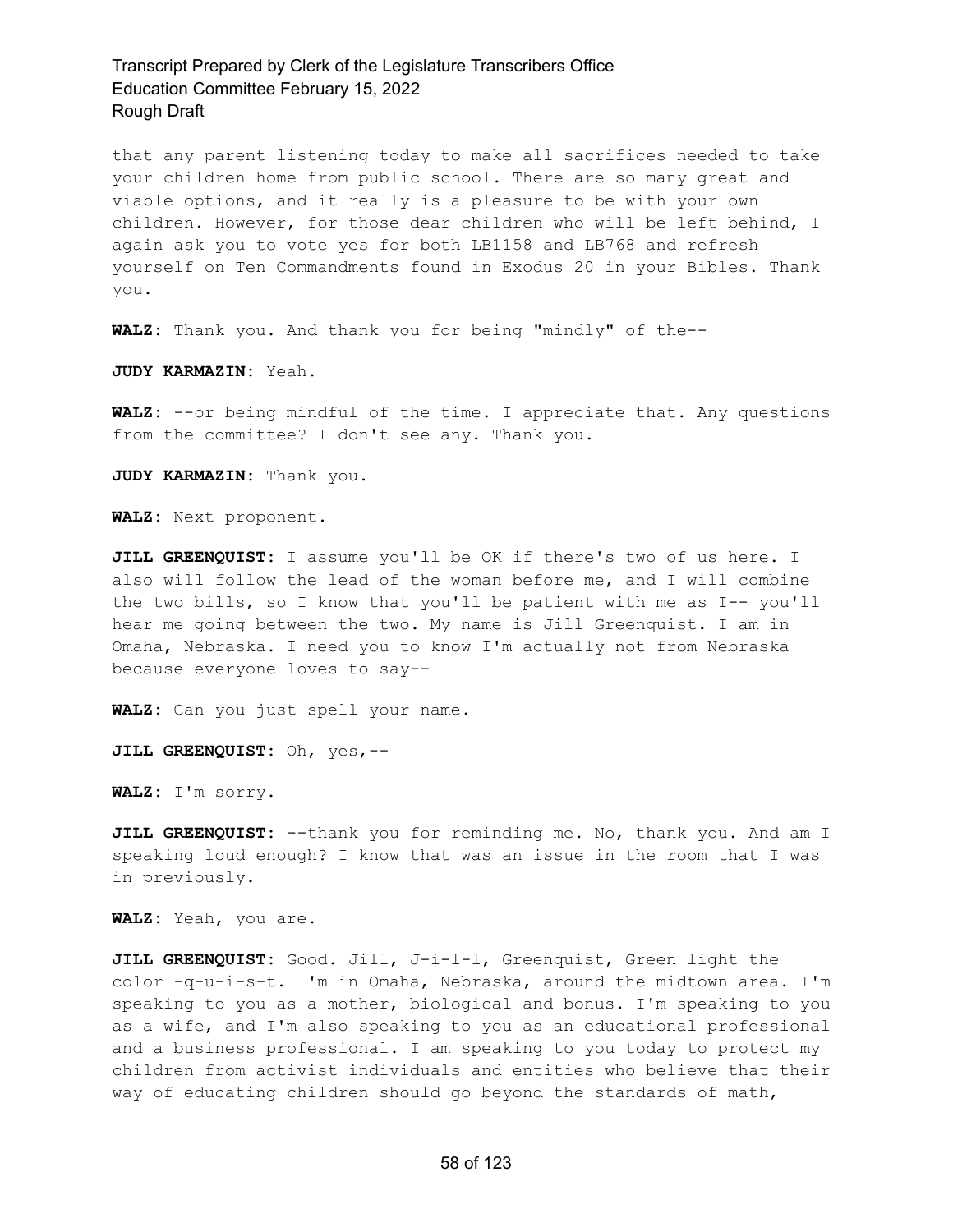science, language arts, and social studies. I believe these people are good-hearted and we just have different views. So I need to say what I'm going to say, and they're going to say what they're going to say. And that's OK, because that's what a democracy is about, right? In truth, I am disappointed that the Nebraska Department of Education cannot be trusted with establishing educational standards that are focused on the essentials of education. I do not want the issue of educational standards and learning content to have to be added to the work of the State Legislature. You have a lot to do. However, I am writing to support LB6--768 and LB1158 because it has been shown to me that the Nebraska Department of Education cannot currently be trusted with establishing commonsense standards, particularly around health education. Now I want to give you a little background on myself and why I feel particularly committed to having my voice heard. Two years ago, as I said, I became the bonus mom of twin daughters. They were eight years old at the time. They're now ten. And one year ago I became the mother of this little guy at the age of 41, it was kind of a miracle, right? And I'm really tired. So having a kid in your 40s is awesome and hard. Now, I made the biggest professional decision of my life at that time. I decided that I would quit working to focus on them. I didn't think I was going to originally, but until last year I was a hardworking, committed professional 20 years, 15 of those years I was working in education. I was both a teacher and working in education advocacy throughout the country. However, I decided last year that it was right for me to stay home and to stay focused on my children. That's what was right for me. Now, it was during this time that I started watching the State Board of Education meetings online. I was made aware of state and national struggles that parents and community members were and are having with various education entities to make certain that kids were being taught what parents desire. That's what's important to me, what parents desire. Is that the red light that means I need to stop?

**WALZ:** Yeah, that's the red light.

**JILL GREENQUIST:** Awesome. All right. Well, I thank you for your time. You know where I stand. I support LB768 and LB1158, and I just appreciate being here today. And it was worth lugging around this 30-pounder to do it.

**WALZ:** Thank you. Let me see if there's any questions.

**JILL GREENQUIST:** Oh yes, questions?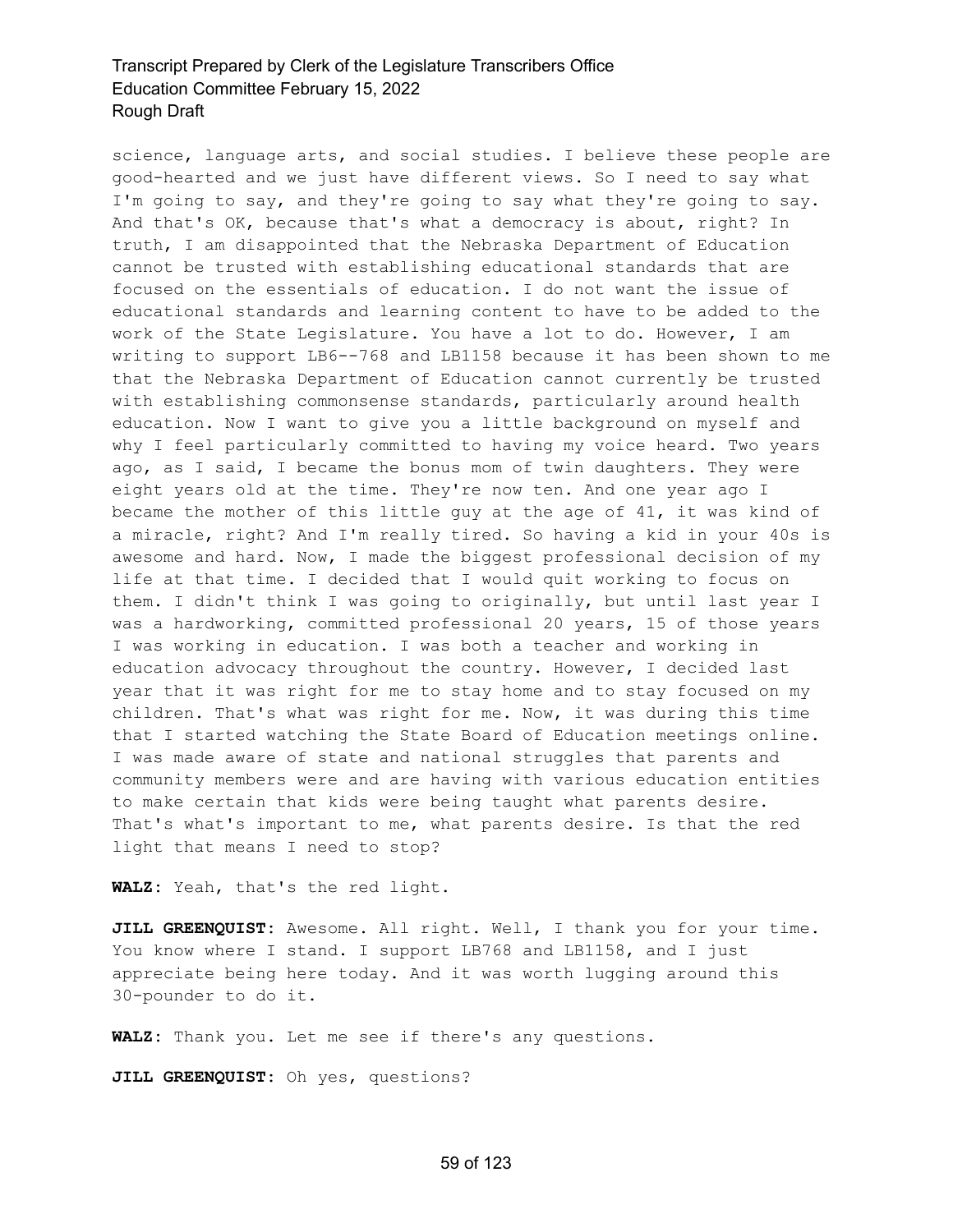**WALZ:** Any questions from the committee? I don't see any. He's adorable. Thank you.

**JILL GREENQUIST:** Thank you. Bye-bye.

**WALZ:** Next proponent. Are you going-- anybody that's going to be testifying on LB758 [SIC--LB768] and LB1158, if you are going to do that, that's great. But just make sure that you also fill out two green sheets, one for each.

**JANET JOHNSON:** OK, so it's, it's OK to do that?

**WALZ:** Yep. It's OK to do as long as you fill out two green sheets.

**JANET JOHNSON:** OK, great.

**WALZ:** Thank you.

**JANET JOHNSON:** I have, I have another one then to bring you. My name is Janet Johnson, J-a-n-e-t J-o-h-n-s-o-n. And my husband and I are residents in Sarpy County in Papillion, La Vista School District. And so I want to thank you for hearing my comments, and I would like to thank Senator Sanders for introducing LB1158. So I'm here to express my support. I read the bill, and I'm guess I'm finding out today that maybe I'm not positive of everything that, that is provided in the bill, but I will express what my support is for and that is for transparency for making the district policies, as Senator Sanders said. And I'm not sure if her bill will actually provide for also transparency in curriculum. But I know as a parent and a grandparent, that is of the utmost importance to me that we would be able to access what materials are being taught in the schools that our children and grandchildren and neighbors and friends go to. And one of the benefits of this is also that it, it, it requires accountability for the curriculum that is being advanced. And so that is my support for LB1158. My support for LB768 also is that I feel that the five major subjects that are mentioned in the Nebraska Constitution, that is for reading, writing, math, social studies, and science should be standardized as, as decreed by the Department of Education, but they are not commissioned to write standards for health education. And that was a very big disappointment to me last year, the battle that we went through with all of that and that, that it should be a local control, a district control for those kind of standards. So thank you very much for hearing me. Appreciate it.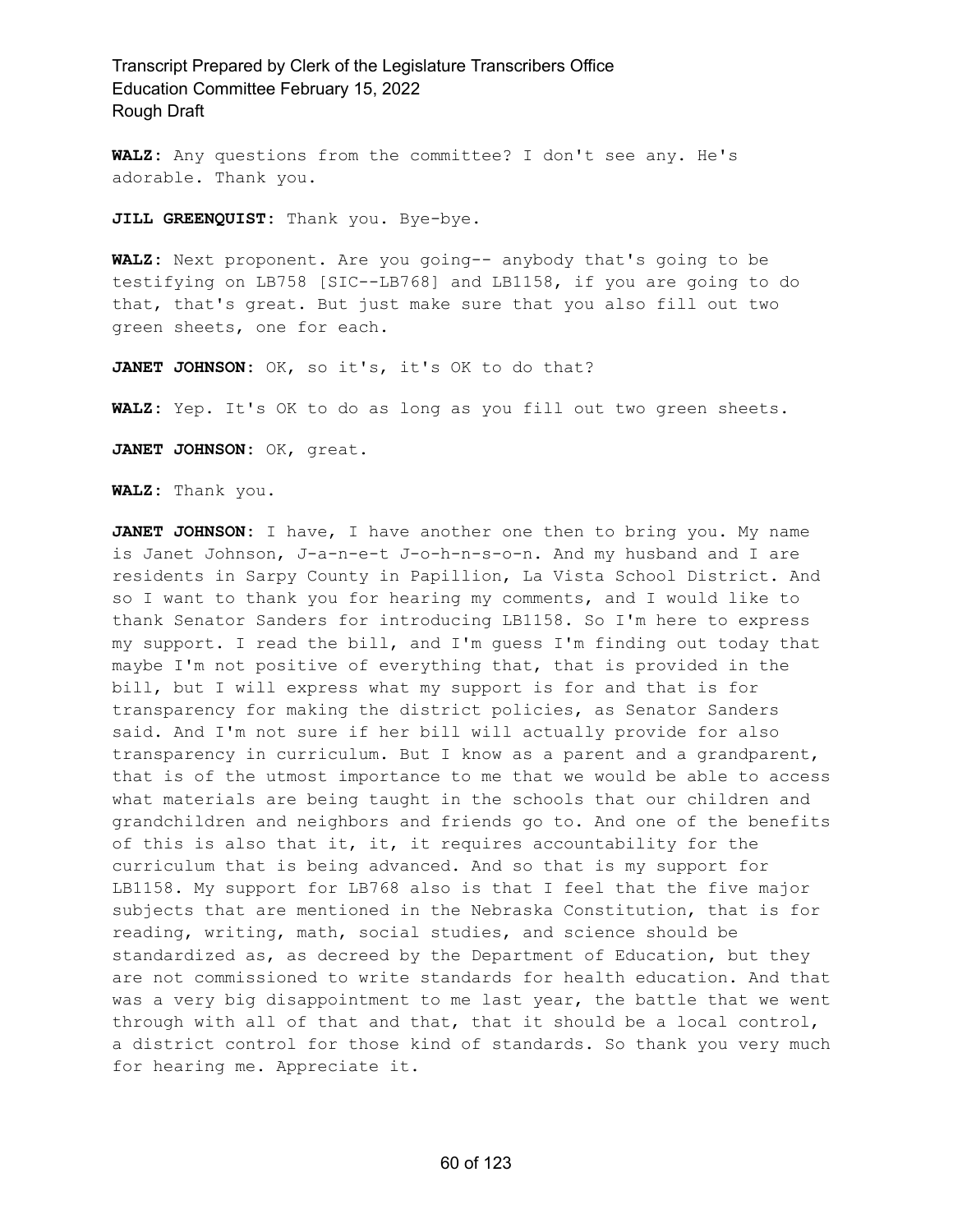**WALZ:** Thank you and I appreciate you respecting the light. Let me see if there's any questions. I don't see any. Thanks for coming today. Next proponent. Good afternoon.

**AMBER PARKER:** Good afternoon. Amber Parker, A-m-b-e-r P-a-r-k-e-r. I'm going to have a different angle. I grew up in an abusive home and, Senator Morfeld, you squeezed my hand so hard a few years ago and refused to let it go and people were out of the room. I don't bow down to people that think they can abuse people in power. On page 2--

**MORFELD:** I'd like to note for the record that's not true and I don't appreciate you--

**AMBER PARKER:** That is a lie.

**MORFELD:** --spreading--

**AMBER PARKER:** That is a lie, sir.

**MORFELD:** --misinformation.

**AMBER PARKER:** Let's go back to the cameras. You squeezed my hand. I tried to pull it away and you refused to let it go. I want to go on--

**MORFELD:** That is an absolute lie.

**AMBER PARKER:** I want to go on to page 2.

**MORFELD:** I will not sit here here and listen to that.

**AMBER PARKER:** Yes you did. You are lying.

**MORFELD:** I have, I have--

**AMBER PARKER:** You are my lying, Senator.

**MORFELD:** --distinctly tried avoiding you--

**WALZ:** OK, hold on.

**AMBER PARKER:** You are lying.

**MORFELD:** --because of these lies and these rumors that--

**AMBER PARKER:** No, it is not a lie, sir.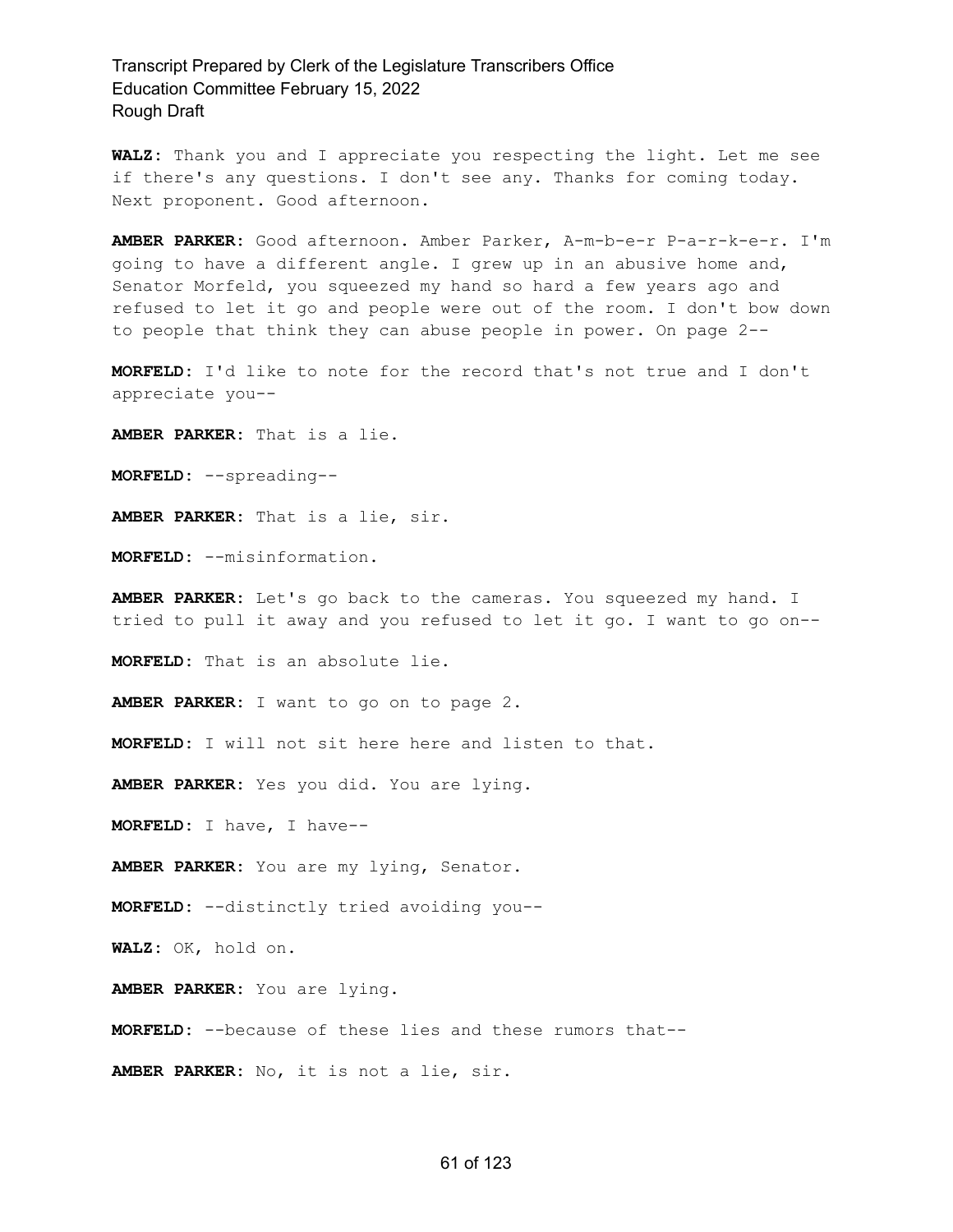**WALZ:** Hold on.

**AMBER PARKER:** It is not--

**WALZ:** Amber,--

**AMBER PARKER:** --let's get camera.

**WALZ:** --can you--

**AMBER PARKER:** Page 2. I'm a proponent--

**WALZ:** --you only have about two minutes left.

**AMBER PARKER:** --to LB158-- excuse me, I want to get this correct-- and I want to note that Sergeant of Arms are coming up against me when I just shared that a man, Morfeld, squeezed my hand-- LB1158. I grew up in an abusive home. On page 2, it says: Requests that a child be excused from specific instruction or activities in this. With the abuse that I grew up in, I want to speak for the children and truancy laws should not be bullying the parents in the state. That needs to be dismantled. Senator Pansing Brooks, I've heard you bring that up, and I just want to address that because I've talked to parents that have had to go before courts of law because their children were sick. That's a nanny-state mentality and that needs to be done away with. But the children in classes learning what the Nebraska Department of Education wants to teach anal and oral sex. Are you kidding me, to tell a parent that they don't have the rights to take their children out. And what is wrong with our state to say that they want to teach children sex? That's wrong. I did not want to come up and bring forward a testimony that is so personal, but there-- it is clear that there is an agenda here and the children need to be protected. And this sets around the parameters and boundaries in this and, therefore, any parent that would feel that their child in instruction or activities that should be the parent's decision, regardless of the truancy laws. And that's important. You address a lot of mental health. Senator Walz, I've heard you, you've brought forward bills in those areas. Let's think of the children's mental health and what it does when, when parents don't have that safeguard or given parental rights in the state of Nebraska to protect their children with the materials that they would feel may be of sensitive nature to their children. That is something to highlight and to bring forward and to say, please pass LB1158 out of committee. Thank you.

**WALZ:** Thank you. Did you fill out both-- two green sheets?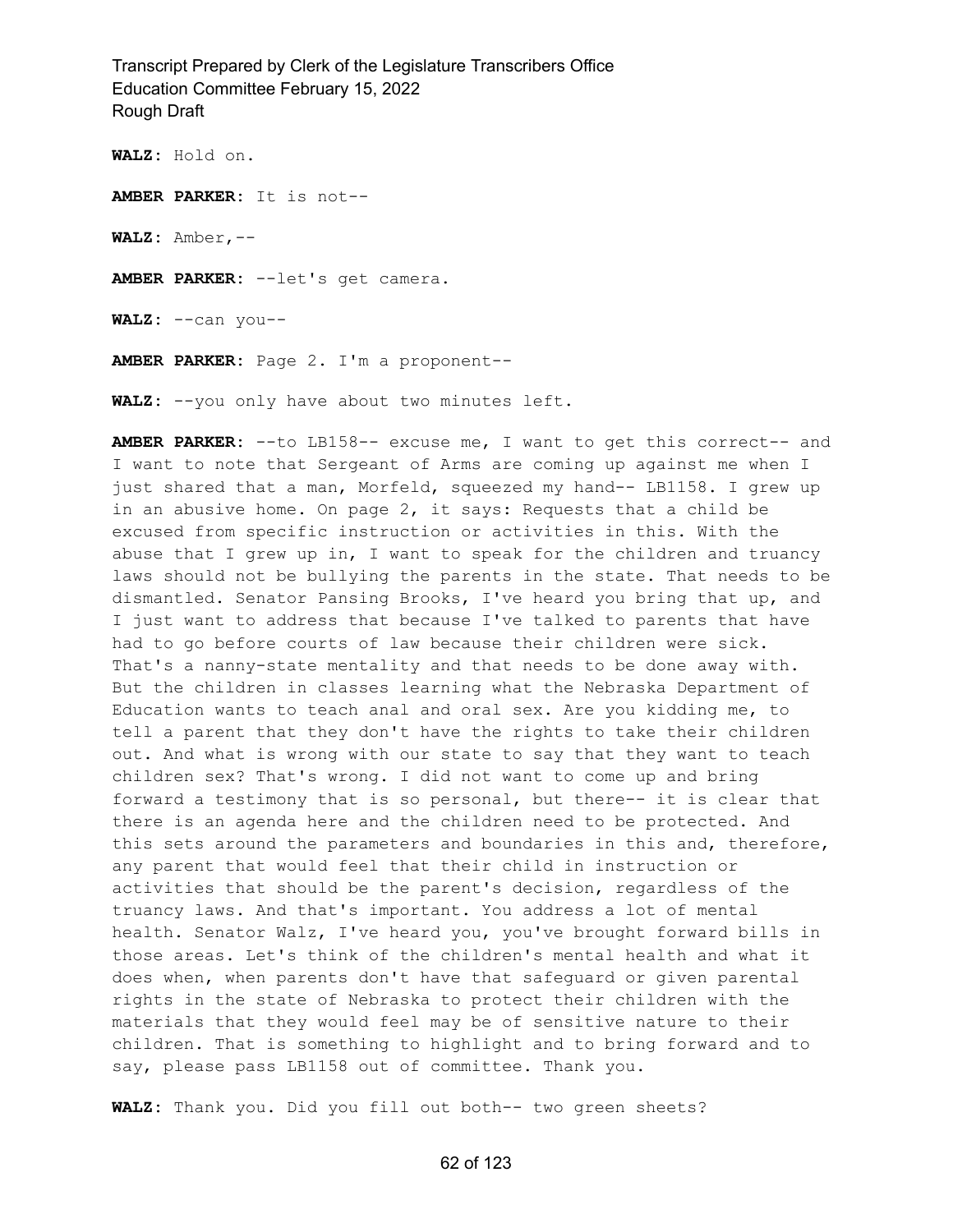Transcript Prepared by Clerk of the Legislature Transcribers Office Education Committee February 15, 2022 Rough Draft **AMBER PARKER:** Yes, I did. **WALZ:** All right, thank you. **AMBER PARKER:** I did. It was-- am I supposed to hand that in now? **WALZ:** Yeah. **AMBER PARKER:** At the same time? **WALZ:** Yeah. **AMBER PARKER:** Oh, I didn't realize that. I apologize. **WALZ:** Yeah, you, you just testified on both, right? **AMBER PARKER:** Yes, I'm a proponent. No, I, I thought the hearing for LB768 isn't-- **WALZ:** OK. **AMBER PARKER:** I thought this was-- I'm sorry. **WALZ:** So you're just testifying on LB1158 right now? **AMBER PARKER:** This is LB1158. Because my understanding is you have another hearing for LB76-- **WALZ:** Yes. OK, I just wanted to-- **AMBER PARKER:** OK. **WALZ:** --make sure. **AMBER PARKER:** OK. **WALZ:** Thank you. **AMBER PARKER:** Thank you. **WALZ:** All right. **AMBER PARKER:** But I'm proponent for both LB1158-- **WALZ:** Yeah. **AMBER PARKER:** --and LB768.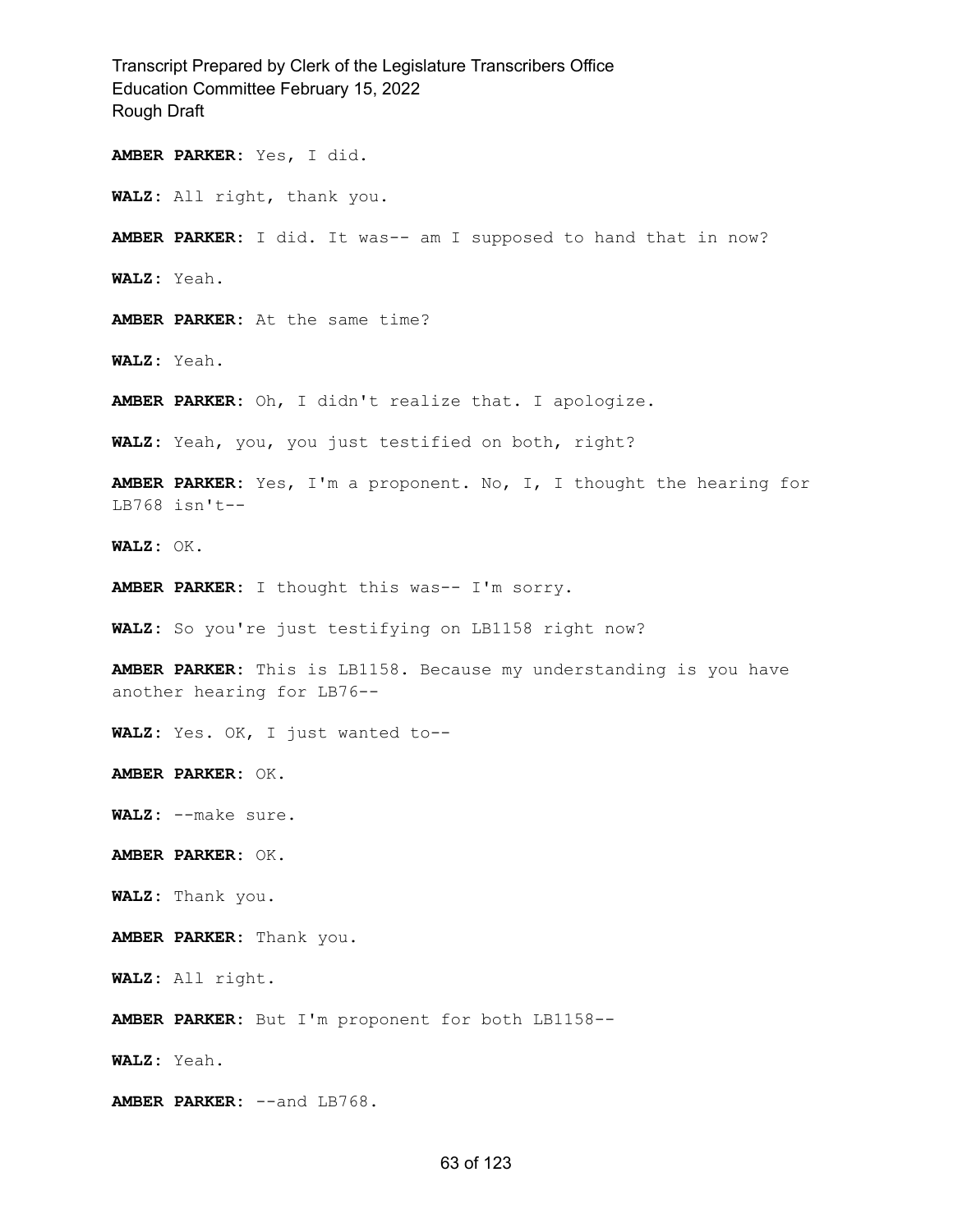**WALZ:** All right. Thank you, Amber. Next proponent. Any opponents that would like to speak?

**ANN HUNTER-PIRTLE:** Good afternoon, Senator Walz, members of the Education Committee. My name is Ann Hunter-Pirtle, A-n-n H-u-n-t-e-r hyphen P-i-r-t-l-e, executive director of Stand for Schools, a nonprofit that works to advance public education in Nebraska. Stand for Schools opposes LB1158. Parent and guardian involvement in a student's education is vital, and we appreciate Senator Sanders' effort to clean up language already found in statute, including guardians as well as parents. But we have concerns that some provisions of LB1158 are overbroad and punitive. In the past year, bills similar to LB1158 have been introduced in states including Arizona, Indiana, Kansas, and others using, using model legislation from Arizona's Goldwater Institute. We're concerned that the model legislation in this bill discourage teaching about challenging but essential topics and broadly politicize curriculum. In our view, this bill assumes an adversarial relationship between parents and teachers, as well as between parents and schools, which is not consistent with the reality that we see and hear about from the vast majority of parents in Nebraska. Nebraska statute already requires school districts to establish a policy updated annually at a Public Board of Education meeting, stating how the district will seek to involve parents in the schools and parents' rights relating to access to the school's testing information and curriculum. For years in Nebraska, parents have been able to excuse their students from assignments or classroom activities they find concerning whether that be reading a certain book, participating in aspects of health education, or singing certain songs in a music class. Public school districts are also subject to Nebraska's public records laws, as well as federal statutes like the Family Educational Rights and Privacy Act, or FERPA, which govern the availability of student records and parent or guardian access to classroom material. This means parents, guardians, and the public already have access to much of the information that LB1158 seeks to make available, but LB1158 creates punitive clawback provisions for state funds if districts are found to be in noncompliance with very broad provisions of this bill. I do want to draw a contrast to some of the superintendent compensation provisions that Senator Sanders referenced. The clawback provisions in that instance relate to a very specific instance of a school failing to file notice of a change in superintendent pay or a contract. Whereas in LB1158, the circumstances under which TEEOSA funds could get clawed back are very broad, and so that's one of the concerns we have. And,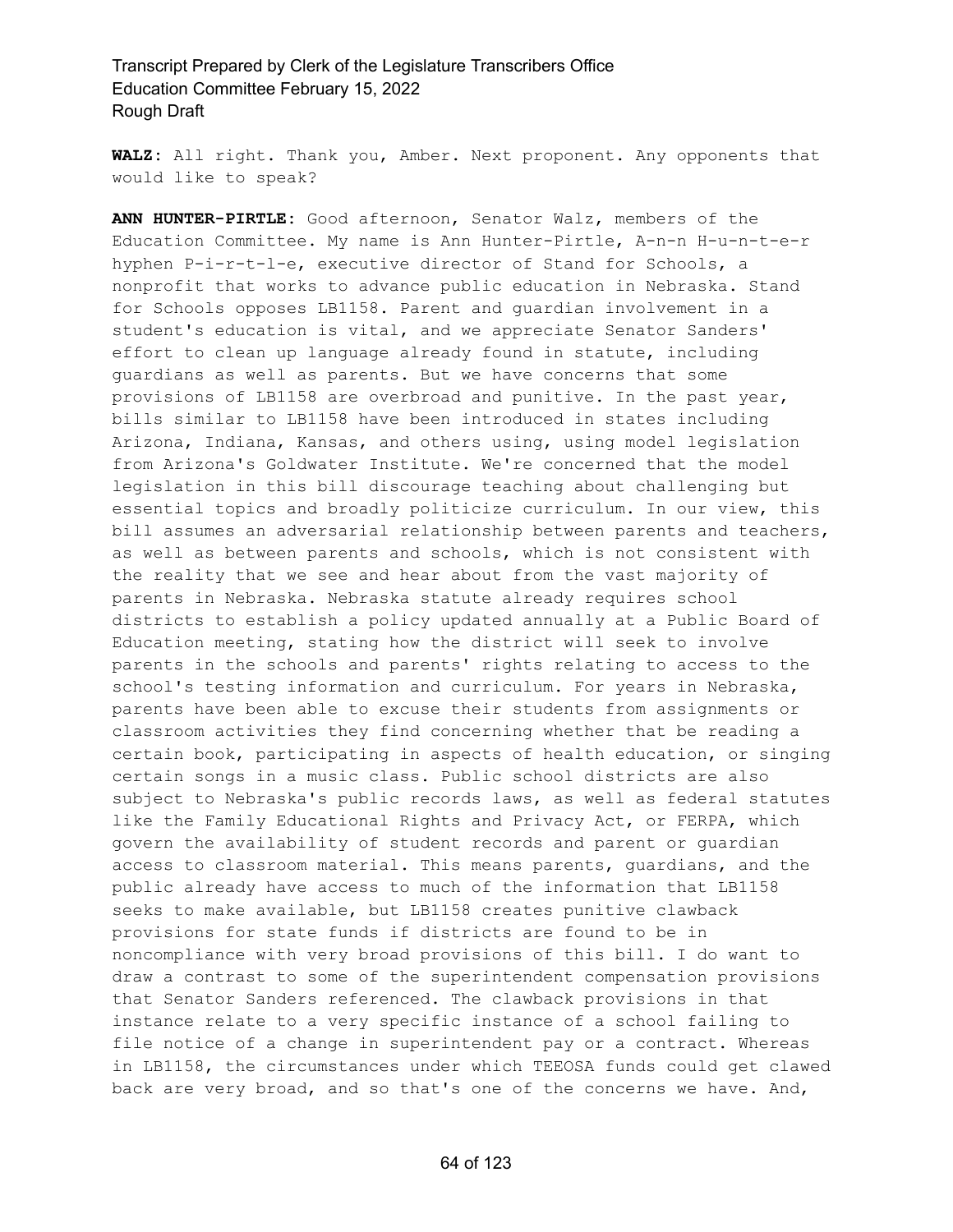yeah, this bill would withhold tax dollars from districts found to be in, quote, material violation of LB1158, either from the state through the TEEOSA formula or locally through the county treasurer. It's unclear from the language what a material violation would be under the statute, and we have concerns about why defunding a school district would be the right course of action in that event. We do also have concerns about how this statute could add to teacher workloads that are already stretched to the limit by the pandemic. If a student's parent or guardian objects to a general subject like a music class or health and family education, a district, especially a smaller district, may not have the staff to provide related alternative education. So for these reasons, we oppose LB1158 and we urge you not to advance it. Happy to take questions.

**WALZ:** Thank you. Thank you for coming today. Questions from the-- Senator Murman.

**MURMAN:** Thank you, Senator Walz. And thank you for testifying. So you believe that making it more clear to parents what is being taught to their children is not a good thing and causes an adversarial relationship with the school?

**ANN HUNTER-PIRTLE:** I think what this bill assumes is that parents are not getting that information currently and that there's not a way for them to get that information currently. And there is. I point out- let me look up the, the section here. Nebraska Revised Statutes Section 79-530 to 533 do already provide for districts to create a policy to make materials available to parents upon request. I think this bill assumes that if parents request those materials, they're not getting them. From, from my understanding, that is not typically the case and we have again problems with the punitive provisions as far as TEEOSA funds.

**MURMAN:** So if I could ask. So just making it more easy for the parents to access that material and making it more clear to them is not a good thing?

**ANN HUNTER-PIRTLE:** I think making access easier is fine. I would question why the punitive provisions are then necessary.

**MURMAN:** Thank you.

**WALZ:** All right. Thank you. Any other questions from the committee? I see none. Thank you for coming today.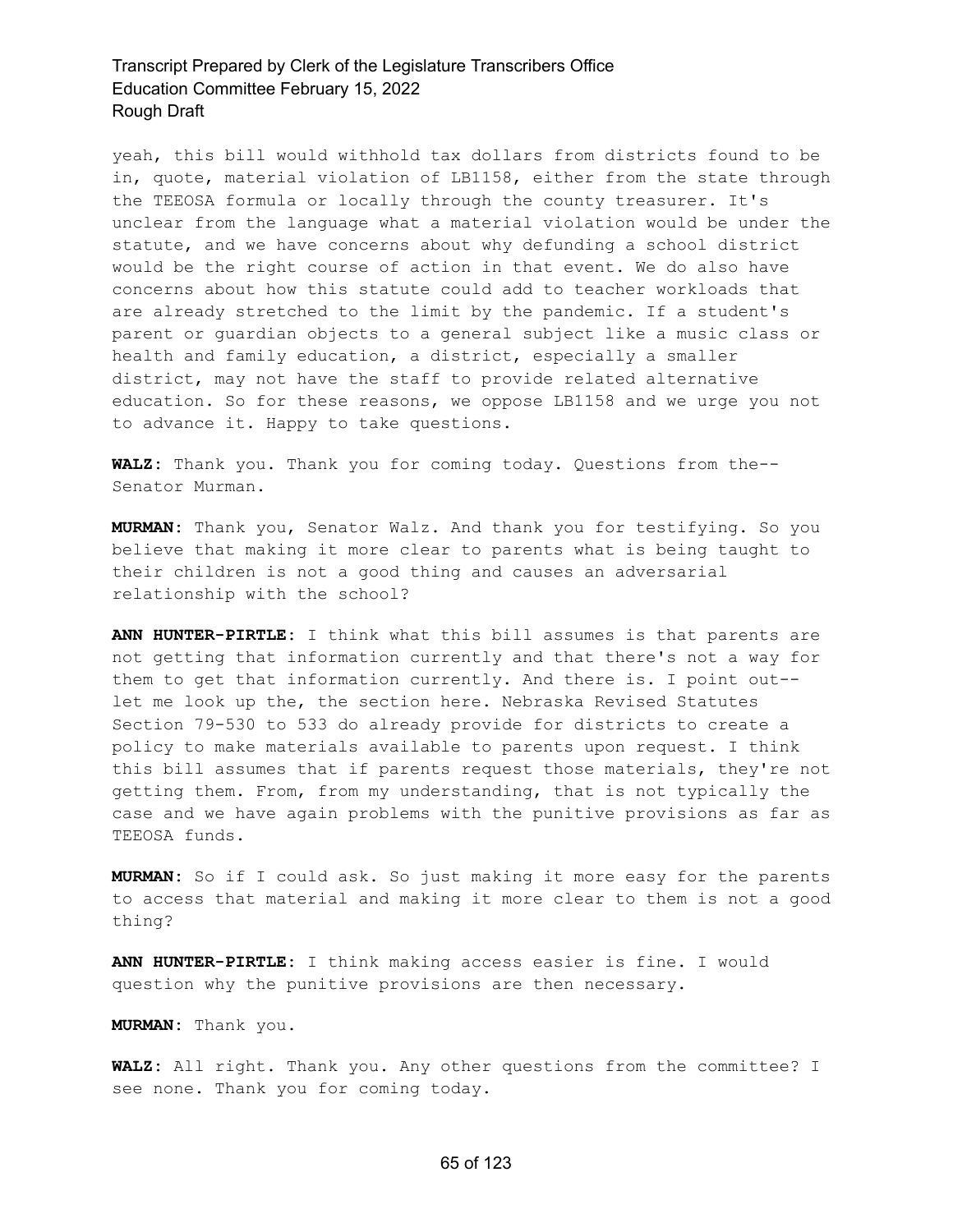**ANN HUNTER-PIRTLE:** Thank you.

**WALZ:** Next opponent.

**JULANE HILL:** Madam Chair, committee members, my name is Julane Hill, J-u-l-a-n-e H-i-l-l, and I'm here today to speak to the opposition of LB1158. I did not come here prepared to speak against this bill. However, after hearing conversations, I, I feel compelled. I, I am-- I don't have my notes in front of me, so I'm going to talk, talk off the top of my head. I'm a retired health education teacher and I have been in education for 40-plus years. I taught health education in numerous school districts, and parents have always had the opportunity to view any curriculum that has been-- is being used in the school district. They also have the opportunity to look at lessons, materials, or activities that teachers are going to use in the classroom. And I'll give you an example, because one of the things that I'm hearing here is focused on sexual health and sexual health is a hot-button issue. So I taught sexual health to seventh graders and we had to provide- because of transparency, we provided the parents an opportunity to go through every single lesson. The teachers that were teaching this, this content area, we were, we were providing the entire curriculum to teachers in the evening-- or to parents in the evening. Parents would come. They would go through the curriculum with us. We would share every video, every teaching activity, every handout that was going home to the parents. And we had full transparency. And I think sometimes we forget-- we, we just-- parents sometimes assume schools are doing a great job. And so they don't access their ability to actually ask, can I see this curriculum? Can I see what is being taught to my children? And I know it's because they're busy. It's- their days are full. They're working two, three jobs. But I just wanted to let you know that, that we, we do provide the transparency and it's out there. It just needs to be taken advantage of.

**WALZ:** Thank you.

**JULANE HILL:** Thank you for your time.

**WALZ:** Thank you very much for your testimony. Any questions from the committee?

**JULANE HILL:** And I'll fill out a green sheet.

**WALZ:** All right, thanks.

**JULANE HILL:** Thank you.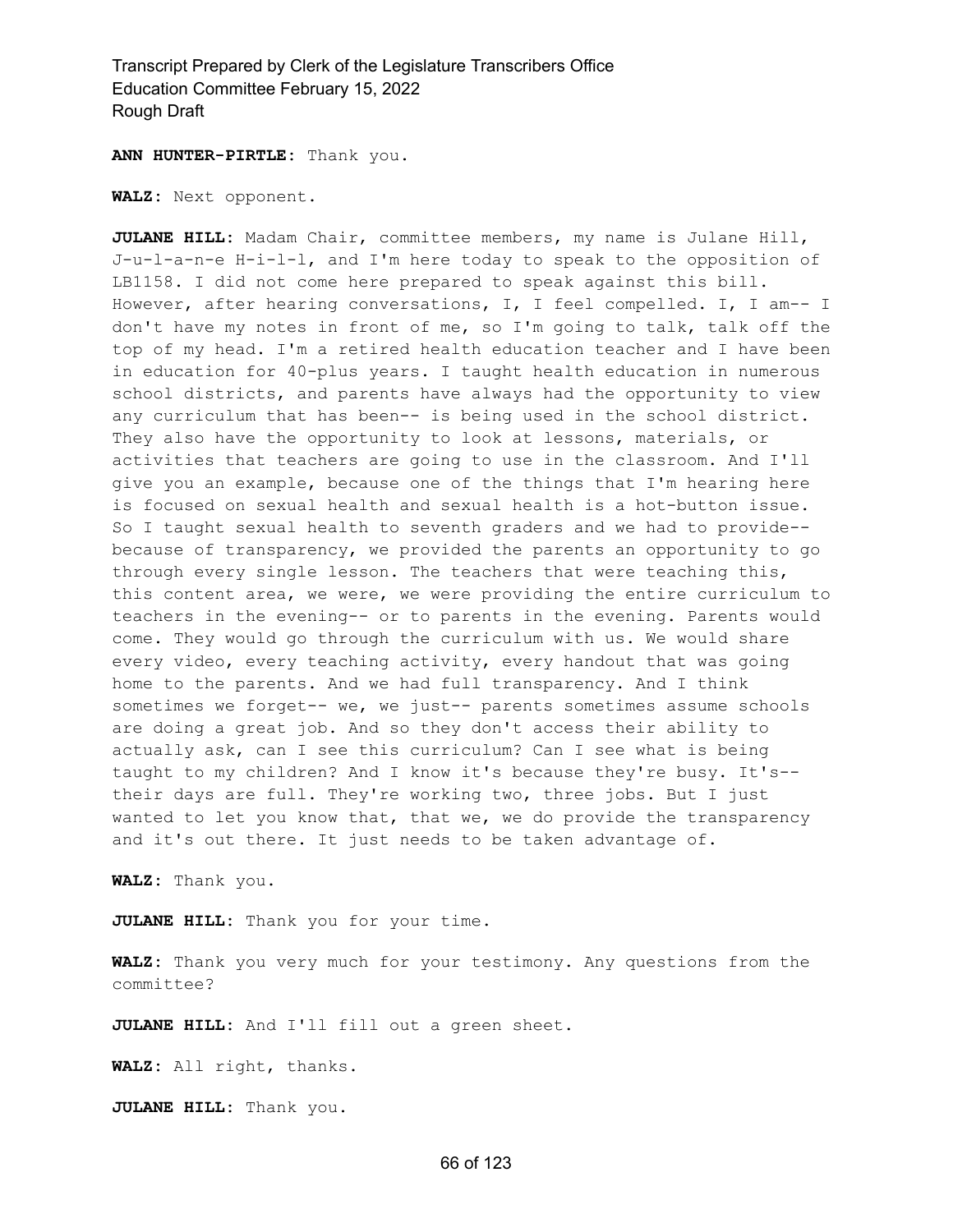**WALZ:** Next opponent. Anybody that would like to speak in the neutral capacity?

**KYLE McGOWAN:** Good afternoon, Chairperson Walz and members of the Education Committee. My name is Kyle McGowan, K-y-l-e M-c-G-o-w-a-n, and today I'm testifying in a neutral capacity for the Nebraska Council of School Administrators, the Nebraska Rural Community Schools Association, and Schools Taking Action for Nebraska Children's Education. Senator Sanders, we feel did a good job in updating a, a 1994 law. Schools have never been afraid of transparency. Schools should be following the law now. This law-- Senator Sanders' efforts, which really has evolved and we appreciate the conversations she's had with different education groups. To your question, Senator Murman, probably has made it easier for parents to get information. So that's a good thing, correct? However, what we're seeing a little bit even today, and I would say to Senator McKinney and Senator Pansing Brooks, the greatest strength of schools is also our biggest challenge. We serve all children with a lot of different ideas out there, and there's got to be a point where your local school board says, we are going to teach about the Holocaust. We are going to teach about racism. And if you go to the public school and the school board has vetted their information, it will be taught. So one of the things that we talked to Senator Sanders about was trying-- if, if this bill is going to encourage parents to opt out of more things. Today, parents can opt out of different curriculum today. OK? There's a process. There is a, there is a process that every school is required to have to choose a curriculum which is ultimately agreed upon or not agreed upon by their elected school board officials. If there's a challenge, then there should be a process for that challenge. Since I'm short on time, I would say the last thing is the reason we're neutral and can't agree is just because of the excessive penalty. We think it should just be a part of accreditation, lose accreditation if you're not following the law. I do have something off the NDE website that talks about how schools could lose their accreditation, which is, by the way, a great way for a superintendent to lose their job. So I'll, I'll stop there and try to answer any questions.

**WALZ:** Thank you very much. Any questions from the committee? Senator Linehan.

**LINEHAN:** Thank you, Chair Walz. So there's certain subjects that historically have been parents might get upset. So those are automatically, if I remember, two decades, two decades ago, they send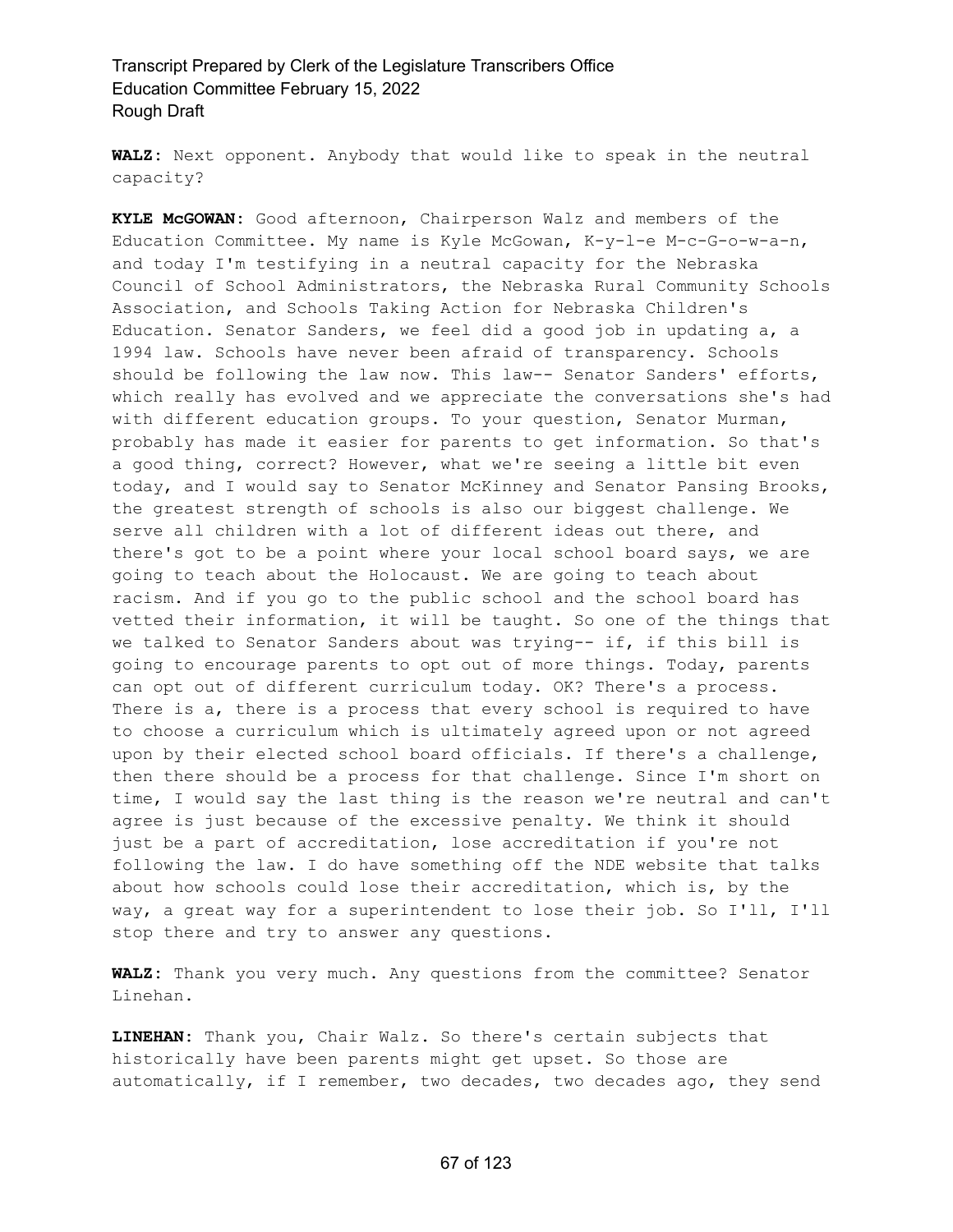you home a letter and say, do you want your child to opt out of sex education? OK, so what other subjects-- is that basically--

**KYLE McGOWAN:** Well, I would say this is a changing world. Everything seems to be getting more controversial. And so that-- that's a very common one. Probably what I dealt with as an elementary principal and a superintendent primarily had to do with either evolution versus creationism. Had-- there was a parent upset that we had Harry Potter in our, our, our library because it was about witches and things like that. So I will tell you at 100 percent, we would have discussions with these parents and parents are responsible for their children. We need to respect their values. And if they think their kids shouldn't read Harry Potter, then I respect that. But to have multiple parallel curriculums available is not reasonable. So if you don't want to dissect a frog, we get it. We might provide something else. But if a person then doesn't like the alternative, how many alternatives do we get? I don't think it's a good idea to send a kid home. We, we don't want children missing school because, you know, something that's going to be read. There are places in a school that are safe in which children might do some independent learning. But we can't have five or six different opportunities for an alternative curriculum. Does that make sense?

**WALZ:** Um-hum.

**LINEHAN:** Yep. Thank you.

**WALZ:** Senator Pansing Brooks.

**PANSING BROOKS:** Thank you. Thank you for coming, Mr. McGowan. So did you hear my question about truancy and how those numbers could add up and pretty soon the child is truant?

**KYLE McGOWAN:** Yeah. First of all, you know, the truancy law came about because of, of, of, you know, the researches, the more you're in school, the probably the better you're going to do on the assessments that we have in school. But--

**PANSING BROOKS:** Which is why we don't want them charged and taken back to court and we want them in school.

**KYLE McGOWAN:** We-- a-- now this is just personally as a former superintendent, if a kid is missing a lot of school, the worst thing to do is kick them out of school for missing school.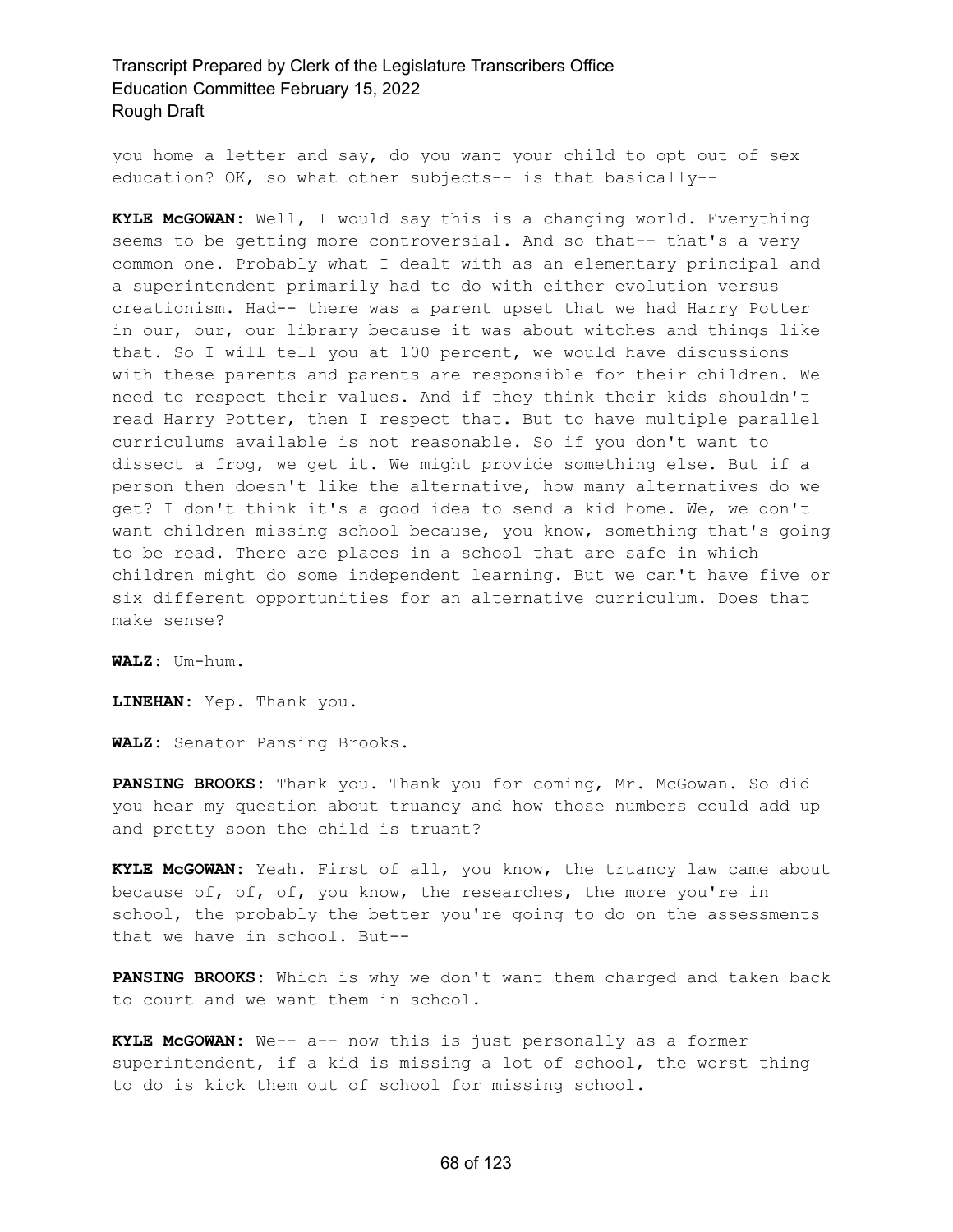**PANSING BROOKS:** Right.

**KYLE McGOWAN:** OK? So--

**PANSING BROOKS:** Thank you.

**KYLE McGOWAN:** Yeah.

**PANSING BROOKS:** Yeah. So I, I mean, I just think we need to figure out something because Nebraska state law says the schools are in charge of authorizing when a, when a child misses school and whether, whether it counts against them or not, so we would have to be dealing with something on that to--

**KYLE McGOWAN:** Yeah, and this isn't really, I, I assume, related to LB1158, but most schools would have a process in which a parent would come in and say, listen, my kid missed school because of X, Y, Z. So, you know, can you back off a little bit.

**PANSING BROOKS:** One would hope, but that's not always true. OK, thank you.

**WALZ:** All right. Any other questions from the committee? I see none. Thank you very much for your testimony today. Anybody else that would like to speak in the neutral capacity?

**SARAH CENTINEO:** Sarah Centineo from Bellevue Public Schools. Madam Chairperson and--

**WALZ:** Can you spell--

**SARAH CENTINEO:** --Education Committee. Sarah, S-a-r-a-h, Centineo, C-e-n-t-i-n-e-o. I'm here on behalf of the Nebraska Association for School Boards and the NAS-- or and the Bellevue Public Schools as neutral on this bill. I wanted to give-- I thought it was important for this committee to have the perspective from the school board since this is what the, the bill affects. We have had in Bellevue-- and I- so I'm also very active on the NASB and I have opportunities to work with my colleagues in the rural and urban areas. And we all have policies that address transparency and accessibility for parents, whether it's curriculum and all teaching materials. I appreciate Senator Sanders updating this bill to include nontraditional parent structures or guardianships and the digital-- we appreciate-- and the digital resources. We have had quite a roller coaster of meetings because of the issues that you certainly are familiar with and have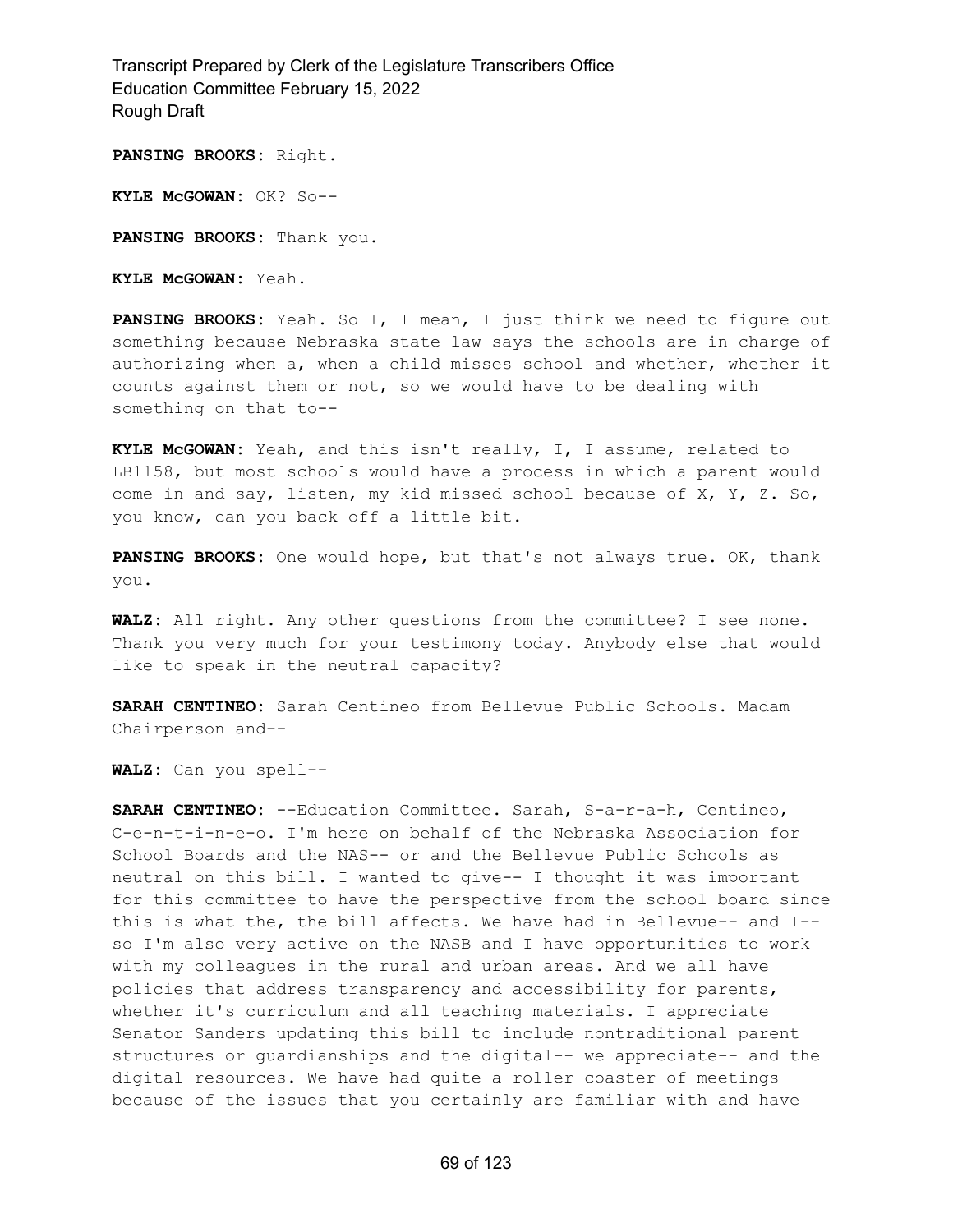seen here today. But we've never had a complaint that a parent has never been able to access the, the information that they've requested. So I didn't want this committee to have-- get the impression that it was because there was, there was some underlying issue. I think it's wonderful to update and keep things current. I would-- we would implore the committee to reconsider the penalty version of this bill. It's, I think, the best way to characterize it, it's kind of a hammer for an issue. The penalty version of this bill is to, is to withdraw state funding in violation. As a little bit of background, I'm also a lawyer, so I like process. The process here is a little unclear as to if there's an appeals process and how that would be meted out. The other problem is the county treasurer in districts where there are multiple school districts, there, there are counties with multiple school districts and there are multiple-- and there are county districts with multiple counties, right? So that portion is just problematic. The devil's quite frequently in the details in bills like this. So I just think that when we look at implementation for something like this that to flesh out that, that portion would be better serve all parties. And that concludes my comments. So I'm happy to ask-- answer any questions.

**WALZ:** Thank you very much. Questions from the committee? Senator Murman.

**MURMAN:** Thanks, Senator Walz. And thank you for testifying. Is Nebraska Association School Board still a member of the national organization?

**SARAH CENTINEO:** We are currently a member. We had dues paid and now I'm not under, I'm not under oath, so I'm giving you the best of my ability. I think our dues, our dues are due in, in the summer. So we were paid in the summer. So our dues then we are due to pay dues again on an annual basis, I think, in June. But I would have to check with our executive director.

**MURMAN:** OK, I've got to apologize. I was in Africa when you had, I think, your national or your state meeting.

**SARAH CENTINEO:** Sure.

**MURMAN:** And I think it was discussed there whether or not to remain a member of the national organization.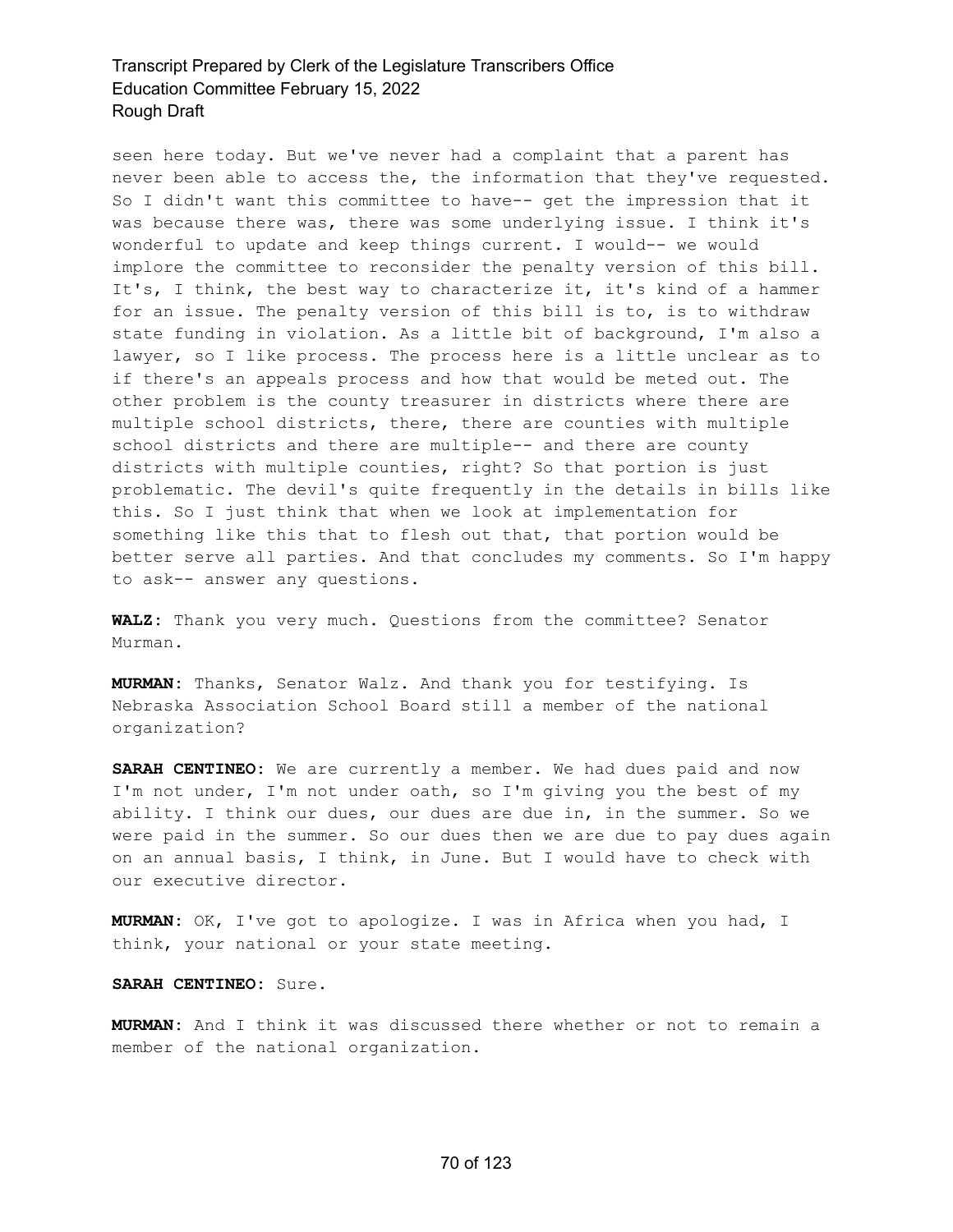**SARAH CENTINEO:** Like many things, like many things, we are seeing how things evolve and what kind of corrective actions, you know, any of- any association we would be involved with or partner with to make sure that they represent our, our constituents, our districts and, and our, our families and our parents and the people we are-- we're elected to represent.

**MURMAN:** OK, so you know there was a problem with the national organization and involving the Attorney General United States that kind of had the image at least of being against parental involvement in school board meetings. So that's why I'm just asking, you know, what was the reasoning if you know about, you know, are, are you kind of on probation of whether or not you remain a member of the national organization or did you decide just to stay on or--

**SARAH CENTINEO:** So I, I can, I can tell you what I, what I understand, and I really do appreciate the question because transparency is very, very important. And right now, no decision has been made to renew our, our, our membership with the national, with the national organization. We have been in communication with them and continue to be in communication to see about what our expectations are of the national organization. But we're also in communication of our Nebraska school districts to make sure that we're meeting their needs and that their voices are being heard so that-- I believe we wrote a letter and I, I, I just-- I wasn't quite prepared for this. I've been involved in it, you know, explaining our stand about the perception of this letter that parents weren't included and, and invited, frankly, to be a part of our, our process to make sure that all of our districts know and that all of our families know and the people who elect us to our local boards know that we do work with their-- or appreciate their involvement. And I know our executive director met with some concerned parent organizations about this very issue. And there has been continuous communication to make sure that, again, everybody is being heard and everybody's needs, needs are being met.

**MURMAN:** Well, this, this bill is all about parental involvement, and I hope the Nebraska Association of School Boards is-- continues to encourage that. Thank you very much.

**SARAH CENTINEO:** Yes, of course. Thank you. And I appreciate the question.

**WALZ:** Senator Pansing Brooks.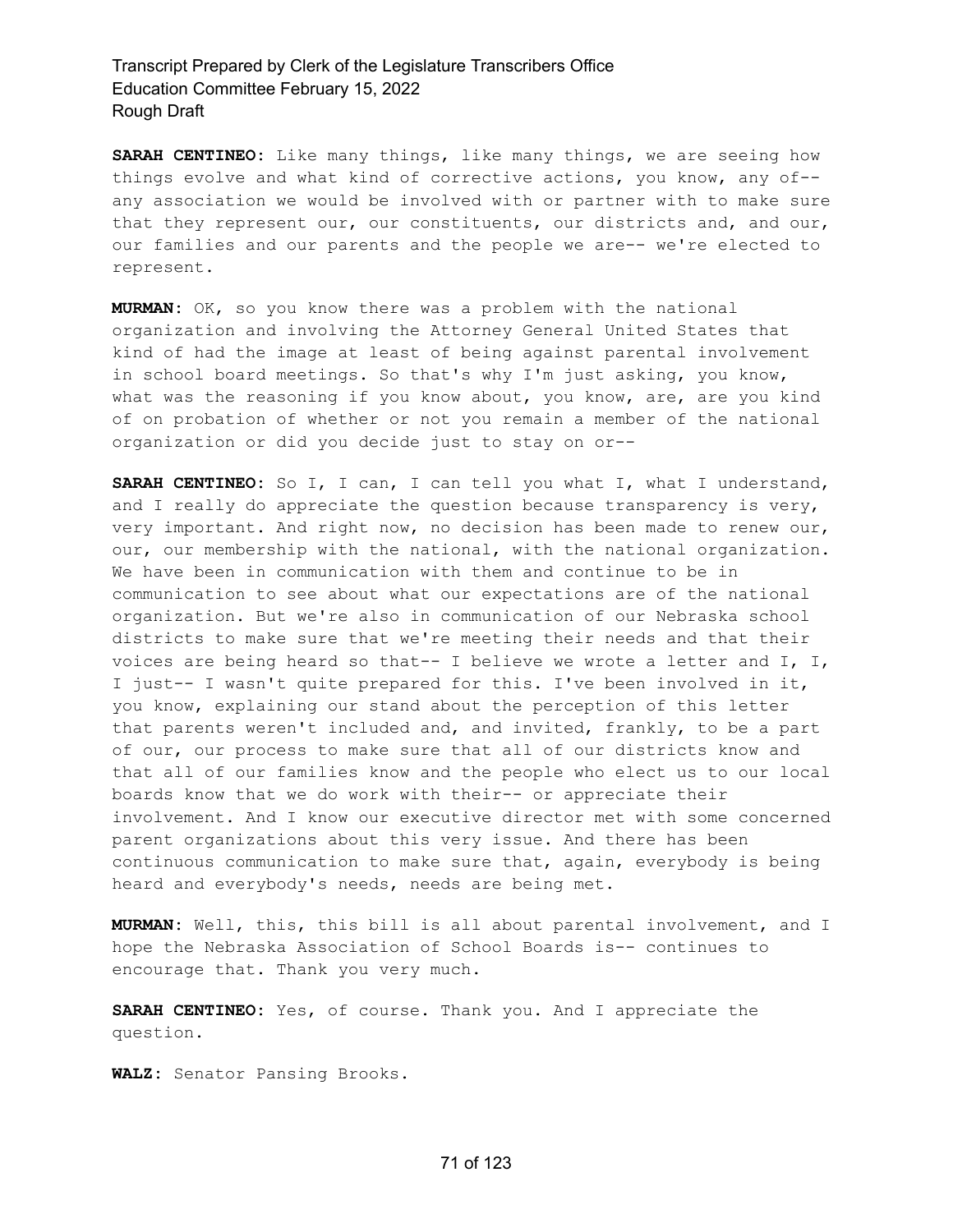**PANSING BROOKS:** OK. Thank you. Thank you for being here again, Ms. Centineo.

**SARAH CENTINEO:** Sure.

**PANSING BROOKS:** I am-- I'm looking at Section 6 of the bill and it basically has a reasonableness standard. So you talked about being a lawyer so--

**SARAH CENTINEO:** Sure.

**PANSING BROOKS:** --I think I can talk to you as a lawyer. So anyway, they'll make a reasonable effort to make any learning materials available for public inspection. But then it goes on to say that if the reasonableness standard isn't met, which can be objective at times, that state aid is taken. That seems like a pretty significant penalty without ability to appeal or an ability to have some sort of due process methodology. So do you have any thoughts to that?

**SARAH CENTINEO:** Generally, a reasonable standard, and I know that as far as information requests, the attorney general has some opinions on that. So we would rely on that from, from a legal standpoint on reasonableness. And if I understand your question as far as state- can you ask me your question again? I'm sorry.

**PANSING BROOKS:** Yeah, well, if, if the parents come in and think what the, the, the schools and the superintendent tried to comply and the parents think that what-- their effort wasn't reasonable, then all of a sudden they're, they're-- they-- the schools can possibly lose state aid and not have an appeal method.

**SARAH CENTINEO:** And, and that is very-- that's where we would encourage Senator Sanders to reconsider this, this penalty portion, because that would be punishing an entire district and a lot of kids for a violation of a reasonable-- reasonableness standard. The other thing-- and what concerns me is that with the county treasurers to withhold funds, are they the final arbiter of what reasonableness is? And that is not really their, their training-- within their wheelhouse and their training. So as a, as a, as a lawyer, that's, that's a difficult-- I guess that's a, that's a hurdle for me. So we, we would hope-- while we support this bill, we would hope that the penalty portion is revisited.

**PANSING BROOKS:** That's-- I would hope you'd think that, so.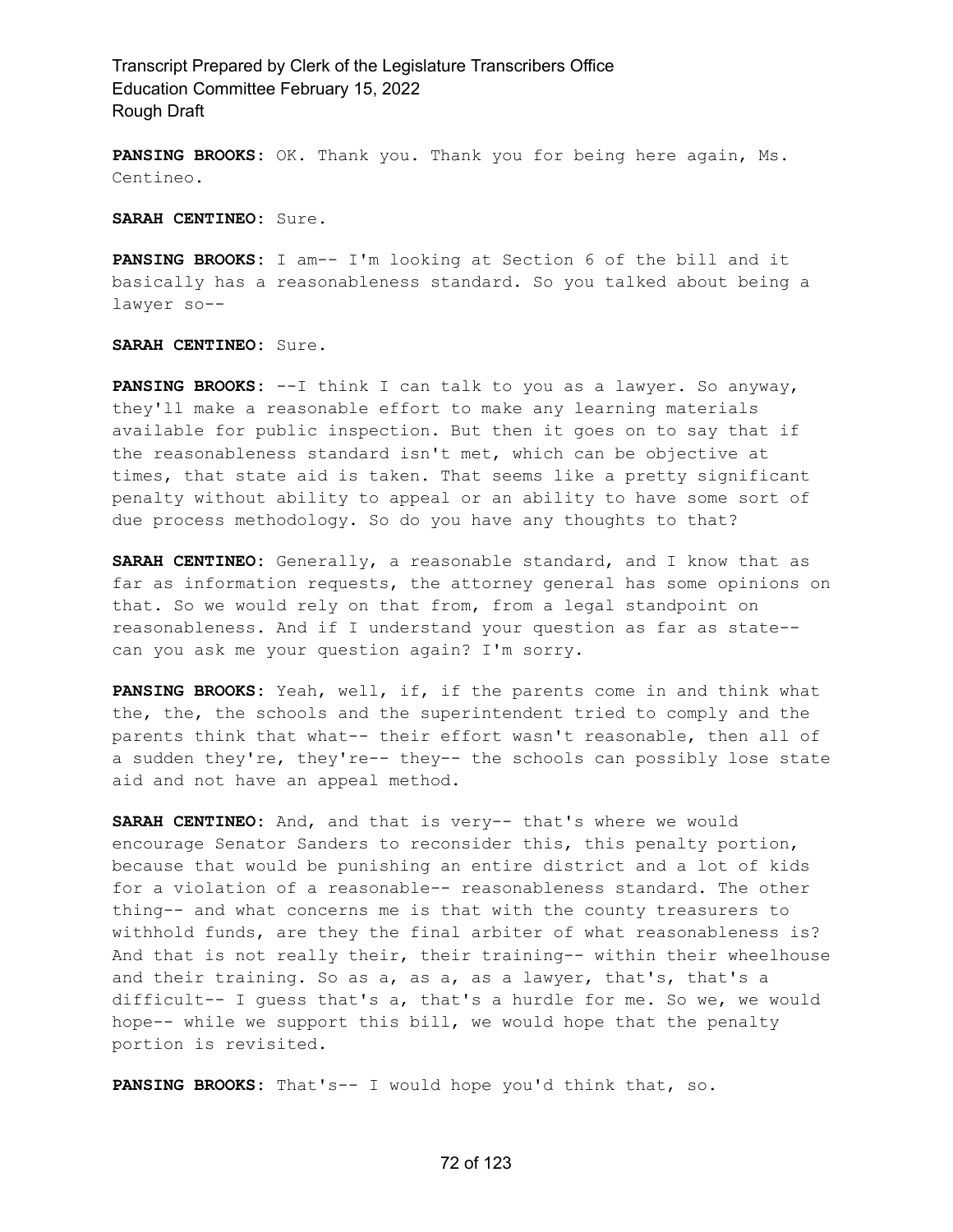**SARAH CENTINEO:** Right.

**PANSING BROOKS:** That's a pretty strong penalty.

**SARAH CENTINEO:** It is. It is, it is a strong penalty.

**PANSING BROOKS:** So for especially such a light standard in law. Anyway, thank you for sticking to that. I should have asked people before you. Thank you.

**SARAH CENTINEO:** No problem.

**WALZ:** Thank you. Any other questions? I see none. Thank you for coming to testify today.

**SARAH CENTINEO:** Thank you.

**WALZ:** Anybody else that would like to speak in the neutral capacity? Good afternoon.

**MITCH KUBICEK:** Good afternoon, Senators. My name is Mitch Kubicek, M-i-t-c-h K-u-b-i-c-e-k. I currently serve as a director of learning for Milford Public Schools, and I'm testifying today on behalf of our district and on behalf of Nebraska ASCD. I currently serve as the executive director of Nebraska ASCD, a state-- statewide organization that represents approximately 350 educational leaders, teachers, and administrators. Our-- one of our primary purposes is to help review policy for topics related to curriculum, instruction, and assessment. We would like to thank Senator Sanders for her work on this bill. This bill helps ensure families continue to have access to educational materials, and this bill modernizes the language of the original bill put into law in 1994. Nebraska ASCD supports transparency in schools. We support family involvement in education. Research on effective schools clearly supports positive impact a strong, a strong family and community relationship has on a student's education. After a thorough review of the language in LB1158, I'm here to testify in a neutral position. We feel it would be beneficial to clarify the term "learning materials" included in this bill. We wonder how the term "learning materials" might be interpreted when district policies are developed. Districts currently develop curriculum documents such as pacing guides that already include topics for courses. If learning materials were interpreted as any material or activity used in a classroom, and this information was also required to be collected and kept up to date in real-time, this could divert a considerable amount of time away from planning for and delivering instruction. For example, one of our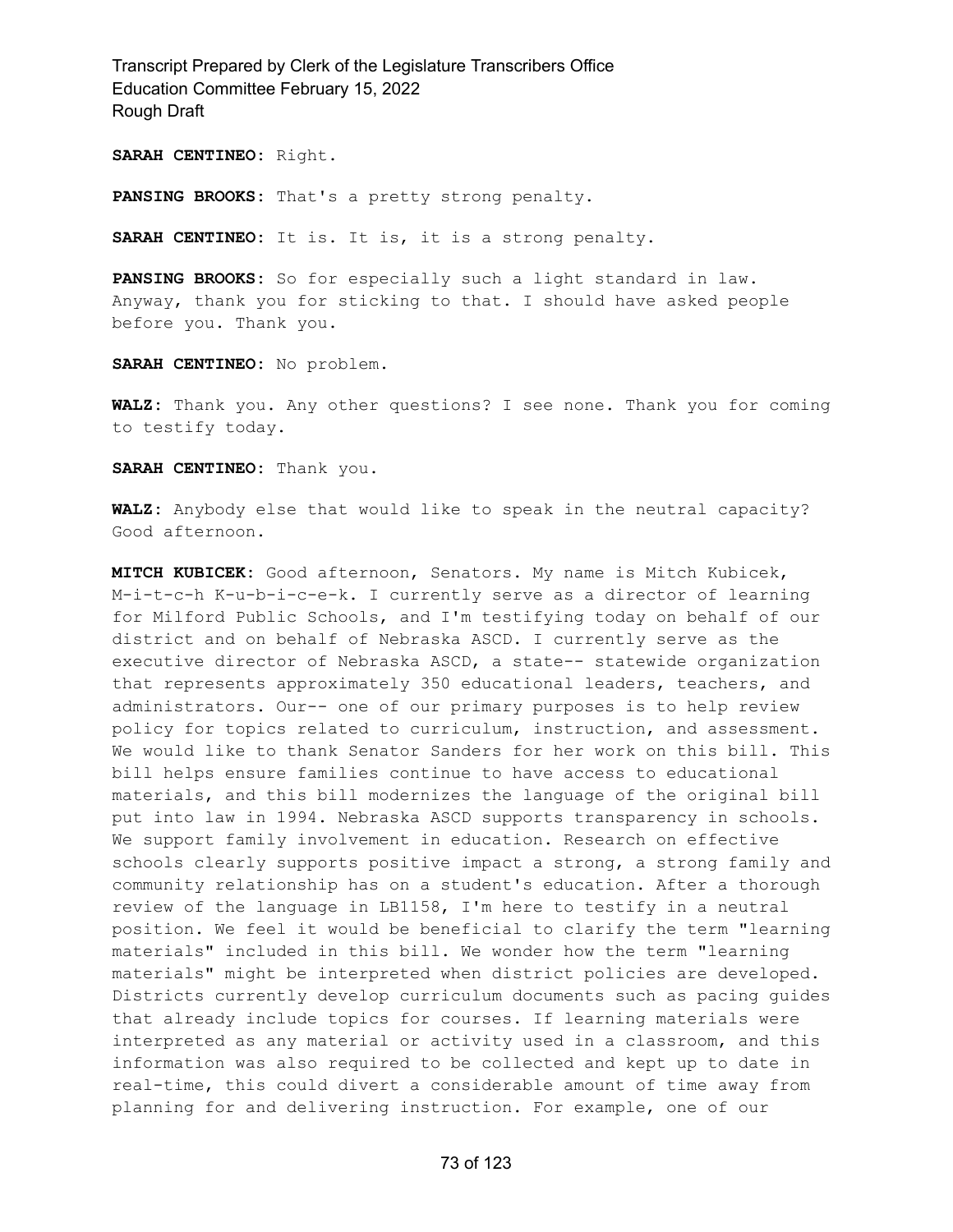elementary math teachers was looking for additional ways to support students as they were learning long division. This teacher found a diagram online and created a card for each student to use as they worked their problems. This proved to be very helpful for students. If this card was considered part of the district's learning materials, we may feel the need to gather and record this information. We are not concerned about being transparent about this additional content. Our concern is about taking staffing and time away from instruction. If we were to reallocate a current employee to complete these types of tasks, we may have to shift a staff member away from instruction. For example, many of our paraprofessionals currently serve small academic groups throughout the day, and by removing them from small groups, we could potentially eliminate individualized instruction for as many as 25 to 30 students. This bill also includes withholding of school funds by the Commissioner of Education. We're supportive of accountability in schools. However, we are also supportive of processes that address issues directly at the building or district level. I appreciate Senator Sanders' comments about local control. We felt like current complaint procedures at the building level, we'd be able to resolve issues rather than to go directly through the process outlined in this bill. We support the efforts to ensure curriculum topics are readily accessible by families, and we support the work to ensure transparency in schools. We ask that clarification to the terms in this bill be considered not to divert limited resources away from instruction by possibly requiring the additional collection of learning materials. We also encourage language that promotes local communication in the, in the conflict resolution process. Thank you for your time and I'd be happy to answer any questions.

**WALZ:** Thank you very much. Any questions from the committee? Senator Linehan.

**LINEHAN:** Thank you, Chairwoman Walz. So I'm not familiar with your group, Nebraska-- what's ASCD?

**MITCH KUBICEK:** ASCD is Association for Supervision and Curriculum Development. We are a state affiliate of the national organization ASCD.

**LINEHAN:** And you have 350 education leaders?

**MITCH KUBICEK:** Yes, we have-- currently, we have around 350 members from the state of Nebraska and some members-- or some people in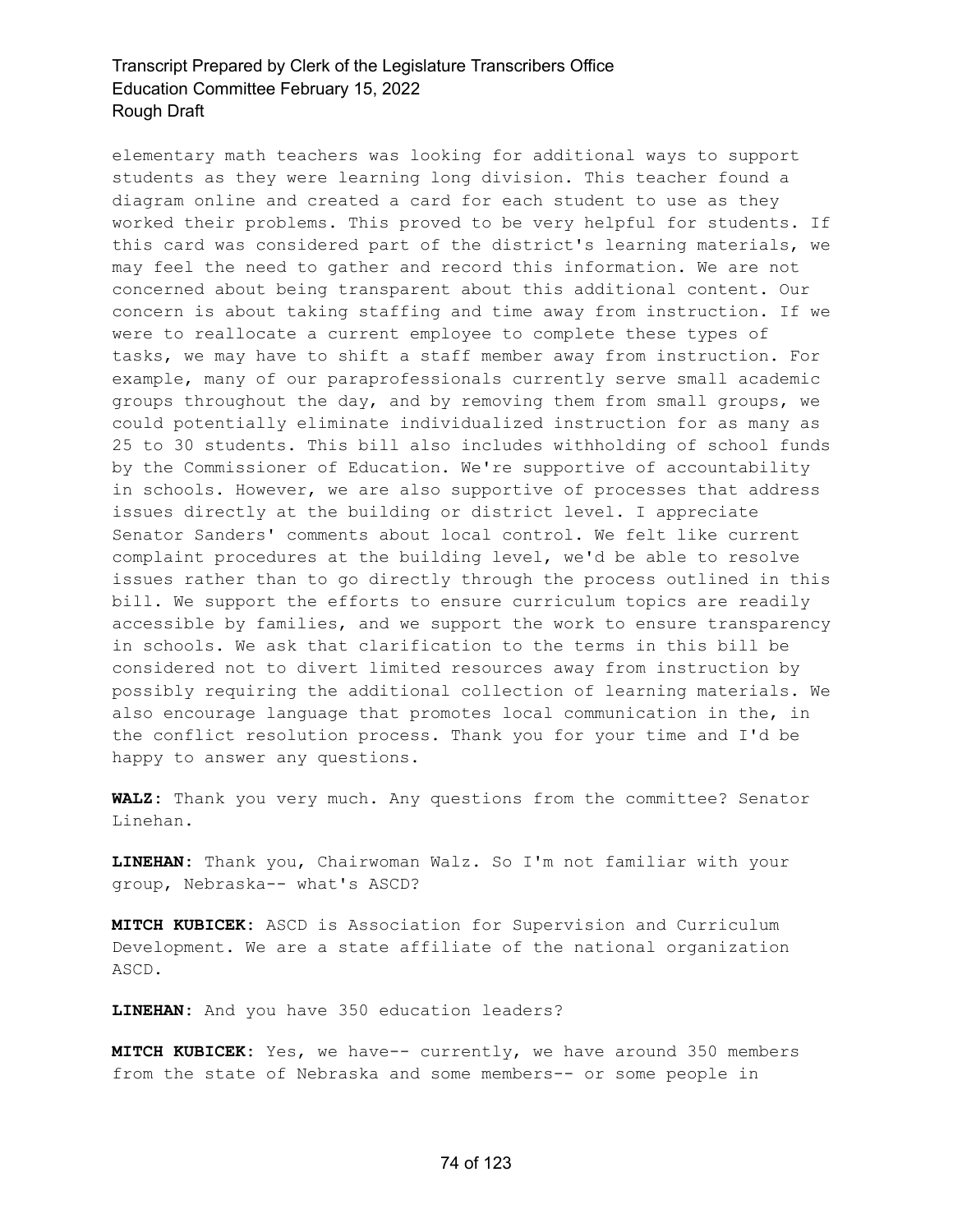Nebraska are members of the national organization ASCD. And they may or may not be a member of the state affiliate.

**LINEHAN:** OK, thank you.

**WALZ:** Any other questions? I see none. Thanks so much for your testimony today.

**MITCH KUBICEK:** Thank you for your time.

**JENNI BENSON:** Good afternoon again.

**WALZ:** Good afternoon.

**JENNI BENSON:** Evening, maybe. I am Jenni Benson, J-e-n-n-i B-e-n-s-o-n, president of the Nebraska State Education Association. At this point in time, NSEA is neutral on LB1158. Even though we have some significant concerns on how LB1158 intends to mandate the mechanics of transparency upon local school districts and the additional teacher/staff workload it could create. However, we thank Senator Sanders for working with us on our concerns and are in an open and upfront matter. This is not a new policy. Nebraska's public record act already requires that public records belonging to a political subdivision or tax supported district in the state may be reviewed by citizens of the state and all other interested persons. Our concern is that LB1158 creates another set of mandates on top of existing mandates, as well as a new set of statutes that must be adhered to by teachers and school officials. We all recognize that these past two years have been challenging, and this is especially true for our students, for our educators, and for our parents. Our schools and teachers are and must continue to be focused on meeting the needs of our students. The workload educators are facing is overwhelming. It is important that we not unnecessarily add to the burden on our schools and teachers. Curriculum information is readily available to parents. Parents already have the ability to opt their children out of activities they find objectionable. I want to briefly address Section 6, which was already spoken about. It provides the requirement: To the extent practical, each public school district shall make a reasonable effort to provide the learning materials, including original materials. Unfortunately, there are people that no matter how reasonable you tried to be, requests are never satisfied. I want to finish by mentioning the same Section 7 of the bill that creates a new and very chilling enforcement of a mechanism that allows withholding education and state funding to a school. The NSEA, on behalf of our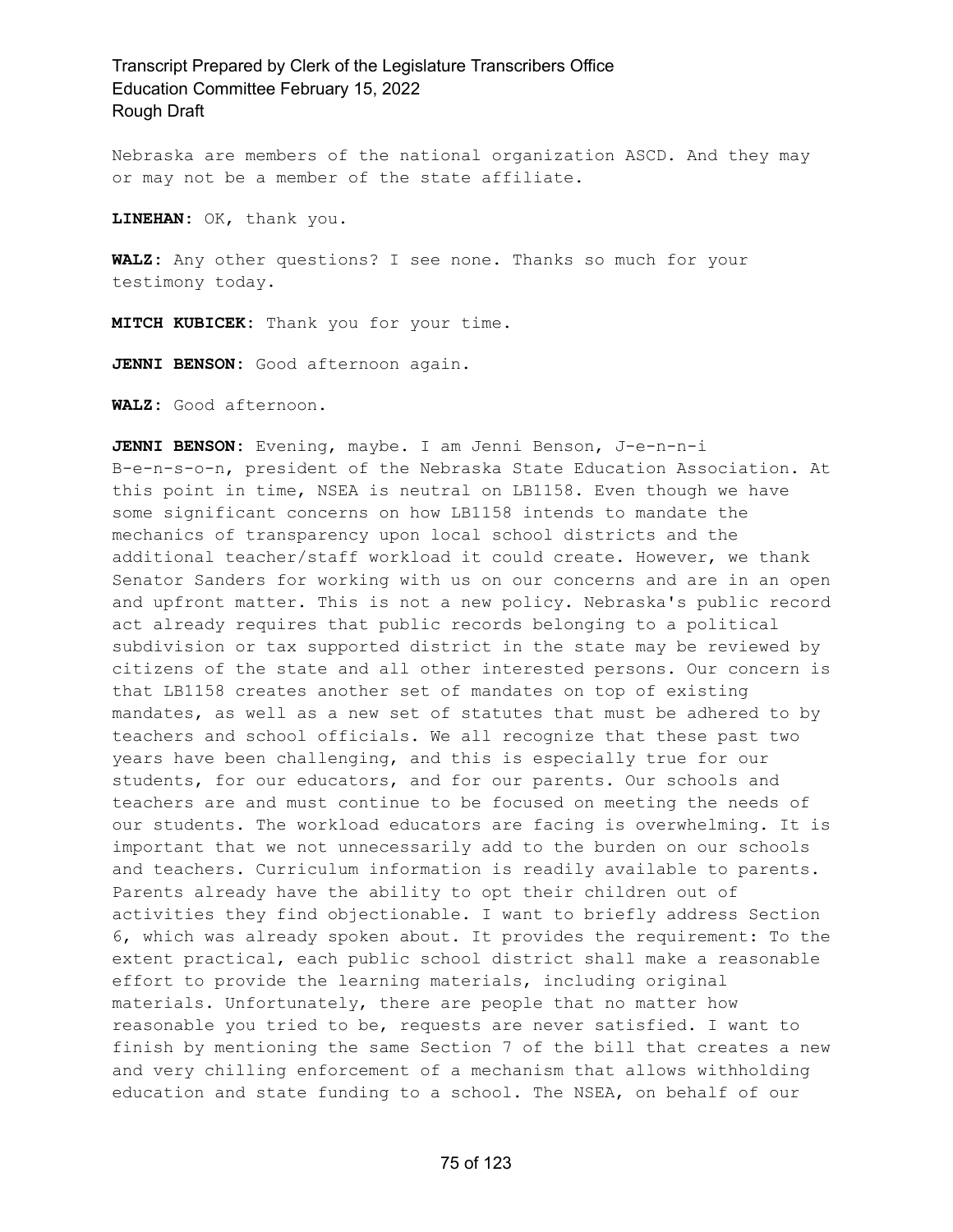28,000 members across the state, ask that the committee consider amendments to the bill that would align more closely to the state records act or possibly even conduct an interim study to explore options to achieve the bill's goal. Thank you.

**WALZ:** Thank you very much. Questions from the committee? Senator Linehan.

**LINEHAN:** Thank you, Chair Walz. I agree with you that teachers shouldn't have to be burdened with more, but wouldn't this mostly fall on administrators?

**JENNI BENSON:** Well, I would think that-- our concern is that everything trickles down. And typically in a small school district or even a larger school district, the burden would fall then on the educators to provide-- this is exactly what a previous speaker was talking about. If you did an activity-- I was just in a small school district where they talked about making curriculum and doing things for their staff. It all falls on the teacher. So this would also fall on the teacher, and that becomes just really burdensome in the whole arena of what they're dealing with.

**LINEHAN:** Well, I think we had a testifier say that the school boards and the administration have to, have to review and clear the curriculum.

**JENNI BENSON:** Right. But if you have a parent come in and want alternative curriculum or want to different things or want, as this says right here, original materials, learning materials, reasonable effort, those materials have to come from the educator, right? They have to come from the teacher and that provide-- that makes them have much more work to do to just provide all of that every time if someone is requesting it.

**LINEHAN:** OK. And then I think part of the conversation, and, and I know we've been here a long time, so.

**JENNI BENSON:** That's OK.

**LINEHAN:** Part of it is having the parents have access to new material that's being introduced when it's at the administrative level, the school board level, new instructional materials. I don't think we're talking about a card to help with division. I think we're talking about books and the curriculum that the school is adopting.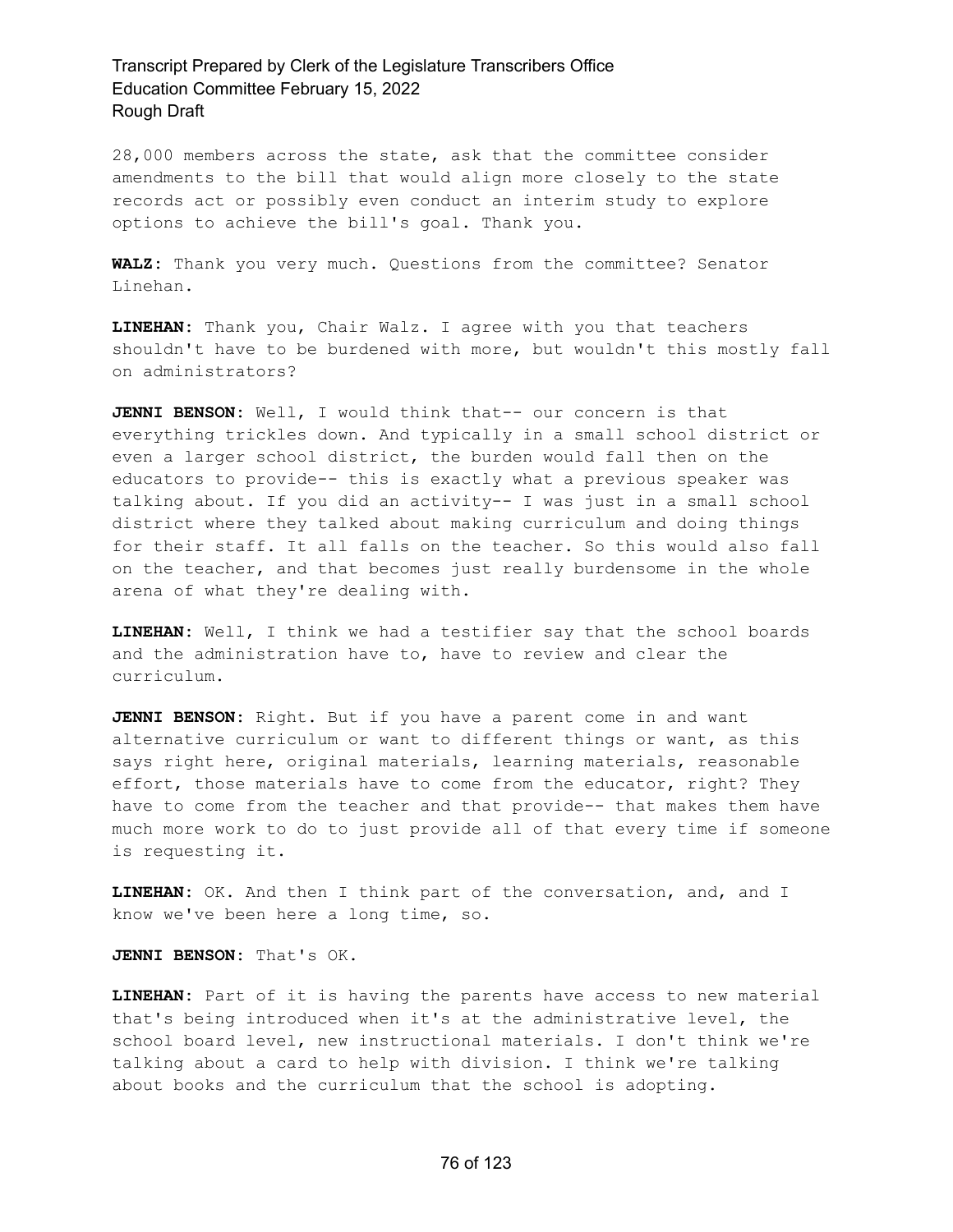**JENNI BENSON:** But I also believe that any time you have a mandate like this that's open to interpretation, that's what's going to happen. It's going to be interpreted that-- then it comes back on the classroom teachers to provide those things.

**LINEHAN:** OK, but this is a different question?

**JENNI BENSON:** Yes.

**LINEHAN:** Would you have a problem with parents being able to access material that school boards or administrators are looking at?

**JENNI BENSON:** I already-- no, I already said that we don't have a problem with that.

**LINEHAN:** OK, thank you very much.

**WALZ:** Any other questions from the committee? I see none. Thank you--

**JENNI BENSON:** Thank you.

**WALZ:** --for your testimony today. Anybody else that would like to speak in the neutral capacity? Senator Sanders, you're welcome to close.

**SANDERS:** Thank you, Chairman Walz. I would like to thank all those that testified today. And I'd like to again reiterate that this bill is very reasonable. It does not require a list of all the material, curriculum school-- that the school uses. It's about policy and it leaves the power in the hands of the local school boards. I also want to correct a claim that this was a Goldwater template. This is not. We worked long and hard with several of those that are connected with the school and school boards. It is, it is a necessary update for an existing policy, a 30-year-old statute that was written when people watch music videos on MTV and their mobile phones were the size of bricks and they used dial-up Internet. So we need to change that. This is what the people want. Just, just look at the crowd that is here today, the Legislature website submissions and your email box-- inbox. We need to listen to the parents who are asking for an update. I hope that this will foster a stronger relationship with, with the school and the parents. Our world has changed and our transparency laws should change. And I believe this is a step in the right direction. With that, I will take any questions you may have.

**WALZ:** Questions from the committee? Senator Pansing Brooks.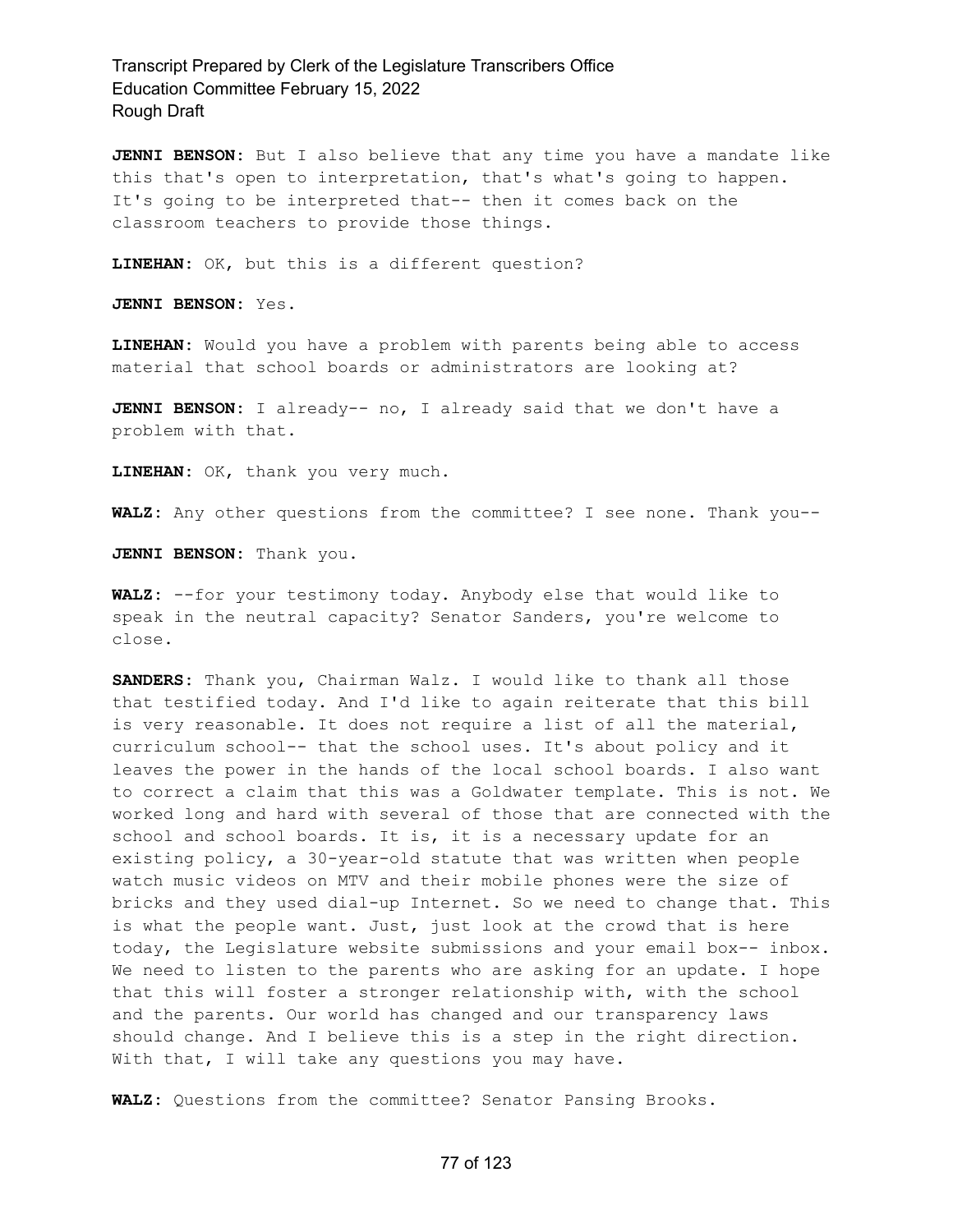**PANSING BROOKS:** Thank you. I agree that the communication needs to be strong and direct with parents and the schools. I presume you heard my question about due process and the fact that it's a reasonableness standard. So if it's reasonable in somebody's mind or that they reasonably think that the schools have not properly complied, they could lose their funding in TEEOSA. That hurts the children.

**SANDERS:** But we needed a mechanism for some accountability and that was suggested. There are several others. But it does--

**PANSING BROOKS:** There are other methods in the statutes.

**SANDERS:** And there is also in a, a right to appeal. They can be heard.

**PANSING BROOKS:** There is?

**SANDERS:** Yeah. Let me go back in here.

**PANSING BROOKS:** I'm sorry I missed it.

**SANDERS:** It says opportunity. School district--

**PANSING BROOKS:** What page and line?

**SANDERS:** --and an opportunity and that--

**PANSING BROOKS:** What page and line? I'm sorry.

**SANDERS:** You are-- we're in Section 7,--

**PANSING BROOKS:** OK.

**SANDERS:** --line 12.

**PANSING BROOKS:** OK: opportunity to be heard-- commissioner, after notice to the school and an opportunity to be heard. Yeah, but if the commissioner decides that was wrong, then there's no opportunity to appeal after, I think, so that's why I said it.

**SANDERS:** So we'll work on that.

**PANSING BROOKS:** OK.

**SANDERS:** Absolutely.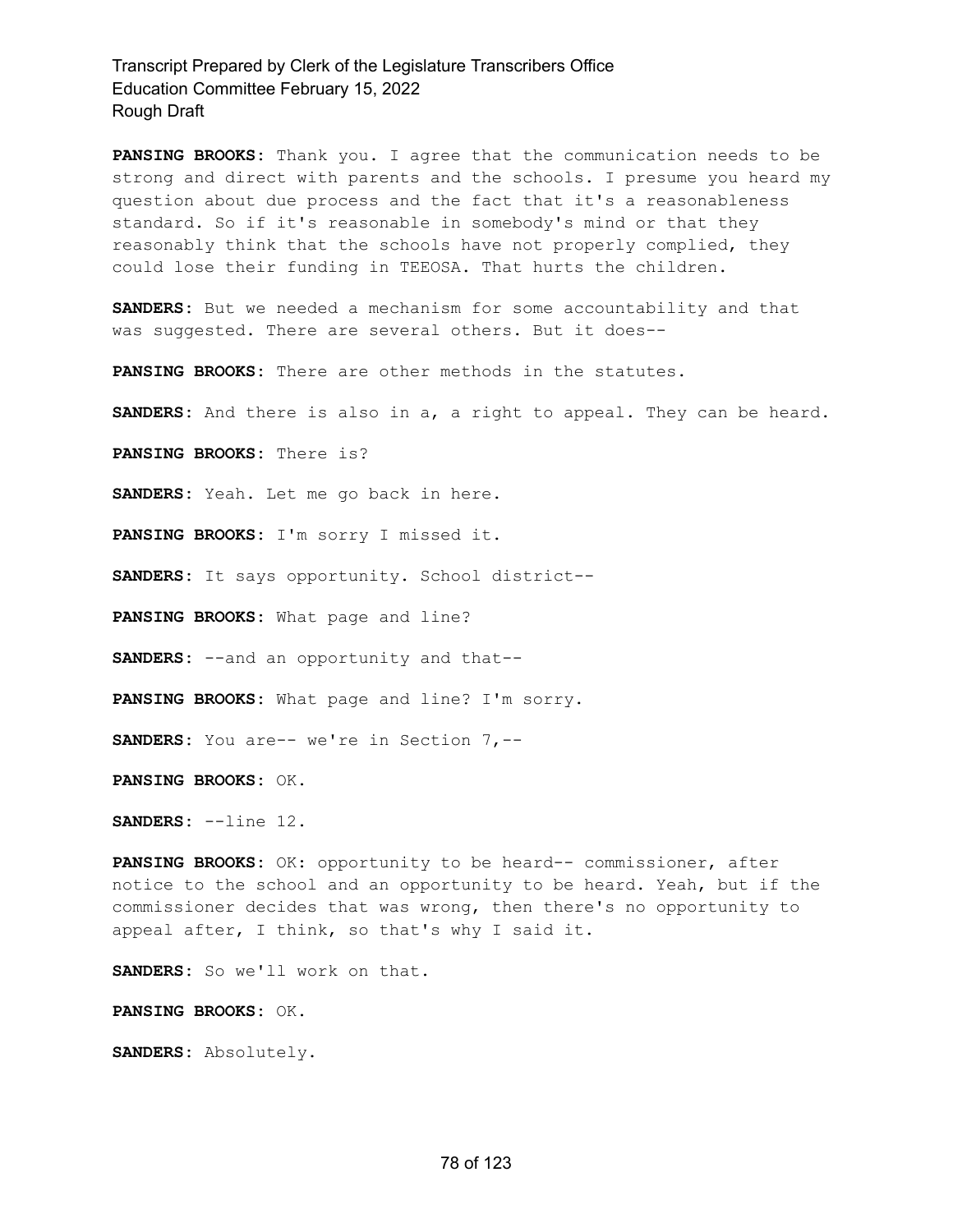**PANSING BROOKS:** That's great, but I agree transparency and communication is key.

**SANDERS:** And I believe my intent was to foster a good relationship with the parents and the schools.

**PANSING BROOKS:** Thank you.

**SANDERS:** I think that's where it needs to start and hopefully build a better relationship and trust. And I love it that the parents want to be more involved.

**PANSING BROOKS:** Thank you.

**SANDERS:** Thank you.

**WALZ:** Senator Day.

**DAY:** Thank you, Chairwoman Walz. And thank you for introducing this bill, Senator Sanders, to get parents more involved in our child's education. I think we know that parental involvement is one of the key aspects in a child's success. So the-- and maybe you sort of answered this question to Senator Pansing Brooks, but in discussion, in discussion about this bill previous to this hearing and as some of the testifiers said the main issue is the penalty provision. Would you be willing to modify that language somehow to, to change the penalty provision or eliminate the, the provision where they would lose their state funding?

**SANDERS:** Absolutely, open up for discussion.

**DAY:** OK. Thank you.

**SANDERS:** You're welcome. Thank you.

**WALZ:** Any other questions? That was going to be my question, so. Any other questions? I see none. Thank you, Senator Sanders.

**SANDERS:** Thank you.

**WALZ:** That closes our hearing on LB1158. Do you need a bathroom break, five minutes? OK. All right. And it will open-- you need a bathroom break? OK. OK, open on what? And we will open on LB768. Just one second.

**ALBRECHT:** Sure.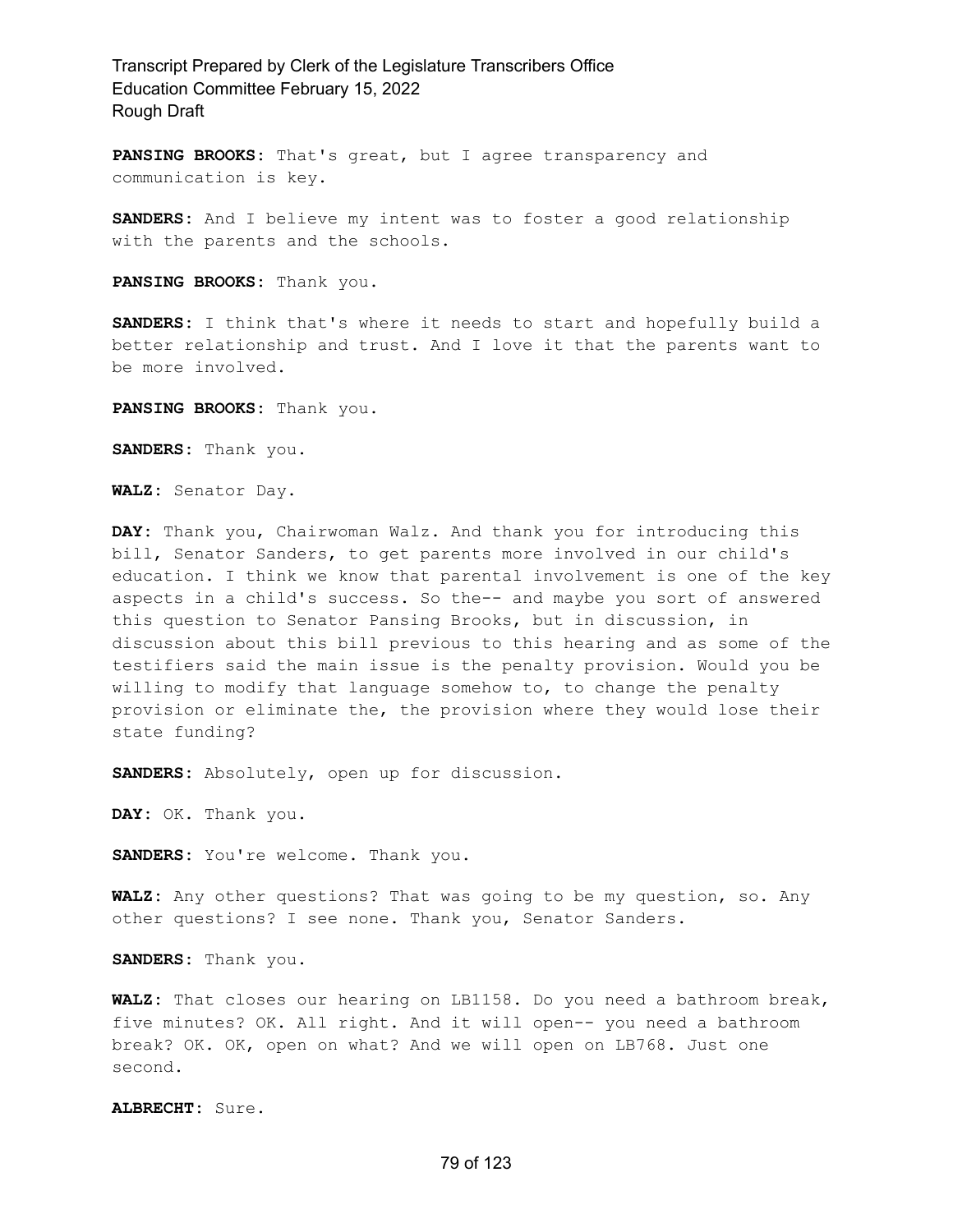**WALZ:** I'm sorry.

**LINEHAN:** I'm sorry.

**WALZ:** I'm sorry, Senator Albrecht.

**ALBRECHT:** You're fine.

**WALZ:** I just had to clarify something.

**ALBRECHT:** It's a long day.

**WALZ:** How many, how many are here to testify on LB768? All right. So we are going to shorten the testimony to two minutes. You know, one thing I love about our Nebraska Legislature is that we all get the opportunity to come to a public hearing and speak. And I want to make sure that everybody who is here gets the opportunity to speak. So number one, we're going to shorten the testimony to two minutes. Number two, I really would appreciate it if everybody would stay on topic and please watch the light. A lot of people came from far away and that is, you know, I just want to make sure that everybody gets the opportunity to speak. So wanted to reiterate that two minutes. And welcome, Senator Albrecht.

**ALBRECHT:** Thank you. Good afternoon, Chair Walz and members of the Education Committee. For the record, my name is Joni Albrecht, J-o-n-i A-l-b-r-e-c-h-t, and I represent Legislative District 17 in northeast Nebraska, which includes Wayne, Thurston, Dakota, and a portion of Dixon Counties. Today, I'm before you introducing LB768, which removes the word "comprehensive" in Section 79-712 from the Health Education Program and prohibits the State Board of Education from developing, approving, distributing, adopting or promulgating any academic content standards in the new content area that is not explicitly authorized in Nebraska statute. Last March, I introduced my first bill to the Education Committee, LB281, also known as Erin's Law, at the request of my constituent, Michael Carnes from Wayne, Nebraska, who has worked with me for more than four years trying to get this bill to the floor. The purpose of LB281 was to educate K-12 children in an age-appropriate manner what appropriate touch is and what to do if a student feels that they're being touched inappropriately. I don't know how many children have been victims of sexual abuse during this time, but until I have confidence in what and how things are being taught to our children, I am not comfortable putting my name on this bill. In the process of preparing LB281, my staff and I worked closely with the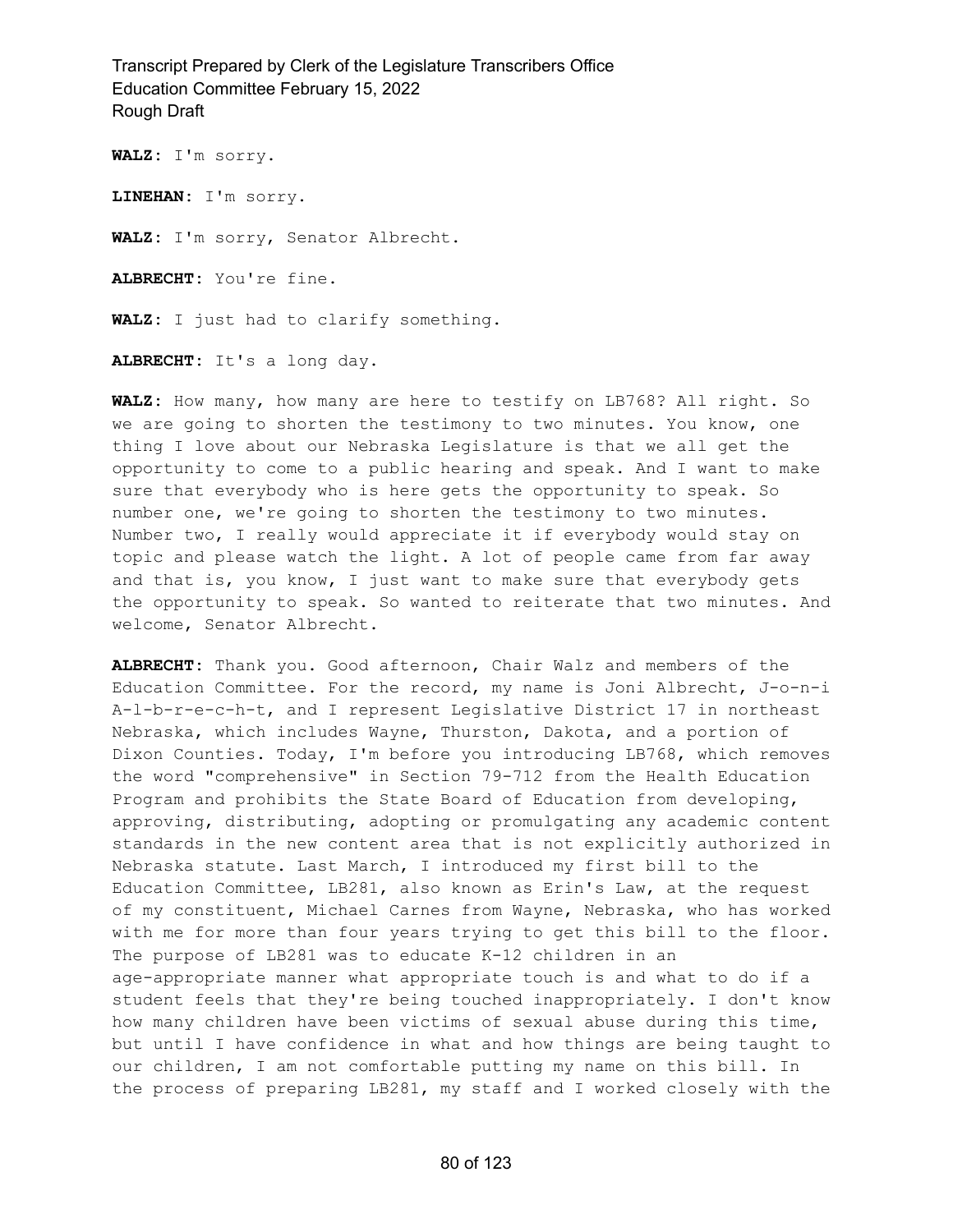Nebraska Department of Education to make sure that we were drafting legislation that would work well with their system. It happened to be the same time the State Board of Education and the Department of Education published the first draft of the Health Education Standards. Because the standards contained a section in each grade level about safe touch, Brian Halstead, the deputy commissioner of the Nebraska Department of Education, contacted my office to compare the content of my bill to similar, similar language in the new Health Education Standards draft that, that came out that day. While Mr. Halstead guided my legislative aide through the standards, they quickly landed on the kindergarten Human Growth and Development section where Lisa, my LA, read out loud to him. Quote, State medically accurate name for body parts including genitalia. And discuss different kinds of family structures. For example, single parent, blended, intergenerational, cohabitating, adoptive, foster, and same-gender and interracial. Lisa asked Mr. Halstead if she was reading it correctly. If that was really the content for kindergarten and did this mean that the kindergartners would be expected to be tested on this information? Mr. Halstead said, yes, that is just a draft, and each local school district would be available to decide as it was not a standard mandate by the Legislature. I then went on to discover a shocking content material in every grade. In response, I informed my fellow state senators and 30 of us immediately signed a letter sent to the State Board of Education and the Department of Education and the commissioner imploring them to scrap the standards. That was the beginning of a journey that led us to the legislative bill, LB768. Sadly, the public trust has been broken, and now it's time for the Legislature to step in and restore that trust. When any trust is broken, excuse me, the people of this great state will lose trust in all of us and our government. We can't let that happen, and we won't. I come before you today to be sure that the State Board of Education and the Nebraska Department of Education do their job by doing ours. Citizens deserve it in any sort of-- in anything short of sending a clear and concise message to the State Board of Education, the Department of Education, and the Commissioner of Education is dereliction of our sworn duty. All taxpayer-funded agencies require transparency and oversight. This bill provides a long overdue check of the Nebraska Department of Education and its over 500 employees who coordinate education in our state. Local control is set forth by our Founding Fathers and Nebraska has embraced this idea since it becomes-- it has become a state. Local control is how we prevent another disaster, like the proposed education standards. Parents are the primary educators of their children. There is no purer form of local control than a parent or guardian directing their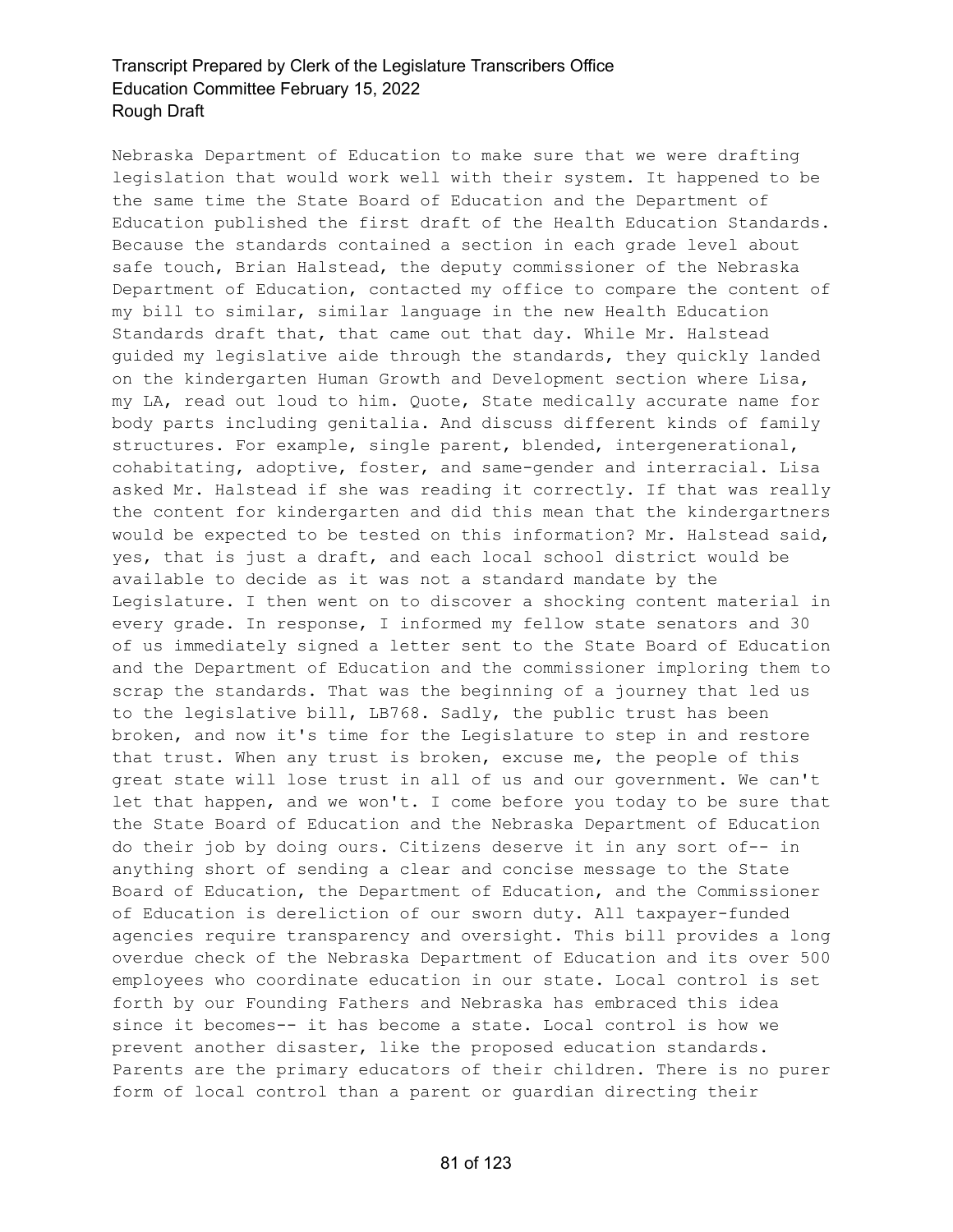child's education. Our job is clear. We should keep it short and simple. The State Board of Education and the Department of Education should focus on improving the standards that they have been authorized to formulate by this legislative body. Everything else should be returned to and be decided by the local schools themselves. These health education standards have created a crisis of confidence in the State Board of Education and our Department of Education, as evidenced by the overwhelming number of parents, Nebraska parents, grandparents, teachers, and others from all corners of the state who are standing in opposition of this content. The Nebraska parents and guardians are the primary educators of the children, and the State Board of Education and the Department of Education stepped outside of their jurisdiction when they published a Health Education Standard draft that introduced such controversial content unrepresentative of the majority of Nebraskans. Article VII of the Constitution of the State of Nebraska says that "The State Department of Education shall have general supervision and administration of the school system of the state and of such other activities as the Legislature may direct." It also says: that the duties and powers of the State Board of Education shall, excuse me, be prescribed by the Legislature and that the Commissioner of Education shall have the power and duties as the Legislature may direct. Clearly, in Nebraska, the State Board of Education and the Department of Education and the Commissioner of Education are all to be directed by the Legislature. In the year 2000, state statute 79-760 was put into law, which requires the State Board of Education to adopt measurable academic content standards in subject areas of reading, writing, mathematics, science, social studies, and history. You will notice it was only the core topic standards that were mandated by the Legislature. Our job is clear that we should keep it short and simple. The State Board of Education and the Department of Education, along with the commissioner, should focus on improving standards that they have been authorized to formulate by the Legislature, and everything else should be returned to the-- to be decided by local schools themselves. As state senators, please join me and let's represent the people and the children by stepping in to settle and reestablish trust among parents, teachers, and students across Nebraska. Let's create legislation that clearly defines the roles of the State Board of Education, the Department of Education, and the Commissioner of Education the way that those who have gone before us originally intended. I encourage you to vote LB768 out of committee where it can be debated on the floor so that all Nebraskans can see that we are doing our job in directing the educational system of our great state. And I'll be happy to take any questions.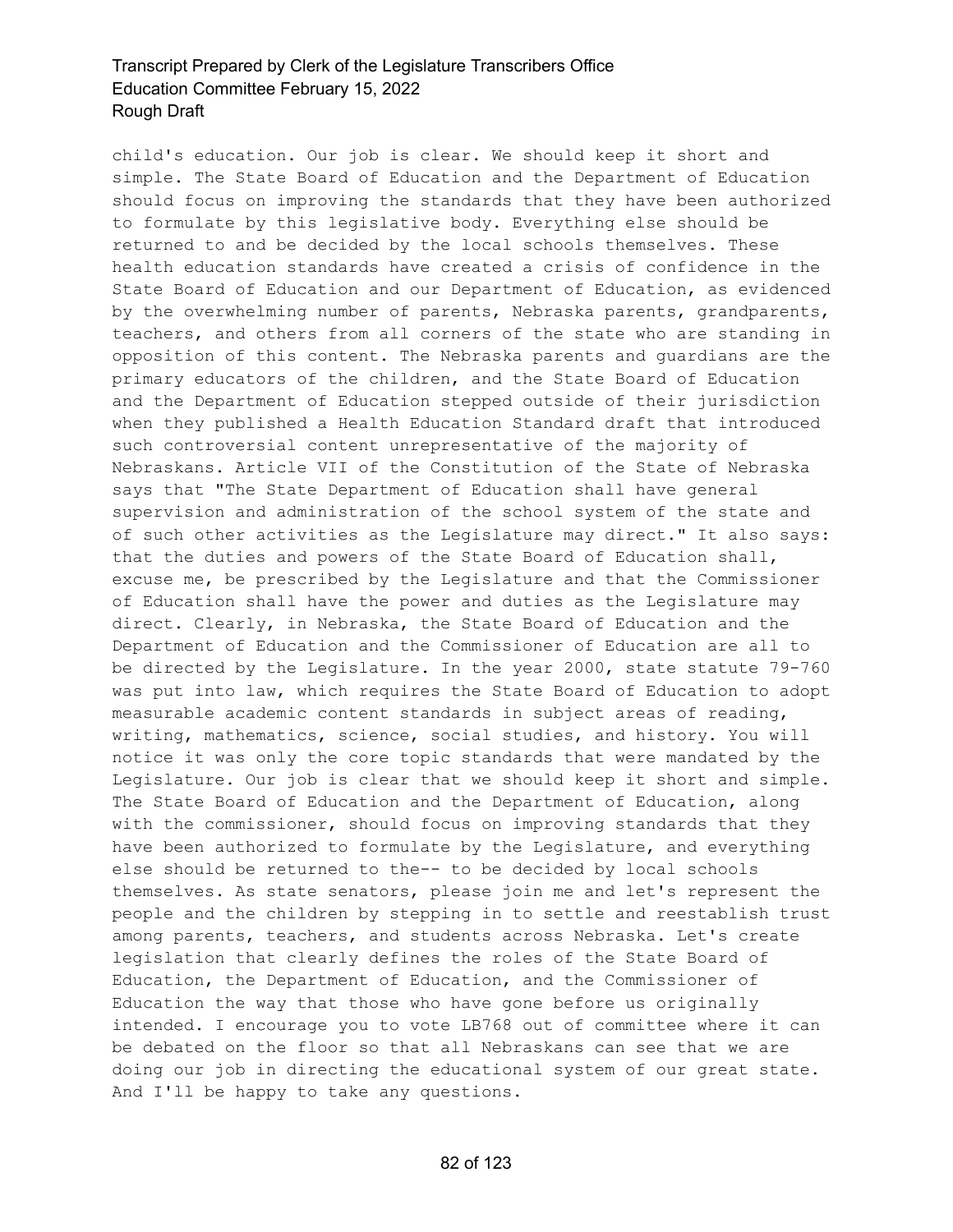**WALZ:** Thank you, Senator Albrecht. Questions from the committee? Senator Pansing Brooks.

**PANSING BROOKS:** Thank you. Thank you for bringing this, Senator Albrecht. Do you have some of the information that you're talking about that so objectionable that you could send to us?

**ALBRECHT:** Sure.

**PANSING BROOKS:** OK. I just don't know.

**ALBRECHT:** Objectionable in?

**PANSING BROOKS:** Well, I haven't seen what is being used that you, that you find objectionable.

**ALBRECHT:** Well,--

**PANSING BROOKS:** So if it's--

**ALBRECHT:** --the whole, the whole standards in education is, is extremely objectionable in many areas--

**PANSING BROOKS:** OK.

**ALBRECHT:** --to a lot of people, and I'd be happy to go over those with you--

**PANSING BROOKS:** OK.

**ALBRECHT:** --if you'd like.

**PANSING BROOKS:** So it using actual biological terms that's objectionable?

**ALBRECHT:** Oh, I think they're-- there are very, very few parts that I don't think very many people would probably say are exceptional. I mean, it's just the fact that most people are not the ones that I am here to, to defend, if you will, are the majority people in the state of Nebraska who object to the standards. If their state school or if their school board wants them to engage, I think that would be up to them as parents to go to their school board members and let them know where they stand on these issues.

**PANSING BROOKS:** OK, well, I, I agree that people should talk to people,--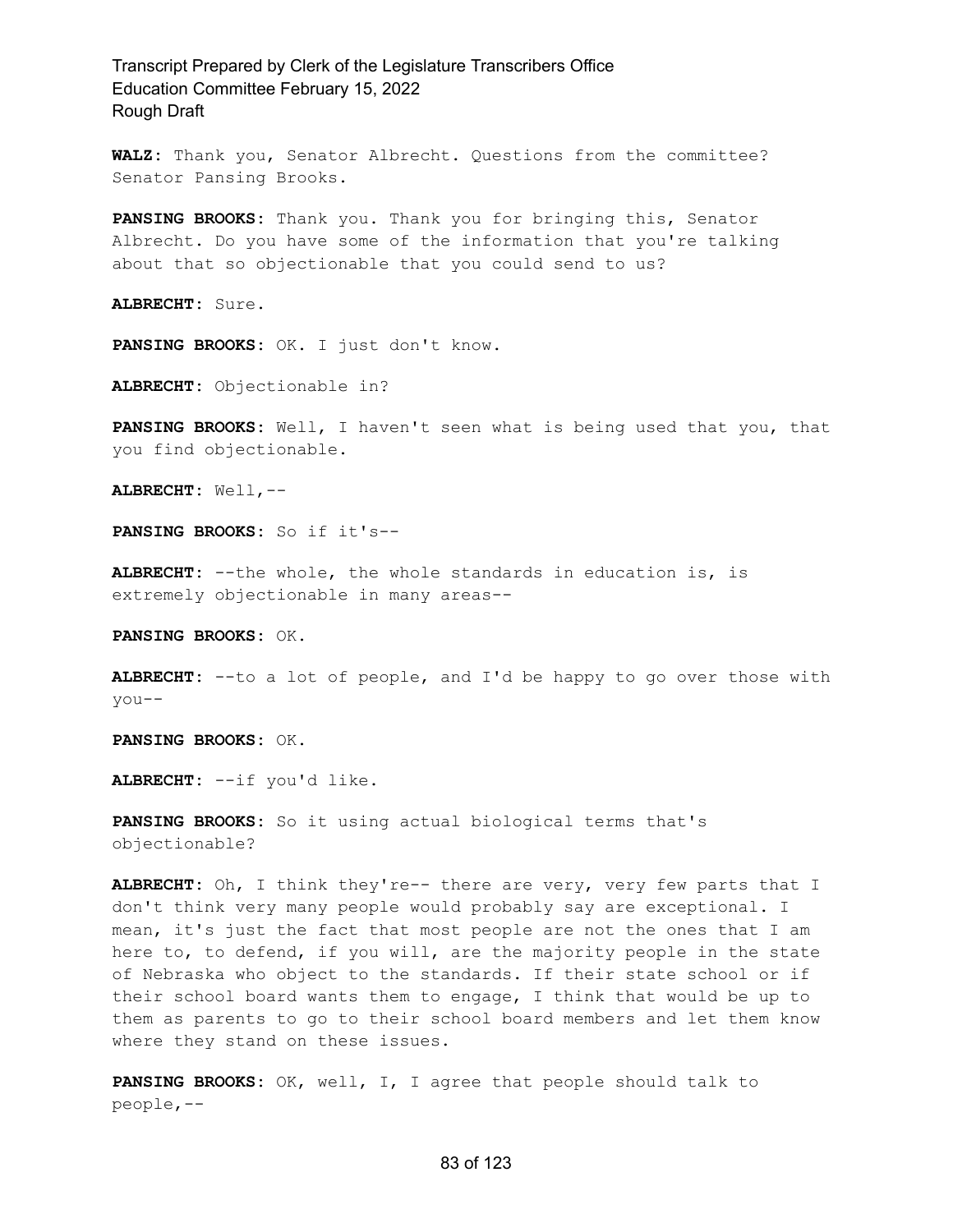**ALBRECHT:** Thank you.

**PANSING BROOKS:** --but I don't know about the-- I, I don't object to using biological terms for--

**ALBRECHT:** Well, I don't know that it's just the biological terms themselves. We had, I don't know, over 200 letters. And I think a lot of the people that couldn't come today addressed to the committee exactly how they felt--

**PANSING BROOKS:** OK.

**ALBRECHT:** --about what was going on. I think it's imperative to, to read those. I sat through them all last night and there's a lot of information in there. So thanks.

**PANSING BROOKS:** Thank you.

**ALBRECHT:** Yeah.

**PANSING BROOKS:** OK, thank you.

**ALBRECHT:** Um-hum.

**WALZ:** Other questions from the committee? I, I have one.

**ALBRECHT:** Um-hum.

**WALZ:** And I'm not seeing it in the bill. So, so what does that process look like if it's up to the Legislature?

**ALBRECHT:** Well, anything that has been introduced from the floor of the Legislature are, I would say, hot topics that need to be vetted out on the floor of the Legislature. For instance, Senator Linehan had her, her reading by the time you get out of third grade bill, that was big. The civics bill, that was big. Anything in the health portion of it has been drugs, alcohol, and suicide and that came from the floor of the Legislature--

**WALZ:** OK.

**ALBRECHT:** --directed to the Department of Education.

**WALZ:** So, so somebody, Senator, Senator McKinney can bring a bill to the Legislature and it gets passed as a health standard or not passed as a health standard?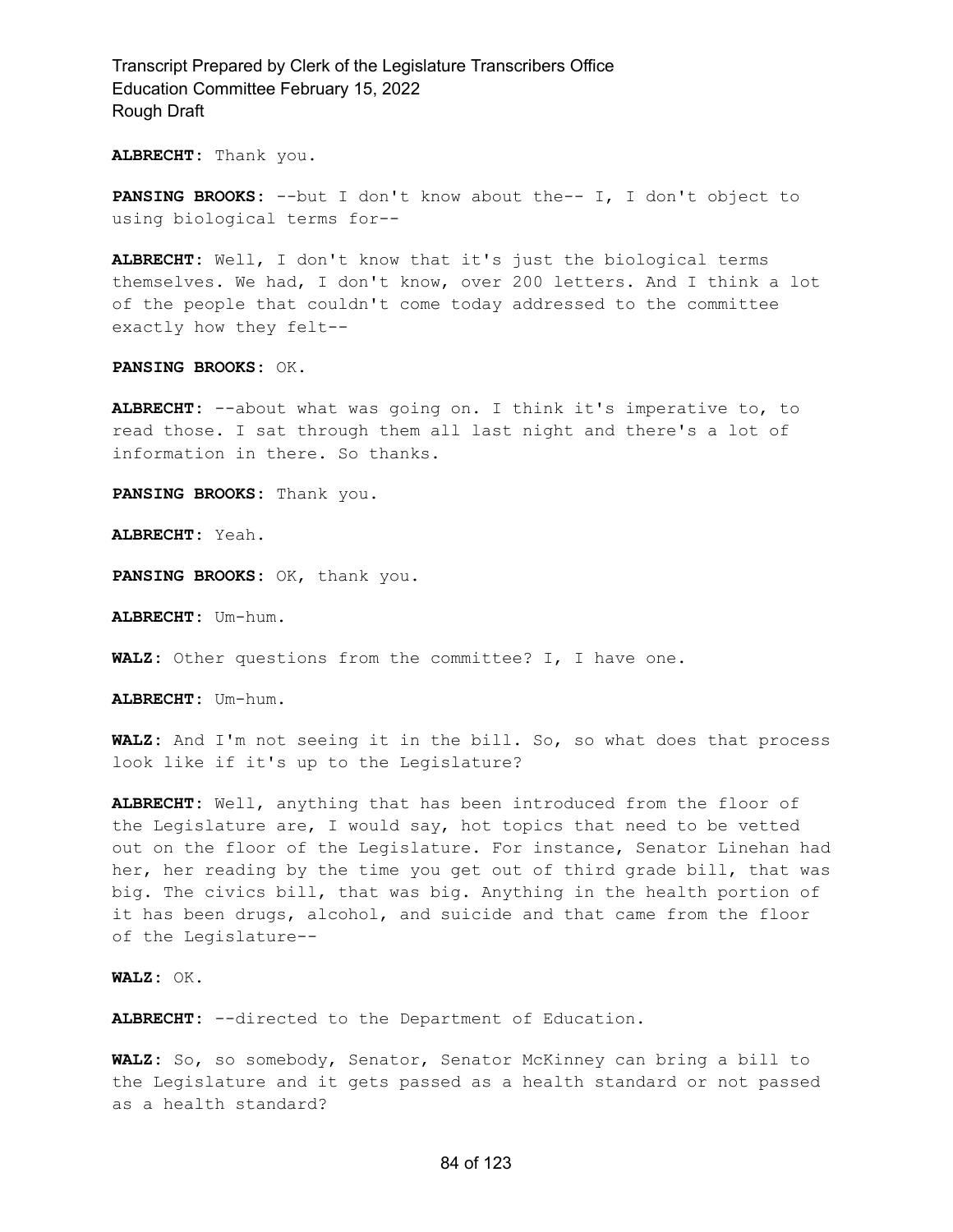**ALBRECHT:** Correct. He has one as a matter of fact right now with a, with a nice fiscal note, but, but it's directing the Department of Education to do what the floor of the Legislature approves.

**WALZ:** OK, even if it's a bill that gets passed and it's not--

**ALBRECHT:** Yep.

**WALZ:** All right.

**ALBRECHT:** Pretty much.

**WALZ:** OK.

**ALBRECHT:** Yeah.

**WALZ:** All right. Well, thank you, Senator Albrecht. Any other questions? I see none. Thank you.

**ALBRECHT:** Stay to close.

**WALZ:** First proponent. Good afternoon.

**DOUG KAGAN:** Good afternoon again, Senator. Doug Kagan, Omaha, representing Nebraska Taxpayers for Freedom. The last few months have seen the fury of numerous angry mama bears and others unleashed against what we term an underhanded attempt by several State Board of Education members to drive through a set of sex education standards that violate traditional societal norms. The tidal wave of shock, anger, and resentment stems not only from the surreptitious way in which these standards appeared, but also from the fact that a cross-section of society, particularly individuals who hold traditional values, were not consulted or solicited beforehand in discussing and producing these standards. These state board members have lost and violated the trust of Nebraska taxpayers who pay for curriculum costs. A majority of state board members apparently intend to pursue this indoctrination of our children, judging by their vote on February 4 to not dismiss these standards permanently. Therefore, the only remedy for this situation is to pass a bill to prohibit the state board from adopting, approving, and distributing such standards. Local school districts still can promulgate these standards for their own programs, monitored and scrutinized by local parental and taxpayer involvement. As required by state law, the state board must adopt statewide standards for the basics as we know them: reading, writing, math, science, and social studies, but not health/sex education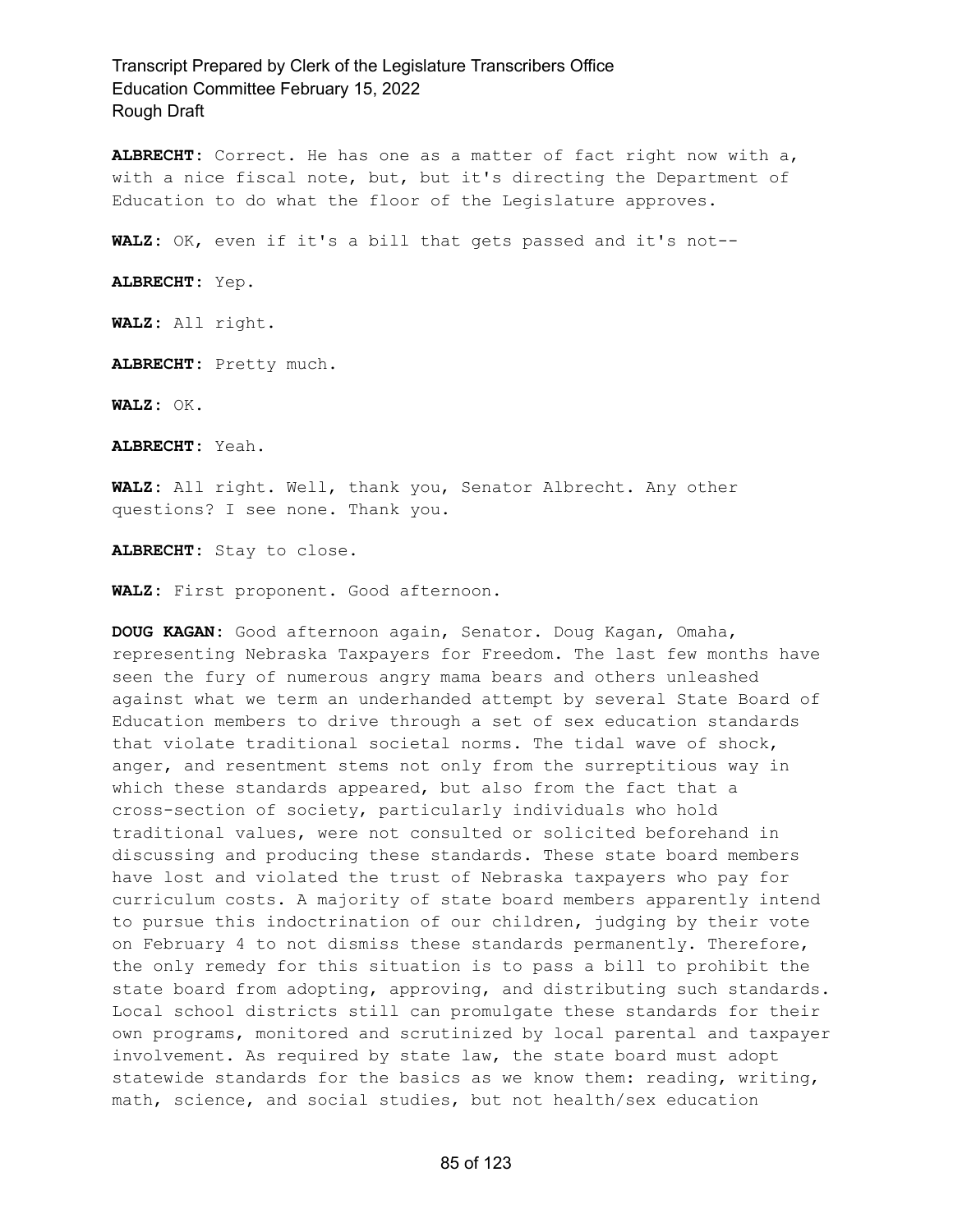standards. The Legislature never has expressly authorized the state board to adopt such standards. Nothing in our state constitution requires the state board to adopt health/sex education standards. This board should concentrate on producing and advocating core curricula that demonstrably improve academic achievement in our public schools, not subvert the morals of our children. We urge this committee to advance LB768 to the full Legislature for debate. Thank you.

**WALZ:** Thank you. You were right on time. Appreciate that. Very good. Any questions from the committee? Senator McKinney.

**McKINNEY:** Thank you, Chair Walz. What are traditional values?

**DOUG KAGAN:** That's a very relative term, and I think you'll see it quite a lot in this instance. Traditional values, I can just give you my opinion and what our traditional values have come down through the years in our country ever since our Founding Fathers.

**McKINNEY:** So if we go off-- if you're, if you're basing your judgment of traditional values on the Founding Fathers, then you believe in slavery as well, right?

**DOUG KAGAN:** No, I don't believe in slavery.

**McKINNEY:** But you, you said you based it off the traditional values of the Founding Fathers who owned slaves.

**DOUG KAGAN:** Well, it's a general term. I didn't want to be specific.

**McKINNEY:** All right. Thank you.

**WALZ:** Any other questions from the committee? I see none. Thank you.

**DOUG KAGAN:** OK. Thank you.

**WALZ:** Next proponent.

**MARY HAMILTON:** Hi.

**WALZ:** Hi.

**MARY HAMILTON:** My name is Mary Hamilton, and my name is M-a-r-y H-a-m-i-l-t-o-n, and I live in District 25 and I'm here in support of LB768. I'm a certified K-12 state of Nebraska teacher, and I would like to see guidelines for health education standards for Nebraska Public Schools clearly defined. CRT and CSE do not have a place in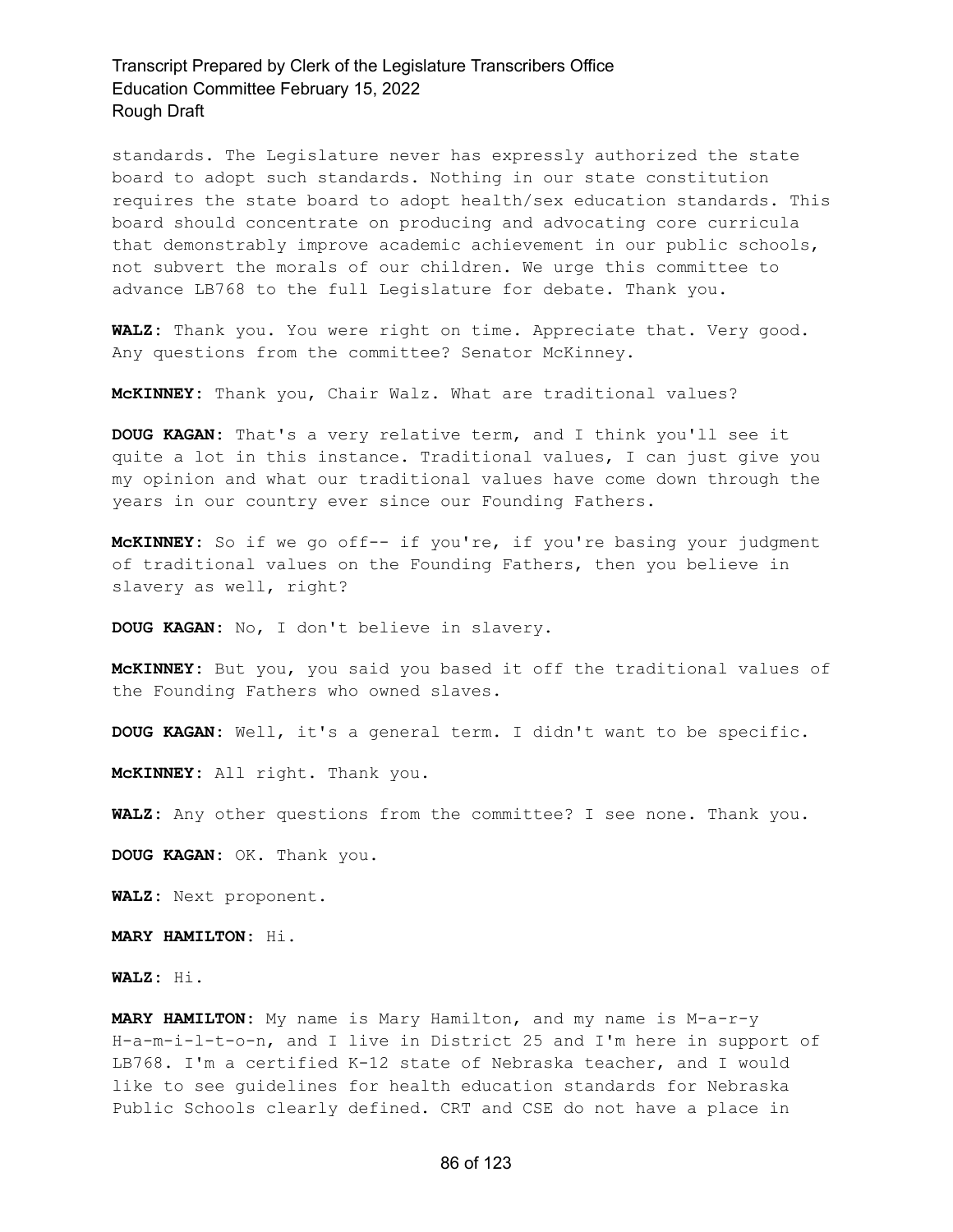becoming the standard in education in Nebraska. I want to see the curriculum and programs that public schools use align with the values of the majority of the Nebraska parents. I would like to also ensure that medically inaccurate and unscientific concepts do not become the standard in education. Ninety percent of Nebraskans participating in the survey from Nebraska Department of Education showed that we did not support draft number one. There was overwhelming opposition to both drafts that were presented by the board. I was present at several of these meetings and saw and heard testimony presented. Testimony was presented from a freedom of information requests that revealed emails from some of the board members that were recruiting outside groups such as Planned Parenthood and some of these board members overstepped their bounds. Emails show that Debra Neary urged the department to use an advocate of comprehensive sex education employed by Women's Fund of Omaha. We, the parents and teachers, feel that we are left out of the process. We also believe that the State of Nebraska Board of Education is getting rid of them like we requested. Facebook, where there were over 20,000 members in this group that I belong to, it's called the Coalition to Protect Nebraska Children. I'm truly concerned about the harm this may cause, and I also want to add that a lot of people are taking their kids out of public schools. I was a public educator. I am now homeschooling my grandchildren because I do not believe in this. I don't want this for our kids. But I do have three children that are not homeschooled because their parents can't.

**WALZ:** OK.

**MARY HAMILTON:** So thank you.

**WALZ:** Thank you. Thanks for coming today. Questions from the committee? I don't see any. Thank you.

**MARY HAMILTON:** Sorry, I had to talk really fast, but thank you so much for your time.

**WALZ:** That's all right. Next proponent.

**WARD GREISEN:** Good afternoon.

**WALZ:** Good afternoon.

**WARD GREISEN:** My name is Ward Greisen, W-a-r-d G-r-e-i-s-e-n, and I'm in support of LB768. I believe Nebraska State Board of Education needs legislative oversight in their development of educational standards. Through the course of last year, the board tried to implement radical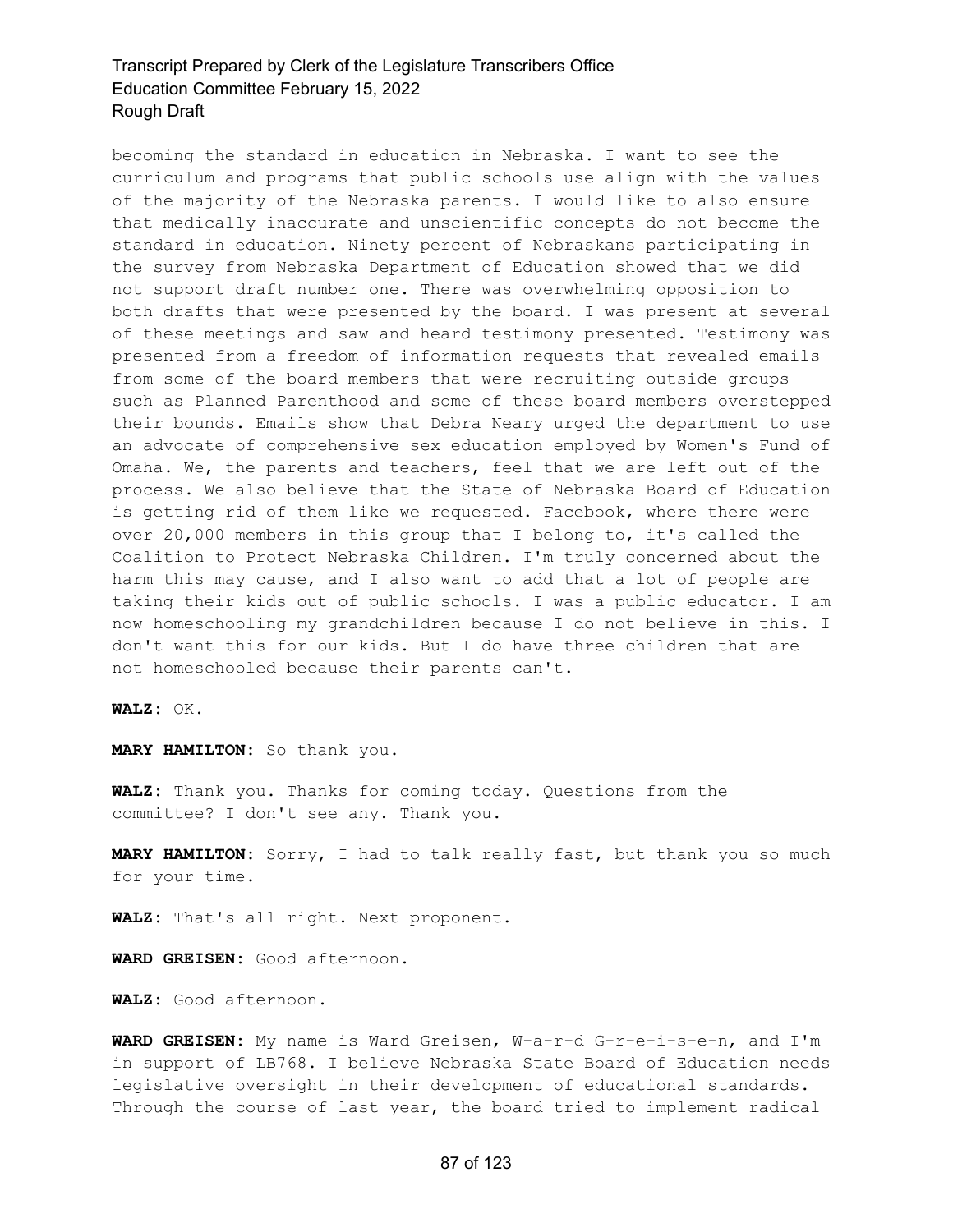health standards that sought to sexualize our kids. As a knowledge of their plans grew, so did the opposition of parents, grandparents, concerned Nebraskans across the state of Nebraska. Even with this opposition, the State Board of Education continues to make plans to implement these health standards, as became glaringly obvious during last-- their last meeting. LB768 would, would rein in this madness and set limits around the content of any health standards. The State Board of Education needs this oversight. They have lost the confidence of Nebraskan parents and grandparents. They have demonstrated through their meetings they are more focused on their own personal agenda than the education of our, education of our kids. Recent articles on Nebraska schools statewide proficiency level show our schools are failing. When English and math test scores show proficiency levels in the 40s and 50s, something is seriously wrong, and yet our State Board of Education is focused on teaching first, second, and third graders gender identities and sexual acts. The State Board of Education needs to get back to the basics of education teaching the English, math, and science. This bill would be the first significant step toward ensuring this happens. Please support this significant piece of legislation. Thank you.

**WALZ:** Thank you. Thanks for being on time.

**WARD GREISEN:** Yeah.

**WALZ:** Questions from the committee? Senator McKinney.

**WARD GREISEN:** Yes.

**McKINNEY:** Thank you. Have you ever thought about, you know, maybe our proficiency levels in our schools are low because so many kids who you mentioned in your testimony don't feel as though they're accepted or they could be themselves inside a school, so they're checked out?

**WARD GREISEN:** You know, I think the proficiency levels are low. I think it's a, it's a matter of, I think, number one, family support. You know, I grew up in a, a family. My dad had an eighth grade education and the very thing he focused on all of us kids and I've got, you know, four brothers and four sisters. The main focus, he said, was education. Everything else was secondary to him.

**McKINNEY:** But what--

**WARD GREISEN:** And he drove that in us. He did not accept anything less than, you know, getting A's and B's and putting forth our best, and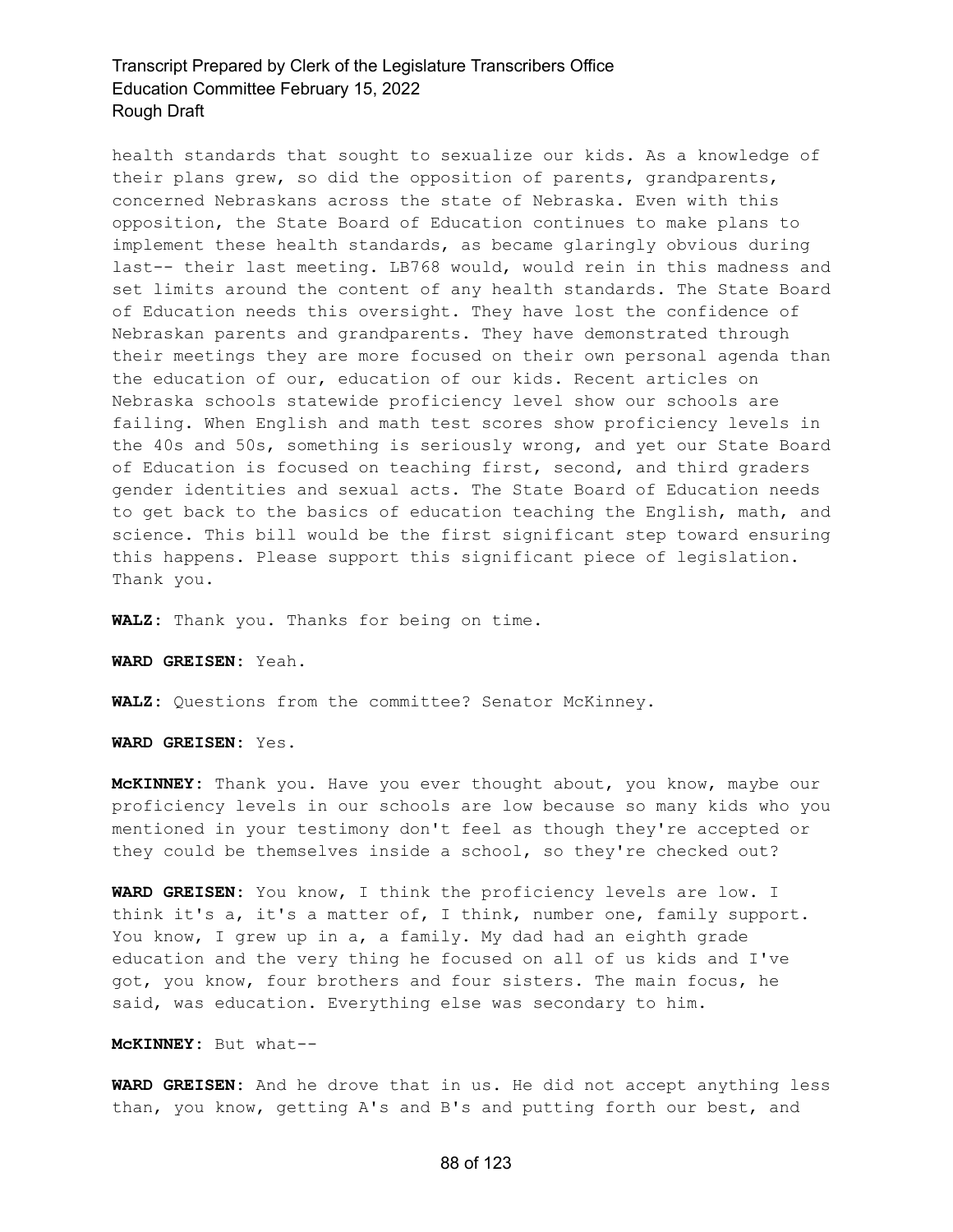it's through that background that drives proficiency. And then you take it to the schools, right? And you need the schools to be focused on these skills to teach the kids. And if they're focused on these, these skills, and I'll use the basic skills of English, math, and science and things like that, basically the bill you introduced earlier, you know, in computer science and getting these kids excited about those things is so very important.

**McKINNEY:** I agree it is important, but we also have to make sure that we have environments in our schools, in our education system where our students can live and be themselves and not feel like they're being ostracized and discriminated against. So I, I, I, I think that we ought to have to think about that when we talk about test scores are low. Think about the environment in which we're subjecting students to if we want-- if, if we don't want to allow them to be themselves or educate their peers on why another student may believe in something or view themselves in a different light. But thank you for your testimony.

**WARD GREISEN:** All right. I guess we'll just agree to disagree on that.

**McKINNEY:** Yeah.

**WARD GREISEN:** So thank you.

**WALZ:** Thank you.

**WARD GREISEN:** Yes.

**WALZ:** Thank you. Any other questions? Senator Day. Oh, sorry, you have another question.

**WARD GREISEN:** Oh, I'm sorry.

**DAY:** Thank you, Chairwoman Walz. So you mentioned-- you said our State Board of Education is focused on teaching first, second, and third graders gender identities and sexual acts. Where did you get that information from?

**WARD GREISEN:** So, honestly, just go into the State Education Board meetings. If you listen to last month's meeting, listen to some of the testimony that Kirk Penner put forth and listen to some of the testimony that some of the people that spoke in the meeting put forth. And I think there's a lot of information out there that supports what I just said there.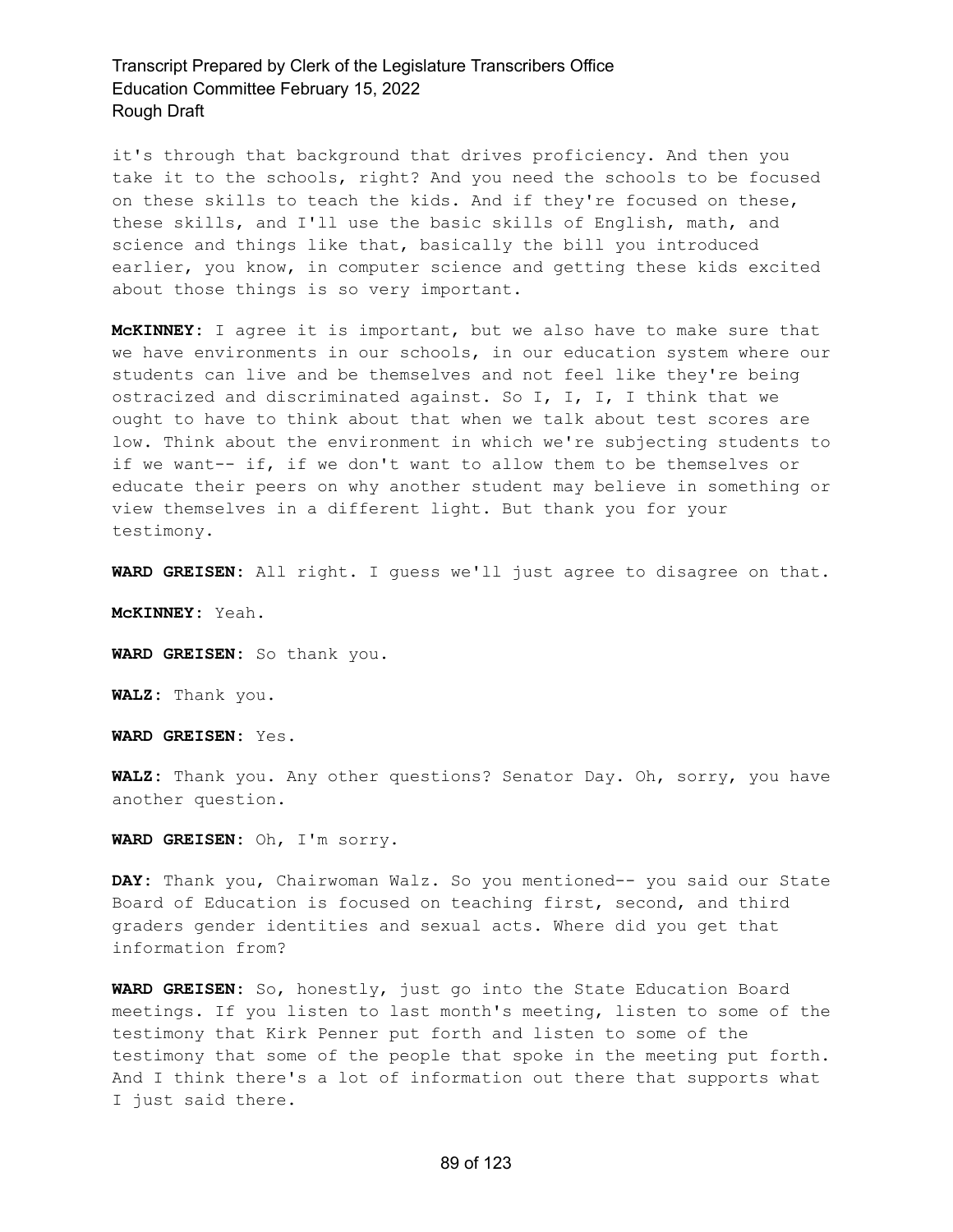**DAY:** So have you read-- did you actually read the standards [INAUDIBLE]?

**WARD GREISEN:** I personally have not. No, I went on the testimony that I heard in the meeting.

**DAY:** I have the standards and they're not teaching gender identity or sexual acts to first, second, or third graders.

**WARD GREISEN:** OK, well, that's not kind of what I heard in the meeting.

**DAY:** So I would hope that we would be able to read through the standards as opposing-- as opposed to taking the testimony of someone who hasn't read the standards. So thank you.

**WARD GREISEN:** Thank you.

**WALZ:** Next proponent. I think that's all the questions.

**WARD GREISEN:** Yeah, before I get up to leave this time.

**WALZ:** All right.

**WARD GREISEN:** Thank you. Yep.

**WALZ:** Yeah. Next proponent.

**JEANNE GREISEN:** Sorry, I would have combined if I knew we could have before, so I'm here again. My name is Jeanne Greisen, J-e-a-n-n-e G-r-e-i-s-e-n. I'm here in support of LB768. This bill is needed to clearly define the guidelines for health education in Nebraska. And in addition, the curriculum needs to match up with the values of Nebraska parents. As a healthcare provider, I think it's safe to say that most Nebraskans support their children being taught the dangers of illegal drugs, which it states in the Legislature, and the dangers of illegal drugs and legal abused narcotics, benzodiazepines, what have you. I think it's also safe to say that it would be a good thing for kids to be taught health benefits of proper sleep, which there is an alarming trend of sleep deprivation in these kids, which is causing many health issues which happen to mimic ADHD. I think it's safe to say that most Nebraskans would agree that proper nutrition is important to be taught in a health class, considering the cost of diabetes in Nebraska is \$1.4 billion a year. That's alarming. And kids are overweight and they're obese. I think it's safe to say that most Nebraskans would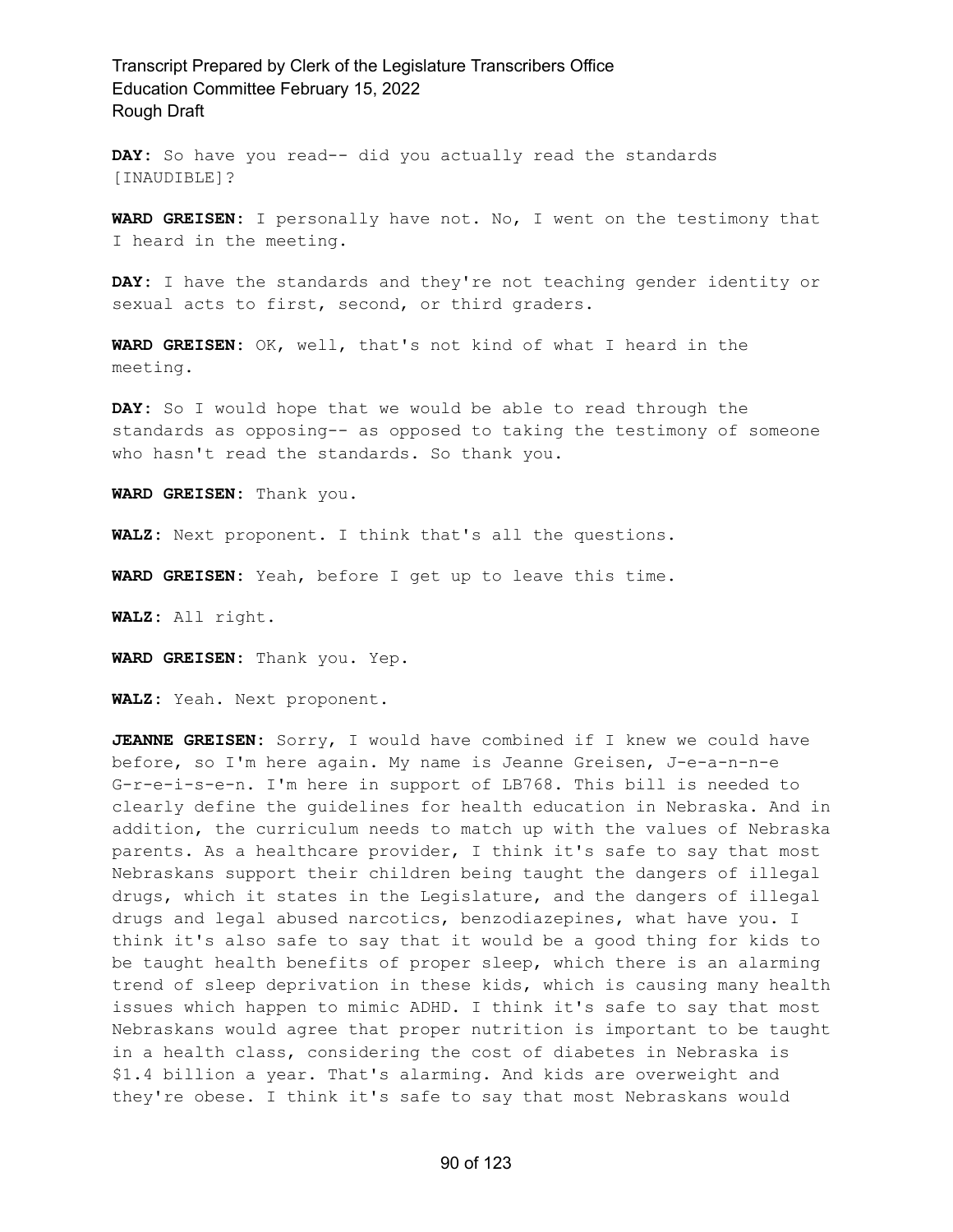agree that the dangers of social media and the stress that the social media puts on kids is real and should be talked about in relation to good health. Most Nebraskans-- what most Nebraskans don't want their kids to be taught is comprehensive sex education, which, which is offensive, startling, and inappropriate for adults, much less children. If you think it's an exaggeration to use those words offensive, startling, inappropriate, I urge you to listen to the Nebraska State Board of Education meeting. That was, what last week? The most recent one. An entire day was wasted. Yes, wasted, discussing, voting on amendments or proposals, and manipulating ways to corrupt the minds of children with comprehensive sex education. Yet, not one thing was discussed that entire day that would have changed the life of one child. In conclusion, I urge you to vote for this bill.

**WALZ:** Thank you. Thank you.

**JEANNE GREISEN:** Thank you.

**WALZ:** Questions from the committee? Senator Day.

**DAY:** Thank you, Chairwoman Walz. And thank you, is it Mrs. Greisen?

**JEANNE GREISEN:** Um-hum.

**DAY:** OK. Thank you for being here today.

**JEANNE GREISEN:** Sure.

**DAY:** So you mentioned comprehensive sex education and then talking about offensive, startling, and inappropriate for adults, much less their children and corrupting the minds of children. What is it in the standards that you feel is offensive, startling, and inappropriate?

**JEANNE GREISEN:** So I saw some of the first ones that were put forward with the graphic pictures teaching kids about their body. Do I think it's appropriate to show young kids pictures with a mirror checking out their-- they're looking in a mirror with a handheld mirror, checking out their privates or doing inappropriate things with little boys and their penises? Do we have to put that in, in education? Can the parent not teach that at home when they feel that that age is appropriate? Because maybe a kid in first grade is not ready for that. Maybe they're ready for that in third grade.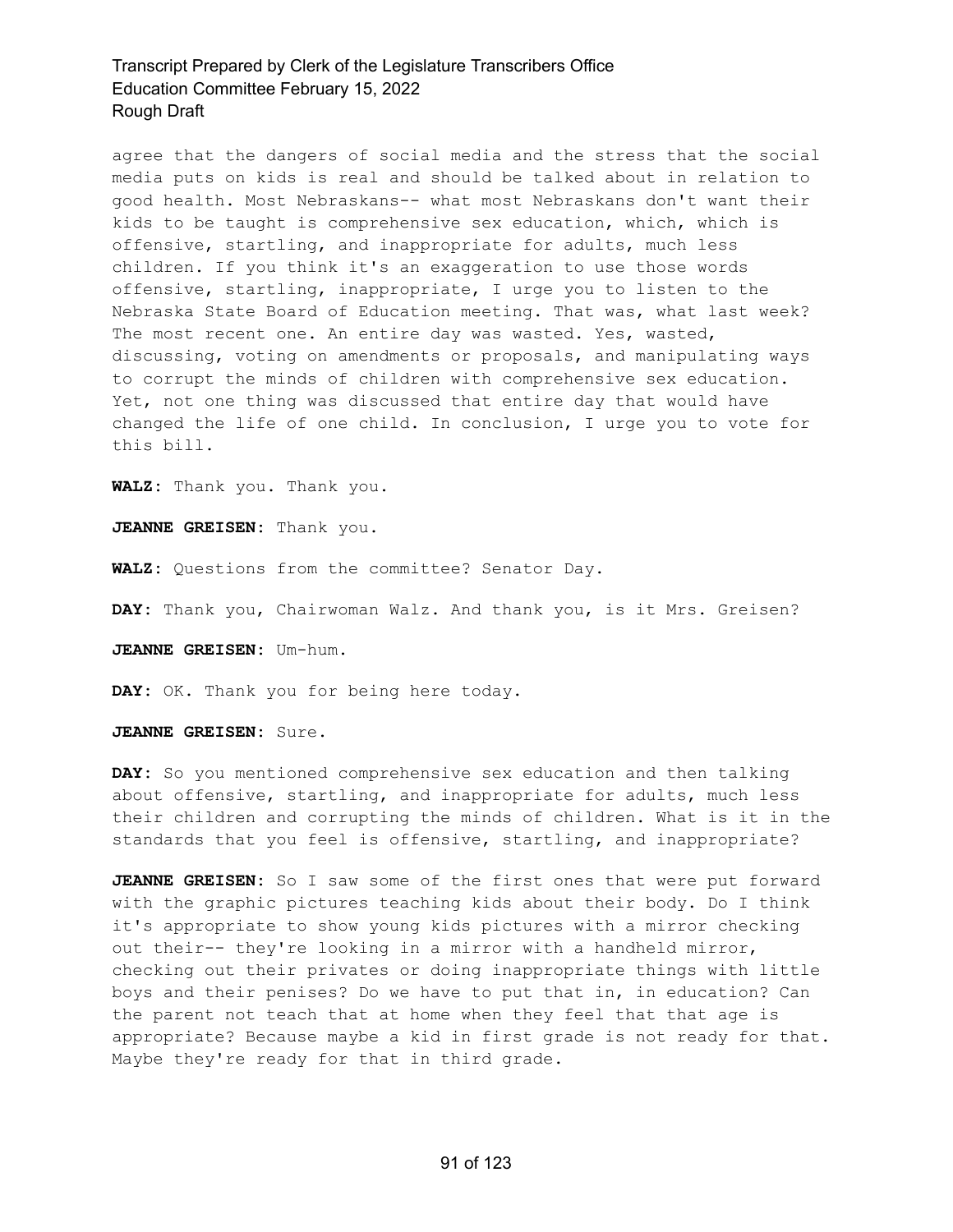**DAY:** Were they teaching kids in first grade to examine their genitals with mirrors?

**JEANNE GREISEN:** Is that in there now? Is it in the standards that they were wanting to do? Yes, it was in there.

**DAY:** They were teaching first graders--

**JEANNE GREISEN:** So nothing, nothing has been done yet because the State Board of Education keeps tabling these things that they want to put in there. So is it being taught now? No. Do they want to teach it? Yes. Is that why we're here? Yes, because the State Board of Education is hellbent on getting these to go through and because there's so much opposition, we're holding them off. But that is where you guys have to come into play and not let this go forward. That's what they're wanting to do. And I urge you listen to that last education board meeting and then Kirk Penner will read to you, and so will the guy testimony-- his testimony out of Kearney. What's in the books in these public schools? Do you think it's offensive to have a book read, what's the difference between a fag and a refrigerator? Do you think that's offensive?

**DAY:** Ma'am, I would venture to guess that there is nothing in these books using the word fag [INAUDIBLE].

**JEANNE GREISEN:** That is in the Kearney High School Library. It is in Kearney.

**DAY:** OK. Thank you.

**JEANNE GREISEN:** He took it out-- he checked it out.

**DAY:** Thank you.

**WALZ:** Thank you.

**JEANNE GREISEN:** You're welcome.

**WALZ:** Next proponent.

**AMBER PARKER:** OK.

**WALZ:** Stay on topic. Go ahead.

**AMBER PARKER:** Amber Parker, A-m-b-e-r, last name, Parker, P-a-r-k-e-r. I'm a proponent for LB768 because the Nebraska Department of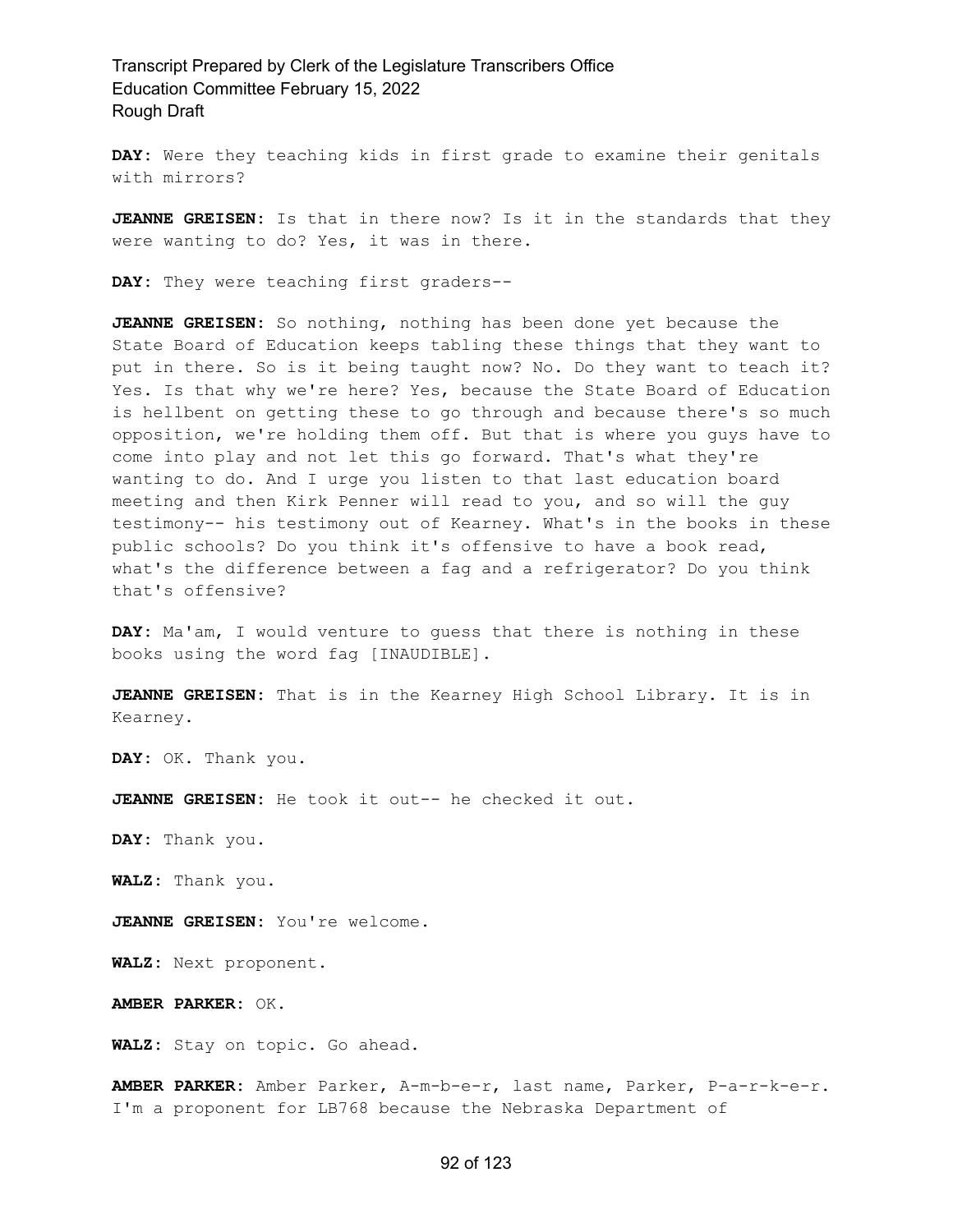Education, quite frankly, all of the members in 2021 should have been fired from what was being pushed. How can you explain to teach children anal and oral sex? That was in the first draft. This agenda goes back to 2015. There was a legislative resolution, LR334, and in it-- Senator Morfeld, this was your legislative resolution, and it was to do an interim study on comprehensive sex education. And at that hearing and tying everything together here in a nutshell in a short time is Planned Parenthood educator was chosen, someone who had been, excuse me, a Planned Parenthood educator for 15 years, the Nebraska Department of Education was not representing, representing a majority of the Nebraskan parents. They were representing Planned Parenthood agenda, and that's not right, and I, I, I questioned why in the world of the meetings that I have been to hasn't been talking about reading, writing, arithmetic. It's been talking about sex and that these, these seven board members want to push this. And the parents raised red flags saying, we do not want pedophile grooming. Again, why would you-- and some of you say pedophile grooming. Because why would you teach children anal and oral sex? This was in the first draft. This is greatly concerning. It is time for the state senators to stand up. Please pass LB768. It will put the parameters and it will bring a focus back on education. This is not a job of any person to share and force and teach children anal and oral sex, as that first draft showed. And that in itself was greatly, greatly concerning.

**WALZ:** Thank you.

**AMBER PARKER:** Thank you.

**WALZ:** Any questions from the committee? I don't see any. Thank you.

**AMBER PARKER:** Thank you.

**WALZ:** Next proponent. Any opponents?

**JULIE FREDRICKSON:** I'm for.

**WALZ:** You are a proponent?

**JULIE FREDRICKSON:** Yes, I am.

**WALZ:** OK.

**JULIE FREDRICKSON:** Sorry, I'm nervous. Senators, my name is Julie Fredrickson. That's J-u-l-i-e F-r-e-d-r-i-c-k-s-o-n. I want to thank Senator Albrecht for this legislation. I have a unique situation in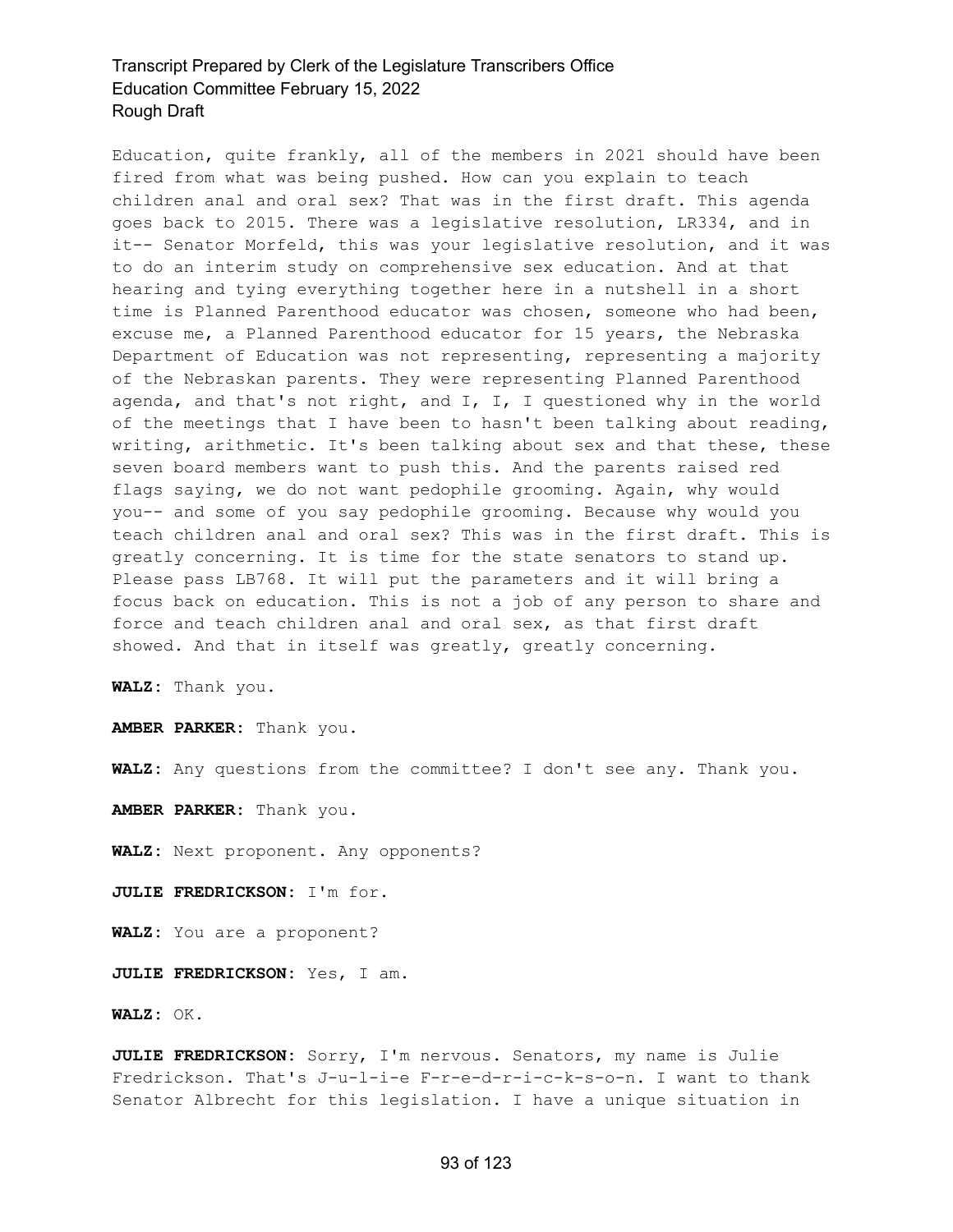that I'm running for Legislature in this state. I've been out knocking on doors, talking to constituents. Well, soon to be. I represent a large legislative district that encompasses three school districts: Omaha Public Schools, District 66, and Millard. Parents are very upset. They feel like they're losing parental control of what their kids are taught. They have looked to the school board for years for direction, but they're not getting any control because it's all controlled by the state school board. I would say that I would recommend a solution for this volatile situation that we're in with losing parental control, that you at least consider releasing it to the full Unicameral so they can debate and vote. You've got constituents that you represent just like I will when I'm down here. If you haven't been to a school board meeting lately or you don't read the transcripts, you have no idea how bad it is. People are really upset, and I'm just suggesting that instead of you taking it upon yourselves to kill this bill, that you pass it on and allow 49 senators to debate and discuss the legislation. Thank you.

**WALZ:** Thank you. Thanks for watching the time. I appreciate that. Any questions from the committee? I don't see any. Thank you so much. Proponent?

**MARK BONKIEWICZ:** Um-hum. Good afternoon, Senators. My name is Mark Bonkiewicz, B-o-n-k-i-e-w-i-c-z. I'm originally a wheat farmer from Sidney, Nebraska. I live in Omaha now and you have a copy of this document that's coming to you right now, which is a picture of the 49 senators that are currently serving us. And we certainly thank you for your time and energy and expertise in serving us. The green dots on each one of the numbers there are the 28 senators who on April the 1st signed the back page, which is the memo stating that they were against the sex ed standards and CRT standards and social/emotional learning standards that had been introduced by the Department of Education. Since that period of time, there have been ten State Board of Education meetings. The level of opposition at each meeting continues to be higher, higher in percentage. The last time there was only one person who spoke in favor of it. There were 27 people against it. We've had 400 people that showed up in Kearney previously, and the vast majority of those over 90 percent of the people there were in opposition. So I'll just summarize by saying this is the list of the people in the state of Nebraska that are against the sex ed standards and why this bill, LB768, is so important for you to take control and tell the legisla-- tell the school board what they can and cannot create standards on. You have the Governor, the list of the senators, you have the Nebraska Catholic Conference representing a quarter of a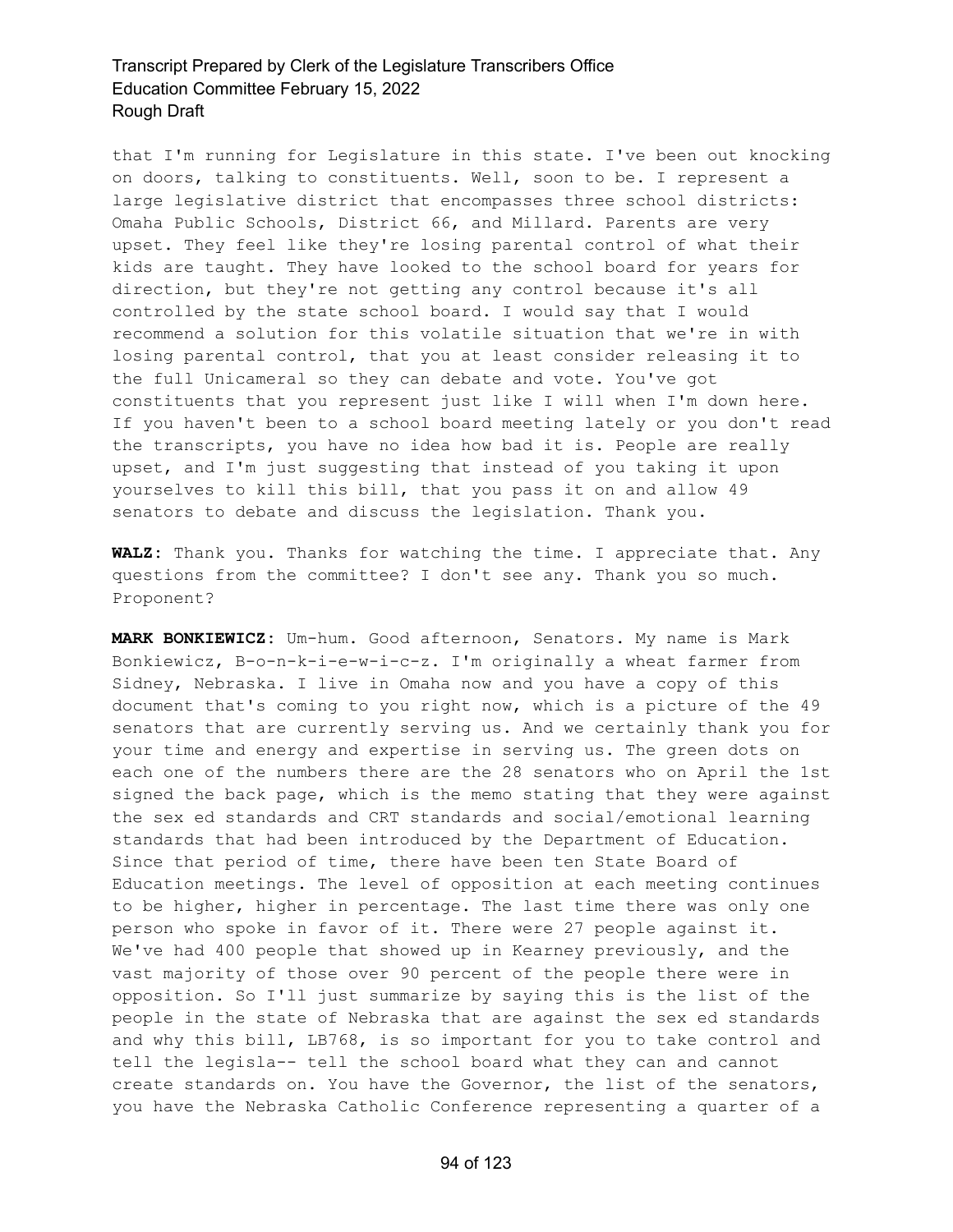million Nebraska's Catholics, the Nebraska Family Alliance that represents 200,000, the Protect Nebraska Children Coalition, which is 21,000 people, and Nebraskans for Founders' Values. We have thousands of Nebraskans across the state that receive our minuteman alerts. I urge you to vote this out of committee and be leaders in getting it passed by April 20. Thank you.

**WALZ:** Thank you. Questions from the committee? Senator Linehan.

**LINEHAN:** Thanks. I just want to clarify and maybe my memory is wrong, Mr. Bonkiewicz. But I think this on the sex standards was separate from the CRT letter. There were two letters.

**MARK BONKIEWICZ:** Well, they are all mixed together now because--

**LINEHAN:** Well, I know but for the record.

**MARK BONKIEWICZ:** Oh, for the record, you just want to clarify that this particular one was for CSE? That's fine.

**LINEHAN:** That's what we called the [INAUDIBLE].

**MARK BONKIEWICZ:** OK.

**LINEHAN:** OK. All right. Thank you very much.

**MARK BONKIEWICZ:** Sure.

**WALZ:** Any other questions? I don't see anything. Thank you.

**MARK BONKIEWICZ:** OK. Thank you.

**WALZ:** Next proponent. All right, we'll move on to opponents?

**JESSE BARONDEAU:** Good afternoon. My name's Jesse Barondeau, J-e-s-s-e B-a-r-o-n-d-e-a-u. Please let me to provide the-- some professional medical opinion and recommendations on this topic. I was born and raised in rural South Dakota, now live and practice in Nebraska. I was the only board certified adolescent medicine physician in Nebraska or the Dakotas. I cannot emphasize enough the benefits that could be afforded the Nebraska's youth, families, and communities in allowing the Department of Education to work with professionals such as myself and others to develop and create a medically accurate standard of comprehensive health education for our public schools. I had the pleasure to coauthor a report on this topic that was published in the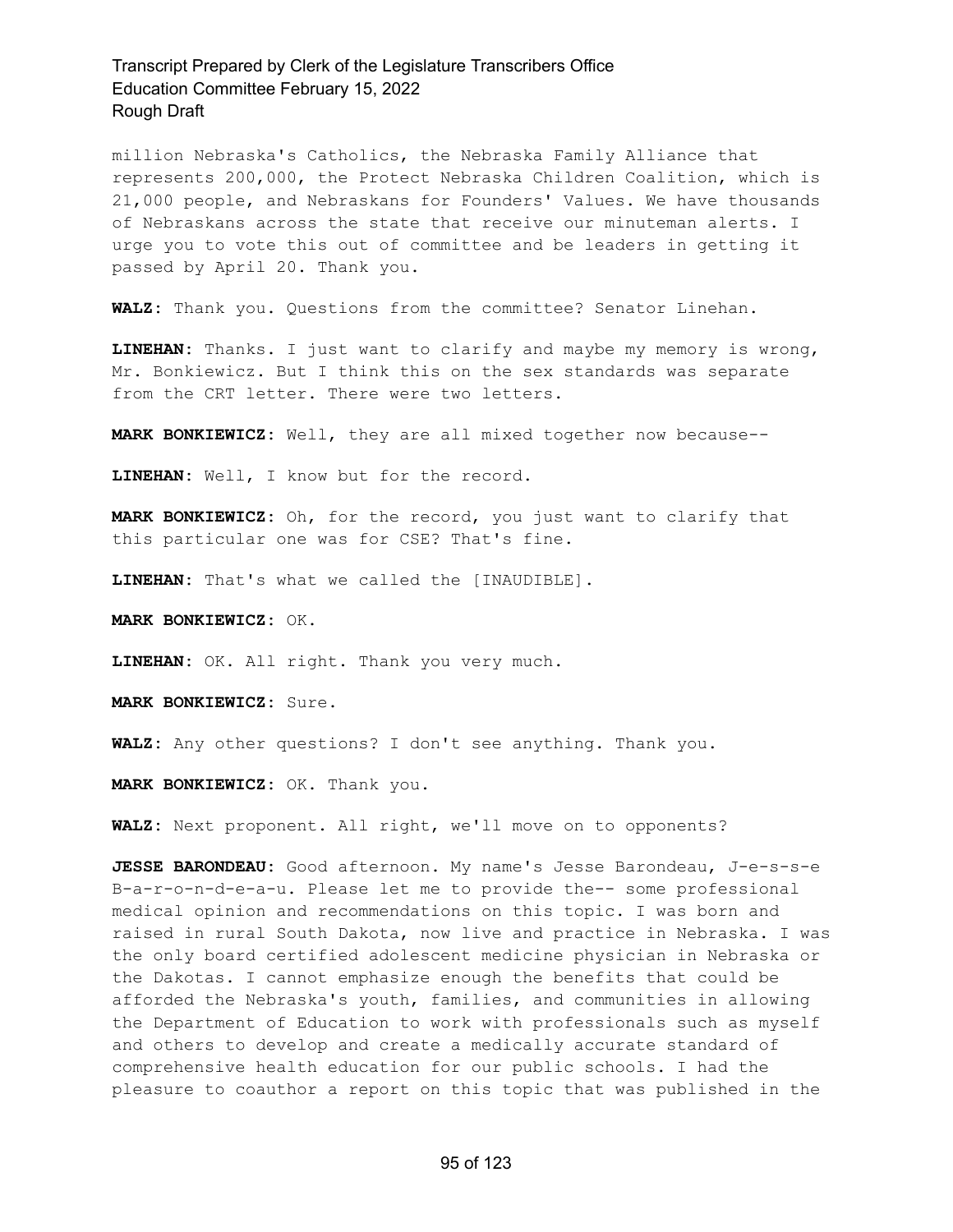Journal of Adolescent Health, and I provided it that in the print with the testimony here. This was written to help state and school board authorities to help make well-informed decisions in adopting the development of medically accurate health education for our youth. These tools are supported by every major medical organization with focus-- with a focus on caring for youth and adolescents, including the American Academy of Pediatrics. These are supported by now decades of research and data that demonstrates the benefits. A lot of research, hard work, and time goes into these standards for the good of our youth and communities and it does get frustrating when misunderstandings and inaccurate political rhetoric drown out the good intentions of such health and education. I would strongly oppose and discourage bills that aim to create government barriers to recommend- to recommended health education standards that professionals, such as myself, know would greatly benefit our youth and communities. I just want to address a few common, misleading talking points. One, health education is the responsibility of parents or parents who know best. We-- that's partially true, and we encourage parents to talk to kids about this, but that just doesn't happen consistently. Also, the school health education does not prevent parents from this responsibility. We want to work together as a team on this. Thirdly, or secondly, my religious beliefs don't align. Medically accurate health information is accurate for anyone, regardless of anyone's religion. Anybody can practice any religion with or without this health education. This does not prevent that. This health education would encourage to delay sex and be healthy in our relationships. This education will only improve the negative outcomes in the state. It would save tax and healthcare dollars in the long run and improve our rural and urban communities. Government getting in the way of attempts to improve the well-being of the state through medically recommended education to our youth is not conservative or progressive. It's simply a mistake. We should not make this a fight or make it illegal. We should work together on this. Please support medical and education professionals who are trying to combine our local expertise for the benefit of all our children by opposing LB768.

**WALZ:** Thank you so much.

**JESSE BARONDEAU:** It was written for three minutes.

**WALZ:** Let me see if there are any questions.

**JESSE BARONDEAU:** I wrote it for three minutes.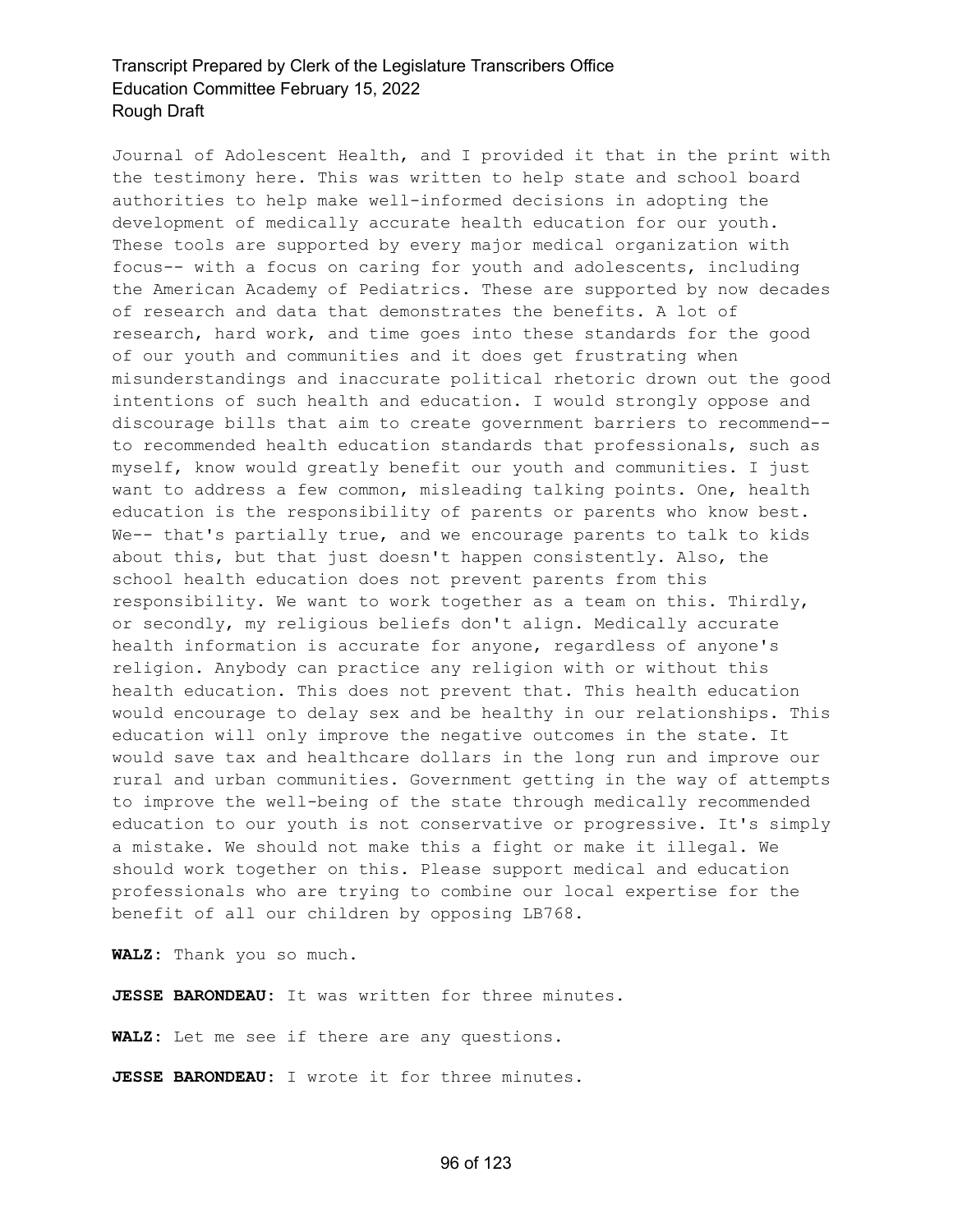**WALZ:** Senator Linehan.

**LINEHAN:** Thank you for being here. I don't want to miss pronounce your name, but you're a medical doctor, right?

**JESSE BARONDEAU:** Um-hum. Yep, M.D.

**LINEHAN:** So on the second page of this, you said information should be medically accurate information given and then opportunities for adolescents. So you think it should start in kindergarten or in junior high?

**JESSE BARONDEAU:** Well, age appropriate.

**LINEHAN:** I think that's the [INAUDIBLE].

**JESSE BARONDEAU:** It runs-- right. So there's different levels of things [INAUDIBLE]. You shouldn't teach-- we're not teaching anybody how to have sex anywhere. It's more about how to be healthy about it. We realize they're going to find out about it eventually anyway. It just happens naturally. We all know that for eons. So seventh, seventh and eighth grade would be when you teach sex ed.

**LINEHAN:** Did you read the first draft of the standards?

**JESSE BARONDEAU:** Yeah, well, yeah, it was kind of-- it was a first draft and it was not very well-- it wasn't ready for publication yet because it was not well-spelled out, which was led to, I think, a lot of the misunderstanding of things because all the little-- a little phrase was not described what it was meant to be.

**LINEHAN:** So you understand why people were concerned?

**JESSE BARONDEAU:** I understand exact-- I understand exactly why people were upset by it because it was not released in a very well thought out way. And a lot of-- when you hear sex and kids, yes, it's going to cause a lot of dismay. It's got to be very well-- it's a nuanced conversation. And I don't want to teach a first grader how to have sex. That's, that's silly. But seventh and eighth graders, they're eventually going to learn about that anyway through online porn, YouTube, friends. We've learned about this since the 1960s, 1800s, people have always learned about this stuff.

**LINEHAN:** Probably since the beginning of time.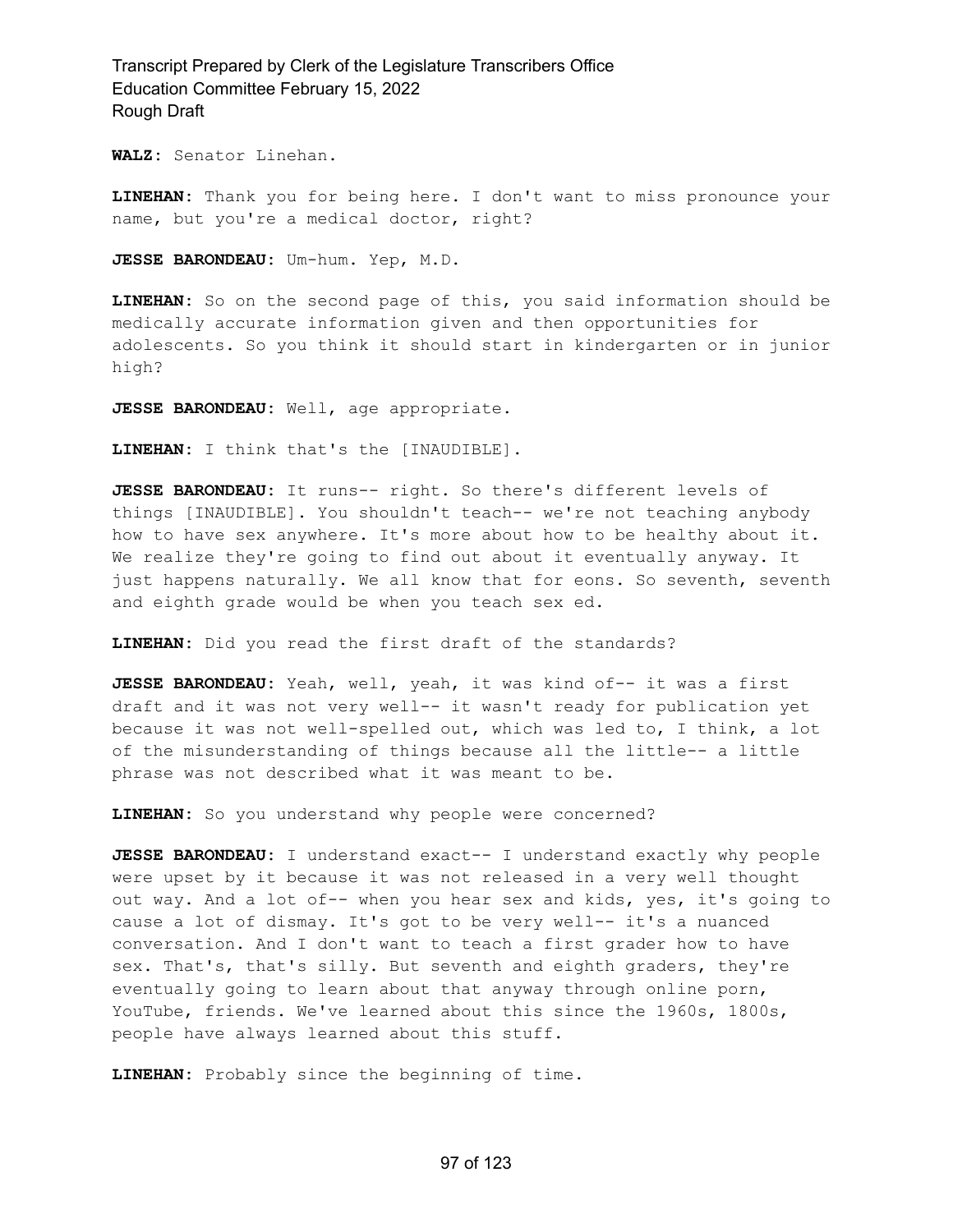**JESSE BARONDEAU:** Yeah, humankind. Yes. So-- and now have even more ways to learn about it more quickly. We just want to get ahead of that and give accurate information so they can make accurate, healthy decisions, which could be abstinence or health, or know where to go to get help when they run into these situations, either on their own or force or whatever it may be. First grade teaching accurate body parts are that-- they teach what a penis and vagina is by calling it the "hoo" and the "ha ha" or whatever. That is actually a relevant medical thing that we're trying to get away from that because that kind of makes confusion when they get older and when you're talking about things, there's no reason not to call it a penis and vagina. That's just what it is. That's not weird. Seventh and eighth grade is when the sex ed could start. And if it sounds like a crazy thing, it probably is. I would recommend asking the professionals what they're trying to get at, rather than learning a phrase and go on social media and hearing-- it's like a big gossip rumor that just blew up. I think-- I moved here as this was going on, so I kind of learned about this as it was happening and when I saw what they were trying to do, like, well, it makes a lot of sense. But I also-- I'm from South Dakota, the culture is the same. I could see everybody getting upset about the same thing. It was a lot of misunderstanding and it was a lot of wasted time in the school board meetings about it. And I would not gauge the who-- how the population of Nebraska is for or against this based on who shows up to a meeting at 6:00 in the morning or 1:00 to 6:00 p.m. on a Tuesday, like I just did here. That's not the population of Nebraska. But in general, we're trying to help people out and we're trying to do the things that works together with everybody. I'm religious and I'm, I'm Lutheran, kid's are Catholic. So, so for all--

**LINEHAN:** Thank you.

**JESSE BARONDEAU:** --it's meant to be helpful.

**LINEHAN:** Thank you.

**WALZ:** Appreciate that. Any other questions? I don't see any. Thank you for coming to--

**JESSE BARONDEAU:** Thank you.

**WALZ:** --testify today. Any other opponents?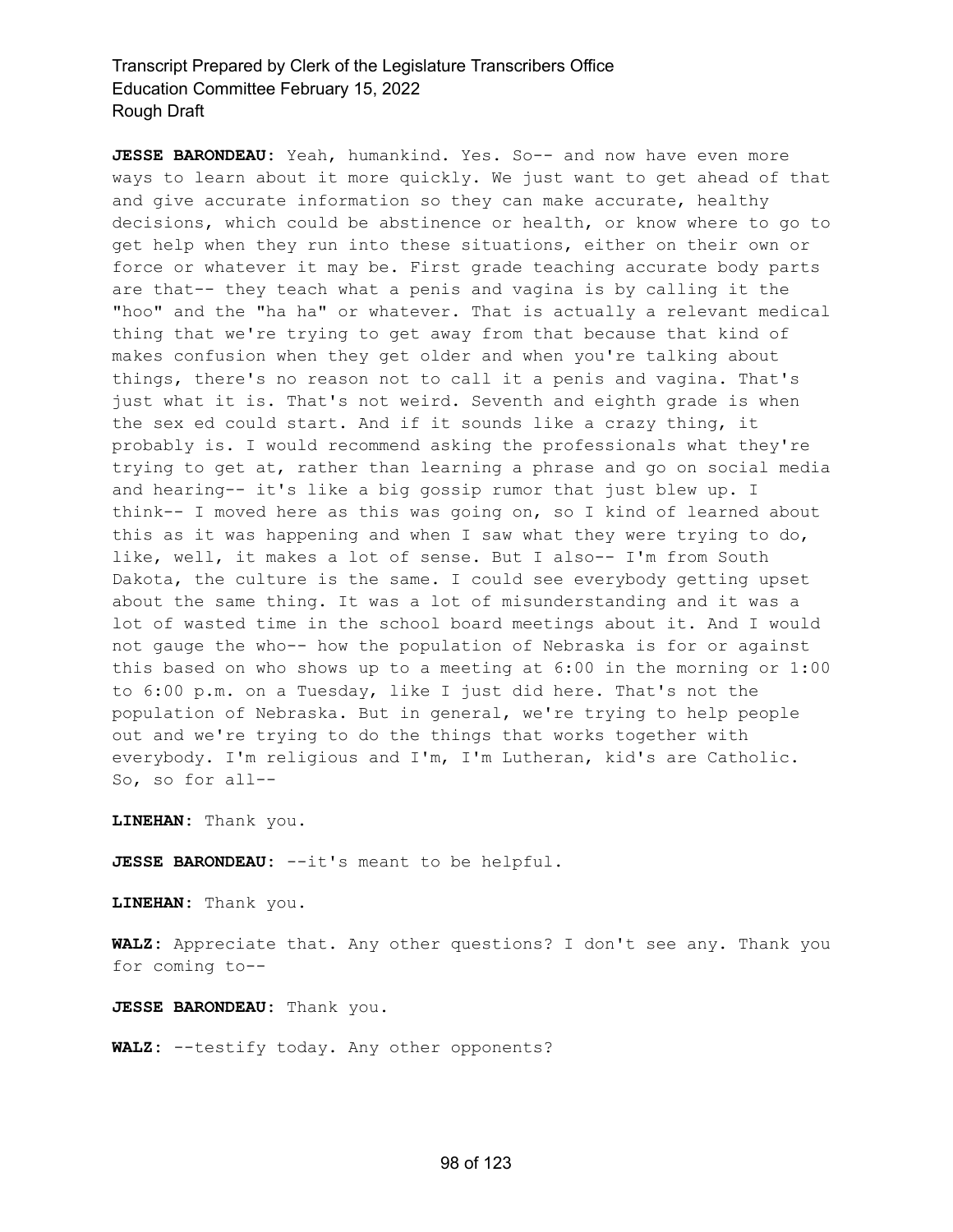**DENISE POWELL:** I think I can officially say good evening now instead of good afternoon. Good afternoon, Chairman Walz-- Chairwoman Walz and members of the Education Committee. My name is Denise Powell, D-e-n-i-s-e P-o-w-e-l-l, and I'm here as a mother of two students currently enrolled in Omaha Public Schools, Western Hills Elementary, go Wildcats. My kids are in second grade and sixth grade. But I'd like to focus on my daughter, who's in sixth grade and at a really critical age where these kinds of health programs have the greatest impact. I want you to imagine being an 11-year-old girl today, and I know that that is a harder ask for some of us here today. But believe me, when I tell you that the society we live in tells you that all the things that are happening naturally to your body are gross, embarrassing, should be hidden away or moved entirely, your body hair, your period, your training bra, your changing hormones. Those are things that can be a recipe for a really, really tough few years. Added to that is social media creating an unrealistic standard of beauty and perfection, making that awkward transition of puberty even more painful for some. Now growing up, puberty and sex were not things that we spoke about with my parents. When I got my first period, I was terrified and embarrassed of what was happening to my body and mortified that anybody in my school would know. Because of the foundation given to my daughter at school, I was able to have more in-depth and open conversation with her. As a result, she's prepared for the changes that come with puberty. While I always wanted to believe that I'd be a much cooler, more open parent than my parents were with me, I sometimes find it difficult to start conversations with my daughter. That's why I'm enormously grateful for the lessons that she's receiving in sixth grade. She came home with several questions that opened the door to age-appropriate conversations around sex and sexuality. She asked me questions like what happens if somebody forces you to have sex? And I thought it was illegal or impossible for someone to have a baby if they weren't 18. This conversation, sparked by what she learned in school, was really, really important, as she's about to enter junior high next year. There are studies by health organizations, including the American Psychological Association, all reporting an increase in major depression and rates of suicide among teen girls in the U.S. And to get even more specific. A study by the American Association of Pediatrics-- oh my light is red. Oh look, two minutes are so fast.

**WALZ:** I know they are.

**DENISE POWELL:** OK.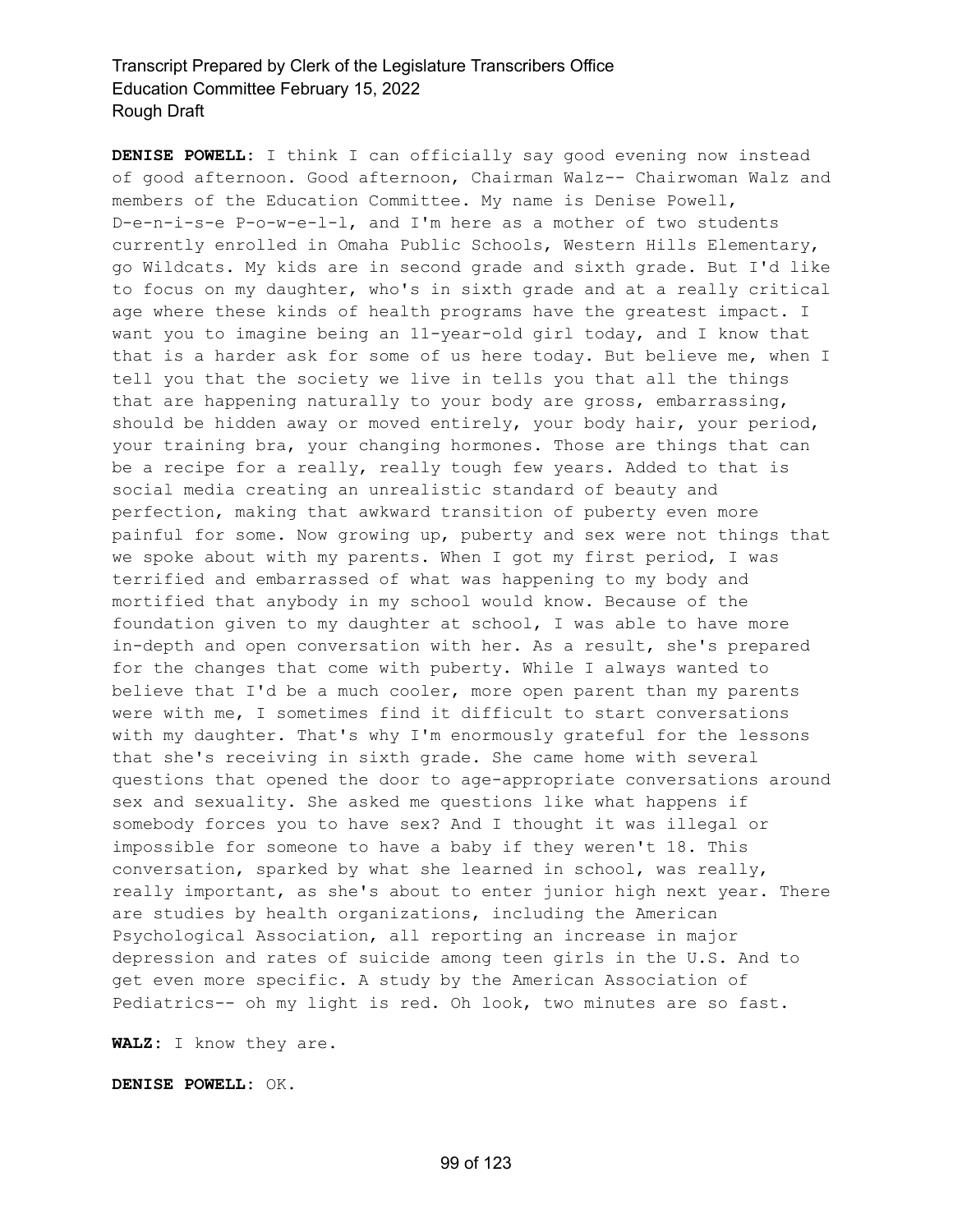**WALZ:** I apologize. Sorry.

**DENISE POWELL:** Sorry.

**WALZ:** Let me see if we have any questions.

**DENISE POWELL:** Great.

**WALZ:** Questions from the committee? Don't have any. Thank you.

**DENISE POWELL:** Thank you so much for your time.

**WALZ:** Appreciate your testimony. Next opponent. Good afternoon.

**DEBRA McKNIGHT:** Good afternoon. My name is Debra McKnight, D-e-b-r-a M-c-K-n-i-g-h-t. I serve as a United Methodist pastor. I have been in Nebraska since 2007, and I'm here to wholeheartedly object to this bill. I believe proactive, age appropriate, research-based sex education standards are essential to the health and well-being of young people that I nurture in my congregations, in my home, and beyond. During the debate about health standards, I attended many times. I watched people who could not identify what DSM stands for use that acronym. I watched people offer aggressive behaviors, talk about Sodom and Gomorrah and Christian values. As a pastor in the United Methodist Church with a master's of divinity, I want to be clear that they do not represent the only voice within the Christian tradition, and they are based in nostalgia more than biblical scholarship. Students need and deserve proactive education. Anything less than this is a failure on the part of adults. I want this kind of education for my second grade daughter. I have read all of the standards in depth. I support them. I also have a master's in curriculum and instruction, and I have worked as an educator and as a pastor with LGBTQIA folks. Young people in this space of identity development need to see books about a prince running away with a prince or a family with two moms or a family with a mom and a grandma. Because when they start to see that they don't fit in, they don't think, ah, there's a bias in my culture. They think something is wrong with me. I lament the number of times that I have heard, as a pastor, the story of someone who said I felt like something was wrong with me. This is the experience growing up and we can do better.

**WALZ:** Thank you. Questions from the committee? I don't see any.

**DEBRA McKNIGHT:** Thank you.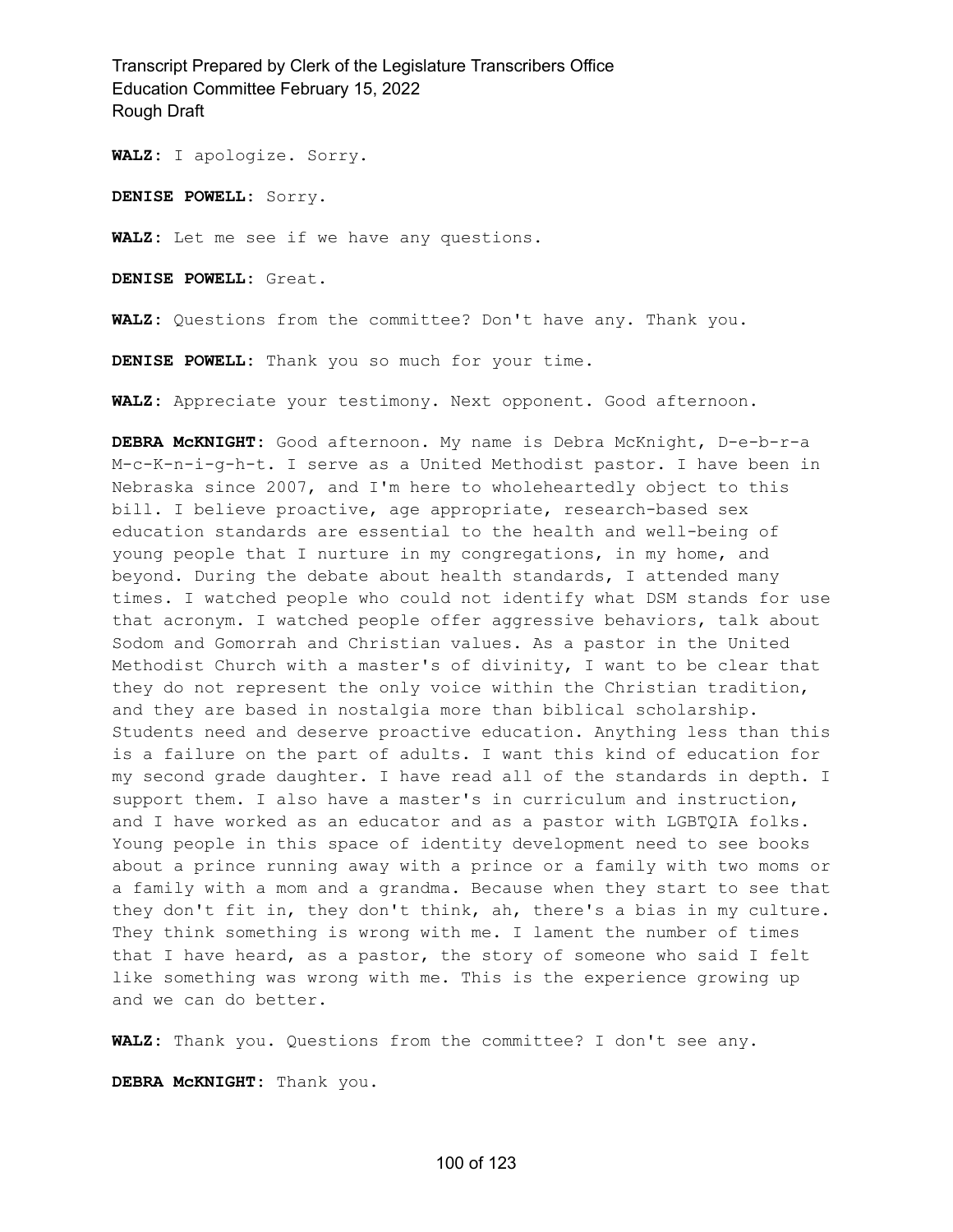**WALZ:** Thank you for waiting all afternoon. Thank you for your testimony. Good afternoon.

**SARA RIPS:** Good afternoon. My name is Sara Rips, S-a-r-a R-i-p-s. I am the LGBTQ legal and policy counsel for the ACLU of Nebraska. I am here today to speak in opposition to LB768. The ACLU supports students' rights, parents' rights, educational equity, gender and racial justice. As such, we oppose this measure as it is a candid reaction to recent efforts by the State Board of Education to develop content area standards related to comprehensive health education. The issues that generated the most discussion clearly targeted LGBTQ youth and families and hateful, harmful political rhetoric, and sought to inject aspects of erasing truth from discussions of race and gender in our schools. The State Board of Education is an independent state entity accountable to voters. As part of their responsibilities, they provide curriculum guidelines to assist schools while upholding our strong tradition of local control and parental involvement. Unfortunately, this measure could have unintended but serious consequences by ending the State Board of Education's already existing content, education standards for agriculture, world languages, skilled and technical sciences, physical education, and fine arts. Further, this measure will most definitely disparately impact rural school districts who will lose access to the up-to-date best practices, standards, and metrics. We must do what we can to ensure that all students, regardless of background or circumstance, have access to the best possible education. And we must respect teaching truth in our history and our science and reject efforts of government censorship in our curriculum discussions. We must do what we can to ensure that all teachers, regardless of district, have access to the best possible resources and supports. And-- thank you, Senators.

**WALZ:** Thank you so much. I really appreciate that. Senator Murman.

**MURMAN:** Thank you, Senator Walz. Before this past year, do you think the State Board of Education members when the voters voted for or or didn't vote for them, do you think most voters really knew much about who they were voting for?

**SARA RIPS:** It is my sincere hope that everyone who participates in our democracy takes the time to learn about the candidates and their positions. So I-- I hope that everyone who voted took that time, Senator.

**MURMAN:** Thank you.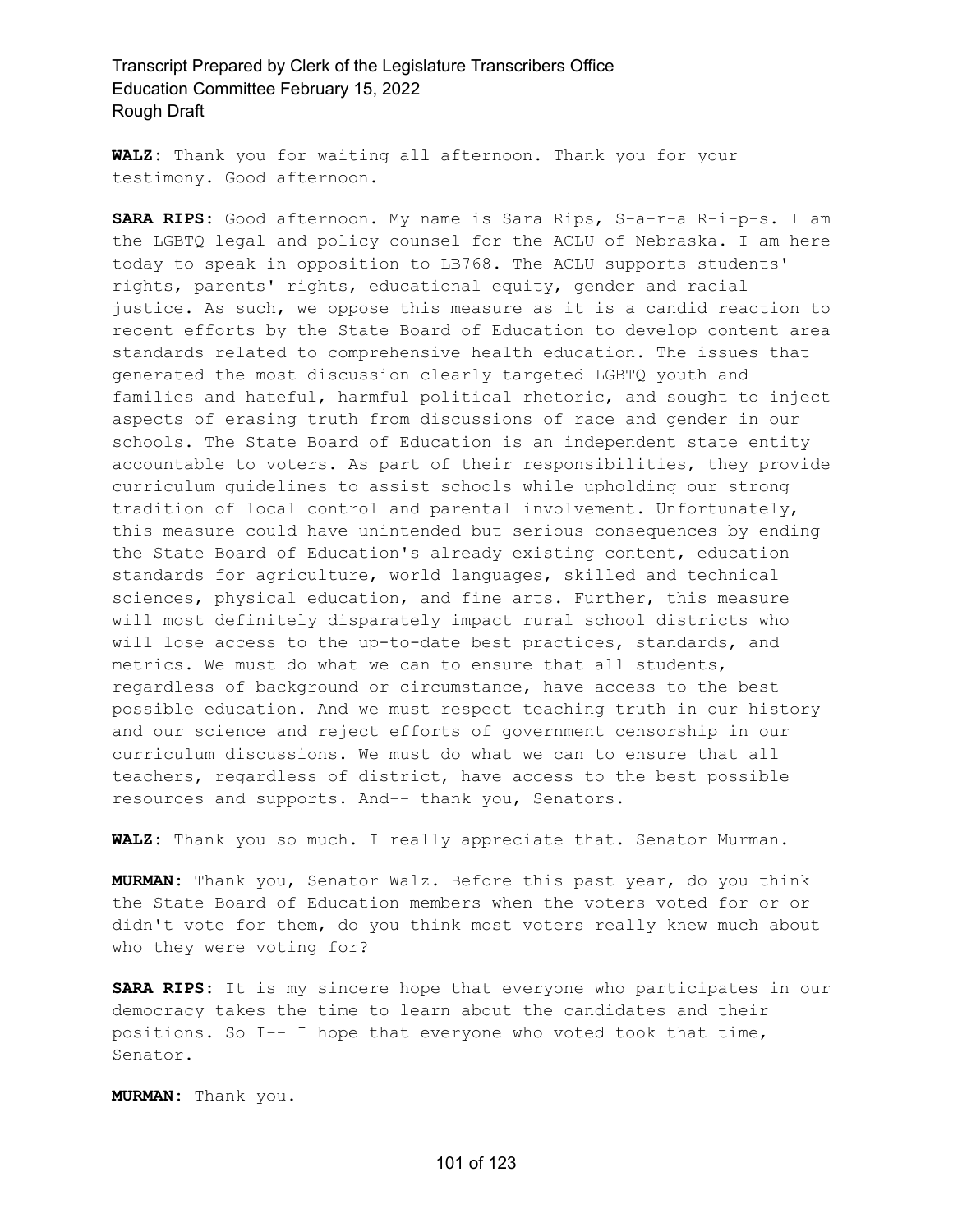**WALZ:** Any-- Senator Linehan.

**LINEHAN:** You said you were most concerned about rural-- or am I-- I don't want to misquote you. You said something about rural districts.

**SARA RIPS:** Yes. So part of the reason that the State Board of Education is empowered to develop content area standards is to ensure that all school districts across the state have up-to-date best practices, metrics, rubrics, and curriculum. And so by limiting it to only reading, writing, math, science, and history basically, right, to social studies, you-- there is a serious cutoff there of all of the other content area standards that already exist that allow our rural school districts to compete.

**LINEHAN:** Why would it be different from rural than urban?

**SARA RIPS:** I think that a lot of the-- the school districts, OPS, LPS, District 66, that they have better funding and ability to-- to develop those things and it leaves rural school districts who might not have the same funding opportunities in the lurch.

**LINEHAN:** Thank you.

**SARA RIPS:** Thank you, Senator.

**WALZ:** Any other questions? I don't see any. Thank you very much.

**SARA RIPS:** Thank you, Senator.

**WALZ:** Next opponent.

**JULANE HILL:** Are you tired yet? My name is Julane Hill, J-u-l-a-n-e H-i-l-l, and I'm testifying in opposition of LB768. COVID, disease prevention and control, improper nutrition, bullying, dating violence, teen pregnancy, alcohol, tobacco, and substance abuse, suicide, depression and I could go on and on, but you get what I'm getting at. All societal ills are laid at the front doorstep of our schools, and our schools are expected to positively impact them and they do. Many accomplish this through comprehensive health education. Comprehensive health education is built on pedagogy delivered by professional educators and provided to all students grades kindergarten through high school. One of the key parameters of comprehensive health education are health education standards and sex education is only one content area out of eight. These standards are research based and guide the knowledge and skills students should learn, practice, and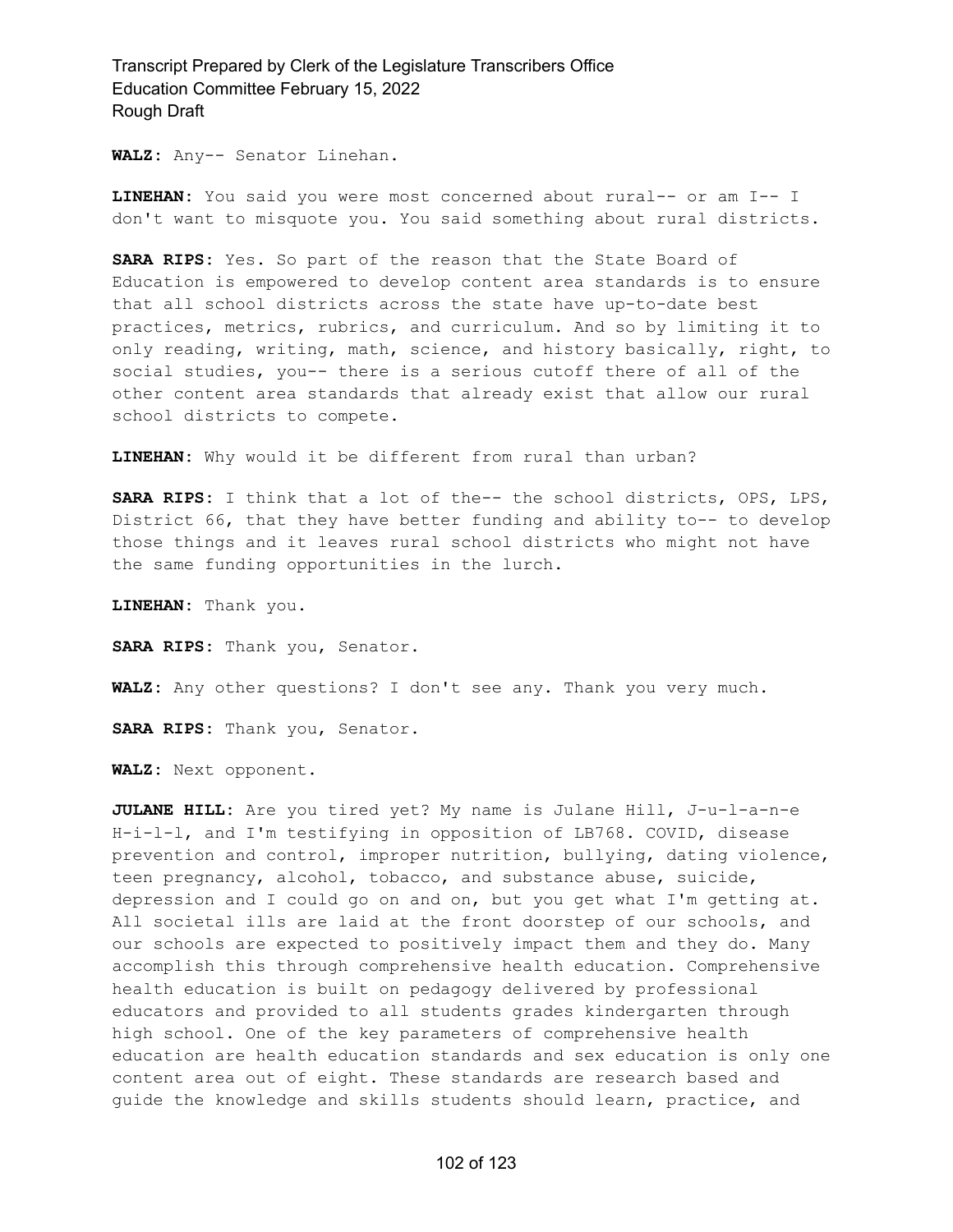demonstrate. They create a framework for teaching, learning and assessment, and articulate a trajectory for knowledge and skill acquisition across all grade levels. Standards describe what students are expected to know and do, while locally defined curriculum and instructional materials are used to help students master the standards. A comprehensive health education curriculum guided by the health education standards provides a clear set of behavioral outcomes. It is research-based, medically accurate, and provides age and developmentally appropriate information. Comprehensive health education is theory driven and addresses social influences, attitudes, norms, and skills that influence specific health-related behaviors. Students learn how to assess their vulnerability, their health risk behaviors, health problems, and exposure to unhealthy situations. Instructional strategies such as group discussions, cooperative learning, problem solving, role playing, and I could go on. They all help to build personal and social competence by building the essential skills they need in order to deal with societal pressures and to avoid or reduce risk-taking behaviors. And finally, curriculum materials are free of culturally biased information and are inclusive of diverse cultures and lifestyles. And one last thing I'd like to say is if LB768 were to pass, health education standards, which are totally voluntary here in Nebraska, they are not required, would be eliminated along with others that you heard from, from Sarah Rips. And health education would be reduced to the teaching of drug use, misuse, and abuse, and intellectual disability and other developmental disabilities. Is that what we want for our children? Thank you.

**WALZ:** Let me see if we have any questions for you. Questions from the committee? I don't see any. Thank you so-- oh, wait. We do. Senator Linehan.

**LINEHAN:** Aren't they voluntary now?

**JULANE HILL:** Yes.

**LINEHAN:** So you don't think they-- you don't think the school board should be in charge of what's being taught?

**JULANE HILL:** No. The state standards that the Department of Education puts out that are research, medically accurate, theory driven, they are the best practices. Schools can adopt those if they want to or they can create their own. They don't have to adopt those. The only standards that are required for schools to adopt are the reading, math, science and social studies.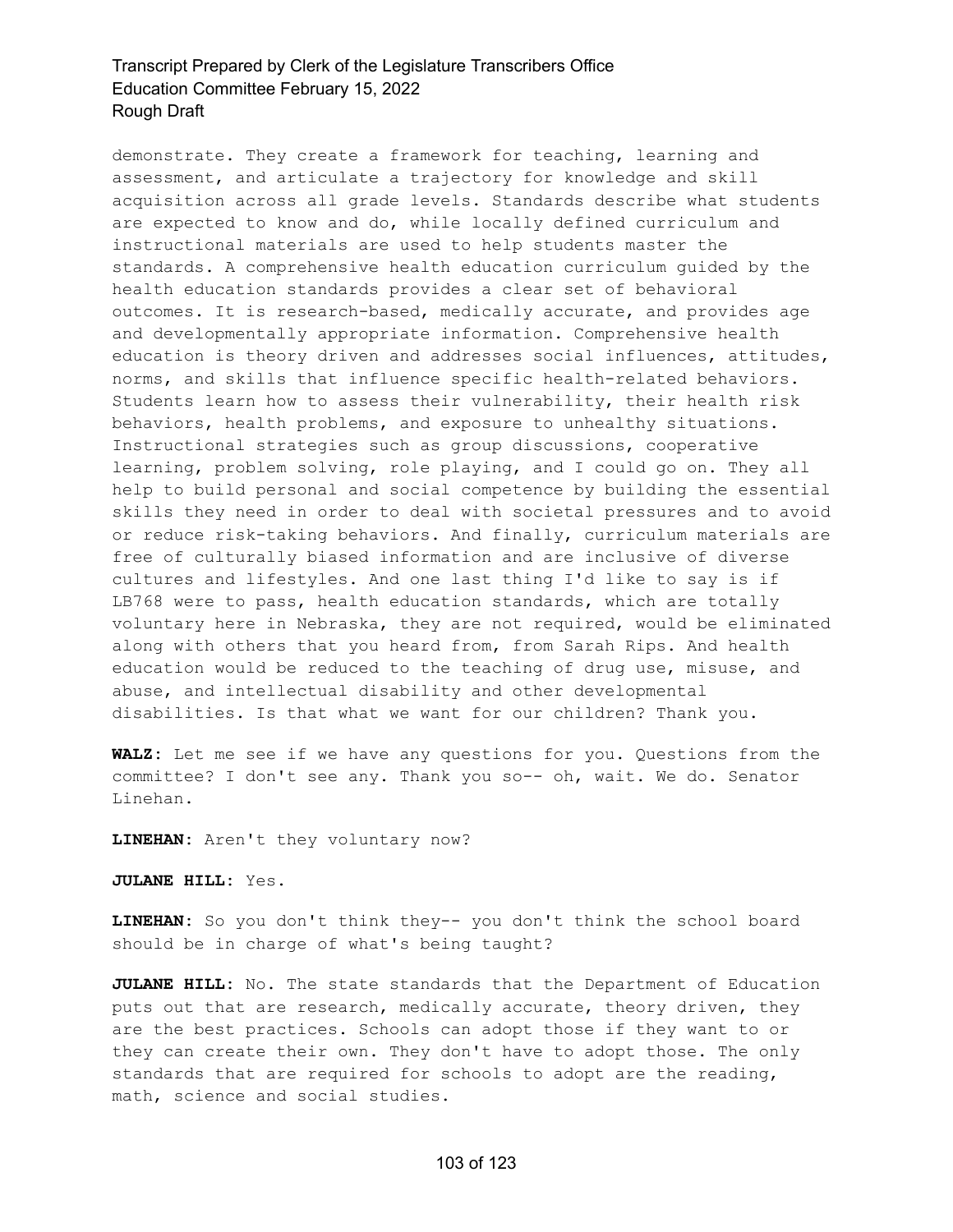**LINEHAN:** That's because the Legislature said so.

**JULANE HILL:** Right. Right. But most schools will adopt standards. They're looking for that guidance.

**LINEHAN:** No, but you understand we're skipping this step. I think that's Senator Albrecht's point.

**JULANE HILL:** Yes.

**LINEHAN:** OK, thank you for being here.

**JULANE HILL:** Thank you.

**ABBI SWATSWORTH:** [INAUDIBLE] use the on-deck chair, which I recommend to keep things moving. Good evening, Senators. My name is Abbi Swatsworth, A-b-b-i S-w-a-t-s-w-o-r-t-h. I am here tonight representing OutNebraska. We're a statewide education advocacy organization for the LGBTQ community. [INAUDIBLE] research conducted by Nebraska youth about Nebraska youth, which will --you will hear more of, 54 percent of LGBTQ youth reported that their LGBTQ identity made it harder for them to participate in their classes. Forty percent of Nebraska LGBTQ students felt unsafe or uncomfortable in their classes. And all students responding to the survey overwhelmingly reported the need for more information on sexual orientation, gender identity, consent and healthy relationships, and skills and resources. The Trevor Project reports that affirming spaces lower the rates of attempted suicide among LGBTQ youth. But only one in three LGBTQ youth found that their homes were affirming, meaning that affirming schools are more important than ever. Comprehensive health education would include education on sexual orientation and gender identity, which helps those students to feel seen, heard, and respected, or thereby affirmed and can be suicide prevention. If we are talking about preventing suicide among youth, we must talk about comprehensive sex education and comprehensive health education in general. The removal of the word "comprehensive" from this statute is dangerous and leaves youth at risk. I'm happy to try to answer questions.

**WALZ:** Thank you very much. Questions from the committee? Senator Pansing Brooks.

**PANSING BROOKS:** Thank you. Thank you for coming, Ms. Swatsworth. Can you speak a little bit more about the definition of comprehensive and what-- what you think about that [INAUDIBLE]?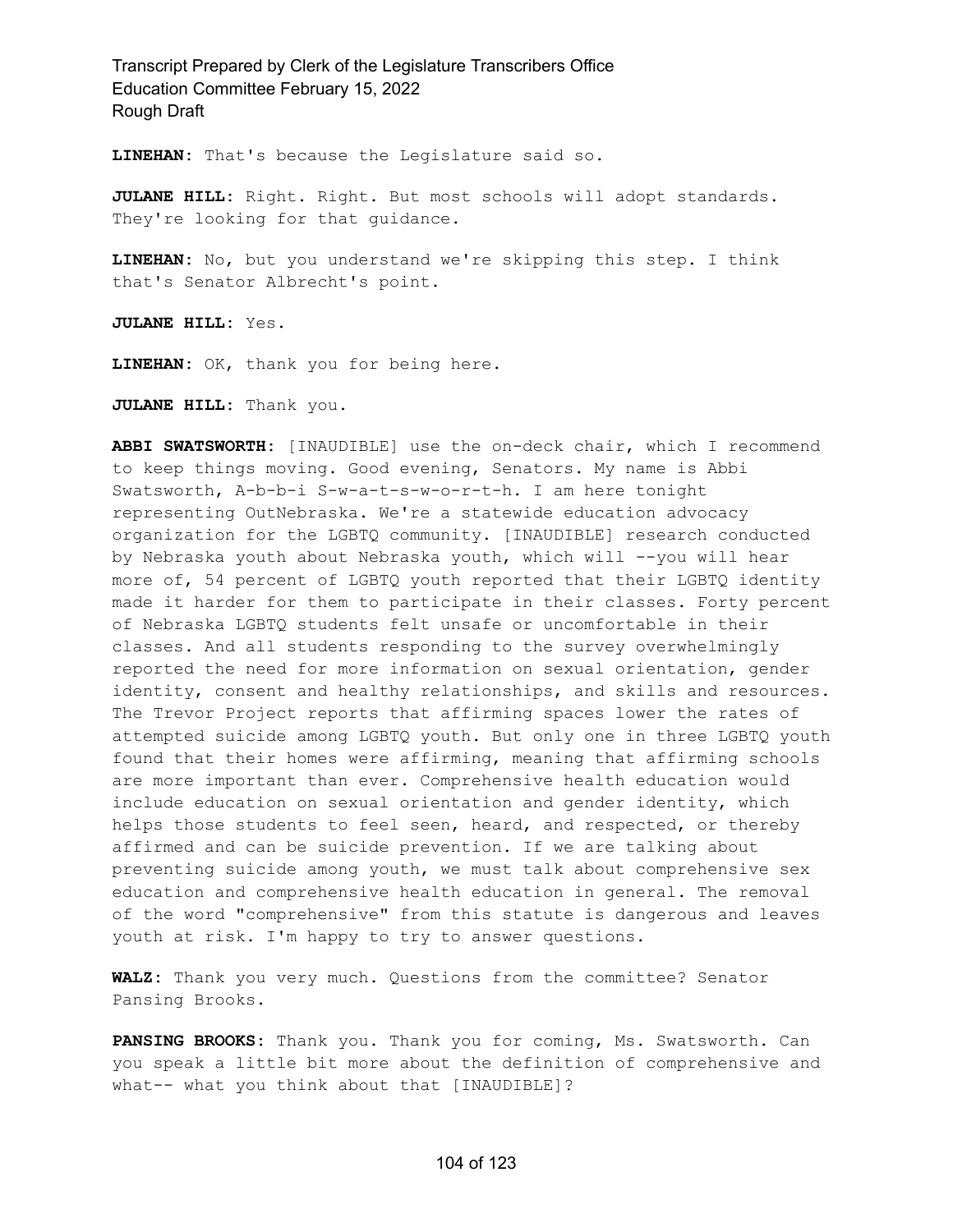**ABBI SWATSWORTH:** Yeah. I believe comprehensive to be much more than just the very basics we might get. I think it does include medically accurate terminology for body parts. It includes social, emotional learning about different family structures that honor the reality of Nebraska's students because we do have students who live in families that are single parents or grandparents, blended families, interracial families, gay families. So I think it includes that. I do think it also includes information about gender identity, sexual orientation, things that, as I said, see, hear, and respect all students. I think it includes more than just drug and alcohol and developmental disability information, but includes information about how to stay safe, how to make healthy decisions about your own body, how to engage in healthy relationships and the dangers of unhealthy relationships, and adolescent dating violence which happens. I think all of that is wrapped up in the word "comprehensive." And so that's partly why I believe its removal can be so dangerous.

**PANSING BROOKS:** I presume it also includes good and bad touch like from an adult.

**ABBI SWATSWORTH:** Yes, it would. And teaching those medically accurate terminologies is what is the basis of safe or unsafe touch as we talk about which is the best practice now actually, safe and unsafe touch. And without those medically accurate terminologies, it's much harder to talk about that. Children need to know at an early age what those are.

**PANSING BROOKS:** Thank you for advocacy--

**ABBI SWATSWORTH:** Thank you.

**PANSING BROOKS:** --for LGBTQ+ community.

**WALZ:** Any other questions from the committee? Senator Linehan.

**LINEHAN:** Could you-- thank you, Chair Walz. Could you share the survey with us?

**ABBI SWATSWORTH:** I'm sure we can make the survey available, yes, both the infographic and the full survey can be made available to the whole committee.

**LINEHAN:** Thank you very much, appreciate it.

**ABBI SWATSWORTH:** You're welcome.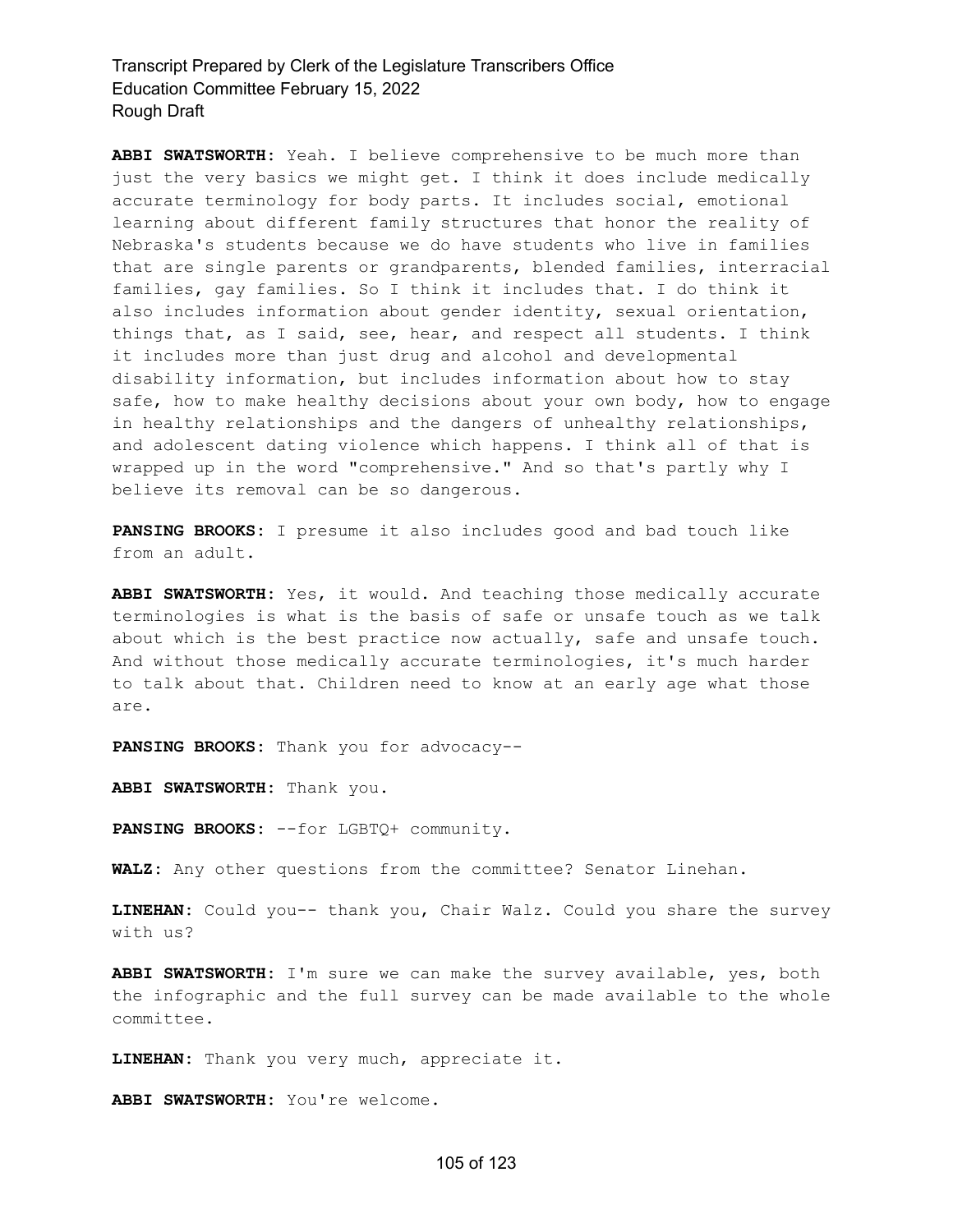**WALZ:** Thank you. Any other questions? Thank you for your testimony today.

**ABBI SWATSWORTH:** Thank you.

**WALZ:** Good afternoon.

**JAMIE GOULD:** Good afternoon. My name is Jamie, J-a-m-i-e, Gould, G-o-u-l-d. Quick warning: I'm going to discuss sexual assault. The point of school is to prepare students for the real world. Do you not need to understand your own health in the real world? I was a researcher with the Adolescent Health Project in Women's Fund last year, and we researched Nebraska students' experiences in school-based sex ed. We surveyed 204 students ages 15 to 19 across Nebraska, and the results speak for themselves. Students want comprehensive sex ed in school. We found when they don't learn this content in school, they largely turn to the Internet and social media. Most reported doing so to learn about sexual orientation and gender identity, while about two thirds wanted to learn both in school. I was sexually assaulted when I was 15. If I had received comprehensive sex ed, I would have been taught the warning signs. Removing "comprehensive" from the statute is ridiculous to me. None of us would say students don't need a comprehensive understanding of math or the English language. It seems people are opposed to the word because actual comprehensive sex ed is queer inclusive and provides resources to have safer sex if students choose. Comparing respondents in Douglas County to outside Douglas County, youth from rural areas were less likely to list family as a current source of information on consent and healthy relationships, mechanics of sex, media literacy, and puberty and adolescent sexual development. But they were even more likely than Douglas County students to list sex ed as a desired source on gender. Even if we assume the parents educating their children are doing a satisfactory job, what about students who don't teach them or-- I'm sorry, I lost my place-- or whose family isn't safe? We found that students of color, girls, and queer students are all disproportionately less likely than their white, male, cis, straight counterparts to receive sex ed from family. Parents can opt their kids out of sex ed, but the students without safe adults in their lives can't opt in if it isn't provided. You have a choice. Please choose all students. Thank you.

**WALZ:** Thank you very much for your testimony today. Any questions from the committee? Senator Day.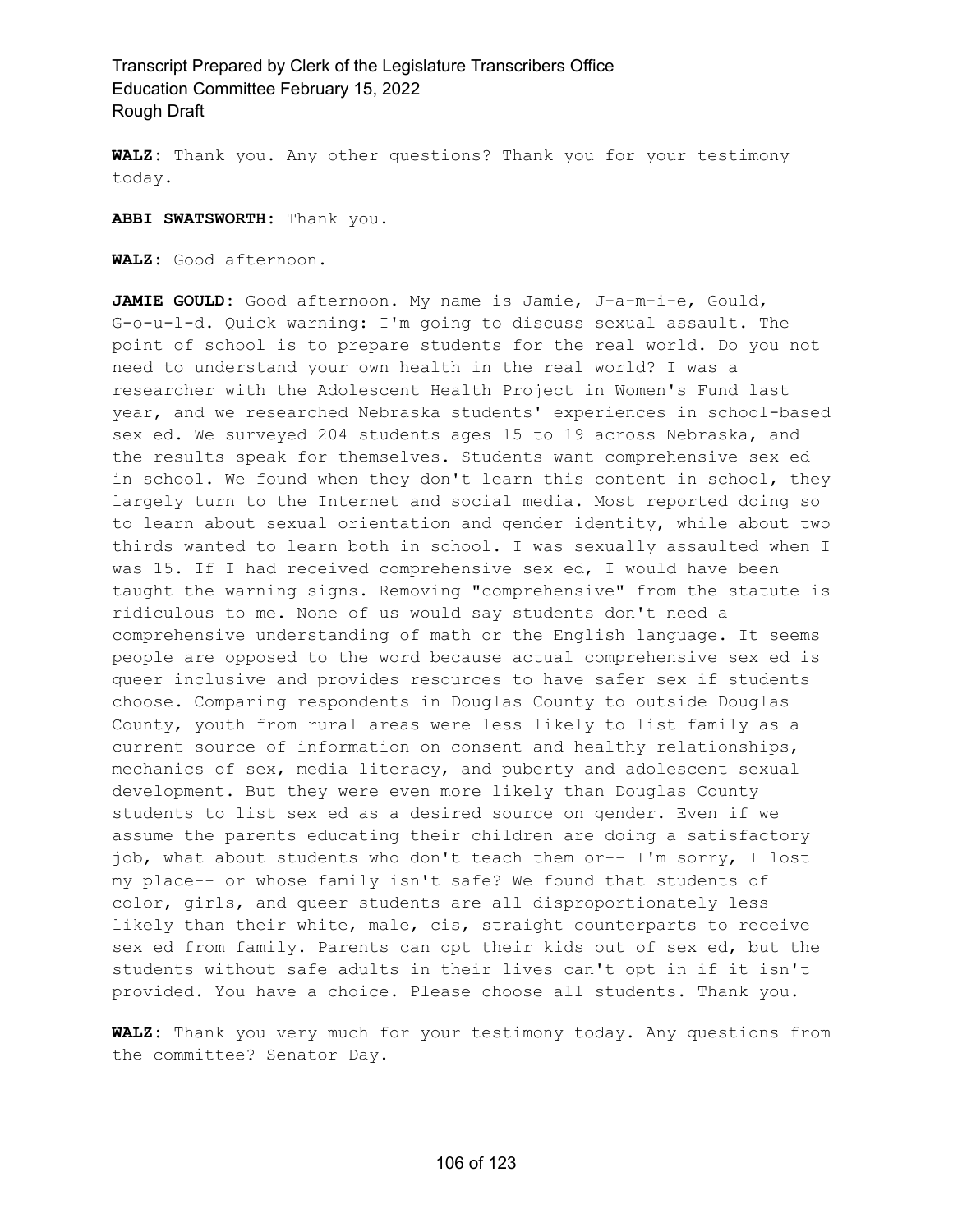**DAY:** Thank you, Chairwoman Walz. And thank you, Ms. Gould, for being here today. I appreciate you sharing your story about sexual assault and being willing to talk about that. I have a similar story, so I know how hard it is to discuss. You mentioned the opt in and opt out. There-- help me remember, was there an opt-out provision with the- the standards?

**JAMIE GOULD:** I don't know specifically about the standards, but my understanding of how that is all set up is if a school district decides to adopt them, it's up to the individual districts for if you can opt out.

**DAY:** OK.

**JAMIE GOULD:** I'm-- I'm not confident in that, though.

**DAY:** OK, thank you.

**WALZ:** Any other questions from the committee? Senator Linehan.

**LINEHAN:** Thank you, Chair Walz. Are you seeing that in the rural school districts they don't have sex ed?

**JAMIE GOULD:** No. Sorry. What I was trying to say with that, many are talking about how in more rural parts of Nebraska, they are more family oriented. But when we compared the respondents from Douglas County to outside Douglas County, the youth from rural areas were less likely to list family as a current source of information on four topics.

**LINEHAN:** All right. Thank you.

**WALZ:** Other questions from the committee? I see none. Thank you.

**JAMIE GOULD:** Thank you.

**WALZ:** Next opponent. Good af-- good evening, I guess.

**THEODORE BLAYLOCK:** Stuck on my glasses. Good afternoon or evening. My name is Theodore Blaylock, T-h-e-o-d-o-r-e B-l-a-y-l-o-c-k. I have not talked to my parents in a while. This is a decision that no one makes lightly because it's your parents. Your parents are your primary caregivers. They're supposed to love you unconditionally and without expectation. They're supposed to be there for you when you need them. I needed them this past year, but I was turned away. My decision to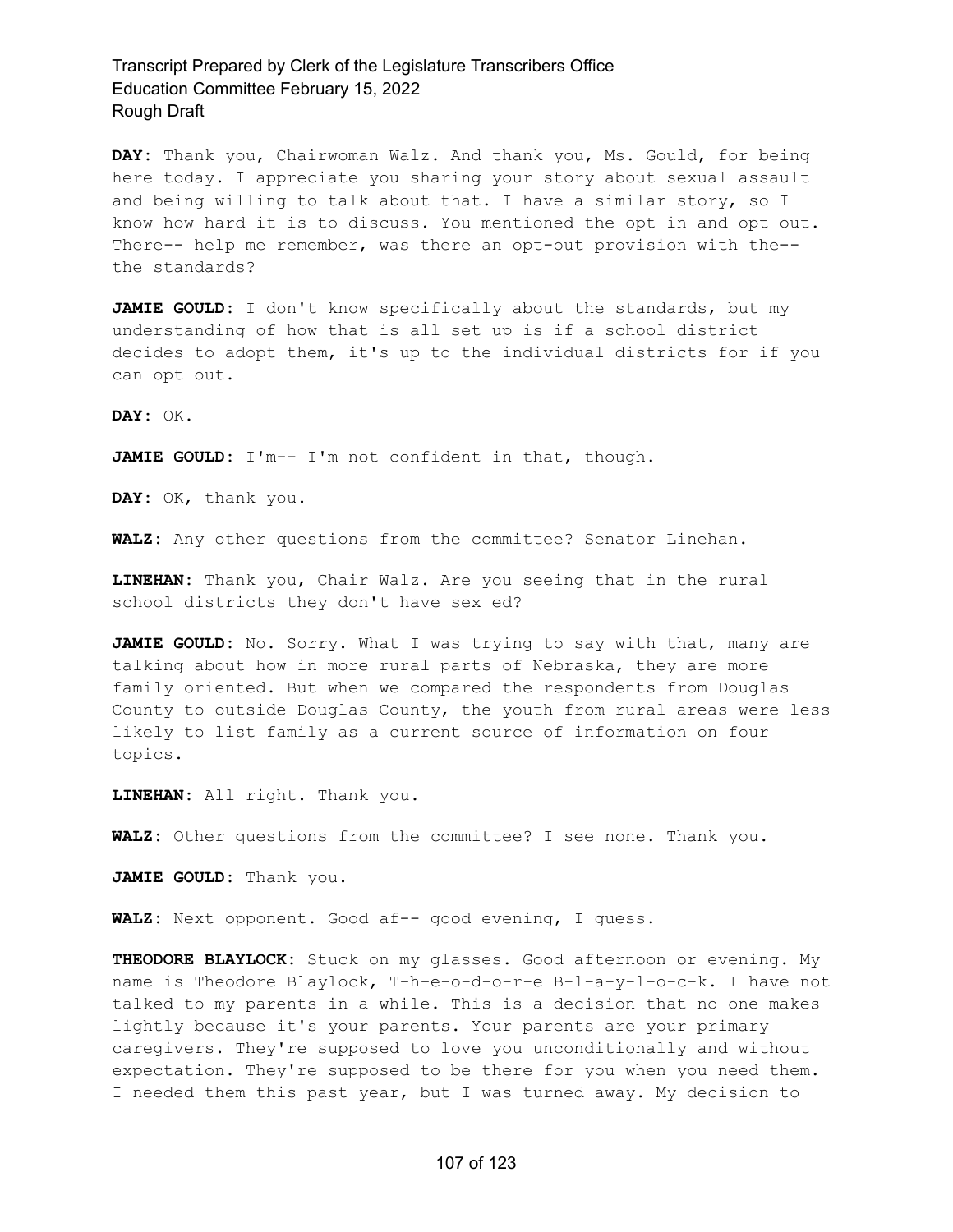cease contact with my parents was the hardest decision I've ever made in my entire life. It is something I'm still processing and working through. The intense pain of missing someone who has caused you harm is something you don't navigate very easily. I do not want to end contact with my parents. It was the last decision I wanted to make. I had to do it to protect my emotional health. This decision was also the reason I become an independent adult that pays all their own bills so early in life. I'm only 22 years old and I pay my own car insurance, rent, phone bills, utilities, health insurance, university, Internet, car maintenance, etcetera. You may be wondering why this is relevant to whether or not the Nebraska Board of Education has access to enacting the comprehensive education standards or not. I had no choice in the matter of becoming financially independent. It's a slow process of being removed from these sources of income from my caregivers, all due to the fact that I came out as nonbinary, was pursuing top surgery and a name change and started hormone replacement therapy. It wasn't my first time coming out. I had come out as queer as only a couple years prior. It was liberating for me. However, this time it felt more weight had been placed on my shoulders. I felt more invalidated. After they found out I was pursuing top surgery. I was accused of having a disorder called Rapid Onset Gender Dysphoria, which reinforces the idea that-- that being transgender is purely peer influence to be different and that my gender journey was illegitimate. [INAUDIBLE] Sorry.

**WALZ:** Thank you very much for your testimony. We appreciate it. Any questions from the committee? I see none. Thanks for coming today.

**THEODORE BLAYLOCK:** Some of the definitions, I have some bolded words in there with like definitions on like the last page, like just--

**WALZ:** OK. All right. Thank you.

**JILL BROWN:** Good evening, everyone.

**WALZ:** Good evening.

**JILL BROWN:** Thanks for hearing my perspective. My name is Jill Brown, J-i-l-l B-r-o-w-n. I'm trained as a developmental psychologist and a professor at Creighton University. My own research includes gender norms, sexuality risk taking, and parent-child relationships. As species evolve, their sexuality also diversifies and evolves. We all know this. Human sexuality thus is the most diverse and varied of all of our species. There's 7 billion of us on Earth, most of us born from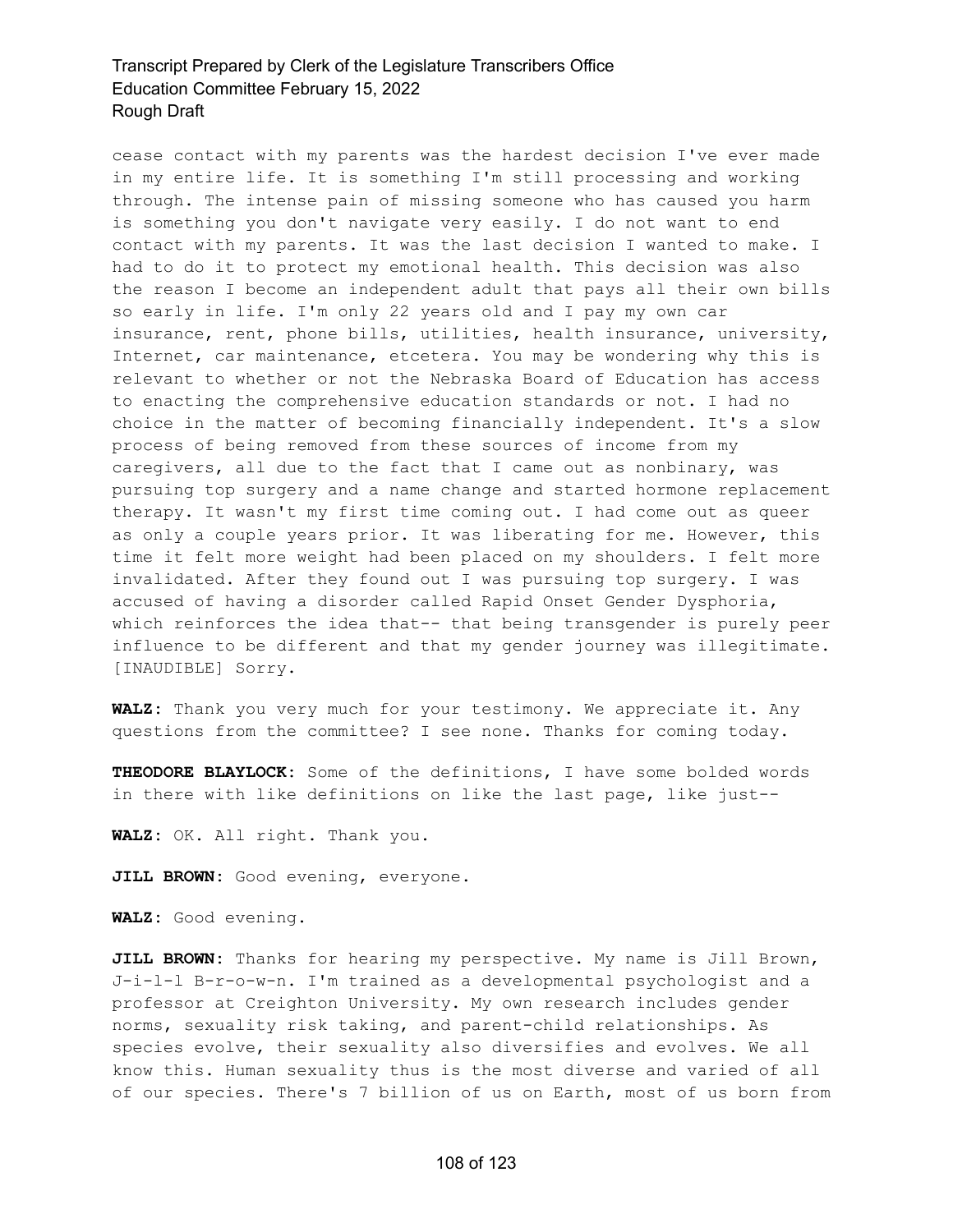some form of human sexual contact. It's common. It's natural. It's also variable. One would imagine that if you ever visit-- if you had never visited Earth, that information about sexuality might be very easily transmitted. However, we know that this is not true. It's not easy for us to talk about. Senator Albrecht says that we should really depend on parents to provide this education, along with some of the other proponents of this bill. I'd like to just share some stories. We have candid conversations in my college psychology of gender class. I'd like to share some of the reflections with you. My dad used to say I pay taxes, so I don't have to have this conversation with you. My mom's one and only sex talk included that if I sat on a boy's lap, I would get pregnant. I was young when we had this talk. I believed her and I was so traumatized I had panic attacks after this conversation. At Christmas, if I saw Santa Claus at a store, I would freak out for fear I would have to sit on his lap. My dad's speech to my brothers, keep it in your pants. My dad's speech to me, keep your pants on. That was it. My mom was an OB-GYN, so when I was eight years old, I knew things like spermatogenesis and ovulating because I used to read her medical books. But I had no idea how the ovules and the sperm got together until one day my mom, the OB-GYN, told me that a fetus was made and developed when two people really love each other. I was totally confused and thought anyone that I loved was a potential impregnator. I respect that parents are doing their best. I do. I'm a parent myself. However, the gaps in the knowledge are huge and real. It needs to be comprehensive, it need-- if it's going to be effective. It can't be the bits and pieces of information that students hovel together. To me, CSE is the biggest gift we can give the children, but it has to be comprehensive. Thank you.

**WALZ:** Thank you. Thanks for watching the time. Questions from the committee? Senator Day.

**DAY:** Thank you, Chairman Walz. Thank you for being here, appreciate your testimony. I just wanted to point out about three quarters of the way down the page you mention research from Jones in 2018 found that three quarters or 75 percent of high school students report that pornography is their main source of information about sex. And children and teens are looking for information. If it doesn't come from comprehensive sex ed from a trusted adult, pornography becomes their instructor. So why is utilizing pornography as a way to learn about sex a potentially dangerous thing if we're not teaching kids?

**JILL BROWN:** Yeah, I mean, I think that the pornography industry has no intention of being educators. They're not out to educate. They're not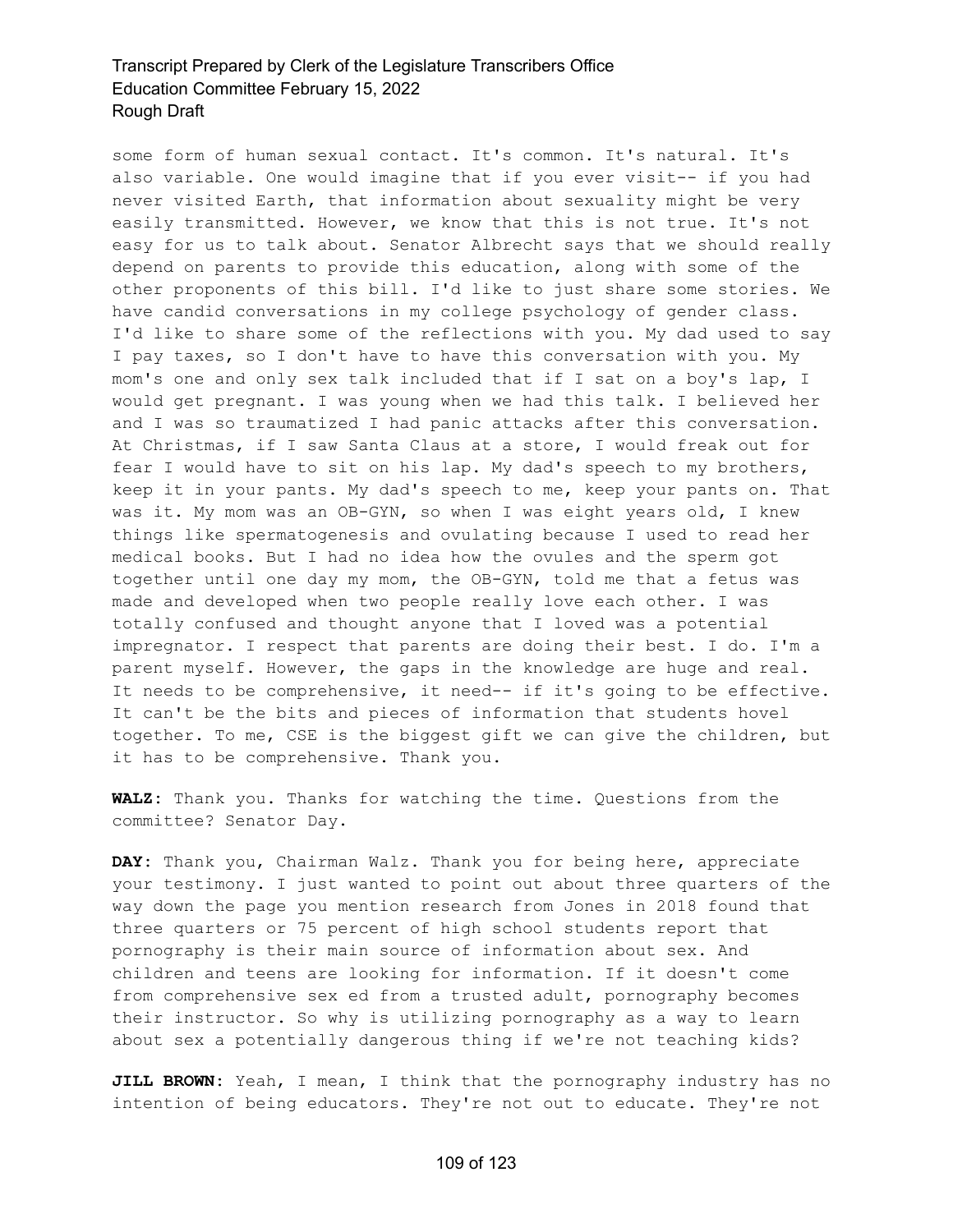interested in the broader scheme of relationships and consent and any of that. So if we rely on pornography, we're missing a huge part of what makes us human and what makes, you know, sort of healthy sexuality a positive thing.

**DAY:** OK, thank you.

**JILL BROWN:** Yeah.

**DAY:** Sorry, I just wanted to mention again, you said that, you know, children and teens are looking for information about sex so.

**JILL BROWN:** In my-- in my classroom, it's-- it's what-- it's all they want-- they want to know and they report not having it.

**DAY:** OK, thank you.

**WALZ:** Yeah. Any other questions? Senator Linehan.

**LINEHAN:** Thank you, Chair Walz. I'm confused. Are you talking about college students?

**JILL BROWN:** In-- I'm talking about conversations in college classrooms--

**LINEHAN:** OK, but this is--

**JILL BROWN:** --reflecting upon their education.

**LINEHAN:** They're talking about when they were teenagers. You're not saying that they get to be freshmen in college and they don't understand how babies are made.

**JILL BROWN:** Not at all. This is just reflecting on how they were taught by their parents about sex.

**LINEHAN:** Right. But OK. I just want-- we're not saying that 20-year-olds don't.

**JILL BROWN:** No. These are just sort of vignettes of what the conversations in our classroom.

**LINEHAN:** OK, thank you much.

**WALZ:** Any other questions? All right. Thanks for coming today. Good evening.

#### 110 of 123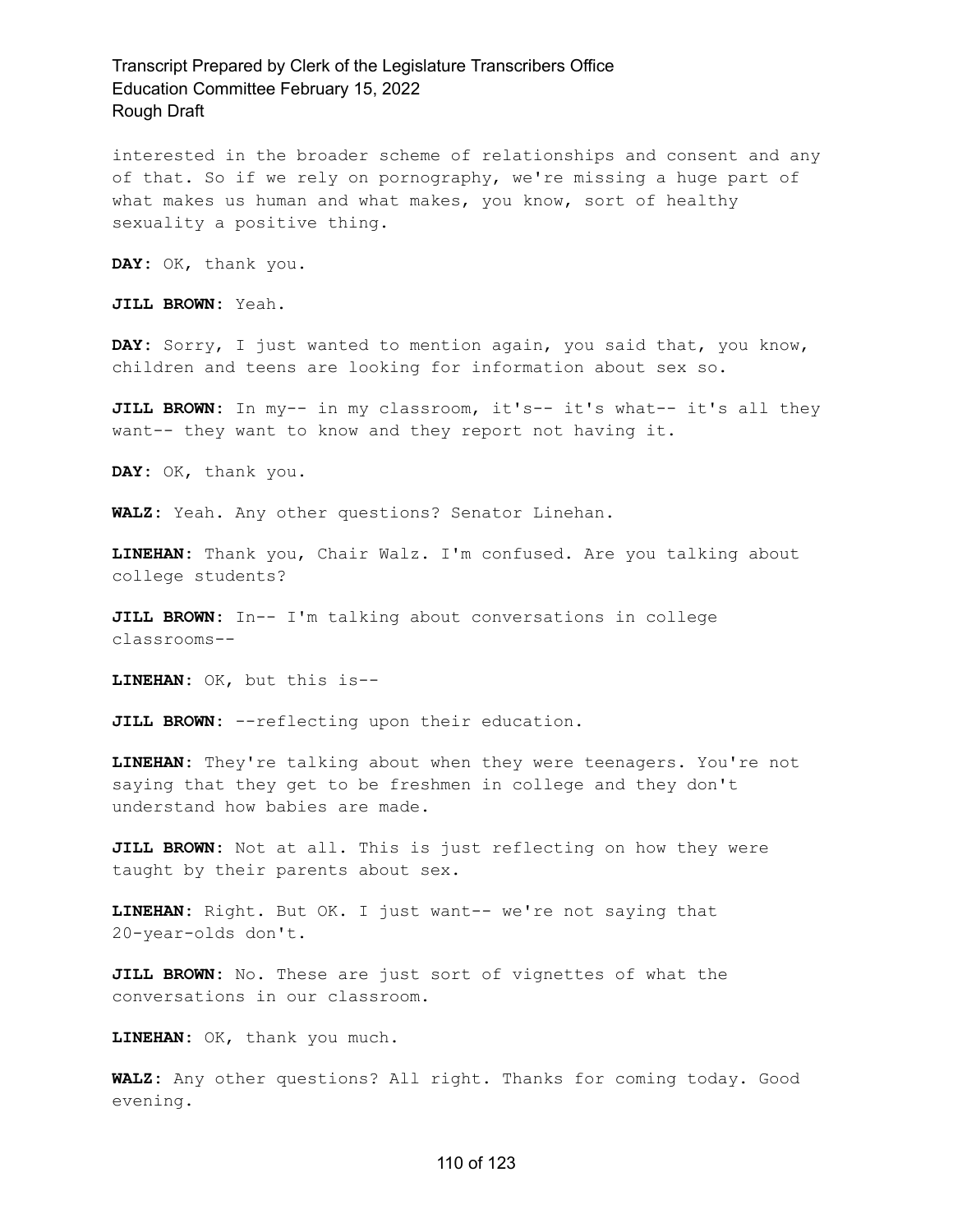**EMILY HUYCK:** Sorry.

**WALZ:** I said good evening.

**EMILY HUYCK:** Oh, good evening. Yes, I'm here. OK. Good evening. Thanks for letting me dialogue with you all this evening. My name is Emily, E-m-i-l-y, Huyck, H-u-y-c-k, and I'm the executive director at Montessori Co-op School located in Omaha. We're a nonprofit Montessori school accredited by the NDE. We serve children 18 months through 6th grade. We have a comprehensive health and sexuality curriculum at the Co-op. I just wanted to share a little bit about the evolution of this curriculum and the positive outcomes with you this evening. Long story short, five years ago, teachers came to my office, asked me how to handle questions about sexuality and health from students. Went to the parents and caregivers and asked, what do you want your children to know about-- about health and sexuality? The response: Parents want their children to value and care for themselves and for others. Here's what we had: students curious about their bodies and health development; teachers who want to be prepared to support their health and sexuality development; and parents and caregivers who want children to be health and say-- to be safe and healthy. From there, we went to the experts in the-- in medical health. The experts fully support school-based, comprehensive, inclusive sex and health education. So it's what we implement at the Co-op. For our students: because sexuality and health curriculum is comprehensive, we follow a scope and sequence. Skills and content are presented at developmentally appropriate-- appropriate times, pre-K through sixth grade. Because our curriculum is comprehensive, it means it's inclusive. Not only for LGBTQIA students, this comprehensive curriculum creates a positive, welcoming, safe school environment for all of our students. Because it's comprehensive, it's scientifically based and medically accurate. Teachers answer questions with facts, not lies. LB768's intentional deletion of the word "comprehensive" from a bill about health and sexuality curriculum makes me question Senator Albrecht's ability to make decisions about what should be included or that she and her bill-- she and her bill cosigners are fit to do so. Why is she ignoring the experts? It is conclusive across the board in support of school-based, comprehensive, and inclusive sex education. I recommend you leave it up to the experts. Any questions?

**WALZ:** Thank you. Let me see if there's any questions. Senator Linehan.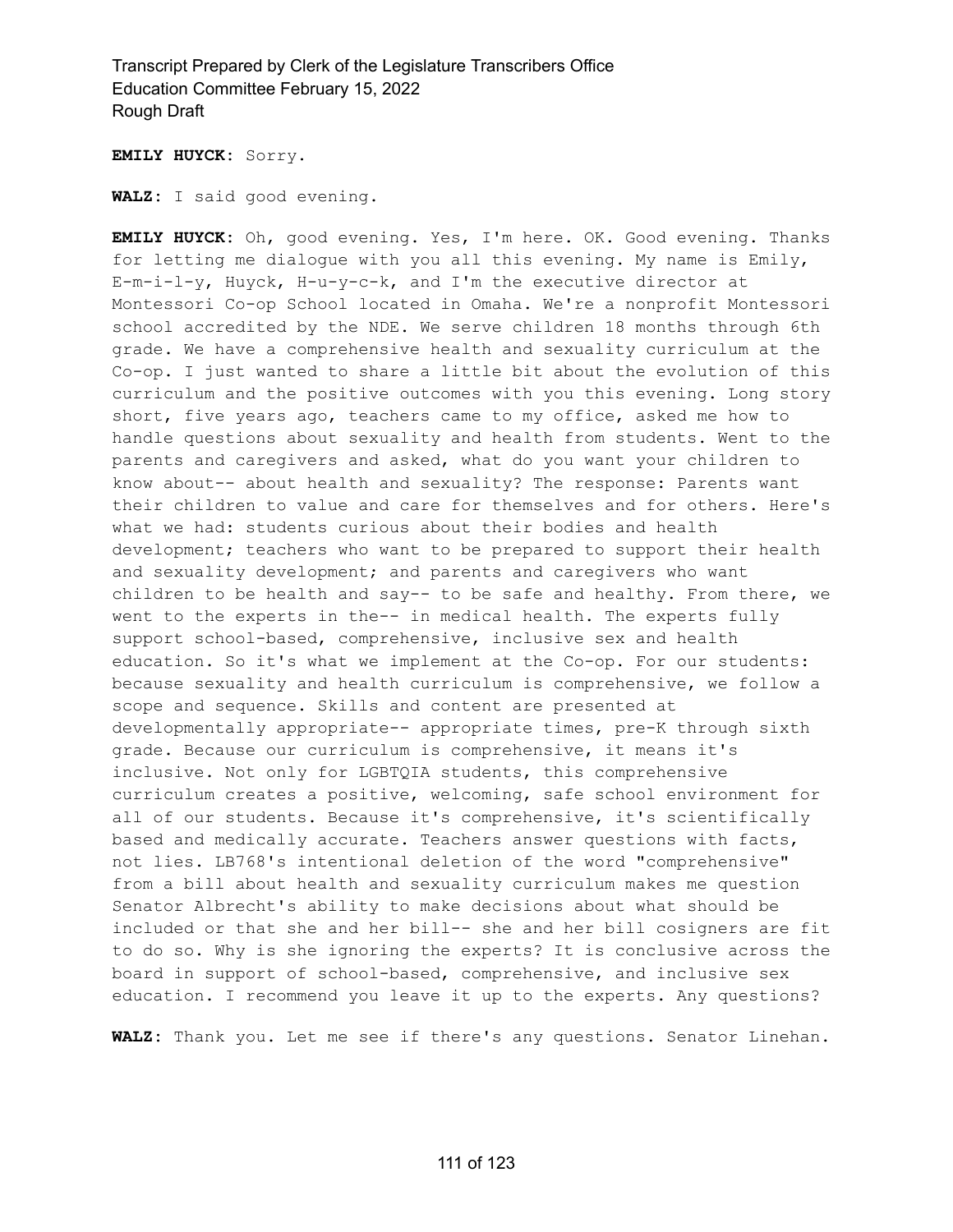**LINEHAN:** Thank you very much for being here. I appreciate it. But you say in your second paragraph, I think, that the first thing you did was pull the parents in.

**EMILY HUYCK:** We did, yes. Yep. We sat down and said, hey, this is coming to us from our students. How should we do this? We're a cooperative. I know we're a little bit of an anomaly, but I want you all to know that this can happen and it does exist and that comprehensive is the only way forward. But yes, we brought parents in. We sat down and we said, how do you want to-- how should we deliver this? Does this-- is this enough for you? What-- what do you need?

**LINEHAN:** And did they remain involved until--

**EMILY HUYCK:** They remained-- they are involved throughout the whole process. Every year we send out an email. We, for each lesson, we send out resources, we send out videos so they can-- they know that we're going to be talking about consent because children are going to go home and ask questions. They're prepared to take those honestly with all the information that they need.

**LINEHAN:** So I think that's kind of where we miss the--

**EMILY HUYCK:** Yeah, you got to get-- yeah, it's like--

**LINEHAN:** You've got to have the parents--

**EMILY HUYCK:** You got to have the parents

**LINEHAN:** --in the room.

**EMILY HUYCK:** --teachers, yep.

**LINEHAN:** OK, thank you very much for being here.

**EMILY HUYCK:** You're welcome.

**WALZ:** Any other questions?

**EMILY HUYCK:** Thank you.

**WALZ:** Thanks for coming today.

**JO GILES:** Good evening, Chairperson Walz and members of the Education Committee. My name is Jo Giles, that's J-o G-i-l-e-s. I'm the executive director for the Women's Fund of Omaha, a local nonprofit

#### 112 of 123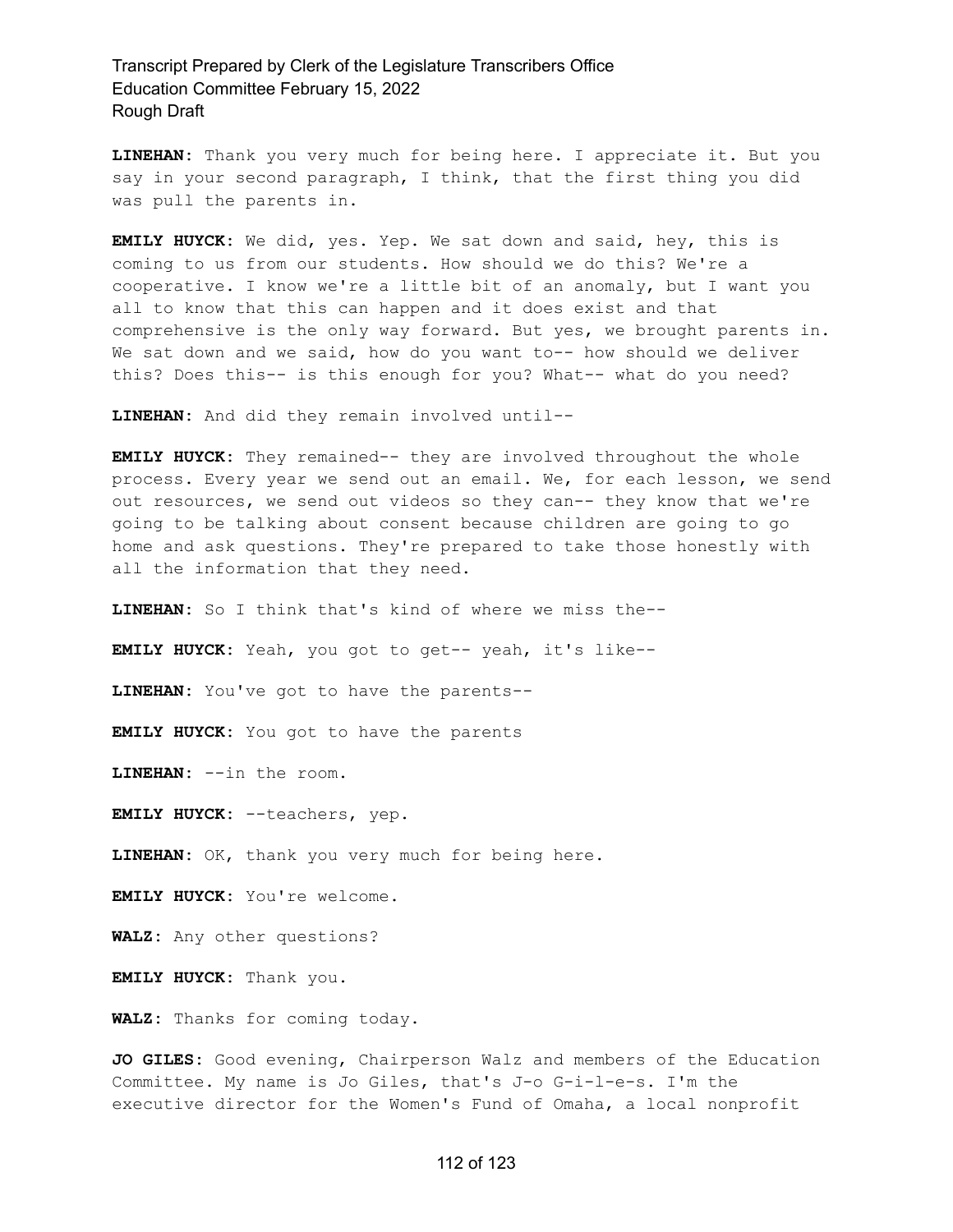working to address gender-based inequities in our community. The issue of health education is directly at the intersection of our work, focusing on reducing STDs and unintended pregnancy rates of young people, and creating a community where everyone can live free from gender-based violence. At the foundation of this prevention work is education. The research is clear and it is extensive. Comprehensive and inclusive health education, including sex education, delays the age of first sexual activity, reduces unprotected sex, and reduces unintended pregnancy. It prevents child sexual abuse and reduces bullying and suicide attempts as inclusive sex education directly contributes to positive school environments. Additionally, comprehensive health education is supported by medical experts. There's a list of those in my testimony. Omitting complete health information for young people leaves a devastating hole in their education and does not prepare them for life. Comprehensive health education meets young people where they are. In Nebraska, 57 percent of students have sex by the time they graduate high school. Yet, only 8 percent of students have ever been tested for an STD. Additionally, 11.6 percent of high school students in Nebraska experience sexual violence. All young people deserve access to complete, honest, and accurate information to make informed decisions about their health and their futures. The Women's Fund of Omaha respectfully urges you to vote against LB768 in committee and allow the education experts to follow best practices and provide young people in Nebraska with a complete and accurate health information and education. Thank you.

**WALZ:** Thank you so much. Questions from the committee? Senator Linehan

**JO GILES:** Yes.

**LINEHAN:** Thank you very much for being here. Was the Women's Fund involved in writing the standard to state?

**JO GILES:** No.

**LINEHAN:** You weren't involved.

**JO GILES:** We weren't involved in writing the standards. One of our employees applied to be on the writing committee and was denied.

**LINEHAN:** OK. Thank you very much.

**JO GILES:** You're welcome.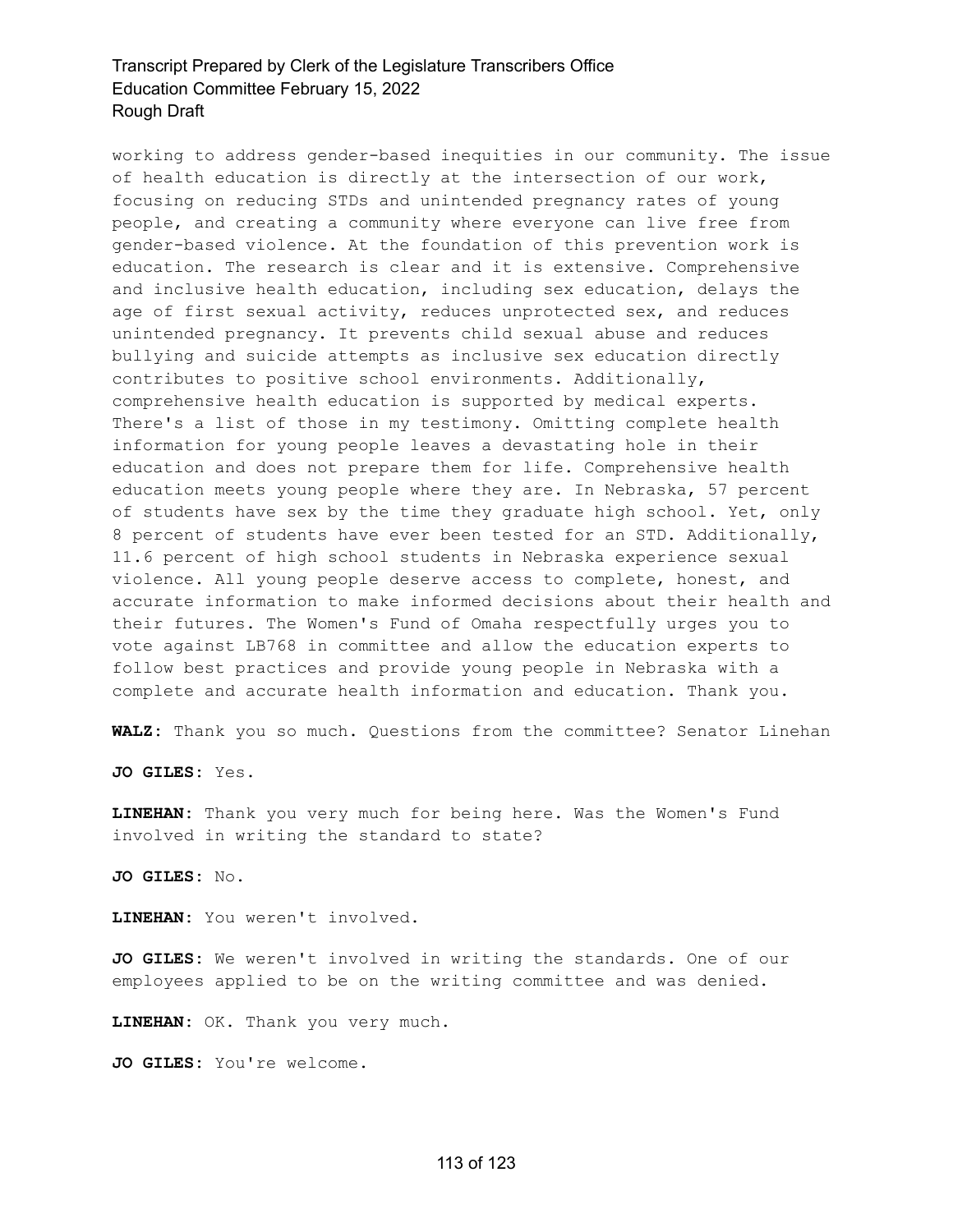**WALZ:** Any other questions from the committee? Don't see any. Thanks so much for coming today.

#### **JO GILES:** Thank you.

**SARAH FORREST:** Good evening, thank you all for being here. Senator Walz, members of the Education Committee, my name is Sarah Forrest, S-a-r-a-h F-o-r-r-e-s-t, and I am the director of operations from the Nebraska Alliance of Child Advocacy Centers, here testifying in opposition to LB768. For those of you who may not be familiar with CACs, I have a handout going around that talks about what we do, which is help with the responding to reports of child abuse across the state of Nebraska. Today, we're here in opposition to LB768 for one simple reason. We strongly believe that our state has to do everything in our power to protect children from abuse, violence, and exploitation. And one proven strategy for protecting children is school-based comprehensive health education. Educating students along with their parents and school staff on key topics related to child abuse and sexual violence is prevention and response. It reduces risk and makes sure children recognize grooming and abuse when it occurs and know where they can get help when they need it. Child sexual abuse is a major public health challenge in our state and across the United States. One in 10 children will experience sexual abuse before they turn 18, most often by those they know, love, and trust, family members, friends, coaches, teachers, peers. Last year, this committee unanimously advanced LB281, which had many positive elements, right? It would have included evidence-based sexual abuse prevention, curriculum, body safety, consent, boundaries, the ability for children to say no, skills for recognizing and reporting abuse. And our concern here is that this bill, LB768, would prevent and discourage schools from taking on that important task. Our members across the state for school districts that do offer child sexual abuse prevention education, they do see an increase of reports after that, those sessions are held, they prepare for it. They see the impact of children being able to understand what's happening to them. Maybe they didn't have the words to explain it or they didn't know it was wrong. And once they have that education, they're able to come forward. So I see my red light is on, but we would urge this committee not to advance LB768 and I'm happy to answer any questions.

**WALZ:** Thank you very much. Questions? Senator Linehan.

**LINEHAN:** So I don't remember any reports or reading what in the standard, the original draft, address the issues you just covered?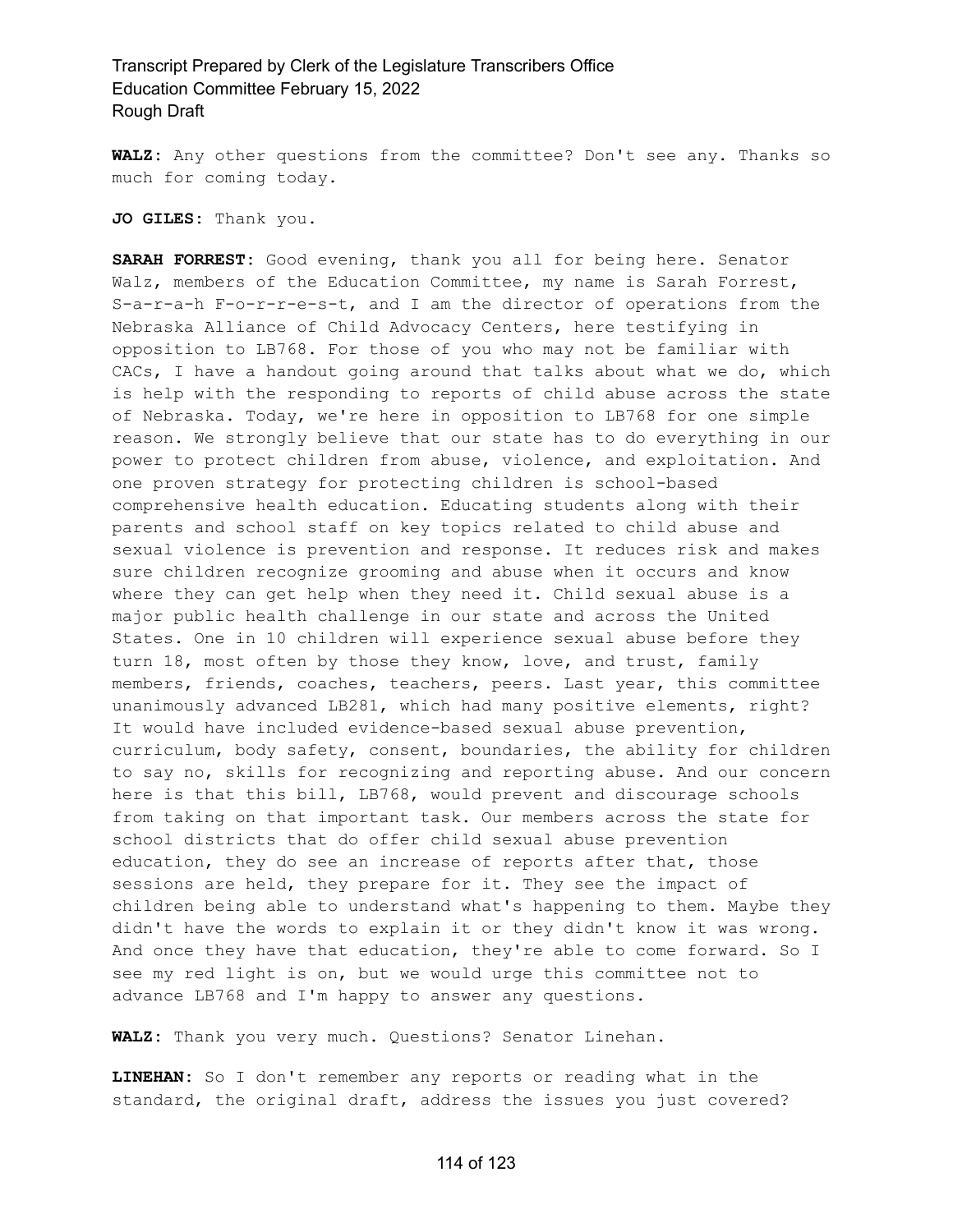**SARAH FORREST:** There was actually a lot about sexual violence prevention, so teaching the concept of consent, right? So maybe at a young level kindergarten, the concept of consent could be could I ask-- could I share your toy? Can I use your paintbrush? But that same concept can apply to touch and romantic relationships and helping children understand that they have the ability to say no. If an adult wants to hug them or offers an unwanted touch, --

**LINEHAN:** So how much do--

**SARAH FORREST:** --they have ability to say no.

**LINEHAN:** So how many students in the state currently have that in their curriculum?

**SARAH FORREST:** I am not familiar with the exact numbers. Most of what I can report is anecdotal from our members across the state who work with individual school districts and just say, oh yeah, this school or this teacher maybe does a program. I think there are many holes and gaps; and our CACs, some of them are able to provide, again, training not just to students, but we really strongly believe in educating--

**LINEHAN:** But you don't have any exact data?

**SARAH FORREST:** No.

**LINEHAN:** OK, thank you much.

**SARAH FORREST:** Um-hum.

**WALZ:** Any other questions? Senator Day.

**DAY:** Thank you, Chairwoman Walz. And thank you for being here today.

**SARAH FORREST:** Sure.

**DAY:** Just maybe piggybacking off of Senator Linehan's question. And this is just how I've taught my children and correct me if I'm wrong, but teaching kids the biological names for their genitals is also a strategy in preventing child abuse. Correct?

**SARAH FORREST:** Absolutely.

**DAY:** OK.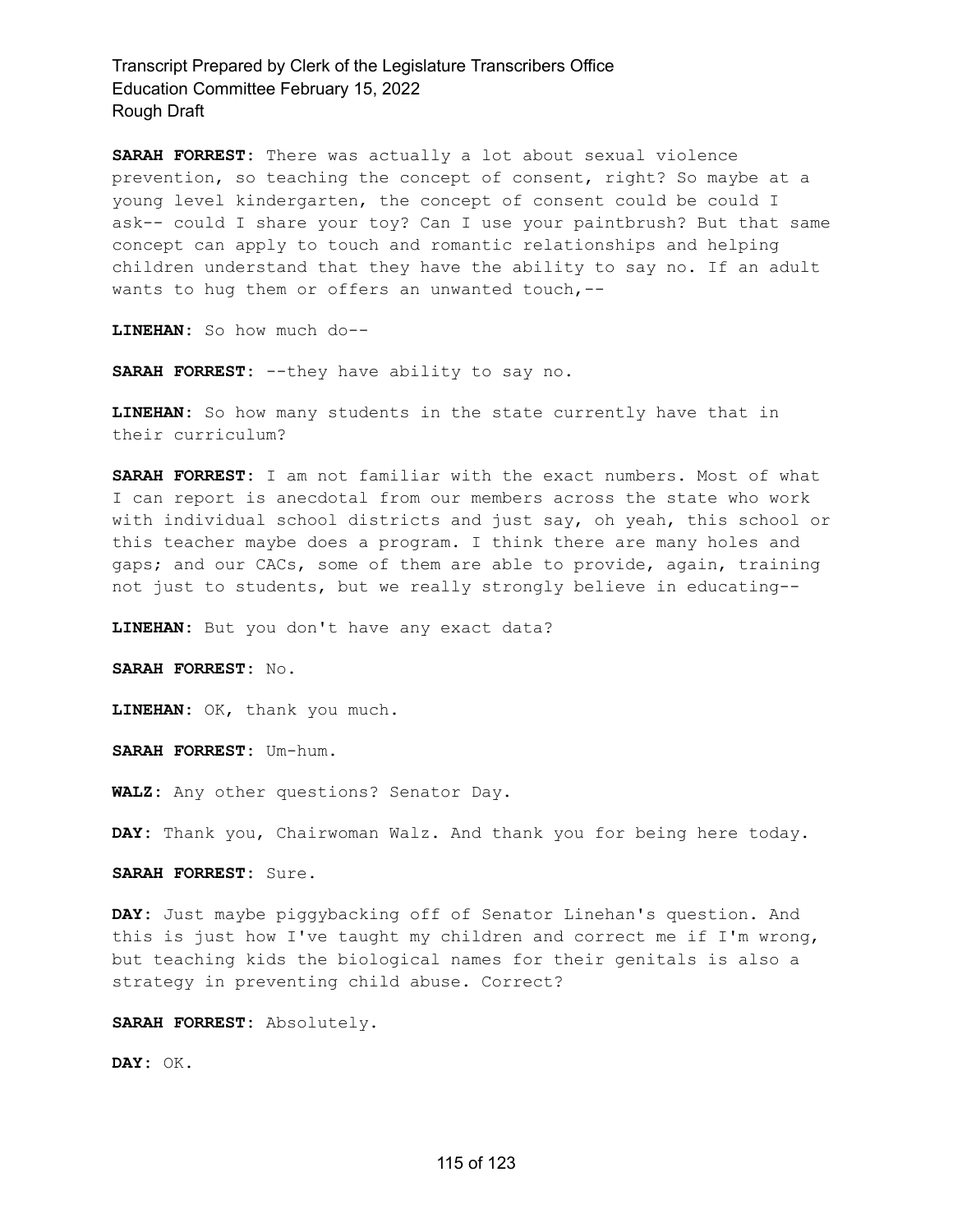**SARAH FORREST:** Yes. Yes, I do it with my own children. And you know, when I was growing up, it's not that we didn't talk about it, but actually working in the field of responding to child abuse has made that one of the things that before we had children, my husband and I talked about that. And I was like, I'm going to teach my children this because I've seen what happens when kids don't know the names for their body parts and just heartbreaking things that, you know, abuse goes on unreported or people didn't understand what a child, a young child was trying to disclose to them was happening because they didn't know the medically accurate names for their body parts. So--

**DAY:** OK.

**SARAH FORREST:** I-- I'm 100 percent with you, and I think the research backs us up as well, I hope.

**DAY:** OK. Thank you.

**WALZ:** Thanks. Any other questions? I don't see any.

**SARAH FORREST:** Thank you all for staying tonight.

**WALZ:** Thank you for testifying tonight. Next opponent.

**LILY CASTELLAN:** Hello, everyone. My name is Lily Castellan, L-i-l-y C-a-s-t-e-l-l-a-n, and I am here testifying in opposition to LB768. I was born and raised in Omaha, Nebraska. I am a public health student at UNO, a former youth researcher with the Women's Fund of Omaha, a proud member of the LGBT community, and a product of the Omaha Public schooling systems. I was also once a child, a child who felt alone and afraid because I didn't know that there were other people like me; a child who felt unsafe in my classroom because my fellow classmates didn't understand me. You all have the power to make sure that no other child feels the way that I did. Please do what is right, and don't be afraid of hurting the other side's feelings as they are not the ones being affected by these changes. Students across the state are the ones being affected by these changes, and they deserve equitable access to information about STD and pregnancy prevention, consent, mental health, anatomy, and more. They're going to find out about this stuff one way or another. There's no preventing that. Wouldn't you rather have them learn this information from a trained teacher in a safe environment rather than from the Internet, social media, or pornography? Wouldn't you rather a child learn about pregnancy prevention instead of them getting unintentionally pregnant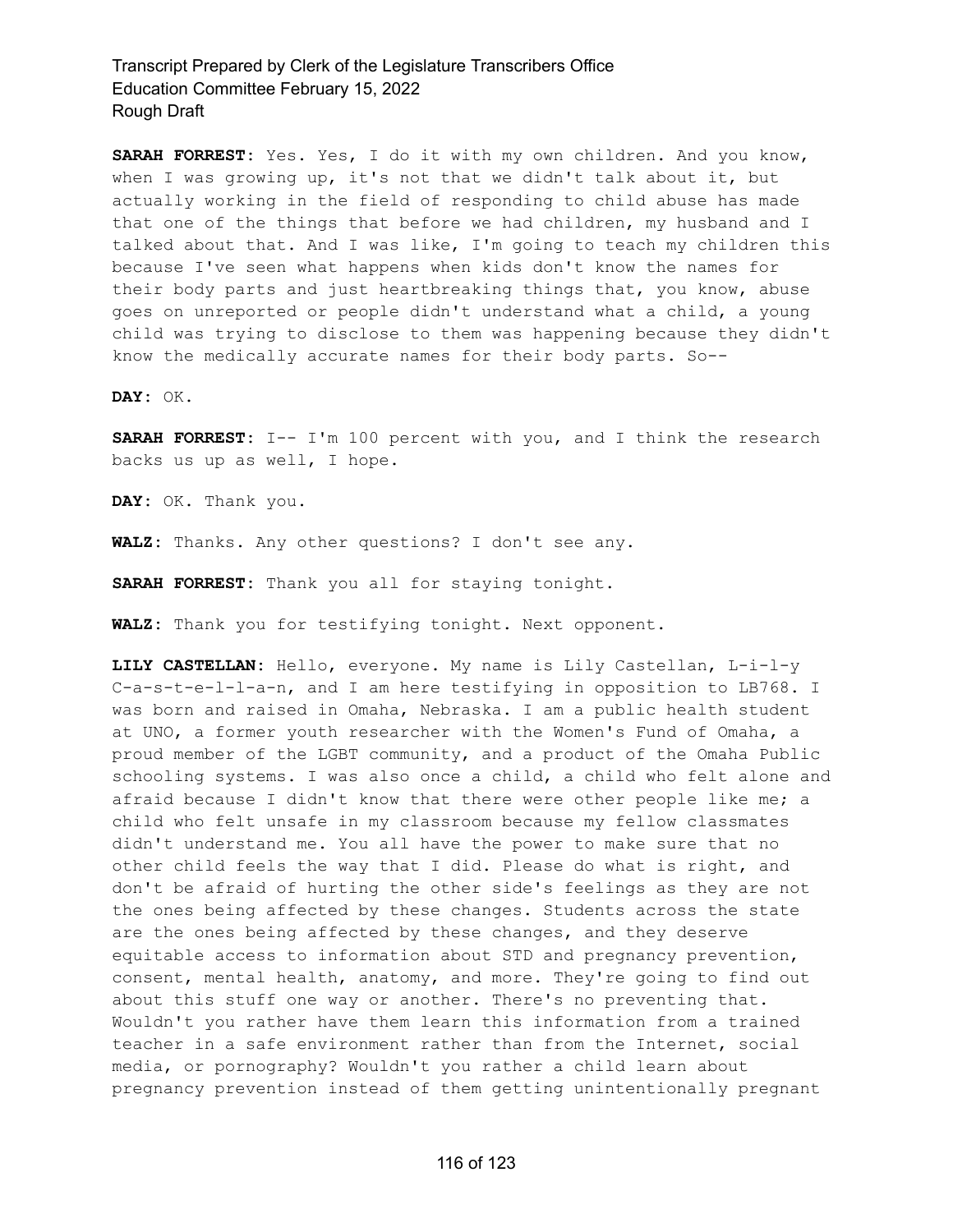at age 15? Wouldn't you rather a child understands consent in anatomy so that they can report if someone touches them unsafely? Schools are supposed to be a safe place where students can access unbiased information, not information that has been curated to make certain groups more comfortable. If I can be courageous enough to stand up here as a young person in a room full of powerful adults, then you can all be courageous enough to do what students and young people are asking you for. Please don't give in to the fear and hate and do what is right. We are tired of fighting so hard for access to basic education, and we are tired of asking nicely. If you care about the success and well-being of Nebraska students and youth, please rethink who this bill is truly benefiting. Think about how many of the proponents were young people, none of them. You all need to be addressing the wants and needs of youth rather than the wants of adults spreading misinformation. Youth are the future, not them. Thank you.

**WALZ:** Thank you very much. Questions from the committee? I don't see any. Thanks for coming tonight. Next opponent.

**ETHAN HOTCHKISS:** Hello, my name is Ethan Hotchkiss, E-t-h-a-n H-o-t-c-h-k-i-s-s. We live in times of problems we never could have imagined having. It's easy to say the other side is stupid or selfish. But many of us are motivated by the same things, such as peer pressure and the many stresses put on us by every aspect of life. And thus we see many people who don't really believe in what they stand for. We live in times where it is necessary to try to empathize with everyone. However, it is OK to not understand someone's suffering. It is OK to even think they're stupid for suffering in the first place. What's not OK is dismissing people, ignoring their suffering, and continues to suppress someone's cries for help. LB768 is just one small piece of an entire party with the goal of shutting us down, pretending they don't hear us. However, our voices have been ignored for too long, and there is still a chance to win this small battle. Although we continue to be forced to endure bullying, we must remember the importance of kindness and cooperate with those who are against us. In the end, to see change, we must bridge the gap with those who hold that power. I consider myself lucky to have been exposed to the real impacts that the injustices of today's world have on people. It has led me to see no choice but speaking up and tell you that those you have tried to suppress are those you need to listen to most. If your child is using any of the popular social medias, they are likely being exposed to disturbing content that promotes hypersexual activity, unhealthy beauty standards, and toxic relationships just to name a few, all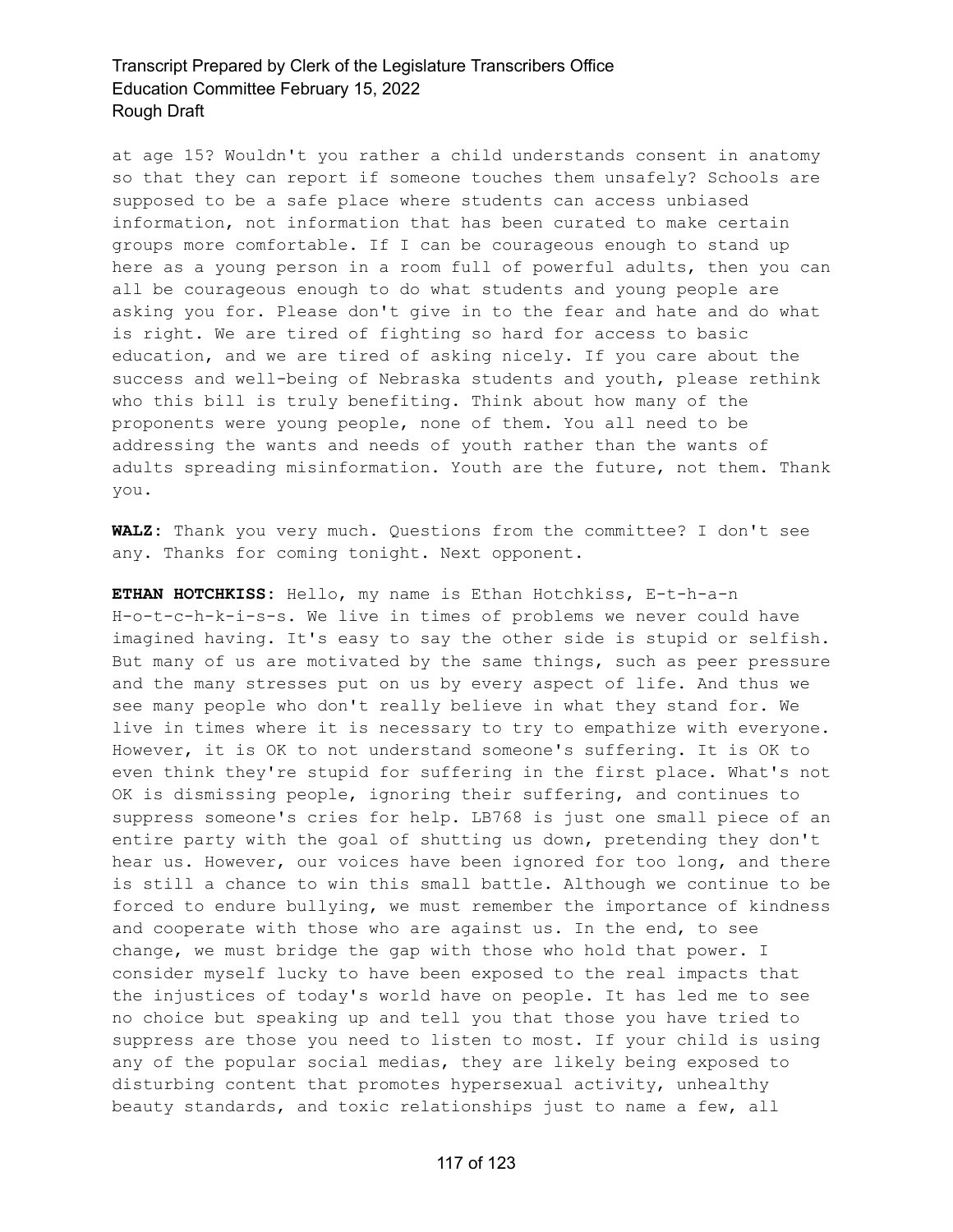while being exposed to anyone else on the site to find and contact them. The reality is that most parents don't have the time, let alone the knowledge, to fully prepare our youth for today's world. LB768 is a complete step backwards in this regard. It adds one more thing for parents to have to take responsibility for as the public schools fail to progress with humanity.

**WALZ:** I think your light's on red.

**ETHAN HOTCHKISS:** Oh, sorry, I hope to inspire you to notice when you feel the desire to hate someone and shut them down with all you can that you might benefit most from hearing what they have to say. It feels almost impossible to empathize with people that you cannot relate to.

**WALZ:** Let me see--

**ETHAN HOTCHKISS:** I ask you to question why you believe what you believe and consider that you may be part of the problem. I hope you can find it in your hearts to hear those who this bill will directly affect. Thank you.

**WALZ:** Let me see if we have any questions. Questions from the committee? Thank you. Next opponent.

**ZOE MILLER:** Hello.

**WALZ:** Hi, how are you?

**ZOE MILLER:** Good, how are you?

**WALZ:** Good.

**ZOE MILLER:** My name is Zoe and I am a constituent of District 20 in Omaha, and I'm here testifying in opposition to LB768. Nebraskans must have access to comprehensive and inclusive--

**WALZ:** Oh, can you spell your name for us real quick?

**ZOE MILLER:** Yeah. Z-o-e M-i-l-l-e-r.

**WALZ:** Thanks.

**ZOE MILLER:** Nebraskans must have access to comprehensive and inclusive health education in their schools. We don't live in the past anymore and absence only, fearmongering health education is just like not

#### 118 of 123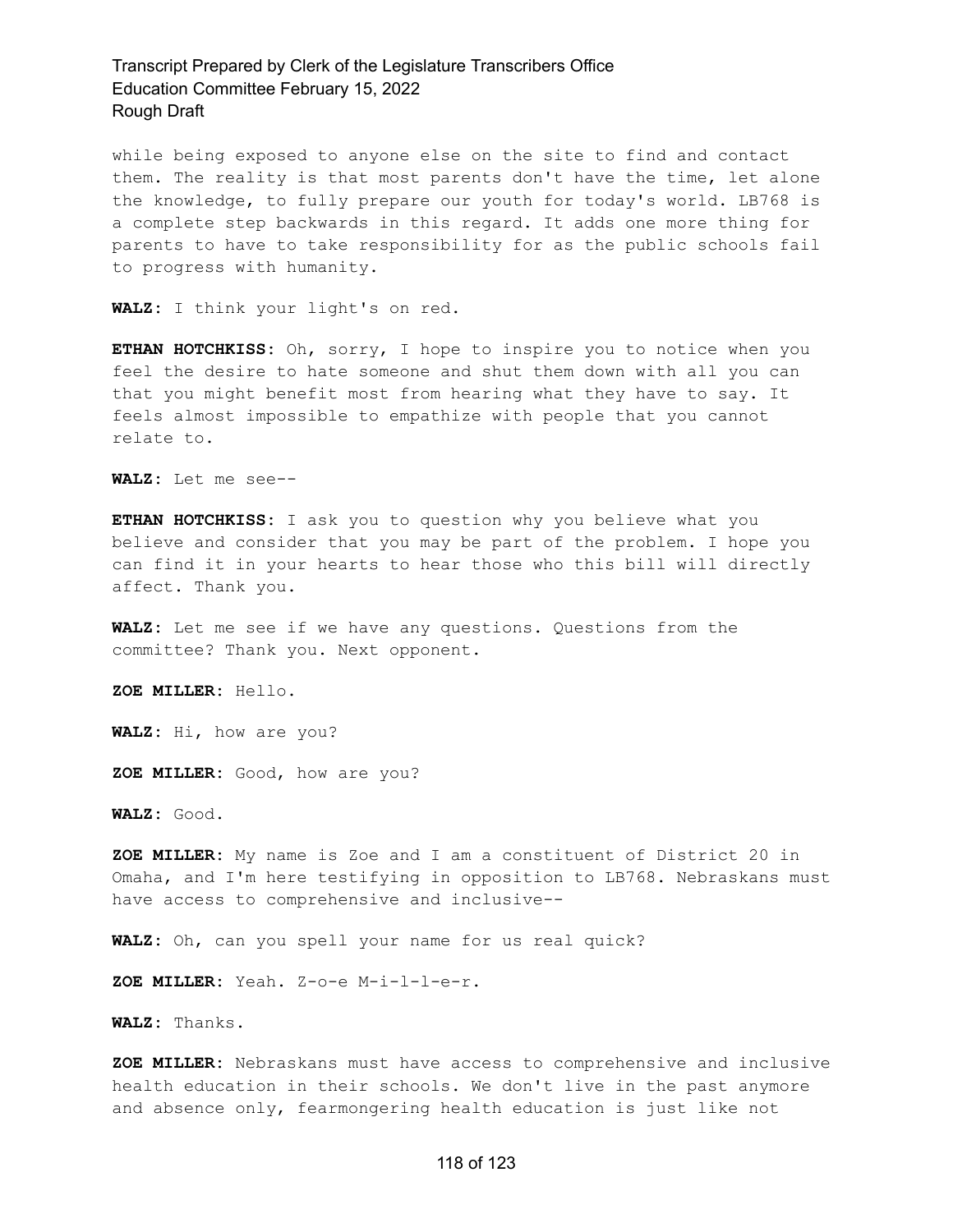effective at all. And our health education curriculum is in dire need of reworking to be more inclusive and honest, meaning we can't just cater health education to straight, cisgender white men. When we have comprehensive health education in our schools, we can help prevent suicide, sexual violence, high STI rates, and high teen pregnancy rates. I would hope that's something every person in this room would want to see instead of our youth dying from suicide, people being raped at universities just down the street, almost 4,000 cases of chlamydia in 2020 in Douglas County, and almost 1,000 teen births in 2019. If we're able to adopt these comprehensive, inclusive health standards at schools, I can guarantee you'll see drops in suicide, sexual violence, STIs, teen pregnancies, and abortion. When bills like this get introduced, I, along with many, many of my peers, feel targeted, uncomfortable and angry, some of which you saw today. Bills like this are the reason we have so many talented, smart, and courageous young people leaving Nebraska. I've always thought of Nebraska as the good life. I grew up here with my family, went to school in Omaha, and now attend UNO, but I'm continuously proven wrong, maybe not by Nebraska, but by the Nebraskans who essentially hold the fate of so many vulnerable students in their hands. I urge you guys to oppose LB768 and consider the impact it would have not only for our children, but for the many generations to come. Thank you.

**WALZ:** Thank you. Questions from the committee? I see none. Thanks for coming tonight. Next opponent. Anybody who would like to speak in the neutral capacity? Senator Albrecht, you're welcome to close.

**ALBRECHT:** First of all, thank you all for listening. I've been in your chair and it's hard to take a long day of testimony. And I just want to say that, you know, there are a lot of letters. I implore you to open them all because there's last I saw 75 opponents, 200 and some proponents. But I've heard the cry over the last year on what's taken place while we were in session last year. I-- I am imploring you to take a look at what our responsibilities are in state statute. When it comes to comprehensive sex education, CRT, anything that was within that health standard, you know what? We are putting a lot on our teachers right now. We have a lot of them that are retiring early. We have a lot of them that are not coming back to substitute. And it's not just COVID. It's stuff like we just all heard today. It is helping them make decisions to either stay or go; to either get into the profession of teaching or not. I spoke to one of my superintendents and I said, tell me where you're at. What's-- what's the biggest thing that you're dealing with right now? And it's everything I just said.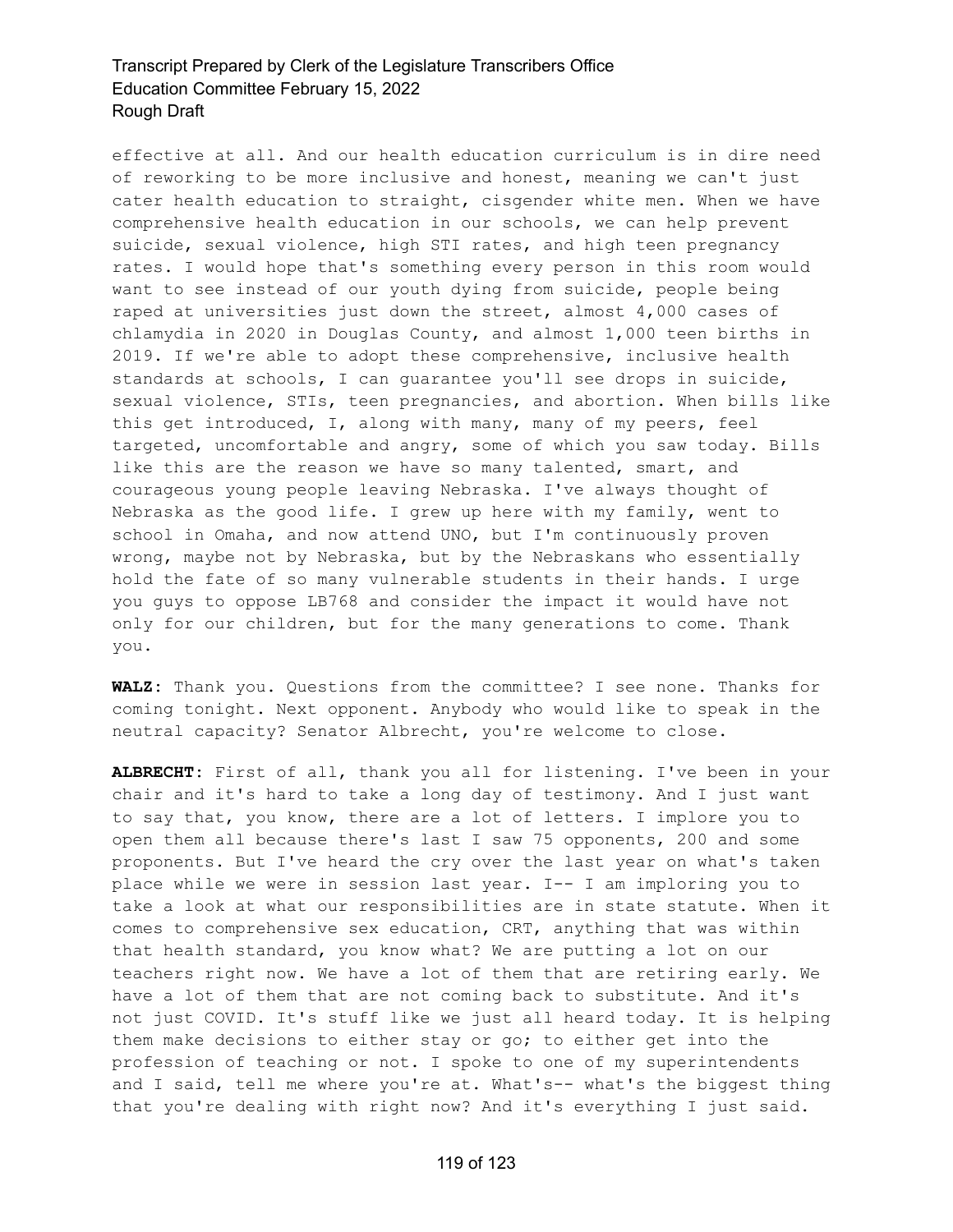These teachers are having a lot of pressures put on them. I would take back every mandate we've ever had on a school if they would first and foremost teach our core subjects and make Nebraska proud to be in the top 25 of the country, not in the-- with math and reading in the 50 percent. We're in 50th place in the country. We can't have that happen in the state of Nebraska. We owe our children and our parents more. All I'm going to say is when it comes to the responsibility of us teaching our children first and foremost parental rights, they have the right to know what you're going to teach. And just in case you don't know, it's already being taught in the big schools. They've already made that decision. They've made the decision and the parents don't even know it's happening. The parents don't even know when their children go to school what they're being taught. Either they choose not to engage or the children are maybe happy they're not engaged or parents are just not showing up to parent-teacher conferences. I don't know what the story is out there. I raised two children myself. All by myself. And I'm here to tell you, I'm quite proud of both of them and the choices that they have made. Everyone can do what they want to do, be who they want to be. But when it comes to our teachers that have to all of the sudden pivot and move to other subjects that are taking up so much time and energy in the school system and in the school day, for us not to have enough teachers, I have to wonder what's going to happen to the future of our state. You know, I looked at Senator McKinney had introduced LB1112 and that would adopt the Computer Science and Technology Act. When that comes from the floor of our Legislature and we get to decide whether that's a good bill, bad bill based on whatever we think's going on in our district, that's who we are representing. But-- but he has a fiscal note of \$50,000 to develop that. How much do you suppose it cost in time and energy and all the list of people, and I can get you that list, of who actually participated in putting that education standards together, how much time and energy did they put into this very large package that was very uncomfortable for parents and school districts to swallow? And just for the record, Lisa Schulze is from the Women's Fund of Omaha, who was helping put this program together. And she was in many of the FOIA information that was out there that was-- was requested by certain groups. But I'm just saying parents, you know, if they can opt out of certain things, great. I have a granddaughter that's in a school that happens to-- her teacher wanted to study a particular book. That particular book made my daughter very uncomfortable, didn't want my daughter-- my granddaughter to listen. That's her choice. And she went to the school. They talked about it. They changed the book. But you know what? Parents shouldn't have to chase after things. They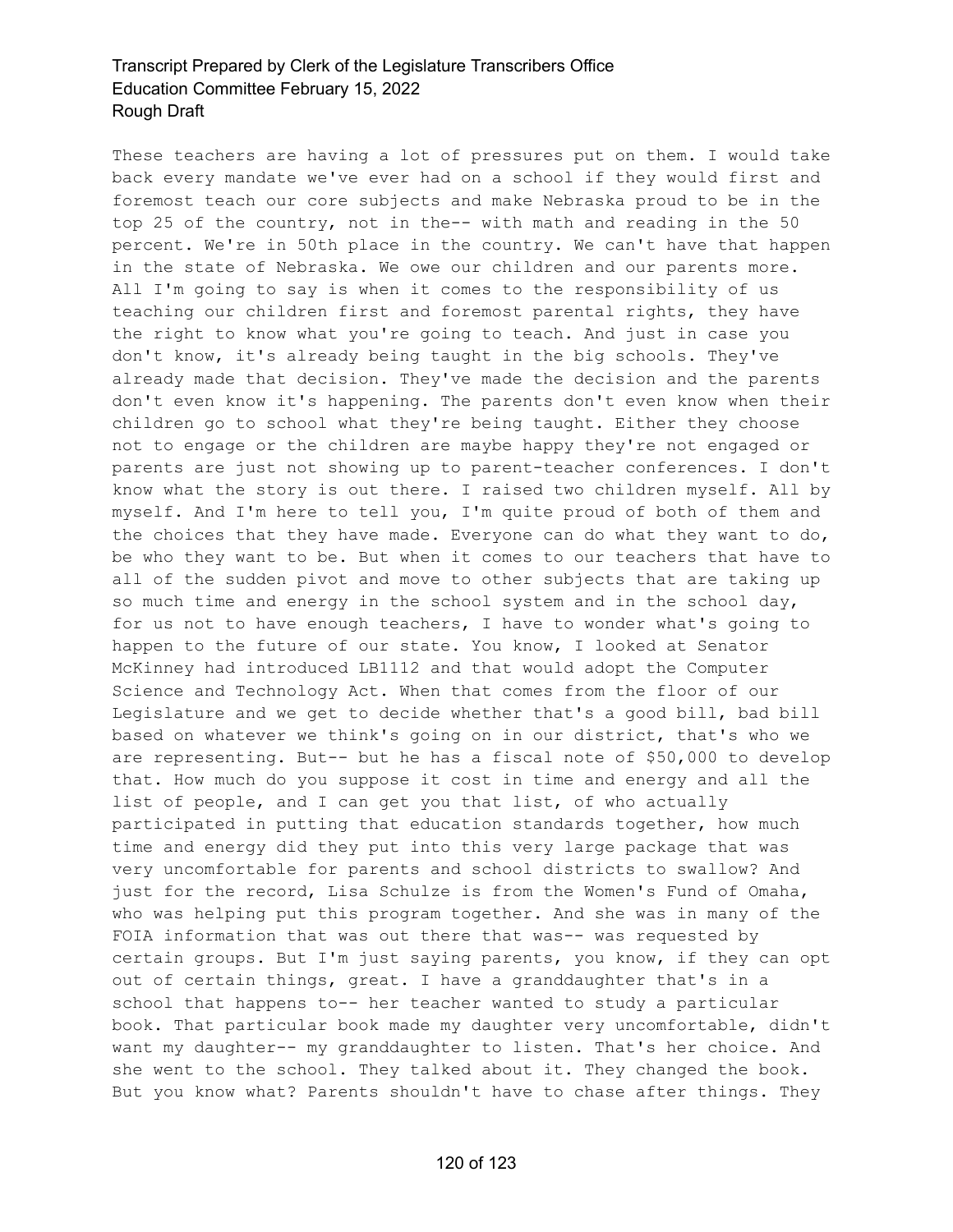should be able to go to their school board, know and understand the curriculum that's being presented. But again, we as legislators decide the big stuff, the big stuff that's going to make a difference in the-- in the fabric of education in the state of Nebraska. So again, I'm just going to reiterate that Nebraska, in Article VII, that Constitution of the State of Nebraska says that the State Department of Education shall have general supervision and administration of school systems of the state and such other activities, as the Legislature may direct. That's us. It also says that the duties and powers of the State Board of Education shall be prescribed by the Legislature. That's us. And the Commissioner of Education shall have the power and duties as the Legislature may direct. This is already in statute. I'm not-- I'm not asking for anything more, anything less. I'm just asking for us to know and understand that this issue in the state of Nebraska for anybody who's running an election is the hottest issue, second to property taxes, income tax, corporate tax, anything else. This is truly a bigger issue in our state because it's about our children and it's about their future. And I'm just asking for your support to help get this out of committee and take a few steps back and understand that parents do count and school boards count. They know what's going on in their local districts. I found that out when I asked a lot of the schools to write letters to the State Board of Education, helping them understand what was going on in these health standards. And I implore each and every one of you, if you haven't opened this, take the first draft and look at the second draft and tell me that you're OK with this being in our school system. That's all I have to say. Anything else?

**WALZ:** Yes.

**ALBRECHT:** Yes.

**WALZ:** Questions from the committee?

**ALBRECHT:** It's been a long day. Sorry.

**WALZ:** I do have to clarify. I don't know where you got the information that we're 50th in the state, but I don't believe that's the case.

**ALBRECHT:** It is the case. It was--

**WALZ:** We'll--

**ALBRECHT:** And I'll be happy to show it to you.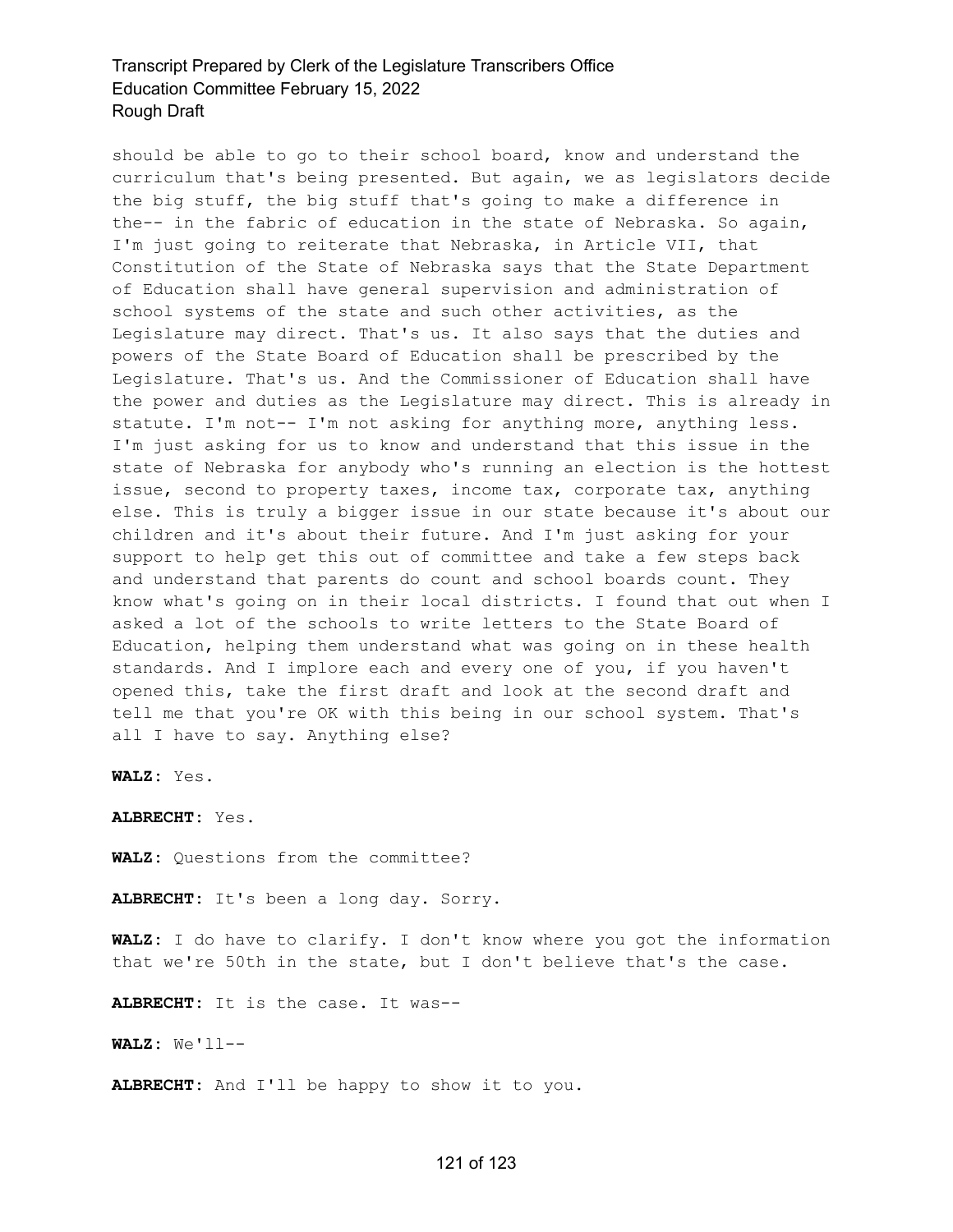**WALZ:** OK. The other question I have is that just-- I'm just trying to figure out where you're at with mandates or not mandates because are you saying that we-- we should not mandate our schools to do extra curriculum, period? Because last year you brought a bill, LB281, I believe--

**ALBRECHT:** Um-hum.

**WALZ:** --that was a mandate to the schools.

**ALBRECHT:** Um-hum.

**WALZ:** Is that something that we can repeal if that's-- I mean, are we mandating schools or aren't we? I just want to know where you're at.

**ALBRECHT:** OK, here's the way I look at it. When I-- when I looked at LB281 and I thought, you know, we're going--

**WALZ:** It's a mandate.

**ALBRECHT:** It would have been a mandate.

**WALZ:** It is, yes.

**ALBRECHT:** But you know what? I pulled back on that for that reason. You know, why would I mandate when the-- when the-- the counselors in school and every teacher is obligated when they hear that a child has possibly been compromised in any way, they're going to report it if it's-- if it's against the law, right? They have a mandatory reporting. Correct? Teachers and, you know, anybody within that school system. So, you know, at this point, I'm not OK with that bill. I'm not OK with that bill because-- because it was going to be rolled into this big, huge educational faux pas that-- that should not have been happening. There's-- there's too many things. And Senator Walz, I do believe that that there are a lot of things that we-- we could go back and start taking away from our teachers so they had time to be engaged in the most important things that are happening today in our schools, whether if it is sex education, I'm not saying you can't have it. But you know what? Every-- every school in the state is going to have a different way of approaching it. I'm appalled at what is currently going on in the bigger schools in the state of Nebraska. And truly, I-- I really believe there's going to be a mass exodus out of the public schools if we don't get a-- get a hold of this. It has to come from us on what we want to do in the grand scheme of things.